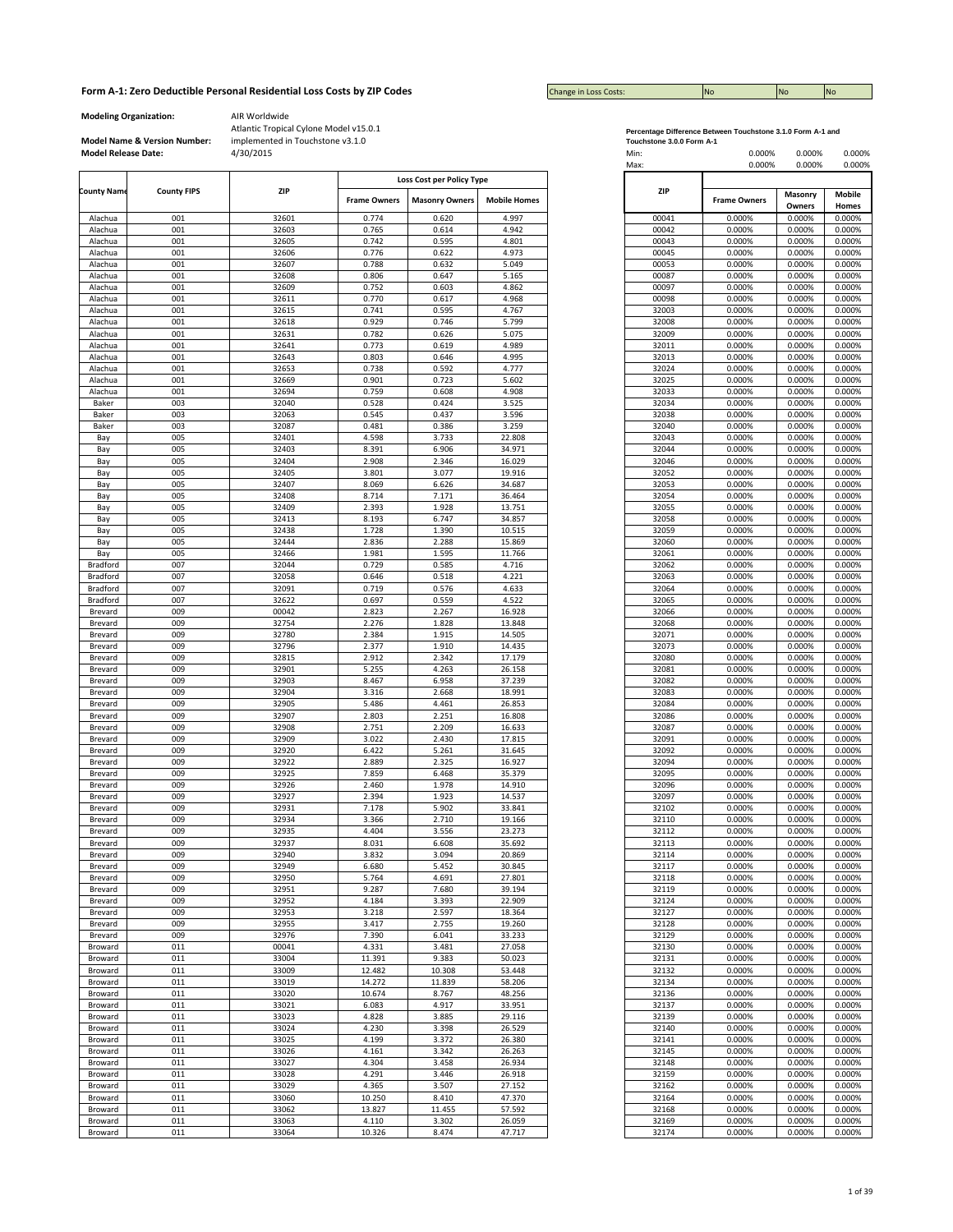Change in Loss Costs:

**Modeling Organization:** AIR Worldwide

|                        |                    |                |                     | Loss Cost per Policy Type |                     |                |                     |                   |                              |
|------------------------|--------------------|----------------|---------------------|---------------------------|---------------------|----------------|---------------------|-------------------|------------------------------|
| <b>County Name</b>     | <b>County FIPS</b> | ZIP            | <b>Frame Owners</b> | <b>Masonry Owners</b>     | <b>Mobile Homes</b> | ZIP            | <b>Frame Owners</b> | Masonry<br>Owners | <b>Mobile</b><br>Homes       |
| Broward                | 011                | 33065          | 4.142               | 3.329                     | 26.210              | 32176          | 0.000%              | 0.000%            | 0.000%                       |
| Broward                | 011                | 33066          | 4.610               | 3.709                     | 28.266              | 32177          | 0.000%              | 0.000%            | 0.000%                       |
| Broward                | 011                | 33067          | 4.098               | 3.293                     | 26.042              | 32179          | 0.000%              | 0.000%            | 0.000%                       |
| Broward                | 011                | 33068          | 4.097               | 3.292                     | 25.970              | 32180          | 0.000%              | 0.000%            | 0.000%                       |
| Broward                | 011                | 33069          | 5.571               | 4.498                     | 32.071              | 32181          | 0.000%              | 0.000%            | 0.000%                       |
| Broward                | 011                | 33071          | 4.129               | 3.318                     | 26.150              | 32187          | 0.000%              | 0.000%            | 0.000%                       |
| Broward                | 011                | 33073          | 4.261               | 3.425                     | 26.831              | 32189          | 0.000%              | 0.000%            | 0.000%                       |
| Broward                | 011                | 33076          | 4.156               | 3.342                     | 26.295              | 32190          | 0.000%              | 0.000%            | 0.000%                       |
| Broward<br>Broward     | 011<br>011         | 33301<br>33304 | 11.636<br>11.992    | 9.583<br>9.885            | 50.882<br>52.079    | 32193<br>32195 | 0.000%<br>0.000%    | 0.000%<br>0.000%  | 0.000%<br>0.000%             |
| Broward                | 011                | 33305          | 11.639              | 9.582                     | 51.248              | 32202          | 0.000%              | 0.000%            | 0.000%                       |
| Broward                | 011                | 33306          | 12.853              | 10.618                    | 54.853              | 32204          | 0.000%              | 0.000%            | 0.000%                       |
| Broward                | 011                | 33308          | 13.098              | 10.825                    | 55.596              | 32205          | 0.000%              | 0.000%            | 0.000%                       |
| Broward                | 011                | 33309          | 5.408               | 4.364                     | 31.426              | 32206          | 0.000%              | 0.000%            | 0.000%                       |
| Broward                | 011                | 33311          | 6.023               | 4.868                     | 33.754              | 32207          | 0.000%              | 0.000%            | 0.000%                       |
| Broward                | 011                | 33312          | 6.013               | 4.859                     | 33.706              | 32208          | 0.000%              | 0.000%            | 0.000%                       |
| Broward                | 011                | 33313          | 4.132               | 3.320                     | 26.101              | 32209          | 0.000%              | 0.000%            | 0.000%                       |
| Broward                | 011                | 33314          | 4.245               | 3.413                     | 26.623              | 32210          | 0.000%              | 0.000%            | 0.000%                       |
| Broward                | 011                | 33315          | 8.836               | 7.220                     | 42.698              | 32211          | 0.000%              | 0.000%            | 0.000%                       |
| Broward                | 011                | 33316          | 12.729              | 10.528                    | 53.691              | 32212          | 0.000%              | 0.000%            | 0.000%                       |
| Broward                | 011                | 33317          | 4.185               | 3.364                     | 26.347              | 32214          | 0.000%              | 0.000%            | 0.000%                       |
| Broward                | 011                | 33319          | 4.099               | 3.292                     | 25.951              | 32216          | 0.000%              | 0.000%            | 0.000%                       |
| Broward                | 011                | 33321          | 4.106               | 3.299                     | 26.029              | 32217          | 0.000%              | 0.000%            | 0.000%                       |
| Broward                | 011                | 33322          | 4.112               | 3.303                     | 26.055              | 32218          | 0.000%              | 0.000%            | 0.000%                       |
| Broward<br>Broward     | 011<br>011         | 33323<br>33324 | 4.140<br>4.092      | 3.326<br>3.287            | 26.237<br>25.972    | 32219<br>32220 | 0.000%<br>0.000%    | 0.000%<br>0.000%  | 0.000%<br>0.000%             |
| Broward                | 011                | 33325          | 4.143               | 3.327                     | 26.281              | 32221          | 0.000%              | 0.000%            | 0.000%                       |
| Broward                | 011                | 33326          | 4.204               | 3.378                     | 26.573              | 32222          | 0.000%              | 0.000%            | 0.000%                       |
| Broward                | 011                | 33327          | 4.207               | 3.382                     | 26.542              | 32223          | 0.000%              | 0.000%            | 0.000%                       |
| Broward                | 011                | 33328          | 4.087               | 3.283                     | 25.915              | 32224          | 0.000%              | 0.000%            | 0.000%                       |
| Broward                | 011                | 33330          | 4.132               | 3.318                     | 26.224              | 32225          | 0.000%              | 0.000%            | 0.000%                       |
| Broward                | 011                | 33331          | 4.242               | 3.408                     | 26.720              | 32226          | 0.000%              | 0.000%            | 0.000%                       |
| Broward                | 011                | 33332          | 4.269               | 3.431                     | 26.798              | 32227          | 0.000%              | 0.000%            | 0.000%                       |
| Broward                | 011                | 33334          | 9.651               | 7.903                     | 45.558              | 32233          | 0.000%              | 0.000%            | 0.000%                       |
| Broward                | 011                | 33351          | 4.115               | 3.306                     | 26.058              | 32234          | 0.000%              | 0.000%            | 0.000%                       |
| Broward                | 011                | 33441          | 11.879              | 9.786                     | 52.314              | 32244          | 0.000%              | 0.000%            | 0.000%                       |
| Broward                | 011                | 33442          | 6.157               | 4.980                     | 34.482              | 32246          | 0.000%              | 0.000%            | 0.000%                       |
| Calhoun                | 013                | 32421          | 1.289               | 1.037                     | 8.064               | 32250          | 0.000%              | 0.000%            | 0.000%                       |
| Calhoun                | 013                | 32424          | 1.281               | 1.031                     | 7.906               | 32254          | 0.000%              | 0.000%            | 0.000%                       |
| Calhoun                | 013                | 32430          | 1.384               | 1.114                     | 8.556               | 32256          | 0.000%              | 0.000%            | 0.000%                       |
| Calhoun                | 013<br>015         | 32449          | 1.637               | 1.317                     | 9.786               | 32257          | 0.000%              | 0.000%            | 0.000%<br>0.000%             |
| Charlotte<br>Charlotte | 015                | 33946<br>33947 | 6.697<br>4.737      | 5.538<br>3.867            | 28.369<br>21.936    | 32258<br>32259 | 0.000%<br>0.000%    | 0.000%<br>0.000%  | 0.000%                       |
| Charlotte              | 015                | 33948          | 2.937               | 2.372                     | 15.330              | 32266          | 0.000%              | 0.000%            | 0.000%                       |
| Charlotte              | 015                | 33950          | 3.268               | 2.636                     | 17.196              | 32277          | 0.000%              | 0.000%            | 0.000%                       |
| Charlotte              | 015                | 33952          | 2.765               | 2.223                     | 15.185              | 32301          | 0.000%              | 0.000%            | 0.000%                       |
| Charlotte              | 015                | 33953          | 2.419               | 1.947                     | 13.348              | 32303          | 0.000%              | 0.000%            | 0.000%                       |
| Charlotte              | 015                | 33954          | 2.434               | 1.953                     | 13.822              | 32304          | 0.000%              | 0.000%            | 0.000%                       |
| Charlotte              | 015                | 33955          | 3.253               | 2.620                     | 17.668              | 32305          | 0.000%              | 0.000%            | 0.000%                       |
| Charlotte              | 015                | 33980          | 2.592               | 2.082                     | 14.633              | 32306          | 0.000%              | 0.000%            | 0.000%                       |
| Charlotte              | 015                | 33981          | 3.109               | 2.508                     | 16.260              | 32307          | 0.000%              | 0.000%            | 0.000%                       |
| Charlotte              | 015                | 33982          | 2.322               | 1.861                     | 13.628              | 32308          | 0.000%              | 0.000%            | 0.000%                       |
| Charlotte              | 015                | 33983          | 2.409               | 1.932                     | 13.823              | 32309          | 0.000%              | 0.000%            | 0.000%                       |
| Charlotte              | 015                | 34224          | 4.693               | 3.833                     | 21.655              | 32310          | 0.000%              | 0.000%            | 0.000%                       |
| Citrus                 | 017                | 34428          | 1.414               | 1.135                     | 8.611               | 32311          | 0.000%              | 0.000%            | 0.000%                       |
| Citrus<br>Citrus       | 017<br>017         | 34429<br>34433 | 1.458<br>1 234      | 1.171<br>0.990            | 8.804<br>7.469      | 32312<br>32317 | 0.000%<br>0.000%    | 0.000%<br>0.000%  | 0.000%<br>n nnn <sub>%</sub> |
| Citrus                 | 017                | 34434          | 1.259               | 1.010                     | 7.588               | 32320          | 0.000%              | 0.000%            | 0.000%                       |
| Citrus                 | 017                | 34436          | 1.346               | 1.079                     | 8.107               | 32321          | 0.000%              | 0.000%            | 0.000%                       |
| Citrus                 | 017                | 34442          | 1.324               | 1.064                     | 7.835               | 32322          | 0.000%              | 0.000%            | 0.000%                       |
| Citrus                 | 017                | 34446          | 1.399               | 1.123                     | 8.415               | 32324          | 0.000%              | 0.000%            | 0.000%                       |
| Citrus                 | 017                | 34448          | 1.504               | 1.208                     | 9.003               | 32327          | 0.000%              | 0.000%            | 0.000%                       |
| Citrus                 | 017                | 34450          | 1.376               | 1.105                     | 8.250               | 32328          | 0.000%              | 0.000%            | 0.000%                       |
| Citrus                 | 017                | 34452          | 1.366               | 1.096                     | 8.161               | 32331          | 0.000%              | 0.000%            | 0.000%                       |
| Citrus                 | 017                | 34453          | 1.309               | 1.052                     | 7.801               | 32332          | 0.000%              | 0.000%            | 0.000%                       |
| Citrus                 | 017                | 34461          | 1.308               | 1.050                     | 7.787               | 32333          | 0.000%              | 0.000%            | 0.000%                       |
| Citrus                 | 017                | 34465          | 1.265               | 1.015                     | 7.606               | 32334          | 0.000%              | 0.000%            | 0.000%                       |
| Clay                   | 019                | 32003          | 0.880               | 0.706                     | 5.648               | 32336          | 0.000%              | 0.000%            | 0.000%                       |
| Clay                   | 019                | 32043          | 0.827               | 0.663                     | 5.257               | 32340          | 0.000%              | 0.000%            | 0.000%                       |
| Clay                   | 019                | 32065          | 0.758               | 0.609                     | 4.807               | 32343          | 0.000%              | 0.000%            | 0.000%                       |
| Clay                   | 019                | 32068          | 0.707               | 0.567                     | 4.543               | 32344          | 0.000%              | 0.000%            | 0.000%                       |
| Clay                   | 019                | 32073<br>32656 | 0.886               | 0.711<br>0.648            | 5.658               | 32346<br>32347 | 0.000%              | 0.000%            | 0.000%<br>0.000%             |
| Clay<br>Collier        | 019<br>021         | 34102          | 0.808<br>9.577      | 7.937                     | 5.177<br>37.151     | 32348          | 0.000%<br>0.000%    | 0.000%<br>0.000%  | 0.000%                       |
| Collier                | 021                | 34103          | 9.196               | 7.577                     | 36.538              | 32350          | 0.000%              | 0.000%            | 0.000%                       |
| Collier                | 021                | 34104          | 4.744               | 3.838                     | 23.398              | 32351          | 0.000%              | 0.000%            | 0.000%                       |
| Collier                | 021                | 34105          | 5.783               | 4.699                     | 26.756              | 32352          | 0.000%              | 0.000%            | 0.000%                       |
| Collier                | 021                | 34108          | 8.368               | 6.881                     | 34.184              | 32355          | 0.000%              | 0.000%            | 0.000%                       |
| Collier                | 021                | 34109          | 5.230               | 4.245                     | 24.905              | 32356          | 0.000%              | 0.000%            | 0.000%                       |
| Collier                | 021                | 34110          | 5.758               | 4.685                     | 26.515              | 32358          | 0.000%              | 0.000%            | 0.000%                       |

|         |  | Percentage Difference Between Touchstone 3.1.0 Form A-1 and |  |
|---------|--|-------------------------------------------------------------|--|
| $T = 1$ |  |                                                             |  |

| <b>Model Release Date:</b> | <b>Model Name &amp; Version Number:</b> | implemented in Touchstone v3.1.0<br>4/30/2015 |                     |                           |                     | Touchstone 3.0.0 Form A-1<br>Min: | 0.000%              | 0.000%            | 0.000%                 |
|----------------------------|-----------------------------------------|-----------------------------------------------|---------------------|---------------------------|---------------------|-----------------------------------|---------------------|-------------------|------------------------|
|                            |                                         |                                               |                     | Loss Cost per Policy Type |                     | Max:                              | 0.000%              | 0.000%            | 0.000%                 |
| County Name                | <b>County FIPS</b>                      | <b>ZIP</b>                                    | <b>Frame Owners</b> | <b>Masonry Owners</b>     | <b>Mobile Homes</b> | ZIP                               | <b>Frame Owners</b> | Masonry<br>Owners | <b>Mobile</b><br>Homes |
| Broward                    | 011                                     | 33065                                         | 4.142               | 3.329                     | 26.210              | 32176                             | 0.000%              | 0.000%            | 0.000%                 |
| Broward                    | 011                                     | 33066                                         | 4.610               | 3.709                     | 28.266              | 32177                             | 0.000%              | 0.000%            | 0.000%                 |
| Broward                    | 011                                     | 33067                                         | 4.098               | 3.293                     | 26.042              | 32179                             | 0.000%              | 0.000%            | 0.000%                 |
| Broward                    | 011                                     | 33068                                         | 4.097               | 3.292                     | 25.970              | 32180                             | 0.000%              | 0.000%            | 0.000%                 |
| Broward                    | 011                                     | 33069                                         | 5.571               | 4.498                     | 32.071              | 32181                             | 0.000%              | 0.000%            | 0.000%                 |
| Broward                    | 011                                     | 33071                                         | 4.129               | 3.318                     | 26.150              | 32187                             | 0.000%              | 0.000%            | 0.000%                 |
| Broward                    | 011                                     | 33073                                         | 4.261               | 3.425                     | 26.831              | 32189                             | 0.000%              | 0.000%            | 0.000%                 |
| Broward<br>Broward         | 011<br>011                              | 33076<br>33301                                | 4.156<br>11.636     | 3.342<br>9.583            | 26.295<br>50.882    | 32190<br>32193                    | 0.000%<br>0.000%    | 0.000%<br>0.000%  | 0.000%<br>0.000%       |
| Broward                    | 011                                     | 33304                                         | 11.992              | 9.885                     | 52.079              | 32195                             | 0.000%              | 0.000%            | 0.000%                 |
| Broward                    | 011                                     | 33305                                         | 11.639              | 9.582                     | 51.248              | 32202                             | 0.000%              | 0.000%            | 0.000%                 |
| Broward                    | 011                                     | 33306                                         | 12.853              | 10.618                    | 54.853              | 32204                             | 0.000%              | 0.000%            | 0.000%                 |
| Broward                    | 011                                     | 33308                                         | 13.098              | 10.825                    | 55.596              | 32205                             | 0.000%              | 0.000%            | 0.000%                 |
| Broward                    | 011                                     | 33309                                         | 5.408               | 4.364                     | 31.426              | 32206                             | 0.000%              | 0.000%            | 0.000%                 |
| Broward                    | 011                                     | 33311                                         | 6.023               | 4.868                     | 33.754              | 32207                             | 0.000%              | 0.000%            | 0.000%                 |
| Broward                    | 011                                     | 33312                                         | 6.013               | 4.859                     | 33.706              | 32208                             | 0.000%              | 0.000%            | 0.000%                 |
| Broward                    | 011                                     | 33313                                         | 4.132               | 3.320                     | 26.101              | 32209                             | 0.000%              | 0.000%            | 0.000%                 |
| Broward                    | 011                                     | 33314                                         | 4.245               | 3.413                     | 26.623              | 32210                             | 0.000%              | 0.000%            | 0.000%                 |
| Broward                    | 011                                     | 33315                                         | 8.836               | 7.220                     | 42.698              | 32211<br>32212                    | 0.000%              | 0.000%            | 0.000%                 |
| Broward<br>Broward         | 011<br>011                              | 33316<br>33317                                | 12.729<br>4.185     | 10.528<br>3.364           | 53.691<br>26.347    | 32214                             | 0.000%<br>0.000%    | 0.000%<br>0.000%  | 0.000%<br>0.000%       |
| Broward                    | 011                                     | 33319                                         | 4.099               | 3.292                     | 25.951              | 32216                             | 0.000%              | 0.000%            | 0.000%                 |
| Broward                    | 011                                     | 33321                                         | 4.106               | 3.299                     | 26.029              | 32217                             | 0.000%              | 0.000%            | 0.000%                 |
| Broward                    | 011                                     | 33322                                         | 4.112               | 3.303                     | 26.055              | 32218                             | 0.000%              | 0.000%            | 0.000%                 |
| Broward                    | 011                                     | 33323                                         | 4.140               | 3.326                     | 26.237              | 32219                             | 0.000%              | 0.000%            | 0.000%                 |
| Broward                    | 011                                     | 33324                                         | 4.092               | 3.287                     | 25.972              | 32220                             | 0.000%              | 0.000%            | 0.000%                 |
| Broward                    | 011                                     | 33325                                         | 4.143               | 3.327                     | 26.281              | 32221                             | 0.000%              | 0.000%            | 0.000%                 |
| Broward                    | 011                                     | 33326                                         | 4.204               | 3.378                     | 26.573              | 32222                             | 0.000%              | 0.000%            | 0.000%                 |
| Broward                    | 011                                     | 33327                                         | 4.207               | 3.382                     | 26.542              | 32223                             | 0.000%              | 0.000%            | 0.000%                 |
| Broward                    | 011                                     | 33328                                         | 4.087               | 3.283                     | 25.915              | 32224                             | 0.000%              | 0.000%            | 0.000%                 |
| Broward                    | 011                                     | 33330                                         | 4.132               | 3.318                     | 26.224              | 32225                             | 0.000%              | 0.000%            | 0.000%                 |
| Broward<br>Broward         | 011<br>011                              | 33331<br>33332                                | 4.242<br>4.269      | 3.408<br>3.431            | 26.720<br>26.798    | 32226<br>32227                    | 0.000%<br>0.000%    | 0.000%            | 0.000%<br>0.000%       |
| Broward                    | 011                                     | 33334                                         | 9.651               | 7.903                     | 45.558              | 32233                             | 0.000%              | 0.000%<br>0.000%  | 0.000%                 |
| Broward                    | 011                                     | 33351                                         | 4.115               | 3.306                     | 26.058              | 32234                             | 0.000%              | 0.000%            | 0.000%                 |
| Broward                    | 011                                     | 33441                                         | 11.879              | 9.786                     | 52.314              | 32244                             | 0.000%              | 0.000%            | 0.000%                 |
| Broward                    | 011                                     | 33442                                         | 6.157               | 4.980                     | 34.482              | 32246                             | 0.000%              | 0.000%            | 0.000%                 |
| Calhoun                    | 013                                     | 32421                                         | 1.289               | 1.037                     | 8.064               | 32250                             | 0.000%              | 0.000%            | 0.000%                 |
| Calhoun                    | 013                                     | 32424                                         | 1.281               | 1.031                     | 7.906               | 32254                             | 0.000%              | 0.000%            | 0.000%                 |
| Calhoun                    | 013                                     | 32430                                         | 1.384               | 1.114                     | 8.556               | 32256                             | 0.000%              | 0.000%            | 0.000%                 |
| Calhoun                    | 013                                     | 32449                                         | 1.637               | 1.317                     | 9.786               | 32257                             | 0.000%              | 0.000%            | 0.000%                 |
| Charlotte                  | 015                                     | 33946                                         | 6.697               | 5.538                     | 28.369              | 32258                             | 0.000%              | 0.000%            | 0.000%                 |
| Charlotte                  | 015                                     | 33947                                         | 4.737               | 3.867                     | 21.936              | 32259                             | 0.000%              | 0.000%            | 0.000%                 |
| Charlotte                  | 015                                     | 33948                                         | 2.937               | 2.372                     | 15.330              | 32266                             | 0.000%              | 0.000%            | 0.000%                 |
| Charlotte<br>Charlotte     | 015<br>015                              | 33950<br>33952                                | 3.268<br>2.765      | 2.636<br>2.223            | 17.196<br>15.185    | 32277<br>32301                    | 0.000%<br>0.000%    | 0.000%<br>0.000%  | 0.000%<br>0.000%       |
| Charlotte                  | 015                                     | 33953                                         | 2.419               | 1.947                     | 13.348              | 32303                             | 0.000%              | 0.000%            | 0.000%                 |
| Charlotte                  | 015                                     | 33954                                         | 2.434               | 1.953                     | 13.822              | 32304                             | 0.000%              | 0.000%            | 0.000%                 |
| Charlotte                  | 015                                     | 33955                                         | 3.253               | 2.620                     | 17.668              | 32305                             | 0.000%              | 0.000%            | 0.000%                 |
| Charlotte                  | 015                                     | 33980                                         | 2.592               | 2.082                     | 14.633              | 32306                             | 0.000%              | 0.000%            | 0.000%                 |
| Charlotte                  | 015                                     | 33981                                         | 3.109               | 2.508                     | 16.260              | 32307                             | 0.000%              | 0.000%            | 0.000%                 |
| Charlotte                  | 015                                     | 33982                                         | 2.322               | 1.861                     | 13.628              | 32308                             | 0.000%              | 0.000%            | 0.000%                 |
| Charlotte                  | 015                                     | 33983                                         | 2.409               | 1.932                     | 13.823              | 32309                             | 0.000%              | 0.000%            | 0.000%                 |
| Charlotte                  | 015                                     | 34224                                         | 4.693               | 3.833                     | 21.655              | 32310                             | 0.000%              | 0.000%            | 0.000%                 |
| Citrus<br>Citrus           | 017<br>017                              | 34428<br>34429                                | 1.414<br>1.458      | 1.135<br>1.171            | 8.611<br>8.804      | 32311<br>32312                    | 0.000%<br>0.000%    | 0.000%<br>0.000%  | 0.000%<br>0.000%       |
| Citrus                     | 017                                     | 34433                                         | 1.234               | 0.990                     | 7.469               | 32317                             | 0.000%              | 0.000%            | 0.000%                 |
| Citrus                     | 017                                     | 34434                                         | 1.259               | 1.010                     | 7.588               | 32320                             | 0.000%              | 0.000%            | 0.000%                 |
| Citrus                     | 017                                     | 34436                                         | 1.346               | 1.079                     | 8.107               | 32321                             | 0.000%              | 0.000%            | 0.000%                 |
| Citrus                     | 017                                     | 34442                                         | 1.324               | 1.064                     | 7.835               | 32322                             | 0.000%              | 0.000%            | 0.000%                 |
| Citrus                     | 017                                     | 34446                                         | 1.399               | 1.123                     | 8.415               | 32324                             | 0.000%              | 0.000%            | 0.000%                 |
| Citrus                     | 017                                     | 34448                                         | 1.504               | 1.208                     | 9.003               | 32327                             | 0.000%              | 0.000%            | 0.000%                 |
| Citrus                     | 017                                     | 34450                                         | 1.376               | 1.105                     | 8.250               | 32328                             | 0.000%              | 0.000%            | 0.000%                 |
| Citrus                     | 017                                     | 34452                                         | 1.366               | 1.096                     | 8.161               | 32331                             | 0.000%              | 0.000%            | 0.000%                 |
| Citrus                     | 017                                     | 34453                                         | 1.309               | 1.052                     | 7.801               | 32332                             | 0.000%              | 0.000%            | 0.000%                 |
| Citrus                     | 017                                     | 34461                                         | 1.308               | 1.050                     | 7.787               | 32333                             | 0.000%              | 0.000%            | 0.000%                 |
| Citrus                     | 017                                     | 34465                                         | 1.265               | 1.015                     | 7.606               | 32334                             | 0.000%              | 0.000%            | 0.000%                 |
| Clay                       | 019                                     | 32003                                         | 0.880               | 0.706                     | 5.648               | 32336<br>32340                    | 0.000%              | 0.000%            | 0.000%                 |
| Clay<br>Clay               | 019<br>019                              | 32043<br>32065                                | 0.827<br>0.758      | 0.663<br>0.609            | 5.257<br>4.807      | 32343                             | 0.000%<br>0.000%    | 0.000%<br>0.000%  | 0.000%<br>0.000%       |
| Clay                       | 019                                     | 32068                                         | 0.707               | 0.567                     | 4.543               | 32344                             | 0.000%              | 0.000%            | 0.000%                 |
| Clay                       | 019                                     | 32073                                         | 0.886               | 0.711                     | 5.658               | 32346                             | 0.000%              | 0.000%            | 0.000%                 |
| Clay                       | 019                                     | 32656                                         | 0.808               | 0.648                     | 5.177               | 32347                             | 0.000%              | 0.000%            | 0.000%                 |
| Collier                    | 021                                     | 34102                                         | 9.577               | 7.937                     | 37.151              | 32348                             | 0.000%              | 0.000%            | 0.000%                 |
| Collier                    | 021                                     | 34103                                         | 9.196               | 7.577                     | 36.538              | 32350                             | 0.000%              | 0.000%            | 0.000%                 |
| Collier                    | 021                                     | 34104                                         | 4.744               | 3.838                     | 23.398              | 32351                             | 0.000%              | 0.000%            | 0.000%                 |
| Collier                    | 021                                     | 34105                                         | 5.783               | 4.699                     | 26.756              | 32352                             | 0.000%              | 0.000%            | 0.000%                 |
| Collier                    | 021                                     | 34108                                         | 8.368               | 6.881                     | 34.184              | 32355                             | 0.000%              | 0.000%            | 0.000%                 |
| Collier                    | 021                                     | 34109                                         | 5.230               | 4.245                     | 24.905              | 32356                             | 0.000%              | 0.000%            | 0.000%                 |
| Collier                    | 021                                     | 34110                                         | 5.758               | 4.685                     | 26.515              | 32358                             | 0.000%              | 0.000%            | 0.000%                 |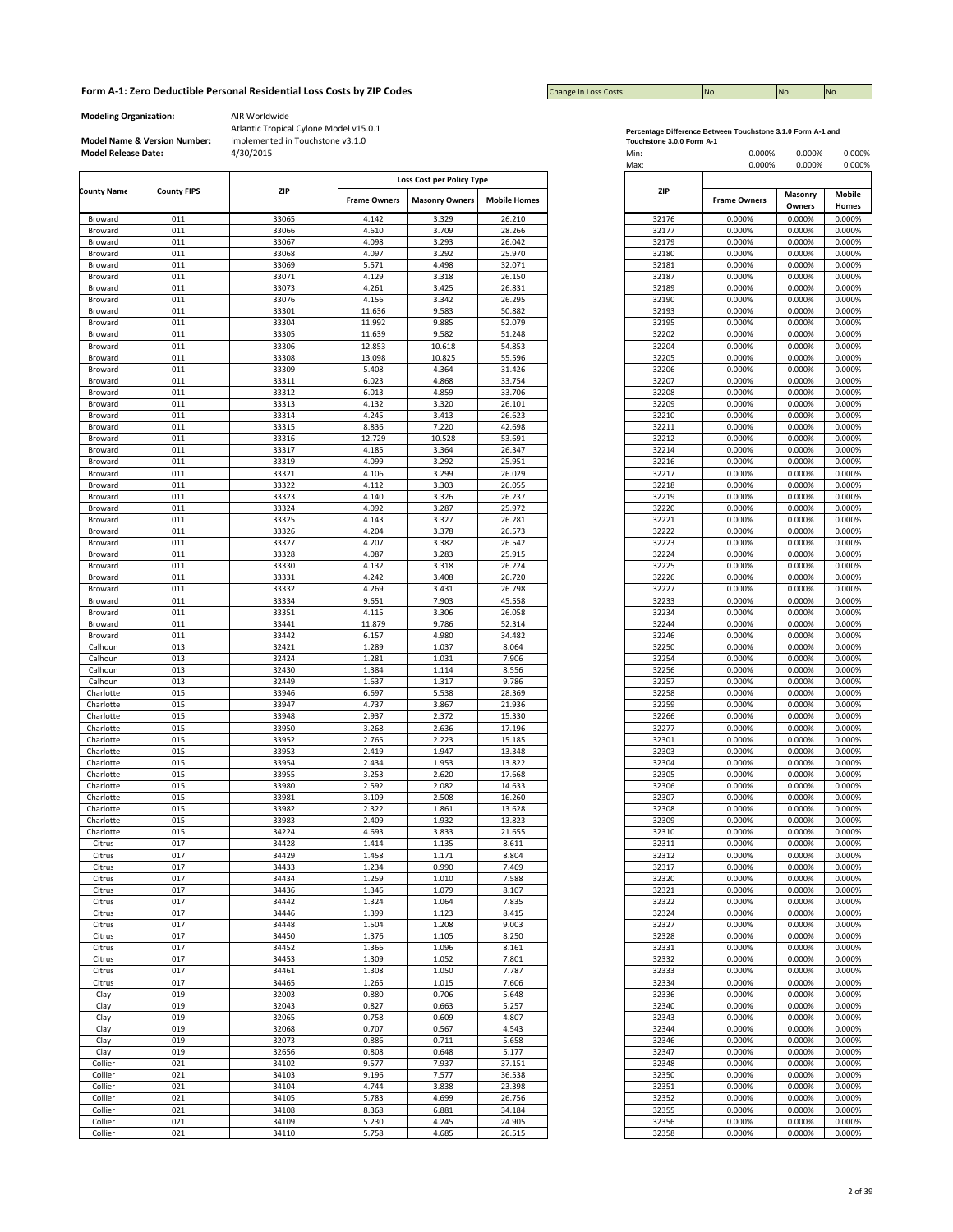Change in Loss Costs:

**Modeling Organization:** AIR Worldwide

Atlantic Tropical Cylone Model v15.0.1 implemented in Touchstone v3.1.0

|                    |                    |                |                     | Loss Cost per Policy Type |                     |                |                     |                   |                        |
|--------------------|--------------------|----------------|---------------------|---------------------------|---------------------|----------------|---------------------|-------------------|------------------------|
| <b>County Name</b> | <b>County FIPS</b> | <b>ZIP</b>     | <b>Frame Owners</b> | <b>Masonry Owners</b>     | <b>Mobile Homes</b> | ZIP            | <b>Frame Owners</b> | Masonry<br>Owners | <b>Mobile</b><br>Homes |
| Collier            | 021                | 34112          | 6.165               | 5.019                     | 27.887              | 32359          | 0.000%              | 0.000%            | 0.000%                 |
| Collier            | 021                | 34113          | 5.595               | 4.543                     | 26.181              | 32399          | 0.000%              | 0.000%            | 0.000%                 |
| Collier            | 021                | 34114          | 4.232               | 3.415                     | 21.743              | 32401          | 0.000%              | 0.000%            | 0.000%                 |
| Collier            | 021                | 34116          | 3.575               | 2.877                     | 19.101              | 32403          | 0.000%              | 0.000%            | 0.000%                 |
| Collier            | 021                | 34117          | 3.383               | 2.721                     | 18.422              | 32404          | 0.000%              | 0.000%            | 0.000%                 |
| Collier            | 021                | 34119          | 3.429               | 2.762                     | 18.411              | 32405          | 0.000%              | 0.000%            | 0.000%                 |
| Collier            | 021                | 34120          | 3.375               | 2.713                     | 18.468              | 32407          | 0.000%              | 0.000%            | 0.000%                 |
| Collier            | 021                | 34140          | 8.812               | 7.286                     | 35.482              | 32408          | 0.000%              | 0.000%            | 0.000%                 |
| Collier            | 021                | 34141          | 5.483               | 4.432                     | 26.461              | 32409          | 0.000%              | 0.000%            | 0.000%                 |
| Collier            | 021                | 34142          | 3.372               | 2.711                     | 18.825              | 32413          | 0.000%              | 0.000%            | 0.000%                 |
| Collier            | 021                | 34145          | 11.407              | 9.501                     | 42.891              | 32420          | 0.000%              | 0.000%            | 0.000%                 |
| Columbia           | 023                | 32024          | 0.712               | 0.572                     | 4.557               | 32421          | 0.000%              | 0.000%            | 0.000%                 |
| Columbia           | 023                | 32025          | 0.588               | 0.472                     | 3.867               | 32423          | 0.000%              | 0.000%            | 0.000%                 |
| Columbia           | 023                | 32038          | 0.728               | 0.586                     | 4.606               | 32424          | 0.000%              | 0.000%            | 0.000%                 |
| Columbia           | 023                | 32055          | 0.564               | 0.453                     | 3.749               | 32425          | 0.000%              | 0.000%            | 0.000%                 |
| Columbia           | 023                | 32061          | 0.659               | 0.529                     | 4.251               | 32426          | 0.000%              | 0.000%            | 0.000%                 |
| DeSoto             | 027                | 34266          | 2.263               | 1.812                     | 13.741              | 32427          | 0.000%              | 0.000%            | 0.000%                 |
| DeSoto             | 027                | 34269          | 2.299               | 1.843                     | 13.469              | 32428          | 0.000%              | 0.000%            | 0.000%                 |
| Dixie              | 029                | 32628          | 0.834               | 0.673                     | 5.229               | 32430          | 0.000%              | 0.000%            | 0.000%                 |
| Dixie              | 029                | 32648          | 2.212               | 1.805                     | 11.184              | 32431          | 0.000%              | 0.000%            | 0.000%                 |
| Dixie              | 029                | 32680          | 0.912               | 0.736                     | 5.727               | 32433          | 0.000%              | 0.000%            | 0.000%                 |
|                    | 031                | 32202          | 0.808               | 0.649                     | 5.211               | 32435          | 0.000%              | 0.000%            | 0.000%                 |
| Duval<br>Duval     | 031                | 32204          | 0.782               | 0.628                     | 5.077               | 32437          | 0.000%              | 0.000%            | 0.000%                 |
| Duval              | 031                | 32205          | 0.778               | 0.625                     | 5.098               | 32438          | 0.000%              | 0.000%            | 0.000%                 |
|                    |                    |                |                     |                           |                     |                |                     |                   |                        |
| Duval              | 031<br>031         | 32206<br>32207 | 0.783<br>0.823      | 0.629<br>0.661            | 5.064<br>5.318      | 32439<br>32440 | 0.000%<br>0.000%    | 0.000%<br>0.000%  | 0.000%<br>0.000%       |
| Duval              |                    |                |                     |                           |                     |                |                     |                   |                        |
| Duval              | 031                | 32208          | 0.717               | 0.576                     | 4.688               | 32442          | 0.000%              | 0.000%            | 0.000%                 |
| Duval              | 031                | 32209          | 0.761               | 0.612                     | 4.956               | 32443          | 0.000%              | 0.000%            | 0.000%                 |
| Duval              | 031                | 32210          | 0.803               | 0.646                     | 5.225               | 32444          | 0.000%              | 0.000%            | 0.000%                 |
| Duval              | 031                | 32211          | 0.822               | 0.662                     | 5.245               | 32445          | 0.000%              | 0.000%            | 0.000%                 |
| Duval              | 031                | 32212          | 0.854               | 0.686                     | 5.473               | 32446          | 0.000%              | 0.000%            | 0.000%                 |
| Duval              | 031                | 32214          | 0.862               | 0.692                     | 5.518               | 32448          | 0.000%              | 0.000%            | 0.000%                 |
| Duval              | 031                | 32216          | 0.858               | 0.690                     | 5.508               | 32449          | 0.000%              | 0.000%            | 0.000%                 |
| Duval              | 031                | 32217          | 0.861               | 0.692                     | 5.555               | 32455          | 0.000%              | 0.000%            | 0.000%                 |
| Duval              | 031                | 32218          | 0.696               | 0.560                     | 4.519               | 32456          | 0.000%              | 0.000%            | 0.000%                 |
| Duval              | 031                | 32219          | 0.641               | 0.515                     | 4.240               | 32459          | 0.000%              | 0.000%            | 0.000%                 |
| Duval              | 031                | 32220          | 0.648               | 0.521                     | 4.185               | 32460          | 0.000%              | 0.000%            | 0.000%                 |
| Duval              | 031                | 32221          | 0.675               | 0.542                     | 4.360               | 32462          | 0.000%              | 0.000%            | 0.000%                 |
| Duval              | 031                | 32222          | 0.705               | 0.566                     | 4.561               | 32464          | 0.000%              | 0.000%            | 0.000%                 |
| Duval              | 031                | 32223          | 0.900               | 0.723                     | 5.757               | 32465          | 0.000%              | 0.000%            | 0.000%                 |
| Duval              | 031                | 32224          | 1.022               | 0.823                     | 6.416               | 32466          | 0.000%              | 0.000%            | 0.000%                 |
| Duval              | 031                | 32225          | 0.910               | 0.733                     | 5.795               | 32501          | 0.000%              | 0.000%            | 0.000%                 |
| Duval              | 031                | 32226          | 0.807               | 0.651                     | 5.103               | 32502          | 0.000%              | 0.000%            | 0.000%                 |
| Duval              | 031                | 32227          | 2.441               | 1.996                     | 12.902              | 32503          | 0.000%              | 0.000%            | 0.000%                 |
| Duval              | 031                | 32233          | 2.168               | 1.768                     | 11.679              | 32504          | 0.000%              | 0.000%            | 0.000%                 |
| Duval              | 031                | 32234          | 0.587               | 0.471                     | 3.900               | 32505          | 0.000%              | 0.000%            | 0.000%                 |
| Duval              | 031                | 32244          | 0.864               | 0.694                     | 5.619               | 32506          | 0.000%              | 0.000%            | 0.000%                 |
| Duval              | 031                | 32246          | 0.828               | 0.666                     | 5.291               | 32507          | 0.000%              | 0.000%            | 0.000%                 |
| Duval              | 031                | 32250          | 2.147               | 1.747                     | 11.556              | 32508          | 0.000%              | 0.000%            | 0.000%                 |
| Duval              | 031                | 32254          | 0.769               | 0.618                     | 5.002               | 32511          | 0.000%              | 0.000%            | 0.000%                 |
| Duval              | 031                | 32256          | 0.806               | 0.648                     | 5.219               | 32514          | 0.000%              | 0.000%            | 0.000%                 |
| Duval              | 031                | 32257          | 0.901               | 0.725                     | 5.751               | 32526          | 0.000%              | 0.000%            | 0.000%                 |
| Duval              | 031                | 32258          | 0.839               | 0.676                     | 5.391               | 32531          | 0.000%              | 0.000%            | 0.000%                 |
| Duval              | 031                | 32266          | 2.278               | 1.864                     | 11.995              | 32533          | 0.000%              | 0.000%            | 0.000%                 |
| Duval              | 031                | 32277          | 0.757               | 0.609                     | 4.912               | 32534          | 0.000%              | 0.000%            | 0.000%                 |
| Escambia           | 033                | 32501          | 6.394               | 5.206                     | 30.744              | 32535          | 0.000%              | 0.000%            | 0.000%                 |
| Escambia           | 033                | 32502          | 6.994               | 5.702                     | 32.931              | 32536          | 0.000%              | 0.000%            | 0.000%                 |
| Escambia           | 033                | 32503          | 5.868               | 4.771                     | 28.720              | 32539          | 0.000%              | 0.000%            | 0.000%                 |
| Escambia           | 033                | 32504          | 5.165               | 4.186                     | 26.077              | 32541          | 0.000%              | 0.000%            | 0.000%                 |
| Escambia           | 033                | 32505          | 4.779               | 3.878                     | 24.671              | 32542          | 0.000%              | 0.000%            | 0.000%                 |
| Escambia           | 033                | 32506          | 5.302               | 4.296                     | 26.875              | 32544          | 0.000%              | 0.000%            | 0.000%                 |
| Escambia           | 033                | 32507          | 9.151               | 7.493                     | 39.539              | 32547          | 0.000%              | 0.000%            | 0.000%                 |
| Escambia           | 033                | 32508          | 10.764              | 8.863                     | 44.338              | 32548          | 0.000%              | 0.000%            | 0.000%                 |
| Escambia           | 033                | 32511          | 5.982               | 4.863                     | 29.160              | 32550          | 0.000%              | 0.000%            | 0.000%                 |
| Escambia           | 033                | 32514          | 3.807               | 3.074                     | 20.630              | 32561          | 0.000%              | 0.000%            | 0.000%                 |
| Escambia           | 033                | 32526          | 2.993               | 2.414                     | 17.375              | 32563          | 0.000%              | 0.000%            | 0.000%                 |
| Escambia           | 033                | 32533          | 2.464               | 1.984                     | 14.867              | 32564          | 0.000%              | 0.000%            | 0.000%                 |
| Escambia           | 033                | 32534          | 2.780               | 2.240                     | 16.285              | 32565          | 0.000%              | 0.000%            | 0.000%                 |
| Escambia           | 033                | 32535          | 1.451               | 1.166                     | 9.662               | 32566          | 0.000%              | 0.000%            | 0.000%                 |
| Escambia           | 033                | 32568          | 1.563               | 1.257                     | 10.257              | 32567          | 0.000%              | 0.000%            | 0.000%                 |
| Escambia           | 033                | 32577          | 1.947               | 1.565                     | 12.294              | 32568          | 0.000%              | 0.000%            | 0.000%                 |
| Flagler            | 035                | 32110          | 0.989               | 0.793                     | 6.765               | 32569          | 0.000%              | 0.000%            | 0.000%                 |
| Flagler            | 035                | 32136          | 3.368               | 2.724                     | 17.657              | 32570          | 0.000%              | 0.000%            | 0.000%                 |
| Flagler            | 035                | 32137          | 2.195               | 1.769                     | 12.496              | 32571          | 0.000%              | 0.000%            | 0.000%                 |
| Flagler            | 035                | 32164          | 1.324               | 1.062                     | 8.560               | 32577          | 0.000%              | 0.000%            | 0.000%                 |
| Franklin           | 037                | 32320          | 7.369               | 6.066                     | 29.509              | 32578          | 0.000%              | 0.000%            | 0.000%                 |
| Franklin           | 037                | 32322          | 5.799               | 4.768                     | 23.778              | 32579          | 0.000%              | 0.000%            | 0.000%                 |
| Franklin           | 037                | 32328          | 7.301               | 6.028                     | 29.686              | 32580          | 0.000%              | 0.000%            | 0.000%                 |
| Gadsden            | 039                | 32324          | 0.881               | 0.708                     | 5.620               | 32583          | 0.000%              | 0.000%            | 0.000%                 |
| Gadsden            | 039                | 32332          | 0.845               | 0.679                     | 5342                | 32601          | 0.000%              | 0.000%            | 0.000%                 |

| <b>Model Release Date:</b> |                    | 4/30/2015 |                     |                           |                     | Min:<br>Max: | 0.000%<br>0.000%    | 0.000%<br>0.000%  | 0.000%<br>0.000%       |
|----------------------------|--------------------|-----------|---------------------|---------------------------|---------------------|--------------|---------------------|-------------------|------------------------|
|                            |                    |           |                     | Loss Cost per Policy Type |                     |              |                     |                   |                        |
| <b>County Name</b>         | <b>County FIPS</b> | ZIP       | <b>Frame Owners</b> | <b>Masonry Owners</b>     | <b>Mobile Homes</b> | <b>ZIP</b>   | <b>Frame Owners</b> | Masonry<br>Owners | <b>Mobile</b><br>Homes |
| Collier                    | 021                | 34112     | 6.165               | 5.019                     | 27.887              | 32359        | 0.000%              | 0.000%            | 0.000%                 |
| Collier                    | 021                | 34113     | 5.595               | 4.543                     | 26.181              | 32399        | 0.000%              | 0.000%            | 0.000%                 |
| Collier                    | 021                | 34114     | 4.232               | 3.415                     | 21.743              | 32401        | 0.000%              | 0.000%            | 0.000%                 |
| Collier                    | 021                | 34116     | 3.575               | 2.877                     | 19.101              | 32403        | 0.000%              | 0.000%            | 0.000%                 |
| Collier                    | 021                | 34117     | 3.383               | 2.721                     | 18.422              | 32404        | 0.000%              | 0.000%            | 0.000%                 |
| Collier                    | 021                | 34119     | 3.429               | 2.762                     | 18.411              | 32405        | 0.000%              | 0.000%            | 0.000%                 |
| Collier                    | 021                | 34120     | 3.375               | 2.713                     | 18.468              | 32407        | 0.000%              | 0.000%            | 0.000%                 |
| Collier                    | 021                | 34140     | 8.812               | 7.286                     | 35.482              | 32408        | 0.000%              | 0.000%            | 0.000%                 |
| Collier                    | 021                | 34141     | 5.483               | 4.432                     | 26.461              | 32409        | 0.000%              | 0.000%            | 0.000%                 |
| Collier                    | 021                | 34142     | 3.372               | 2.711                     | 18.825              | 32413        | 0.000%              | 0.000%            | 0.000%                 |
| Collier                    | 021                | 34145     | 11.407              | 9.501                     | 42.891              | 32420        | 0.000%              | 0.000%            | 0.000%                 |
| Columbia                   | 023                | 32024     | 0.712               | 0.572                     | 4.557               | 32421        | 0.000%              | 0.000%            | 0.000%                 |
| Columbia                   | 023                | 32025     | 0.588               | 0.472                     | 3.867               | 32423        | 0.000%              | 0.000%            | 0.000%                 |
| Columbia                   | 023                | 32038     | 0.728               | 0.586                     | 4.606               | 32424        | 0.000%              | 0.000%            | 0.000%                 |
| Columbia                   | 023                | 32055     | 0.564               | 0.453                     | 3.749               | 32425        | 0.000%              | 0.000%            | 0.000%                 |
| Columbia                   | 023                | 32061     | 0.659               | 0.529                     | 4.251               | 32426        | 0.000%              | 0.000%            | 0.000%                 |
| DeSoto                     | 027                | 34266     | 2.263               | 1.812                     | 13.741              | 32427        | 0.000%              | 0.000%            | 0.000%                 |
| DeSoto                     | 027                | 34269     | 2.299               | 1.843                     | 13.469              | 32428        | 0.000%              | 0.000%            | 0.000%                 |
| Dixie                      | 029                | 32628     | 0.834               | 0.673                     | 5.229               | 32430        | 0.000%              | 0.000%            | 0.000%                 |
| Dixie                      | 029                | 32648     | 2.212               | 1.805                     | 11.184              | 32431        | 0.000%              | 0.000%            | 0.000%                 |
| Dixie                      | 029                | 32680     | 0.912               | 0.736                     | 5.727               | 32433        | 0.000%              | 0.000%            | 0.000%                 |
| Duval                      | 031                | 32202     | 0.808               | 0.649                     | 5.211               | 32435        | 0.000%              | 0.000%            | 0.000%                 |
| Duval                      | 031                | 32204     | 0.782               | 0.628                     | 5.077               | 32437        | 0.000%              | 0.000%            | 0.000%                 |
| Duval                      | 031                | 32205     | 0.778               | 0.625                     | 5.098               | 32438        | 0.000%              | 0.000%            | 0.000%                 |
| Duval                      | 031                | 32206     | 0.783               | 0.629                     | 5.064               | 32439        | 0.000%              | 0.000%            | 0.000%                 |
| Duval                      | 031                | 32207     | 0.823               | 0.661                     | 5.318               | 32440        | 0.000%              | 0.000%            | 0.000%                 |
| Duval                      | 031                | 32208     | 0.717               | 0.576                     | 4.688               | 32442        | 0.000%              | 0.000%            | 0.000%                 |
| Duval                      | 031                | 32209     | 0.761               | 0.612                     | 4.956               | 32443        | 0.000%              | 0.000%            | 0.000%                 |
| Duval                      | 031                | 32210     | 0.803               | 0.646                     | 5.225               | 32444        | 0.000%              | 0.000%            | 0.000%                 |
| Duval                      | 031                | 32211     | 0.822               | 0.662                     | 5.245               | 32445        | 0.000%              | 0.000%            | 0.000%                 |
| Duval                      | 031                | 32212     | 0.854               | 0.686                     | 5.473               | 32446        | 0.000%              | 0.000%            | 0.000%                 |
| Duval                      | 031                | 32214     | 0.862               | 0.692                     | 5.518               | 32448        | 0.000%              | 0.000%            | 0.000%                 |
| Duval                      | 031                | 32216     | 0.858               | 0.690                     | 5.508               | 32449        | 0.000%              | 0.000%            | 0.000%                 |
| Duval                      | 031                | 32217     | 0.861               | 0.692                     | 5.555               | 32455        | 0.000%              | 0.000%            | 0.000%                 |
| Duval                      | 031                | 32218     | 0.696               | 0.560                     | 4.519               | 32456        | 0.000%              | 0.000%            | 0.000%                 |
| Duval                      | 031                | 32219     | 0.641               | 0.515                     | 4.240               | 32459        | 0.000%              | 0.000%            | 0.000%                 |
| Duval                      | 031                | 32220     | 0.648               | 0.521                     | 4.185               | 32460        | 0.000%              | 0.000%            | 0.000%                 |
| Duval                      | 031                | 32221     | 0.675               | 0.542                     | 4.360               | 32462        | 0.000%              | 0.000%            | 0.000%                 |
| Duval                      | 031                | 32222     | 0.705               | 0.566                     | 4.561               | 32464        | 0.000%              | 0.000%            | 0.000%                 |
| Duval                      | 031                | 32223     | 0.900               | 0.723                     | 5.757               | 32465        | 0.000%              | 0.000%            | 0.000%                 |
| Duval                      | 031                | 32224     | 1.022               | 0.823                     | 6.416               | 32466        | 0.000%              | 0.000%            | 0.000%                 |
| Duval                      | 031                | 32225     | 0.910               | 0.733                     | 5.795               | 32501        | 0.000%              | 0.000%            | 0.000%                 |
| Duval                      | 031                | 32226     | 0.807               | 0.651                     | 5.103               | 32502        | 0.000%              | 0.000%            | 0.000%                 |
| Duval                      | 031                | 32227     | 2.441               | 1.996                     | 12.902              | 32503        | 0.000%              | 0.000%            | 0.000%                 |
| Duval                      | 031                | 32233     | 2.168               | 1.768                     | 11.679              | 32504        | 0.000%              | 0.000%            | 0.000%                 |
| Duval                      | 031                | 32234     | 0.587               | 0.471                     | 3.900               | 32505        | 0.000%              | 0.000%            | 0.000%                 |
| Duval                      | 031                | 32244     | 0.864               | 0.694                     | 5.619               | 32506        | 0.000%              | 0.000%            | 0.000%                 |
| Duval                      | 031                | 32246     | 0.828               | 0.666                     | 5.291               | 32507        | 0.000%              | 0.000%            | 0.000%                 |
| Duval                      | 031                | 32250     | 2.147               | 1.747                     | 11.556              | 32508        | 0.000%              | 0.000%            | 0.000%                 |
| Duval                      | 031                | 32254     | 0.769               | 0.618                     | 5.002               | 32511        | 0.000%              | 0.000%            | 0.000%                 |
| Duval                      | 031                | 32256     | 0.806               | 0.648                     | 5.219               | 32514        | 0.000%              | 0.000%            | 0.000%                 |
| Duval                      | 031                | 32257     | 0.901               | 0.725                     | 5.751               | 32526        | 0.000%              | 0.000%            | 0.000%                 |
| Duval                      | 031                | 32258     | 0.839               | 0.676                     | 5.391               | 32531        | 0.000%              | 0.000%            | 0.000%                 |
| Duva                       | 031                | 32266     | 2.278               | 1.864                     | 11.995              | 32533        | n nnn%              | 0.000%            | 0.000%                 |
| Duval                      | 031                | 32277     | 0.757               | 0.609                     | 4.912               | 32534        | 0.000%              | 0.000%            | 0.000%                 |
| Escambia                   | 033                | 32501     | 6.394               | 5.206                     | 30.744              | 32535        | 0.000%              | 0.000%            | 0.000%                 |
| Escambia                   | 033                | 32502     | 6.994               | 5.702                     | 32.931              | 32536        | 0.000%              | 0.000%            | 0.000%                 |
| Escambia                   | 033                | 32503     | 5.868               | 4.771                     | 28.720              | 32539        | 0.000%              | 0.000%            | 0.000%                 |
| Escambia                   | 033                | 32504     | 5.165               | 4.186                     | 26.077              | 32541        | 0.000%              | 0.000%            | 0.000%                 |
| Escambia                   | 033                | 32505     | 4.779               | 3.878                     | 24.671              | 32542        | 0.000%              | 0.000%            | 0.000%                 |
| Escambia                   | 033                | 32506     | 5.302               | 4.296                     | 26.875              | 32544        | 0.000%              | 0.000%            | 0.000%                 |
| Escambia                   | 033                | 32507     | 9.151               | 7.493                     | 39.539              | 32547        | 0.000%              | 0.000%            | 0.000%                 |
| Escambia                   | 033                | 32508     | 10.764              | 8.863                     | 44.338              | 32548        | 0.000%              | 0.000%            | 0.000%                 |
| Escambia                   | 033                | 32511     | 5.982               | 4.863                     | 29.160              | 32550        | 0.000%              | 0.000%            | 0.000%                 |
| Escambia                   | 033                | 32514     | 3.807               | 3.074                     | 20.630              | 32561        | 0.000%              | 0.000%            | 0.000%                 |
| Escambia                   | 033                | 32526     | 2.993               | 2.414                     | 17.375              | 32563        | 0.000%              | 0.000%            | 0.000%                 |
| Escambia                   | 033                | 32533     | 2.464               | 1.984                     | 14.867              | 32564        | 0.000%              | 0.000%            | 0.000%                 |
| Escambia                   | 033                | 32534     | 2.780               | 2.240                     | 16.285              | 32565        | 0.000%              | 0.000%            | 0.000%                 |
| Escambia                   | 033                | 32535     | 1.451               | 1.166                     | 9.662               | 32566        | 0.000%              | 0.000%            | 0.000%                 |
| Escambia                   | 033                | 32568     | 1.563               | 1.257                     | 10.257              | 32567        | 0.000%              | 0.000%            | 0.000%                 |
| Escambia                   | 033                | 32577     | 1.947               | 1.565                     | 12.294              | 32568        | 0.000%              | 0.000%            | 0.000%                 |
| Flagler                    | 035                | 32110     | 0.989               | 0.793                     | 6.765               | 32569        | 0.000%              | 0.000%            | 0.000%                 |
| Flagler                    | 035                | 32136     | 3.368               | 2.724                     | 17.657              | 32570        | 0.000%              | 0.000%            | 0.000%                 |
| Flagler                    | 035                | 32137     | 2.195               | 1.769                     | 12.496              | 32571        | 0.000%              | 0.000%            | 0.000%                 |
| Flagler                    | 035                | 32164     | 1.324               | 1.062                     | 8.560               | 32577        | 0.000%              | 0.000%            | 0.000%                 |
| Franklin                   | 037                | 32320     | 7.369               | 6.066                     | 29.509              | 32578        | 0.000%              | 0.000%            | 0.000%                 |
| Franklin                   | 037                | 32322     | 5.799               | 4.768                     | 23.778              | 32579        | 0.000%              | 0.000%            | 0.000%                 |
| Franklin                   | 037                | 32328     | 7.301               | 6.028                     | 29.686              | 32580        | 0.000%              | 0.000%            | 0.000%                 |
| Gadsden                    | 039                | 32324     | 0.881               | 0.708                     | 5.620               | 32583        | 0.000%              | 0.000%            | 0.000%                 |
| Gadsden                    | 039                | 32332     | 0.845               | 0.679                     | 5.342               | 32601        | 0.000%              | 0.000%            | 0.000%                 |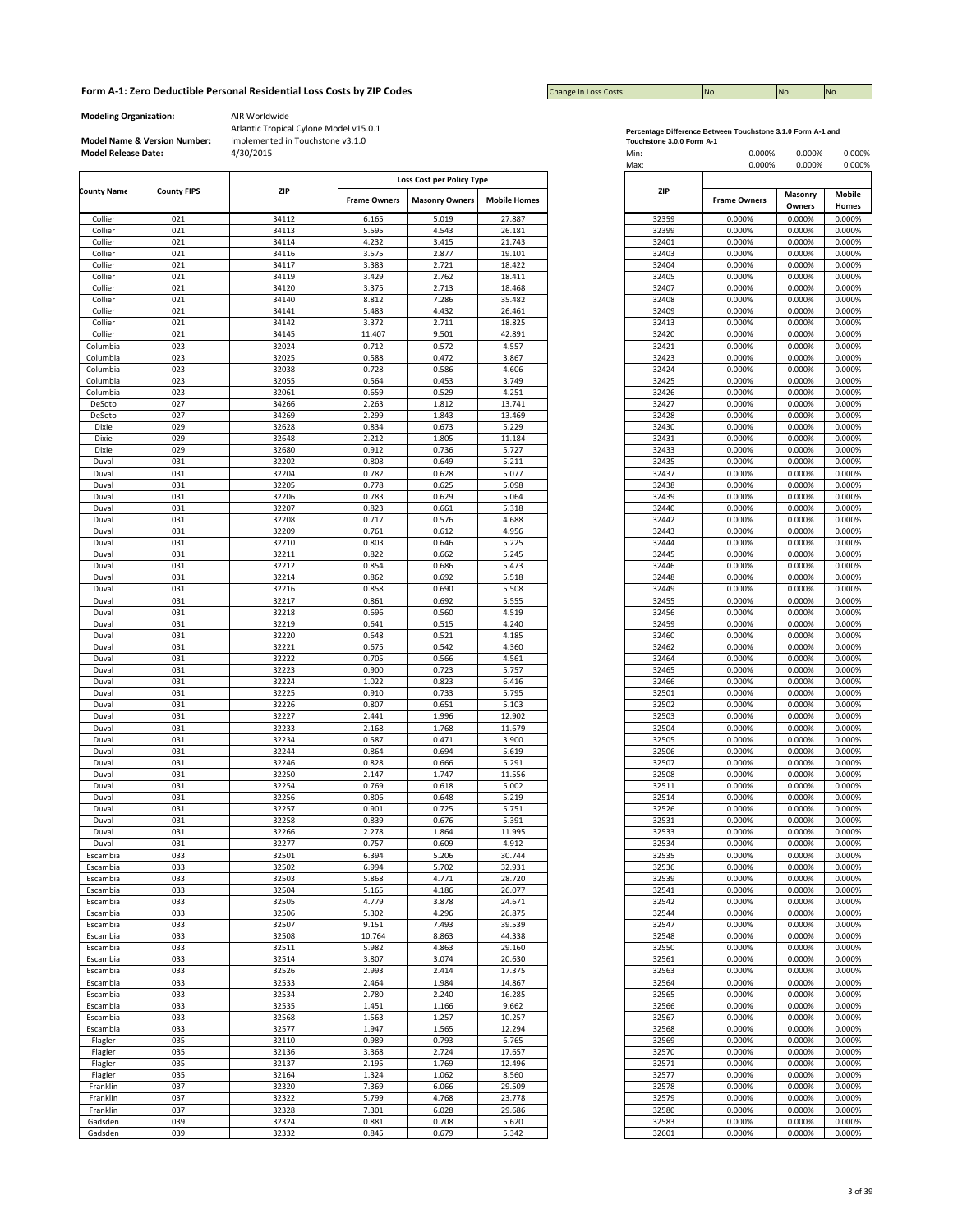Change in Loss Costs:

**Modeling Organization:** AIR Worldwide

Atlantic Tropical Cylone Model v15.0.1 implemented in Touchstone v3.1.0

|                              |                    |                |                     | Loss Cost per Policy Type |                     |
|------------------------------|--------------------|----------------|---------------------|---------------------------|---------------------|
| <b>County Name</b>           | <b>County FIPS</b> | <b>ZIP</b>     | <b>Frame Owners</b> | <b>Masonry Owners</b>     | <b>Mobile Homes</b> |
| Gadsden                      | 039                | 32333          | 0.743               | 0.597                     | 4.706               |
| Gadsden                      | 039                | 32343          | 0.873               | 0.703                     | 5.381               |
| Gadsden                      | 039                | 32351          | 0.875               | 0.704                     | 5.477               |
| Gadsden                      | 039                | 32352          | 0.797               | 0.641                     | 5.069               |
| Gilchrist<br>Gilchrist       | 041<br>041         | 32619<br>32693 | 0.871<br>1.013      | 0.702<br>0.820            | 5.276<br>5.957      |
| Glades                       | 043                | 33471          | 3.039               | 2.438                     | 18.046              |
| Gulf                         | 045                | 32456          | 5.538               | 4.511                     | 25.401              |
| Gulf                         | 045                | 32465          | 1.976               | 1.591                     | 11.404              |
| Hamilton                     | 047                | 32052          | 0.473               | 0.379                     | 3.215               |
| Hamilton                     | 047                | 32053          | 0.469               | 0.376                     | 3.195               |
| Hamilton                     | 047                | 32096          | 0.533               | 0.428                     | 3.590               |
| Hardee                       | 049                | 33834          | 2.053               | 1.645                     | 12.315              |
| Hardee                       | 049                | 33865          | 2.119               | 1.699                     | 12.475              |
| Hardee                       | 049                | 33873          | 2.090               | 1.676                     | 12.586              |
| Hardee                       | 049                | 33890          | 2.067               | 1.655                     | 12.514              |
| Hendry                       | 051                | 33440          | 3.943               | 3.163                     | 22.088              |
| Hendry                       | 051                | 33935          | 3.089               | 2.483                     | 17.264              |
| Hernando                     | 053                | 34601          | 1.475               | 1.186                     | 8.542               |
| Hernando                     | 053                | 34602          | 1.515               | 1.219                     | 8.890               |
| Hernando                     | 053                | 34604          | 1.640               | 1.322                     | 9.480               |
| Hernando                     | 053                | 34606          | 2.463               | 1.997                     | 12.936              |
| Hernando<br>Hernando         | 053<br>053         | 34607<br>34608 | 3.549<br>1.844      | 2.899<br>1.488            | 16.758<br>10.359    |
| Hernando                     | 053                | 34609          | 1.722               | 1.387                     | 9.817               |
| Hernando                     | 053                | 34613          | 1.675               | 1.350                     | 9.633               |
| Hernando                     | 053                | 34614          | 1.546               | 1.245                     | 9.030               |
| Highlands                    | 055                | 33825          | 1.981               | 1.586                     | 12.252              |
| Highlands                    | 055                | 33852          | 2.669               | 2.139                     | 16.246              |
| Highlands                    | 055                | 33857          | 3.123               | 2.506                     | 18.687              |
| Highlands                    | 055                | 33870          | 2.009               | 1.608                     | 12.473              |
| Highlands                    | 055                | 33872          | 1.988               | 1.591                     | 12.362              |
| Highlands                    | 055                | 33875          | 2.088               | 1.671                     | 12.891              |
| Highlands                    | 055                | 33876          | 2.821               | 2.261                     | 16.460              |
| Highlands                    | 055                | 33960          | 2.512               | 2.011                     | 15.479              |
| Hillsborough                 | 057                | 33510          | 1.833               | 1.474                     | 10.863              |
| Hillsborough                 | 057                | 33511          | 1.930               | 1.553                     | 11.278              |
| Hillsborough                 | 057                | 33527          | 1.781               | 1.428                     | 10.529              |
| Hillsborough                 | 057                | 33534          | 2.851               | 2.309                     | 15.099              |
| Hillsborough                 | 057                | 33547          | 1.933               | 1.550                     | 11.357              |
| Hillsborough                 | 057                | 33548          | 1.926               | 1.555                     | 10.845              |
| Hillsborough                 | 057                | 33549          | 1.884               | 1.521                     | 10.738              |
| Hillsborough                 | 057                | 33556          | 1.983               | 1.604                     | 11.003              |
| Hillsborough                 | 057                | 33558          | 2.001               | 1.619                     | 11.080              |
| Hillsborough                 | 057                | 33563          | 1.808               | 1.451                     | 10.831              |
| Hillsborough                 | 057                | 33565          | 1.788               | 1.435                     | 10.618              |
| Hillsborough                 | 057                | 33566          | 1.794               | 1.439                     | 10.781              |
| Hillsborough                 | 057                | 33567          | 1.752               | 1.405                     | 10.590              |
| Hillsborough                 | 057                | 33569          | 2.075               | 1.671                     | 11.963              |
| Hillsborough                 | 057                | 33570          | 3.253               | 2.635                     | 17.171              |
| Hillsborough                 | 057                | 33572          | 3.275               | 2.658                     | 17.047              |
| Hillsborough                 | 057                | 33573          | 2.393               | 1.927                     | 13.501              |
| Hillsborough                 | 057                | 33578          | 2.437               | 1.969                     | 13.380              |
| Hillsborough                 | 057                | 33579          | 2.147               | 1.728                     | 12.354              |
| Hillsborough                 | 057                | 33584          | 1.756               | 1.411                     | 10.544              |
| Hillsborough                 | 057                | 33592          | 1.773               | 1.427                     | 10.550              |
| Hillsborough                 | 057                | 33594          | 1.828               | 1.468                     | 10.682              |
| Hillsborough                 | 057                | 33596          | 1.921               | 1.542                     | 11.096              |
| Hillsborough                 | 057                | 33598          | 2.229               | 1.791                     | 12.819              |
| Hillsborough                 | 057                | 33602          | 2.851               | 2.315                     | 14.617              |
| Hillsborough<br>Hillsborough | 057<br>057         | 33603<br>33604 | 2.431<br>1.964      | 1.967<br>1.584            | 12.999<br>11.141    |
| Hillsborough                 | 057                | 33605          | 2.487               | 2.015                     | 13.207              |
| Hillsborough                 | 057                | 33606          | 3.264               | 2.659                     | 16.169              |
| Hillsborough                 | 057                | 33607          | 3.283               | 2.675                     | 16.069              |
| Hillsborough                 | 057                | 33609          | 3.678               | 3.014                     | 17.339              |
| Hillsborough                 | 057                | 33610          | 1.943               | 1.566                     | 11.094              |
| Hillsborough                 | 057                | 33611          | 4.582               | 3.761                     | 20.849              |
| Hillsborough                 | 057                | 33612          | 1.853               | 1.493                     | 10.673              |
| Hillsborough                 | 057                | 33613          | 1.856               | 1.496                     | 10.663              |
| Hillsborough                 | 057                | 33614          | 2.465               | 1.998                     | 12.960              |
| Hillsborough                 | 057                | 33615          | 3.435               | 2.815                     | 16.331              |
| Hillsborough                 | 057                | 33616          | 5.029               | 4.143                     | 21.807              |
| Hillsborough                 | 057                | 33617          | 1.823               | 1.469                     | 10.569              |
| Hillsborough                 | 057                | 33618          | 1.919               | 1.547                     | 10.854              |
| Hillsborough                 | 057                | 33619          | 2.370               | 1.916                     | 12.892              |
| Hillsborough                 | 057                | 33620          | 1.833               | 1.478                     | 10.598              |
| Hillsborough                 | 057                | 33621          | 4.858               | 3.999                     | 20.847              |
| Hillsborough                 | 057                | 33624          | 1.977               | 1.596                     | 11.042              |
| Hillsborough                 | 057                | 33625          | 2.153               | 1.742                     | 11.685              |

| <b>Model Release Date:</b>   | <b>Model Name &amp; Version Number:</b> | implemented in Touchstone v3.1.0<br>4/30/2015 |                     |                           |                     | Touchstone 3.0.0 Form A-1<br>Min:<br>Max: | 0.000%<br>0.000%    | 0.000%<br>0.000%  | 0.000%<br>0.000%       |
|------------------------------|-----------------------------------------|-----------------------------------------------|---------------------|---------------------------|---------------------|-------------------------------------------|---------------------|-------------------|------------------------|
|                              |                                         |                                               |                     | Loss Cost per Policy Type |                     |                                           |                     |                   |                        |
| County Name                  | <b>County FIPS</b>                      | <b>ZIP</b>                                    | <b>Frame Owners</b> | <b>Masonry Owners</b>     | <b>Mobile Homes</b> | ZIP                                       | <b>Frame Owners</b> | Masonry<br>Owners | <b>Mobile</b><br>Homes |
| Gadsden                      | 039                                     | 32333                                         | 0.743               | 0.597                     | 4.706               | 32603                                     | 0.000%              | 0.000%            | 0.000%                 |
| Gadsden                      | 039                                     | 32343                                         | 0.873               | 0.703                     | 5.381               | 32605                                     | 0.000%              | 0.000%            | 0.000%                 |
| Gadsden                      | 039                                     | 32351                                         | 0.875               | 0.704                     | 5.477               | 32606                                     | 0.000%              | 0.000%            | 0.000%                 |
| Gadsden<br>Gilchrist         | 039<br>041                              | 32352<br>32619                                | 0.797<br>0.871      | 0.641<br>0.702            | 5.069<br>5.276      | 32607<br>32608                            | 0.000%<br>0.000%    | 0.000%<br>0.000%  | 0.000%<br>0.000%       |
| Gilchrist                    | 041                                     | 32693                                         | 1.013               | 0.820                     | 5.957               | 32609                                     | 0.000%              | 0.000%            | 0.000%                 |
| Glades                       | 043                                     | 33471                                         | 3.039               | 2.438                     | 18.046              | 32611                                     | 0.000%              | 0.000%            | 0.000%                 |
| Gulf                         | 045                                     | 32456                                         | 5.538               | 4.511                     | 25.401              | 32615                                     | 0.000%              | 0.000%            | 0.000%                 |
| Gulf                         | 045                                     | 32465                                         | 1.976               | 1.591                     | 11.404              | 32617                                     | 0.000%              | 0.000%            | 0.000%                 |
| Hamilton                     | 047                                     | 32052                                         | 0.473               | 0.379                     | 3.215               | 32618                                     | 0.000%              | 0.000%            | 0.000%                 |
| Hamilton                     | 047                                     | 32053                                         | 0.469               | 0.376                     | 3.195               | 32619                                     | 0.000%              | 0.000%            | 0.000%                 |
| Hamilton                     | 047                                     | 32096                                         | 0.533               | 0.428                     | 3.590               | 32621                                     | 0.000%              | 0.000%            | 0.000%                 |
| Hardee                       | 049                                     | 33834                                         | 2.053               | 1.645                     | 12.315              | 32622                                     | 0.000%              | 0.000%            | 0.000%                 |
| Hardee<br>Hardee             | 049<br>049                              | 33865<br>33873                                | 2.119<br>2.090      | 1.699<br>1.676            | 12.475<br>12.586    | 32625<br>32626                            | 0.000%<br>0.000%    | 0.000%<br>0.000%  | 0.000%<br>0.000%       |
| Hardee                       | 049                                     | 33890                                         | 2.067               | 1.655                     | 12.514              | 32628                                     | 0.000%              | 0.000%            | 0.000%                 |
| Hendry                       | 051                                     | 33440                                         | 3.943               | 3.163                     | 22.088              | 32631                                     | 0.000%              | 0.000%            | 0.000%                 |
| Hendry                       | 051                                     | 33935                                         | 3.089               | 2.483                     | 17.264              | 32640                                     | 0.000%              | 0.000%            | 0.000%                 |
| Hernando                     | 053                                     | 34601                                         | 1.475               | 1.186                     | 8.542               | 32641                                     | 0.000%              | 0.000%            | 0.000%                 |
| Hernando                     | 053                                     | 34602                                         | 1.515               | 1.219                     | 8.890               | 32643                                     | 0.000%              | 0.000%            | 0.000%                 |
| Hernando                     | 053                                     | 34604                                         | 1.640               | 1.322                     | 9.480               | 32648                                     | 0.000%              | 0.000%            | 0.000%                 |
| Hernando                     | 053                                     | 34606                                         | 2.463               | 1.997                     | 12.936              | 32653                                     | 0.000%              | 0.000%            | 0.000%                 |
| Hernando                     | 053                                     | 34607                                         | 3.549               | 2.899                     | 16.758              | 32656                                     | 0.000%              | 0.000%            | 0.000%                 |
| Hernando                     | 053                                     | 34608                                         | 1.844               | 1.488                     | 10.359              | 32666                                     | 0.000%              | 0.000%            | 0.000%                 |
| Hernando<br>Hernando         | 053<br>053                              | 34609<br>34613                                | 1.722<br>1.675      | 1.387<br>1.350            | 9.817<br>9.633      | 32667<br>32668                            | 0.000%<br>0.000%    | 0.000%<br>0.000%  | 0.000%<br>0.000%       |
| Hernando                     | 053                                     | 34614                                         | 1.546               | 1.245                     | 9.030               | 32669                                     | 0.000%              | 0.000%            | 0.000%                 |
| Highlands                    | 055                                     | 33825                                         | 1.981               | 1.586                     | 12.252              | 32680                                     | 0.000%              | 0.000%            | 0.000%                 |
| Highlands                    | 055                                     | 33852                                         | 2.669               | 2.139                     | 16.246              | 32686                                     | 0.000%              | 0.000%            | 0.000%                 |
| Highlands                    | 055                                     | 33857                                         | 3.123               | 2.506                     | 18.687              | 32693                                     | 0.000%              | 0.000%            | 0.000%                 |
| Highlands                    | 055                                     | 33870                                         | 2.009               | 1.608                     | 12.473              | 32694                                     | 0.000%              | 0.000%            | 0.000%                 |
| Highlands                    | 055                                     | 33872                                         | 1.988               | 1.591                     | 12.362              | 32696                                     | 0.000%              | 0.000%            | 0.000%                 |
| Highlands                    | 055                                     | 33875                                         | 2.088               | 1.671                     | 12.891              | 32701                                     | 0.000%              | 0.000%            | 0.000%                 |
| Highlands                    | 055                                     | 33876                                         | 2.821               | 2.261                     | 16.460              | 32702                                     | 0.000%              | 0.000%            | 0.000%                 |
| Highlands                    | 055                                     | 33960                                         | 2.512               | 2.011                     | 15.479              | 32703                                     | 0.000%              | 0.000%            | 0.000%                 |
| Hillsborough<br>Hillsborough | 057<br>057                              | 33510<br>33511                                | 1.833<br>1.930      | 1.474<br>1.553            | 10.863<br>11.278    | 32707<br>32708                            | 0.000%<br>0.000%    | 0.000%<br>0.000%  | 0.000%<br>0.000%       |
| Hillsborough                 | 057                                     | 33527                                         | 1.781               | 1.428                     | 10.529              | 32709                                     | 0.000%              | 0.000%            | 0.000%                 |
| Hillsborough                 | 057                                     | 33534                                         | 2.851               | 2.309                     | 15.099              | 32712                                     | 0.000%              | 0.000%            | 0.000%                 |
| Hillsborough                 | 057                                     | 33547                                         | 1.933               | 1.550                     | 11.357              | 32713                                     | 0.000%              | 0.000%            | 0.000%                 |
| Hillsborough                 | 057                                     | 33548                                         | 1.926               | 1.555                     | 10.845              | 32714                                     | 0.000%              | 0.000%            | 0.000%                 |
| Hillsborough                 | 057                                     | 33549                                         | 1.884               | 1.521                     | 10.738              | 32720                                     | 0.000%              | 0.000%            | 0.000%                 |
| Hillsborough                 | 057                                     | 33556                                         | 1.983               | 1.604                     | 11.003              | 32724                                     | 0.000%              | 0.000%            | 0.000%                 |
| Hillsborough                 | 057                                     | 33558                                         | 2.001               | 1.619                     | 11.080              | 32725                                     | 0.000%              | 0.000%            | 0.000%                 |
| Hillsborough                 | 057                                     | 33563                                         | 1.808               | 1.451                     | 10.831              | 32726                                     | 0.000%              | 0.000%            | 0.000%                 |
| Hillsborough<br>Hillsborough | 057<br>057                              | 33565<br>33566                                | 1.788<br>1.794      | 1.435<br>1.439            | 10.618<br>10.781    | 32730<br>32732                            | 0.000%<br>0.000%    | 0.000%<br>0.000%  | 0.000%<br>0.000%       |
| Hillsborough                 | 057                                     | 33567                                         | 1.752               | 1.405                     | 10.590              | 32735                                     | 0.000%              | 0.000%            | 0.000%                 |
| Hillsborough                 | 057                                     | 33569                                         | 2.075               | 1.671                     | 11.963              | 32736                                     | 0.000%              | 0.000%            | 0.000%                 |
| Hillsborough                 | 057                                     | 33570                                         | 3.253               | 2.635                     | 17.171              | 32738                                     | 0.000%              | 0.000%            | 0.000%                 |
| Hillsborough                 | 057                                     | 33572                                         | 3.275               | 2.658                     | 17.047              | 32744                                     | 0.000%              | 0.000%            | 0.000%                 |
| Hillsborough                 | 057                                     | 33573                                         | 2.393               | 1.927                     | 13.501              | 32746                                     | 0.000%              | 0.000%            | 0.000%                 |
| Hillsborough                 | 057                                     | 33578                                         | 2.437               | 1.969                     | 13.380              | 32750                                     | 0.000%              | 0.000%            | 0.000%                 |
| Hillsborough                 | 057                                     | 33579                                         | 2.147               | 1.728                     | 12.354              | 32751                                     | 0.000%              | 0.000%            | 0.000%                 |
| Hillsborough                 | 057                                     | 33584                                         | 1.756               | 1.411                     | 10.544              | 32754                                     | 0.000%              | 0.000%            | 0.000%                 |
| <b>Hillsborough</b>          | 057                                     | 33592                                         | 1.773               | 1.427                     | 10.550              | 32757                                     | 0.000%              | 0.000%            | 0.000%                 |
| Hillsborough<br>Hillsborough | 057<br>057                              | 33594<br>33596                                | 1.828<br>1.921      | 1.468<br>1.542            | 10.682<br>11.096    | 32759<br>32763                            | 0.000%<br>0.000%    | 0.000%<br>0.000%  | 0.000%<br>0.000%       |
| Hillsborough                 | 057                                     | 33598                                         | 2.229               | 1.791                     | 12.819              | 32764                                     | 0.000%              | 0.000%            | 0.000%                 |
| Hillsborough                 | 057                                     | 33602                                         | 2.851               | 2.315                     | 14.617              | 32765                                     | 0.000%              | 0.000%            | 0.000%                 |
| Hillsborough                 | 057                                     | 33603                                         | 2.431               | 1.967                     | 12.999              | 32766                                     | 0.000%              | 0.000%            | 0.000%                 |
| Hillsborough                 | 057                                     | 33604                                         | 1.964               | 1.584                     | 11.141              | 32767                                     | 0.000%              | 0.000%            | 0.000%                 |
| Hillsborough                 | 057                                     | 33605                                         | 2.487               | 2.015                     | 13.207              | 32771                                     | 0.000%              | 0.000%            | 0.000%                 |
| Hillsborough                 | 057                                     | 33606                                         | 3.264               | 2.659                     | 16.169              | 32773                                     | 0.000%              | 0.000%            | 0.000%                 |
| Hillsborough                 | 057                                     | 33607                                         | 3.283               | 2.675                     | 16.069              | 32776                                     | 0.000%              | 0.000%            | 0.000%                 |
| Hillsborough                 | 057                                     | 33609                                         | 3.678               | 3.014                     | 17.339              | 32778                                     | 0.000%              | 0.000%            | 0.000%                 |
| Hillsborough                 | 057                                     | 33610                                         | 1.943               | 1.566                     | 11.094              | 32779                                     | 0.000%              | 0.000%            | 0.000%                 |
| Hillsborough<br>Hillsborough | 057<br>057                              | 33611<br>33612                                | 4.582<br>1.853      | 3.761<br>1.493            | 20.849<br>10.673    | 32780<br>32784                            | 0.000%<br>0.000%    | 0.000%<br>0.000%  | 0.000%<br>0.000%       |
| Hillsborough                 | 057                                     | 33613                                         | 1.856               | 1.496                     | 10.663              | 32789                                     | 0.000%              | 0.000%            | 0.000%                 |
| Hillsborough                 | 057                                     | 33614                                         | 2.465               | 1.998                     | 12.960              | 32792                                     | 0.000%              | 0.000%            | 0.000%                 |
| Hillsborough                 | 057                                     | 33615                                         | 3.435               | 2.815                     | 16.331              | 32796                                     | 0.000%              | 0.000%            | 0.000%                 |
| Hillsborough                 | 057                                     | 33616                                         | 5.029               | 4.143                     | 21.807              | 32798                                     | 0.000%              | 0.000%            | 0.000%                 |
| Hillsborough                 | 057                                     | 33617                                         | 1.823               | 1.469                     | 10.569              | 32801                                     | 0.000%              | 0.000%            | 0.000%                 |
| Hillsborough                 | 057                                     | 33618                                         | 1.919               | 1.547                     | 10.854              | 32803                                     | 0.000%              | 0.000%            | 0.000%                 |
| Hillsborough                 | 057                                     | 33619                                         | 2.370               | 1.916                     | 12.892              | 32804                                     | 0.000%              | 0.000%            | 0.000%                 |
| Hillsborough                 | 057                                     | 33620                                         | 1.833               | 1.478                     | 10.598              | 32805                                     | 0.000%              | 0.000%            | 0.000%                 |
| Hillsborough                 | 057                                     | 33621                                         | 4.858               | 3.999                     | 20.847              | 32806                                     | 0.000%              | 0.000%            | 0.000%                 |
| Hillsborough                 | 057                                     | 33624                                         | 1.977               | 1.596                     | 11.042              | 32807                                     | 0.000%              | 0.000%            | 0.000%                 |
| Hillsborough                 | 057                                     | 33625                                         | 2.153               | 1.742                     | 11.685              | 32808                                     | 0.000%              | 0.000%            | 0.000%                 |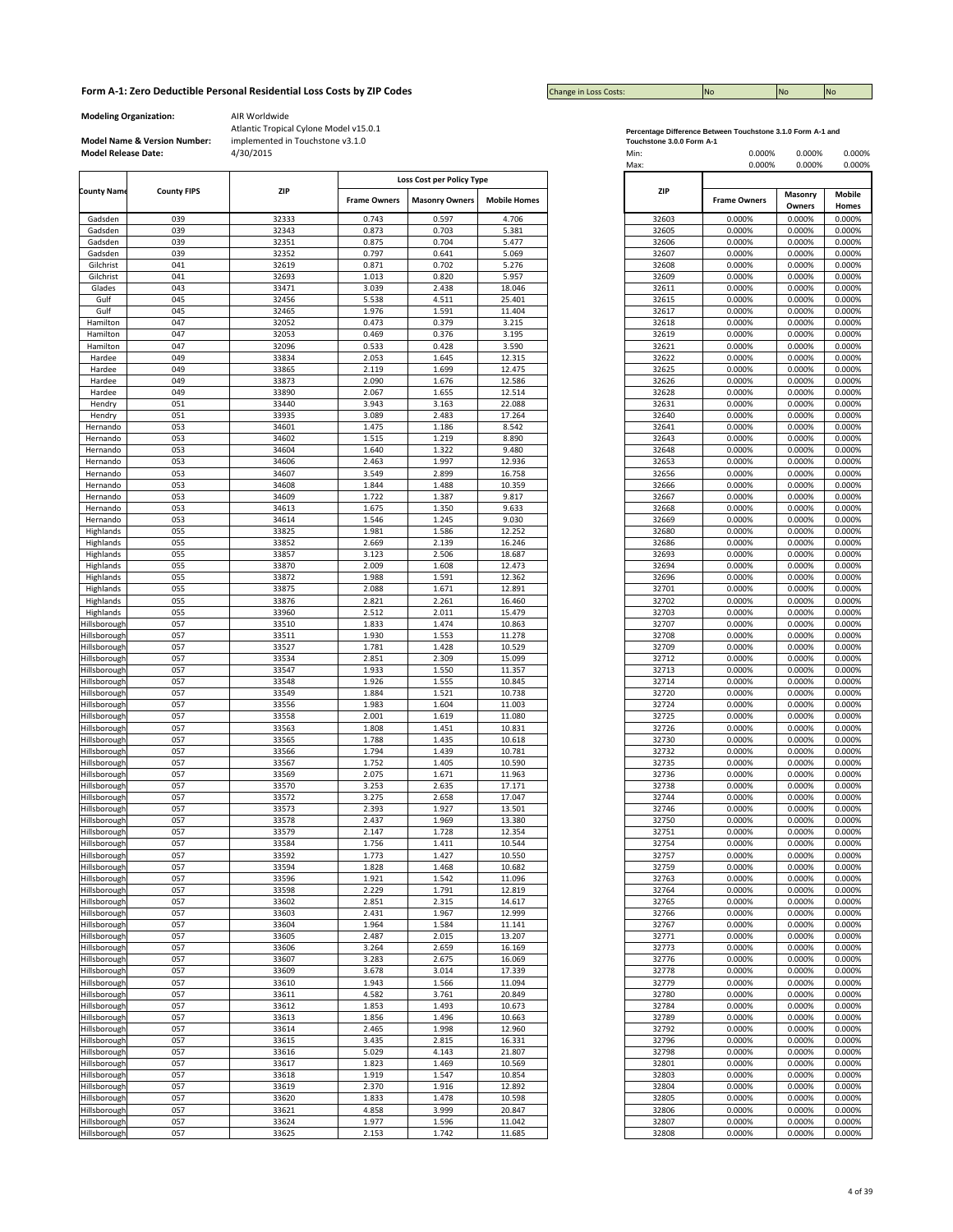Change in Loss Costs:

**Modeling Organization:** AIR Worldwide

Atlantic Tropical Cylone Model v15.0.1 implemented in Touchstone v3.1.0<br>4/30/2015

|                     |                    |       |                     | Loss Cost per Policy Type |                     |       |                     |                   |                        |
|---------------------|--------------------|-------|---------------------|---------------------------|---------------------|-------|---------------------|-------------------|------------------------|
| <b>County Name</b>  | <b>County FIPS</b> | ZIP   | <b>Frame Owners</b> | <b>Masonry Owners</b>     | <b>Mobile Homes</b> | ZIP   | <b>Frame Owners</b> | Masonry<br>Owners | <b>Mobile</b><br>Homes |
| Hillsborough        | 057                | 33626 | 2.546               | 2.068                     | 13.362              | 32809 | 0.000%              | 0.000%            | 0.000%                 |
| Hillsborough        | 057                | 33629 | 3.929               | 3.228                     | 18.028              | 32810 | 0.000%              | 0.000%            | 0.000%                 |
| Hillsborough        | 057                | 33634 | 3.262               | 2.685                     | 15.248              | 32811 | 0.000%              | 0.000%            | 0.000%                 |
| Hillsborough        | 057                | 33635 | 3.038               | 2.493                     | 14.506              | 32812 | 0.000%              | 0.000%            | 0.000%                 |
| Hillsborough        | 057                | 33637 | 1.795               | 1.445                     | 10.495              | 32814 | 0.000%              | 0.000%            | 0.000%                 |
| Hillsborough        | 057                | 33647 | 1.820               | 1.468                     | 10.677              | 32815 | 0.000%              | 0.000%            | 0.000%                 |
| Holmes              | 059                | 32425 | 1.125               | 0.904                     | 7.273               | 32816 | 0.000%              | 0.000%            | 0.000%                 |
| Holmes              | 059                | 32464 | 1.139               | 0.915                     | 7.381               | 32817 | 0.000%              | 0.000%            | 0.000%                 |
| <b>Indian River</b> | 061                | 00087 | 3.156               | 2.534                     | 18.615              | 32818 | 0.000%              | 0.000%            | 0.000%                 |
| <b>Indian River</b> | 061                | 32948 | 3.419               | 2.748                     | 19.970              | 32819 | 0.000%              | 0.000%            | 0.000%                 |
| Indian River        | 061                | 32958 | 6.635               | 5.393                     | 31.214              | 32820 | 0.000%              | 0.000%            | 0.000%                 |
| Indian River        | 061                | 32960 | 7.707               | 6.280                     | 35.678              | 32821 | 0.000%              | 0.000%            | 0.000%                 |
| <b>Indian River</b> | 061                | 32962 | 7.397               | 6.024                     | 34.866              | 32822 | 0.000%              | 0.000%            | 0.000%                 |
| <b>Indian River</b> | 061                | 32963 | 11.494              | 9.501                     | 47.350              | 32824 | 0.000%              | 0.000%            | 0.000%                 |
| <b>Indian River</b> | 061                | 32966 | 4.102               | 3.302                     | 22.941              | 32825 | 0.000%              | 0.000%            | 0.000%                 |
| <b>Indian River</b> | 061                | 32967 | 5.167               | 4.178                     | 26.719              | 32826 | 0.000%              | 0.000%            | 0.000%                 |
| <b>Indian River</b> | 061                | 32968 | 5.004               | 4.037                     | 26.640              | 32827 | 0.000%              | 0.000%            | 0.000%                 |
| Jackson             | 063                | 32420 | 1.297               | 1.043                     | 8.182               | 32828 | 0.000%              | 0.000%            | 0.000%                 |
| Jackson             | 063                | 32423 | 0.847               | 0.681                     | 5.494               | 32829 | 0.000%              | 0.000%            | 0.000%                 |
| Jackson             | 063                | 32426 | 0.950               | 0.763                     | 6.105               | 32830 | 0.000%              | 0.000%            | 0.000%                 |
| Jackson             | 063                | 32431 | 1.072               | 0.861                     | 6.994               | 32831 | 0.000%              | 0.000%            | 0.000%                 |
| Jackson             | 063                | 32440 | 1.014               | 0.814                     | 6.646               | 32832 | 0.000%              | 0.000%            | 0.000%                 |
| Jackson             | 063                | 32442 | 1.004               | 0.807                     | 6.332               | 32833 | 0.000%              | 0.000%            | 0.000%                 |
| Jackson             | 063                | 32443 | 0.928               | 0.746                     | 5.946               | 32835 | 0.000%              | 0.000%            | 0.000%                 |
| Jackson             | 063                | 32445 | 0.847               | 0.681                     | 5.505               | 32836 | 0.000%              | 0.000%            | 0.000%                 |
| Jackson             | 063                | 32446 | 0.970               | 0.779                     | 6.175               | 32837 | 0.000%              | 0.000%            | 0.000%                 |
| Jackson             | 063                | 32448 | 1.029               | 0.827                     | 6.698               | 32839 | 0.000%              | 0.000%            | 0.000%                 |
| Jackson             | 063                | 32460 | 0.923               | 0.742                     | 5.872               | 32901 | 0.000%              | 0.000%            | 0.000%                 |
| Jefferson           | 065                | 32336 | 0.673               | 0.541                     | 4.367               | 32903 | 0.000%              | 0.000%            | 0.000%                 |
| Jefferson           | 065                | 32344 | 0.617               | 0.496                     | 4.060               | 32904 | 0.000%              | 0.000%            | 0.000%                 |
| Lafayette           | 067                | 32013 | 0.728               | 0.585                     | 4.487               | 32905 | 0.000%              | 0.000%            | 0.000%                 |
| Lafayette           | 067                | 32066 | 0.753               | 0.605                     | 4.650               | 32907 | 0.000%              | 0.000%            | 0.000%                 |
| Lake                | 069                | 32102 | 1.151               | 0.922                     | 7.424               | 32908 | 0.000%              | 0.000%            | 0.000%                 |
| Lake                | 069                | 32159 | 1.385               | 1.109                     | 8.698               | 32909 | 0.000%              | 0.000%            | 0.000%                 |
| Lake                | 069                | 32702 | 1.102               | 0.882                     | 7.227               | 32920 | 0.000%              | 0.000%            | 0.000%                 |
| Lake                | 069                | 32726 | 1.698               | 1.361                     | 10.490              | 32922 | 0.000%              | 0.000%            | 0.000%                 |
| Lake                | 069                | 32735 | 1.609               | 1.289                     | 9.973               | 32925 | 0.000%              | 0.000%            | 0.000%                 |
| Lake                | 069                | 32736 | 1.288               | 1.031                     | 8.301               | 32926 | 0.000%              | 0.000%            | 0.000%                 |
| Lake                | 069                | 32757 | 1.678               | 1.344                     | 10.408              | 32927 | 0.000%              | 0.000%            | 0.000%                 |
| Lake                | 069                | 32767 | 1.109               | 0.887                     | 7.286               | 32931 | 0.000%              | 0.000%            | 0.000%                 |
| Lake                | 069                | 32776 | 1.313               | 1.051                     | 8.451               | 32934 | 0.000%              | 0.000%            | 0.000%                 |
| Lake                | 069                | 32778 | 1.856               | 1.488                     | 11.303              | 32935 | 0.000%              | 0.000%            | 0.000%                 |
| Lake                | 069                | 32784 | 1.364               | 1.092                     | 8.660               | 32937 | 0.000%              | 0.000%            | 0.000%                 |
|                     | 069                | 34705 | 2.028               |                           | 12.166              | 32940 | 0.000%              |                   |                        |
| Lake                | 069                | 34711 |                     | 1.627                     |                     | 32948 |                     | 0.000%            | 0.000%                 |
| Lake                |                    |       | 1.867               | 1.496                     | 11.435              |       | 0.000%              | 0.000%            | 0.000%                 |
| Lake                | 069                | 34714 | 1.572               | 1.259                     | 9.933               | 32949 | 0.000%              | 0.000%            | 0.000%                 |
| Lake                | 069                | 34715 | 1.970               | 1.579                     | 11.964              | 32950 | 0.000%              | 0.000%            | 0.000%                 |
| Lake                | 069                | 34731 | 1.569               | 1.257                     | 9.676               | 32951 | 0.000%              | 0.000%            | 0.000%                 |
| Lake                | 069                | 34736 | 1.611               | 1.291                     | 9.977               | 32952 | 0.000%              | 0.000%            | 0.000%                 |
| Lake                | 069                | 34737 | 1.784               | 1.430                     | 10.956              | 32953 | 0.000%              | 0.000%            | 0.000%                 |
| Lake                | 069                | 34748 | 1.706               | 1.366                     | 10.474              | 32955 | 0.000%              | 0.000%            | 0.000%                 |
| Lake                | 069                | 34753 | 1.558               | 1.248                     | 9.670               | 32958 | 0.000%              | 0.000%            | 0.000%                 |
| Lake                | 069                | 34756 | 2.101               | 1.684                     | 12.684              | 32960 | 0.000%              | 0.000%            | 0.000%                 |
| Lake                | 069                | 34762 | 1.687               | 1.351                     | 10.353              | 32962 | 0.000%              | 0.000%            | 0.000%                 |
| Lake                | 069                | 34788 | 1.859               | 1.490                     | 11.299              | 32963 | 0.000%              | 0.000%            | 0.000%                 |
| Lake                | 069                | 34797 | 1.683               | 1.348                     | 10.421              | 32966 | 0.000%              | 0.000%            | 0.000%                 |
|                     | 071                | 33901 | 2.678               | 2.153                     | 14.955              | 32967 | 0.000%              | 0.000%            | 0.000%                 |
| Lee                 | 071                | 33903 | 2.587               | 2.076                     | 14.687              | 32968 | 0.000%              | 0.000%            | 0.000%                 |
| Lee                 | 071                | 33904 | 3.081               | 2.482                     | 15.955              | 32976 | 0.000%              | 0.000%            | 0.000%                 |
| Lee                 | 071                | 33905 | 2.644               | 2.123                     | 15.058              | 33004 | 0.000%              | 0.000%            | 0.000%                 |
| Lee                 | 071                | 33907 | 2.853               | 2.297                     | 15.632              | 33009 | 0.000%              | 0.000%            | 0.000%                 |
| Lee                 | 071                | 33908 | 4.624               | 3.762                     | 21.778              | 33010 | 0.000%              | 0.000%            | 0.000%                 |
| Lee                 | 071                | 33909 | 2.613               | 2.097                     | 14.761              | 33012 | 0.000%              | 0.000%            | 0.000%                 |
| Lee                 | 071                | 33912 | 2.947               | 2.371                     | 16.147              | 33013 | 0.000%              | 0.000%            | 0.000%                 |
| Lee                 | 071                | 33913 | 2.948               | 2.371                     | 16.246              | 33014 | 0.000%              | 0.000%            | 0.000%                 |
| Lee                 | 071                | 33914 | 3.686               | 2.979                     | 18.121              | 33015 | 0.000%              | 0.000%            | 0.000%                 |
| Lee                 | 071                | 33916 | 2.673               | 2.147                     | 15.005              | 33016 | 0.000%              | 0.000%            | 0.000%                 |
| Lee                 | 071                | 33917 | 2.527               | 2.027                     | 14.496              | 33018 | 0.000%              | 0.000%            | 0.000%                 |
| Lee                 | 071                | 33919 | 3.073               | 2.480                     | 16.452              | 33019 | 0.000%              | 0.000%            | 0.000%                 |
| Lee                 | 071                | 33920 | 2.830               | 2.272                     | 16.056              | 33020 | 0.000%              | 0.000%            | 0.000%                 |
| Lee                 | 071                | 33921 | 8.420               | 6.980                     | 34.582              | 33021 | 0.000%              | 0.000%            | 0.000%                 |
| Lee                 | 071                | 33922 | 5.947               | 4.844                     | 27.826              | 33023 | 0.000%              | 0.000%            | 0.000%                 |
| Lee                 | 071                | 33924 | 8.909               | 7.364                     | 36.392              | 33024 | 0.000%              | 0.000%            | 0.000%                 |
| Lee                 | 071                | 33928 | 3.655               | 2.950                     | 19.148              | 33025 | 0.000%              | 0.000%            | 0.000%                 |
| Lee                 | 071                | 33931 | 7.162               | 5.927                     | 28.719              | 33026 | 0.000%              | 0.000%            | 0.000%                 |
| Lee                 | 071                | 33936 | 3.102               | 2.495                     | 17.051              | 33027 | 0.000%              | 0.000%            | 0.000%                 |
| Lee                 | 071                | 33956 | 5.605               | 4.579                     | 25.576              | 33028 | 0.000%              | 0.000%            | 0.000%                 |
| Lee                 | 071                | 33957 | 9.972               | 8.298                     | 38.017              | 33029 | 0.000%              | 0.000%            | 0.000%                 |
| Lee                 | 071                | 33966 | 2.830               | 2.275                     | 15.703              | 33030 | 0.000%              | 0.000%            | 0.000%                 |
| Lee                 | 071                | 33967 | 3.443               | 2.775                     | 18.205              | 33031 | 0.000%              | 0.000%            | 0.000%                 |

| <b>Model Release Date:</b> | <b>Model Name &amp; Version Number:</b> | implemented in Touchstone v3.1.0<br>4/30/2015 |                     |                           |                     | Touchstone 3.0.0 Form A-1<br>Min:<br>Max: | 0.000%<br>0.000%    | 0.000%<br>0.000%  | 0.000%<br>0.000%       |
|----------------------------|-----------------------------------------|-----------------------------------------------|---------------------|---------------------------|---------------------|-------------------------------------------|---------------------|-------------------|------------------------|
|                            |                                         |                                               |                     | Loss Cost per Policy Type |                     |                                           |                     |                   |                        |
| <b>County Name</b>         | <b>County FIPS</b>                      | ZIP                                           | <b>Frame Owners</b> | <b>Masonry Owners</b>     | <b>Mobile Homes</b> | ZIP                                       | <b>Frame Owners</b> | Masonry<br>Owners | <b>Mobile</b><br>Homes |
| Hillsborough               | 057                                     | 33626                                         | 2.546               | 2.068                     | 13.362              | 32809                                     | 0.000%              | 0.000%            | 0.000%                 |
| Hillsborough               | 057                                     | 33629                                         | 3.929               | 3.228                     | 18.028              | 32810                                     | 0.000%              | 0.000%            | 0.000%                 |
| Hillsborough               | 057                                     | 33634                                         | 3.262               | 2.685                     | 15.248              | 32811                                     | 0.000%              | 0.000%            | 0.000%                 |
| Hillsborough               | 057                                     | 33635                                         | 3.038               | 2.493                     | 14.506              | 32812                                     | 0.000%              | 0.000%            | 0.000%                 |
| Hillsborough               | 057                                     | 33637                                         | 1.795               | 1.445                     | 10.495              | 32814                                     | 0.000%              | 0.000%            | 0.000%                 |
| <b>Hillsborough</b>        | 057                                     | 33647                                         | 1.820               | 1.468                     | 10.677              | 32815                                     | 0.000%              | 0.000%            | 0.000%                 |
| Holmes                     | 059                                     | 32425                                         | 1.125               | 0.904                     | 7.273               | 32816                                     | 0.000%              | 0.000%            | 0.000%                 |
| Holmes                     | 059                                     | 32464                                         | 1.139               | 0.915                     | 7.381               | 32817                                     | 0.000%              | 0.000%            | 0.000%                 |
| <b>Indian River</b>        | 061                                     | 00087                                         | 3.156               | 2.534                     | 18.615              | 32818                                     | 0.000%              | 0.000%            | 0.000%                 |
| <b>Indian River</b>        | 061                                     | 32948                                         | 3.419               | 2.748                     | 19.970              | 32819                                     | 0.000%              | 0.000%            | 0.000%                 |
| <b>Indian River</b>        | 061                                     | 32958                                         | 6.635               | 5.393                     | 31.214              | 32820                                     | 0.000%              | 0.000%            | 0.000%                 |
| Indian River               | 061                                     | 32960                                         | 7.707               | 6.280                     | 35.678              | 32821                                     | 0.000%              | 0.000%            | 0.000%                 |
| <b>Indian River</b>        | 061                                     | 32962                                         | 7.397               | 6.024                     | 34.866              | 32822                                     | 0.000%              | 0.000%            | 0.000%                 |
| <b>Indian River</b>        | 061                                     | 32963                                         | 11.494              | 9.501                     | 47.350              | 32824                                     | 0.000%              | 0.000%            | 0.000%                 |
| <b>Indian River</b>        | 061                                     | 32966                                         | 4.102               | 3.302                     | 22.941              | 32825                                     | 0.000%              | 0.000%            | 0.000%                 |
| <b>Indian River</b>        | 061                                     | 32967                                         | 5.167               | 4.178                     | 26.719              | 32826                                     | 0.000%              | 0.000%            | 0.000%                 |
| <b>Indian River</b>        | 061                                     | 32968                                         | 5.004               | 4.037                     | 26.640              | 32827                                     | 0.000%              | 0.000%            | 0.000%                 |
| Jackson                    | 063                                     | 32420                                         | 1.297               | 1.043                     | 8.182               | 32828                                     | 0.000%              | 0.000%            | 0.000%                 |
| Jackson                    | 063                                     | 32423                                         | 0.847               | 0.681                     | 5.494               | 32829                                     | 0.000%              | 0.000%            | 0.000%                 |
| Jackson                    | 063                                     | 32426                                         | 0.950               | 0.763                     | 6.105               | 32830                                     | 0.000%              | 0.000%            | 0.000%                 |
| Jackson                    | 063                                     | 32431                                         | 1.072               | 0.861                     | 6.994               | 32831                                     | 0.000%              | 0.000%            | 0.000%                 |
| Jackson                    | 063                                     | 32440                                         | 1.014               | 0.814                     | 6.646               | 32832                                     | 0.000%              | 0.000%            | 0.000%                 |
| Jackson                    | 063                                     | 32442                                         | 1.004               | 0.807                     | 6.332               | 32833                                     | 0.000%              | 0.000%            | 0.000%                 |
| Jackson<br>Jackson         | 063<br>063                              | 32443<br>32445                                | 0.928<br>0.847      | 0.746<br>0.681            | 5.946<br>5.505      | 32835<br>32836                            | 0.000%<br>0.000%    | 0.000%<br>0.000%  | 0.000%<br>0.000%       |
|                            | 063                                     | 32446                                         | 0.970               | 0.779                     | 6.175               | 32837                                     |                     |                   |                        |
| Jackson                    | 063                                     | 32448                                         | 1.029               | 0.827                     | 6.698               | 32839                                     | 0.000%<br>0.000%    | 0.000%<br>0.000%  | 0.000%<br>0.000%       |
| Jackson                    | 063                                     |                                               |                     |                           |                     | 32901                                     |                     |                   |                        |
| Jackson                    |                                         | 32460                                         | 0.923               | 0.742                     | 5.872               |                                           | 0.000%<br>0.000%    | 0.000%<br>0.000%  | 0.000%                 |
| Jefferson                  | 065                                     | 32336                                         | 0.673               | 0.541                     | 4.367               | 32903                                     |                     |                   | 0.000%                 |
| Jefferson<br>Lafayette     | 065<br>067                              | 32344<br>32013                                | 0.617<br>0.728      | 0.496<br>0.585            | 4.060<br>4.487      | 32904<br>32905                            | 0.000%<br>0.000%    | 0.000%<br>0.000%  | 0.000%<br>0.000%       |
|                            | 067                                     | 32066                                         | 0.753               | 0.605                     | 4.650               | 32907                                     | 0.000%              | 0.000%            | 0.000%                 |
| Lafayette<br>Lake          | 069                                     | 32102                                         | 1.151               | 0.922                     | 7.424               | 32908                                     | 0.000%              | 0.000%            | 0.000%                 |
| Lake                       | 069                                     | 32159                                         | 1.385               | 1.109                     | 8.698               | 32909                                     | 0.000%              | 0.000%            | 0.000%                 |
| Lake                       | 069                                     | 32702                                         | 1.102               | 0.882                     | 7.227               | 32920                                     | 0.000%              | 0.000%            | 0.000%                 |
| Lake                       | 069                                     | 32726                                         | 1.698               | 1.361                     | 10.490              | 32922                                     | 0.000%              | 0.000%            | 0.000%                 |
| Lake                       | 069                                     | 32735                                         | 1.609               | 1.289                     | 9.973               | 32925                                     | 0.000%              | 0.000%            | 0.000%                 |
| Lake                       | 069                                     | 32736                                         | 1.288               | 1.031                     | 8.301               | 32926                                     | 0.000%              | 0.000%            | 0.000%                 |
| Lake                       | 069                                     | 32757                                         | 1.678               | 1.344                     | 10.408              | 32927                                     | 0.000%              | 0.000%            | 0.000%                 |
| Lake                       | 069                                     | 32767                                         | 1.109               | 0.887                     | 7.286               | 32931                                     | 0.000%              | 0.000%            | 0.000%                 |
| Lake                       | 069                                     | 32776                                         | 1.313               | 1.051                     | 8.451               | 32934                                     | 0.000%              | 0.000%            | 0.000%                 |
| Lake                       | 069                                     | 32778                                         | 1.856               | 1.488                     | 11.303              | 32935                                     | 0.000%              | 0.000%            | 0.000%                 |
| Lake                       | 069                                     | 32784                                         | 1.364               | 1.092                     | 8.660               | 32937                                     | 0.000%              | 0.000%            | 0.000%                 |
| Lake                       | 069                                     | 34705                                         | 2.028               | 1.627                     | 12.166              | 32940                                     | 0.000%              | 0.000%            | 0.000%                 |
| Lake                       | 069                                     | 34711                                         | 1.867               | 1.496                     | 11.435              | 32948                                     | 0.000%              | 0.000%            | 0.000%                 |
| Lake                       | 069                                     | 34714                                         | 1.572               | 1.259                     | 9.933               | 32949                                     | 0.000%              | 0.000%            | 0.000%                 |
| Lake                       | 069                                     | 34715                                         | 1.970               | 1.579                     | 11.964              | 32950                                     | 0.000%              | 0.000%            | 0.000%                 |
| Lake                       | 069                                     | 34731                                         | 1.569               | 1.257                     | 9.676               | 32951                                     | 0.000%              | 0.000%            | 0.000%                 |
| Lake                       | 069                                     | 34736                                         | 1.611               | 1.291                     | 9.977               | 32952                                     | 0.000%              | 0.000%            | 0.000%                 |
| Lake                       | 069                                     | 34737                                         | 1.784               | 1.430                     | 10.956              | 32953                                     | 0.000%              | 0.000%            | 0.000%                 |
| Lake                       | 069                                     | 34748                                         | 1.706               | 1.366                     | 10.474              | 32955                                     | 0.000%              | 0.000%            | 0.000%                 |
| Lake                       | 069                                     | 34753                                         | 1.558               | 1.248                     | 9.670               | 32958                                     | 0.000%              | 0.000%            | 0.000%                 |
| Lake                       | 069                                     | 34756                                         | 2.101               | 1.684                     | 12.684              | 32960                                     | 0.000%              | 0.000%            | 0.000%                 |
| Lake                       | 069                                     | 34762                                         | 1.687               | 1.351                     | 10.353              | 32962                                     | 0.000%              | 0.000%            | 0.000%                 |
| Lake                       | 069                                     | 34788                                         | 1.859               | 1.490                     | 11.299              | 32963                                     | 0.000%              | 0.000%            | 0.000%                 |
| Lake                       | 069                                     | 34797                                         | 1.683               | 1.348                     | 10.421              | 32966                                     | 0.000%              | 0.000%            | 0.000%                 |
| Lee                        | 071                                     | 33901                                         | 2.678               | 2.153                     | 14.955              | 32967                                     | 0.000%              | 0.000%            | 0.000%                 |
| Lee                        | 071                                     | 33903                                         | 2.587               | 2.076                     | 14.687              | 32968                                     | 0.000%              | 0.000%            | 0.000%                 |
| Lee                        | 071                                     | 33904                                         | 3.081               | 2.482                     | 15.955              | 32976                                     | 0.000%              | 0.000%            | 0.000%                 |
| Lee                        | 071                                     | 33905                                         | 2.644               | 2.123                     | 15.058              | 33004                                     | 0.000%              | 0.000%            | 0.000%                 |
| Lee                        | 071                                     | 33907                                         | 2.853               | 2.297                     | 15.632              | 33009                                     | 0.000%              | 0.000%            | 0.000%                 |
| Lee                        | 071                                     | 33908                                         | 4.624               | 3.762                     | 21.778              | 33010                                     | 0.000%              | 0.000%            | 0.000%                 |
| Lee                        | 071                                     | 33909                                         | 2.613               | 2.097                     | 14.761              | 33012                                     | 0.000%              | 0.000%            | 0.000%                 |
| Lee                        | 071                                     | 33912                                         | 2.947               | 2.371                     | 16.147              | 33013                                     | 0.000%              | 0.000%            | 0.000%                 |
| Lee                        | 071                                     | 33913                                         | 2.948               | 2.371                     | 16.246              | 33014                                     | 0.000%              | 0.000%            | 0.000%                 |
| Lee                        | 071                                     | 33914                                         | 3.686               | 2.979                     | 18.121              | 33015                                     | 0.000%              | 0.000%            | 0.000%                 |
| Lee                        | 071                                     | 33916                                         | 2.673               | 2.147                     | 15.005              | 33016                                     | 0.000%              | 0.000%            | 0.000%                 |
| Lee                        | 071                                     | 33917                                         | 2.527               | 2.027                     | 14.496              | 33018                                     | 0.000%              | 0.000%            | 0.000%                 |
| Lee                        | 071                                     | 33919                                         | 3.073               | 2.480                     | 16.452              | 33019                                     | 0.000%              | 0.000%            | 0.000%                 |
| Lee                        | 071                                     | 33920                                         | 2.830               | 2.272                     | 16.056              | 33020                                     | 0.000%              | 0.000%            | 0.000%                 |
| Lee                        | 071                                     | 33921                                         | 8.420               | 6.980                     | 34.582              | 33021                                     | 0.000%              | 0.000%            | 0.000%                 |
| Lee                        | 071                                     | 33922                                         | 5.947               | 4.844                     | 27.826              | 33023                                     | 0.000%              | 0.000%            | 0.000%                 |
| Lee                        | 071                                     | 33924                                         | 8.909               | 7.364                     | 36.392              | 33024                                     | 0.000%              | 0.000%            | 0.000%                 |
| Lee                        | 071                                     | 33928                                         | 3.655               | 2.950                     | 19.148              | 33025                                     | 0.000%              | 0.000%            | 0.000%                 |
| Lee                        | 071                                     | 33931                                         | 7.162               | 5.927                     | 28.719              | 33026                                     | 0.000%              | 0.000%            | 0.000%                 |
| Lee                        | 071                                     | 33936                                         | 3.102               | 2.495                     | 17.051              | 33027                                     | 0.000%              | 0.000%            | 0.000%                 |
| Lee                        | 071                                     | 33956                                         | 5.605               | 4.579                     | 25.576              | 33028                                     | 0.000%              | 0.000%            | 0.000%                 |
| Lee                        | 071                                     | 33957                                         | 9.972               | 8.298                     | 38.017              | 33029                                     | 0.000%              | 0.000%            | 0.000%                 |
| Lee                        | 071                                     | 33966                                         | 2.830               | 2.275                     | 15.703              | 33030                                     | 0.000%              | 0.000%            | 0.000%                 |
| Lee                        | 071                                     | 33967                                         | 3.443               | 2.775                     | 18.205              | 33031                                     | 0.000%              | 0.000%            | 0.000%                 |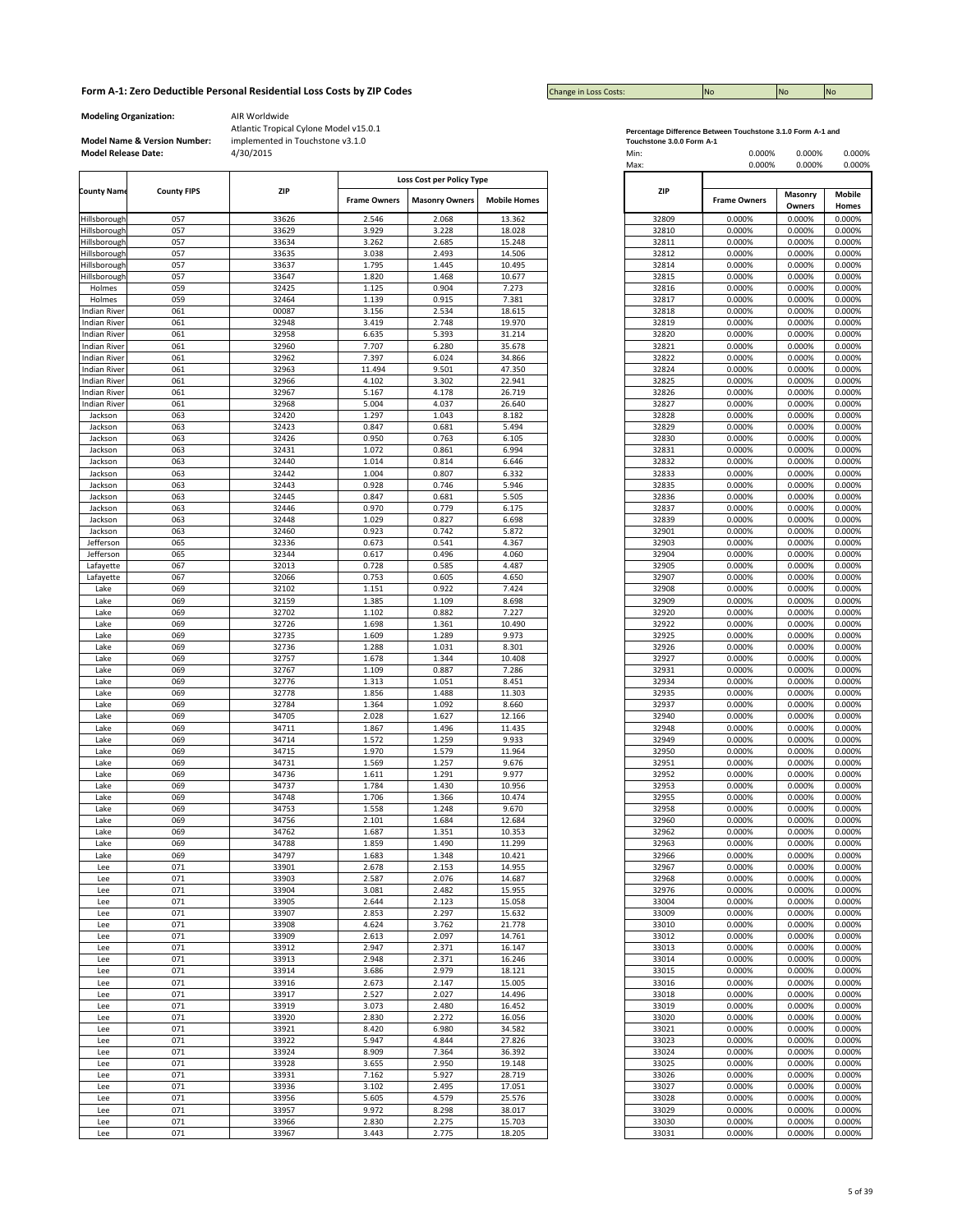Change in Loss Costs:

**Modeling Organization:** AIR Worldwide

|                    |                    |                |                     |                           |                     | אטועו          | 0.0007              | <u>0.00070</u>   |                  |
|--------------------|--------------------|----------------|---------------------|---------------------------|---------------------|----------------|---------------------|------------------|------------------|
| <b>County Name</b> | <b>County FIPS</b> | <b>ZIP</b>     |                     | Loss Cost per Policy Type |                     | ZIP            |                     | Masonry          | <b>Mobile</b>    |
|                    |                    |                | <b>Frame Owners</b> | <b>Masonry Owners</b>     | <b>Mobile Homes</b> |                | <b>Frame Owners</b> | Owners           | Homes            |
| Lee                | 071                | 33971          | 2.806               | 2.255                     | 15.654              | 33032          | 0.000%              | 0.000%           | 0.000%           |
| Lee                | 071                | 33972          | 3.058               | 2.461                     | 16.878              | 33033          | 0.000%              | 0.000%           | 0.000%           |
| Lee                | 071<br>071         | 33973<br>33974 | 2.816<br>3.223      | 2.263<br>2.593            | 15.770<br>17.609    | 33034<br>33035 | 0.000%<br>0.000%    | 0.000%<br>0.000% | 0.000%<br>0.000% |
| Lee<br>Lee         | 071                | 33976          | 2.935               | 2.362                     | 16.323              | 33036          | 0.000%              | 0.000%           | 0.000%           |
| Lee                | 071                | 33990          | 2.744               | 2.203                     | 15.284              | 33037          | 0.000%              | 0.000%           | 0.000%           |
| Lee                | 071                | 33991          | 3.138               | 2.522                     | 16.935              | 33039          | 0.000%              | 0.000%           | 0.000%           |
| Lee                | 071                | 33993          | 3.048               | 2.447                     | 16.739              | 33040          | 0.000%              | 0.000%           | 0.000%           |
| Lee                | 071                | 34134          | 6.832               | 5.596                     | 29.407              | 33042          | 0.000%              | 0.000%           | 0.000%           |
| Lee                | 071                | 34135          | 4.084               | 3.301                     | 20.813              | 33043          | 0.000%              | 0.000%           | 0.000%           |
| Leon               | 073                | 32301          | 0.827               | 0.664                     | 5.133               | 33050          | 0.000%              | 0.000%           | 0.000%           |
| Leon               | 073                | 32303          | 0.835               | 0.672                     | 5.177               | 33054          | 0.000%              | 0.000%           | 0.000%<br>0.000% |
| Leon               | 073                | 32304          | 0.840               | 0.675                     | 5.192               | 33055          | 0.000%              | 0.000%           |                  |
| Leon               | 073                | 32305          | 0.880               | 0.707                     | 5.356               | 33056          | 0.000%              | 0.000%           |                  |
| Leon               | 073                | 32306          | 0.832               | 0.669                     | 5.157               | 33060          | 0.000%              | 0.000%           |                  |
| Leon               | 073                | 32307          | 0.836<br>0.797      | 0.671<br>0.640            | 5.174               | 33062          | 0.000%              | 0.000%           |                  |
| Leon<br>Leon       | 073<br>073         | 32308<br>32309 | 0.724               | 0.582                     | 4.980<br>4.597      | 33063<br>33064 | 0.000%<br>0.000%    | 0.000%<br>0.000% |                  |
| Leon               | 073                | 32310          | 0.886               | 0.712                     | 5.417               | 33065          | 0.000%              | 0.000%           |                  |
| Leon               | 073                | 32311          | 0.808               | 0.650                     | 4.996               | 33066          | 0.000%              | 0.000%           |                  |
| Leon               | 073                | 32312          | 0.739               | 0.594                     | 4.708               | 33067          | 0.000%              | 0.000%           |                  |
| Leon               | 073                | 32317          | 0.758               | 0.609                     | 4.729               | 33068          | 0.000%              | 0.000%           |                  |
| Leon               | 073                | 32399          | 0.828               | 0.666                     | 5.140               | 33069          | 0.000%              | 0.000%           |                  |
| Levy               | 075                | 32621          | 1.010               | 0.810                     | 6.321               | 33070          | 0.000%              | 0.000%           |                  |
| Levy               | 075                | 32625          | 3.407               | 2.801                     | 15.897              | 33071          | 0.000%              | 0.000%           |                  |
| Levy               | 075                | 32626          | 1.007               | 0.815                     | 6.244               | 33073          | 0.000%              | 0.000%           |                  |
| Levy               | 075                | 32668          | 1.200               | 0.961                     | 7.484               | 33076          | 0.000%              | 0.000%           |                  |
| Levy               | 075                | 32696          | 1.039               | 0.832                     | 6.599               | 33109          | 0.000%              | 0.000%           |                  |
| Levy               | 075                | 34449          | 1.192               | 0.956                     | 7.478               | 33122          | 0.000%              | 0.000%           |                  |
| Levy               | 075                | 34498          | 2.506               | 2.041                     | 12.673              | 33125          | 0.000%              | 0.000%           |                  |
| Liberty            | 077                | 32321          | 1.207               | 0.971                     | 7.487               | 33126          | 0.000%              | 0.000%           |                  |
| Liberty            | 077<br>079         | 32334<br>32059 | 1.164<br>0.543      | 0.937<br>0.436            | 7.199<br>3.587      | 33127<br>33128 | 0.000%<br>0.000%    | 0.000%<br>0.000% |                  |
| Madison<br>Madison | 079                | 32331          | 0.595               | 0.478                     | 3.864               | 33129          | 0.000%              | 0.000%           |                  |
| Madison            | 079                | 32340          | 0.554               | 0.445                     | 3.655               | 33130          | 0.000%              | 0.000%           |                  |
| Madison            | 079                | 32350          | 0.495               | 0.397                     | 3.337               | 33131          | 0.000%              | 0.000%           |                  |
| Manatee            | 081                | 34201          | 2.243               | 1.804                     | 12.423              | 33132          | 0.000%              | 0.000%           |                  |
| Manatee            | 081                | 34202          | 2.164               | 1.738                     | 12.244              | 33133          | 0.000%              | 0.000%           |                  |
| Manatee            | 081                | 34203          | 2.728               | 2.204                     | 14.219              | 33134          | 0.000%              | 0.000%           |                  |
| Manatee            | 081                | 34205          | 3.727               | 3.036                     | 17.950              | 33135          | 0.000%              | 0.000%           |                  |
| Manatee            | 081                | 34207          | 4.200               | 3.435                     | 19.187              | 33136          | 0.000%              | 0.000%           |                  |
| Manatee            | 081                | 34208          | 2.565               | 2.071                     | 13.693              | 33137          | 0.000%              | 0.000%           |                  |
| Manatee            | 081                | 34209          | 5.189               | 4.253                     | 23.092              | 33138          | 0.000%              | 0.000%           |                  |
| Manatee            | 081                | 34210          | 5.497               | 4.539                     | 23.512              | 33139          | 0.000%              | 0.000%           |                  |
| Manatee            | 081                | 34211          | 2.198               | 1.767                     | 12.424              | 33140          | 0.000%              | 0.000%           |                  |
| Manatee            | 081                | 34212          | 2.243               | 1.805                     | 12.534              | 33141          | 0.000%              | 0.000%           |                  |
| Manatee<br>Manatee | 081<br>081         | 34215<br>34217 | 7.656<br>8.403      | 6.387<br>6.992            | 30.371<br>33.222    | 33142<br>33143 | 0.000%<br>0.000%    | 0.000%<br>0.000% |                  |
| Manatee            | 081                | 34219          | 2.322               | 1.869                     | 12.874              | 33144          | 0.000%              | 0.000%           |                  |
| Manatee            | 081                | 34221          | 3.381               | 2.742                     | 16.948              | 33145          | 0.000%              | 0.000%           |                  |
| Manatee            | 081                | 34222          | 2.464               | 1.986                     | 13.399              | 33146          | 0.000%              | 0.000%           |                  |
| Manatee            | 081                | 34243          | 2.987               | 2.420                     | 15.073              | 33147          | 0.000%              | 0.000%           |                  |
| Manatee            | 081                | 34251          | 2.257               | 1.815                     | 12.880              | 33149          | 0.000%              | 0.000%           |                  |
| Marion             | 083                | 00045          | 0.924               | 0.739                     | 6.163               | 33150          | 0.000%              | 0.000%           |                  |
| Marion             | 083                | 32113          | 0.978               | 0.785                     | 6.181               | 33154          | 0.000%              | 0.000%           |                  |
| Marion             | 083                | 32134          | 0.803               | 0.643                     | 5.325               | 33155          | 0.000%              | 0.000%           |                  |
| Marion             | 083                | 32179          | 1.050               | 0.840                     | 6.809               | 33156          | 0.000%              | 0.000%           |                  |
| Marion             | 083                | 32195          | 1.238               | 0.991                     | 7.895               | 33157          | 0.000%              | 0.000%           |                  |
| Marion             | 083                | 32617          | 0.970               | 0.778                     | 6.132               | 33158          | 0.000%              | 0.000%           |                  |
| Marion             | 083                | 32667          | 0.872               | 0.699                     | 5.618               | 33160          | 0.000%              | 0.000%           |                  |
| Marion             | 083<br>083         | 32686          | 1.017               | 0.816                     | 6.377               | 33161          | 0.000%              | 0.000%           |                  |
| Marion<br>Marion   | 083                | 34420<br>34431 | 1.227<br>1.241      | 0.985<br>0.996            | 7.615<br>7.457      | 33162<br>33165 | 0.000%<br>0.000%    | 0.000%<br>0.000% |                  |
| Marion             | 083                | 34432          | 1.240               | 0.995                     | 7.418               | 33166          | 0.000%              | 0.000%           |                  |
| Marion             | 083                | 34470          | 1.056               | 0.848                     | 6.572               | 33167          | 0.000%              | 0.000%           |                  |
| Marion             | 083                | 34471          | 1.126               | 0.905                     | 6.934               | 33168          | 0.000%              | 0.000%           |                  |
| Marion             | 083                | 34472          | 1.072               | 0.861                     | 6.725               | 33169          | 0.000%              | 0.000%           |                  |
| Marion             | 083                | 34473          | 1.261               | 1.012                     | 7.610               | 33170          | 0.000%              | 0.000%           |                  |
| Marion             | 083                | 34474          | 1.183               | 0.950                     | 7.194               | 33172          | 0.000%              | 0.000%           |                  |
| Marion             | 083                | 34475          | 1.128               | 0.906                     | 6.943               | 33173          | 0.000%              | 0.000%           |                  |
| Marion             | 083                | 34476          | 1.219               | 0.979                     | 7.354               | 33174          | 0.000%              | 0.000%           |                  |
| Marion             | 083                | 34479          | 1.046               | 0.841                     | 6.501               | 33175          | 0.000%              | 0.000%           |                  |
| Marion             | 083                | 34480          | 1.121               | 0.900                     | 6.953               | 33176          | 0.000%              | 0.000%           |                  |
| Marion             | 083                | 34481          | 1.228               | 0.986                     | 7.410               | 33177          | 0.000%              | 0.000%           |                  |
| Marion             | 083                | 34482          | 1.113               | 0.893                     | 6.869               | 33178          | 0.000%              | 0.000%           |                  |
| Marion             | 083                | 34488<br>34491 | 0.896               | 0.717<br>1.028            | 5.879<br>7.971      | 33179          | 0.000%              | 0.000%           |                  |
| Marion<br>Martin   | 083<br>085         | 33455          | 1.280<br>11.783     | 9.680                     | 47.770              | 33180<br>33181 | 0.000%<br>0.000%    | 0.000%<br>0.000% |                  |
| Martin             | 085                | 34956          | 4.487               | 3.609                     | 24.922              | 33182          | 0.000%              | 0.000%           |                  |
| Martin             | 085                | 34957          | 11.305              | 9.299                     | 46.011              | 33183          | 0.000%              | 0.000%           |                  |
|                    |                    |                |                     |                           |                     |                |                     |                  |                  |

| Percentage Difference Between Touchstone 3.1.0 Form A-1 and |  |
|-------------------------------------------------------------|--|
| Toughstane 200 Farm Ad                                      |  |

|                            | <b>Model Name &amp; Version Number:</b> | implemented in Touchstone v3.1.0 |                     |                           |                     | creditage Diriciclice Dett<br>Touchstone 3.0.0 Form A-1 |                     |                   |                        |  |  |
|----------------------------|-----------------------------------------|----------------------------------|---------------------|---------------------------|---------------------|---------------------------------------------------------|---------------------|-------------------|------------------------|--|--|
| <b>Model Release Date:</b> |                                         | 4/30/2015                        |                     |                           |                     | Min:<br>Max:                                            | 0.000%<br>0.000%    | 0.000%<br>0.000%  | 0.000%                 |  |  |
|                            |                                         |                                  |                     |                           |                     |                                                         |                     |                   | 0.000%                 |  |  |
| <b>County Name</b>         | <b>County FIPS</b>                      | <b>ZIP</b>                       |                     | Loss Cost per Policy Type |                     | ZIP                                                     |                     |                   |                        |  |  |
|                            |                                         |                                  | <b>Frame Owners</b> | <b>Masonry Owners</b>     | <b>Mobile Homes</b> |                                                         | <b>Frame Owners</b> | Masonry<br>Owners | <b>Mobile</b><br>Homes |  |  |
| Lee                        | 071                                     | 33971                            | 2.806               | 2.255                     | 15.654              | 33032                                                   | 0.000%              | 0.000%            | 0.000%                 |  |  |
| Lee                        | 071                                     | 33972                            | 3.058               | 2.461                     | 16.878              | 33033                                                   | 0.000%              | 0.000%            | 0.000%                 |  |  |
| Lee                        | 071                                     | 33973                            | 2.816               | 2.263                     | 15.770              | 33034                                                   | 0.000%              | 0.000%            | 0.000%                 |  |  |
| Lee                        | 071                                     | 33974                            | 3.223               | 2.593                     | 17.609              | 33035                                                   | 0.000%              | 0.000%            | 0.000%                 |  |  |
| Lee                        | 071                                     | 33976                            | 2.935               | 2.362                     | 16.323              | 33036                                                   | 0.000%              | 0.000%            | 0.000%                 |  |  |
| Lee                        | 071                                     | 33990                            | 2.744               | 2.203                     | 15.284              | 33037                                                   | 0.000%              | 0.000%            | 0.000%                 |  |  |
| Lee                        | 071                                     | 33991                            | 3.138               | 2.522                     | 16.935              | 33039                                                   | 0.000%              | 0.000%            | 0.000%                 |  |  |
| Lee                        | 071<br>071                              | 33993<br>34134                   | 3.048<br>6.832      | 2.447<br>5.596            | 16.739<br>29.407    | 33040<br>33042                                          | 0.000%              | 0.000%            | 0.000%                 |  |  |
| Lee<br>Lee                 | 071                                     | 34135                            | 4.084               | 3.301                     | 20.813              | 33043                                                   | 0.000%<br>0.000%    | 0.000%<br>0.000%  | 0.000%<br>0.000%       |  |  |
| Leon                       | 073                                     | 32301                            | 0.827               | 0.664                     | 5.133               | 33050                                                   | 0.000%              | 0.000%            | 0.000%                 |  |  |
| Leon                       | 073                                     | 32303                            | 0.835               | 0.672                     | 5.177               | 33054                                                   | 0.000%              | 0.000%            | 0.000%                 |  |  |
| Leon                       | 073                                     | 32304                            | 0.840               | 0.675                     | 5.192               | 33055                                                   | 0.000%              | 0.000%            | 0.000%                 |  |  |
| Leon                       | 073                                     | 32305                            | 0.880               | 0.707                     | 5.356               | 33056                                                   | 0.000%              | 0.000%            | 0.000%                 |  |  |
| Leon                       | 073                                     | 32306                            | 0.832               | 0.669                     | 5.157               | 33060                                                   | 0.000%              | 0.000%            | 0.000%                 |  |  |
| Leon                       | 073                                     | 32307                            | 0.836               | 0.671                     | 5.174               | 33062                                                   | 0.000%              | 0.000%            | 0.000%                 |  |  |
| Leon                       | 073                                     | 32308                            | 0.797               | 0.640                     | 4.980               | 33063                                                   | 0.000%              | 0.000%            | 0.000%                 |  |  |
| Leon                       | 073                                     | 32309                            | 0.724               | 0.582                     | 4.597               | 33064                                                   | 0.000%              | 0.000%            | 0.000%                 |  |  |
| Leon                       | 073                                     | 32310                            | 0.886               | 0.712                     | 5.417               | 33065                                                   | 0.000%              | 0.000%            | 0.000%                 |  |  |
| Leon                       | 073                                     | 32311                            | 0.808               | 0.650                     | 4.996               | 33066                                                   | 0.000%              | 0.000%            | 0.000%                 |  |  |
| Leon                       | 073                                     | 32312                            | 0.739               | 0.594                     | 4.708               | 33067                                                   | 0.000%              | 0.000%            | 0.000%                 |  |  |
| Leon<br>Leon               | 073<br>073                              | 32317<br>32399                   | 0.758<br>0.828      | 0.609<br>0.666            | 4.729<br>5.140      | 33068<br>33069                                          | 0.000%<br>0.000%    | 0.000%<br>0.000%  | 0.000%<br>0.000%       |  |  |
| Levy                       | 075                                     | 32621                            | 1.010               | 0.810                     | 6.321               | 33070                                                   | 0.000%              | 0.000%            | 0.000%                 |  |  |
| Levy                       | 075                                     | 32625                            | 3.407               | 2.801                     | 15.897              | 33071                                                   | 0.000%              | 0.000%            | 0.000%                 |  |  |
| Levy                       | 075                                     | 32626                            | 1.007               | 0.815                     | 6.244               | 33073                                                   | 0.000%              | 0.000%            | 0.000%                 |  |  |
| Levy                       | 075                                     | 32668                            | 1.200               | 0.961                     | 7.484               | 33076                                                   | 0.000%              | 0.000%            | 0.000%                 |  |  |
| Levy                       | 075                                     | 32696                            | 1.039               | 0.832                     | 6.599               | 33109                                                   | 0.000%              | 0.000%            | 0.000%                 |  |  |
| Levy                       | 075                                     | 34449                            | 1.192               | 0.956                     | 7.478               | 33122                                                   | 0.000%              | 0.000%            | 0.000%                 |  |  |
| Levy                       | 075                                     | 34498                            | 2.506               | 2.041                     | 12.673              | 33125                                                   | 0.000%              | 0.000%            | 0.000%                 |  |  |
| Liberty                    | 077                                     | 32321                            | 1.207               | 0.971                     | 7.487               | 33126                                                   | 0.000%              | 0.000%            | 0.000%                 |  |  |
| Liberty                    | 077                                     | 32334                            | 1.164               | 0.937                     | 7.199               | 33127                                                   | 0.000%              | 0.000%            | 0.000%                 |  |  |
| Madison                    | 079                                     | 32059                            | 0.543               | 0.436                     | 3.587               | 33128                                                   | 0.000%              | 0.000%            | 0.000%                 |  |  |
| Madison                    | 079                                     | 32331                            | 0.595               | 0.478                     | 3.864               | 33129                                                   | 0.000%              | 0.000%            | 0.000%                 |  |  |
| Madison                    | 079                                     | 32340                            | 0.554               | 0.445                     | 3.655               | 33130                                                   | 0.000%              | 0.000%            | 0.000%                 |  |  |
| Madison                    | 079<br>081                              | 32350                            | 0.495<br>2.243      | 0.397                     | 3.337<br>12.423     | 33131                                                   | 0.000%              | 0.000%            | 0.000%                 |  |  |
| Manatee<br>Manatee         | 081                                     | 34201<br>34202                   | 2.164               | 1.804<br>1.738            | 12.244              | 33132<br>33133                                          | 0.000%<br>0.000%    | 0.000%<br>0.000%  | 0.000%<br>0.000%       |  |  |
| Manatee                    | 081                                     | 34203                            | 2.728               | 2.204                     | 14.219              | 33134                                                   | 0.000%              | 0.000%            | 0.000%                 |  |  |
| Manatee                    | 081                                     | 34205                            | 3.727               | 3.036                     | 17.950              | 33135                                                   | 0.000%              | 0.000%            | 0.000%                 |  |  |
| Manatee                    | 081                                     | 34207                            | 4.200               | 3.435                     | 19.187              | 33136                                                   | 0.000%              | 0.000%            | 0.000%                 |  |  |
| Manatee                    | 081                                     | 34208                            | 2.565               | 2.071                     | 13.693              | 33137                                                   | 0.000%              | 0.000%            | 0.000%                 |  |  |
| Manatee                    | 081                                     | 34209                            | 5.189               | 4.253                     | 23.092              | 33138                                                   | 0.000%              | 0.000%            | 0.000%                 |  |  |
| Manatee                    | 081                                     | 34210                            | 5.497               | 4.539                     | 23.512              | 33139                                                   | 0.000%              | 0.000%            | 0.000%                 |  |  |
| Manatee                    | 081                                     | 34211                            | 2.198               | 1.767                     | 12.424              | 33140                                                   | 0.000%              | 0.000%            | 0.000%                 |  |  |
| Manatee                    | 081                                     | 34212                            | 2.243               | 1.805                     | 12.534              | 33141                                                   | 0.000%              | 0.000%            | 0.000%                 |  |  |
| Manatee                    | 081                                     | 34215                            | 7.656               | 6.387                     | 30.371              | 33142                                                   | 0.000%              | 0.000%            | 0.000%                 |  |  |
| Manatee                    | 081                                     | 34217                            | 8.403               | 6.992                     | 33.222              | 33143                                                   | 0.000%              | 0.000%            | 0.000%                 |  |  |
| Manatee                    | 081                                     | 34219                            | 2.322               | 1.869                     | 12.874              | 33144                                                   | 0.000%              | 0.000%            | 0.000%                 |  |  |
| Manatee                    | 081<br>081                              | 34221<br>34222                   | 3.381<br>2.464      | 2.742<br>1.986            | 16.948<br>13.399    | 33145<br>33146                                          | 0.000%<br>0.000%    | 0.000%<br>0.000%  | 0.000%<br>0.000%       |  |  |
| Manatee<br>Manatee         | 081                                     | 34243                            | 2.987               | 2.420                     | 15.073              | 33147                                                   | 0.000%              | 0.000%            | 0.000%                 |  |  |
| Manatee                    | 081                                     | 34251                            | 2.257               | 1.815                     | 12.880              | 33149                                                   | 0.000%              | 0.000%            | 0.000%                 |  |  |
| Marion                     | 083                                     | 00045                            | 0.924               | 0.739                     | 6.163               | 33150                                                   | 0.000%              | 0.000%            | 0.000%                 |  |  |
| Marion                     | 083                                     | 32113                            | 0.978               | 0.785                     | 6.181               | 33154                                                   | 0.000%              | 0.000%            | 0.000%                 |  |  |
| Marion                     | 083                                     | 32134                            | 0.803               | 0.643                     | 5.325               | 33155                                                   | 0.000%              | 0.000%            | 0.000%                 |  |  |
| Marion                     | 083                                     | 32179                            | 1.050               | 0.840                     | 6.809               | 33156                                                   | 0.000%              | 0.000%            | 0.000%                 |  |  |
| Marion                     | 083                                     | 32195                            | 1.238               | 0.991                     | 7.895               | 33157                                                   | 0.000%              | 0.000%            | 0.000%                 |  |  |
| Marion                     | 083                                     | 32617                            | 0.970               | 0.778                     | 6.132               | 33158                                                   | 0.000%              | 0.000%            | 0.000%                 |  |  |
| Marion                     | 083                                     | 32667                            | 0.872               | 0.699                     | 5.618               | 33160                                                   | 0.000%              | 0.000%            | 0.000%                 |  |  |
| Marion                     | 083                                     | 32686                            | 1.017               | 0.816                     | 6.377               | 33161                                                   | 0.000%              | 0.000%            | 0.000%                 |  |  |
| Marion                     | 083                                     | 34420                            | 1.227               | 0.985                     | 7.615               | 33162                                                   | 0.000%              | 0.000%            | 0.000%                 |  |  |
| Marion                     | 083                                     | 34431                            | 1.241               | 0.996                     | 7.457<br>7.418      | 33165                                                   | 0.000%              | 0.000%            | 0.000%                 |  |  |
| Marion                     | 083<br>083                              | 34432<br>34470                   | 1.240               | 0.995                     |                     | 33166                                                   | 0.000%              | 0.000%            | 0.000%                 |  |  |
| Marion<br>Marion           | 083                                     | 34471                            | 1.056<br>1.126      | 0.848<br>0.905            | 6.572<br>6.934      | 33167<br>33168                                          | 0.000%<br>0.000%    | 0.000%<br>0.000%  | 0.000%<br>0.000%       |  |  |
| Marion                     | 083                                     | 34472                            | 1.072               | 0.861                     | 6.725               | 33169                                                   | 0.000%              | 0.000%            | 0.000%                 |  |  |
| Marion                     | 083                                     | 34473                            | 1.261               | 1.012                     | 7.610               | 33170                                                   | 0.000%              | 0.000%            | 0.000%                 |  |  |
| Marion                     | 083                                     | 34474                            | 1.183               | 0.950                     | 7.194               | 33172                                                   | 0.000%              | 0.000%            | 0.000%                 |  |  |
| Marion                     | 083                                     | 34475                            | 1.128               | 0.906                     | 6.943               | 33173                                                   | 0.000%              | 0.000%            | 0.000%                 |  |  |
| Marion                     | 083                                     | 34476                            | 1.219               | 0.979                     | 7.354               | 33174                                                   | 0.000%              | 0.000%            | 0.000%                 |  |  |
| Marion                     | 083                                     | 34479                            | 1.046               | 0.841                     | 6.501               | 33175                                                   | 0.000%              | 0.000%            | 0.000%                 |  |  |
| Marion                     | 083                                     | 34480                            | 1.121               | 0.900                     | 6.953               | 33176                                                   | 0.000%              | 0.000%            | 0.000%                 |  |  |
| Marion                     | 083                                     | 34481                            | 1.228               | 0.986                     | 7.410               | 33177                                                   | 0.000%              | 0.000%            | 0.000%                 |  |  |
| Marion                     | 083                                     | 34482                            | 1.113               | 0.893                     | 6.869               | 33178                                                   | 0.000%              | 0.000%            | 0.000%                 |  |  |
| Marion                     | 083                                     | 34488                            | 0.896               | 0.717                     | 5.879               | 33179                                                   | 0.000%              | 0.000%            | 0.000%                 |  |  |
| Marion                     | 083                                     | 34491                            | 1.280               | 1.028                     | 7.971               | 33180                                                   | 0.000%              | 0.000%            | 0.000%                 |  |  |
| Martin                     | 085                                     | 33455                            | 11.783              | 9.680                     | 47.770              | 33181                                                   | 0.000%              | 0.000%            | 0.000%                 |  |  |
| Martin<br>Martin           | 085<br>085                              | 34956<br>34957                   | 4.487<br>11 305     | 3.609<br>9 2 9 9          | 24.922<br>46.011    | 33182<br>33183                                          | 0.000%<br>0.000%    | 0.000%<br>0.000%  | 0.000%<br>0.000%       |  |  |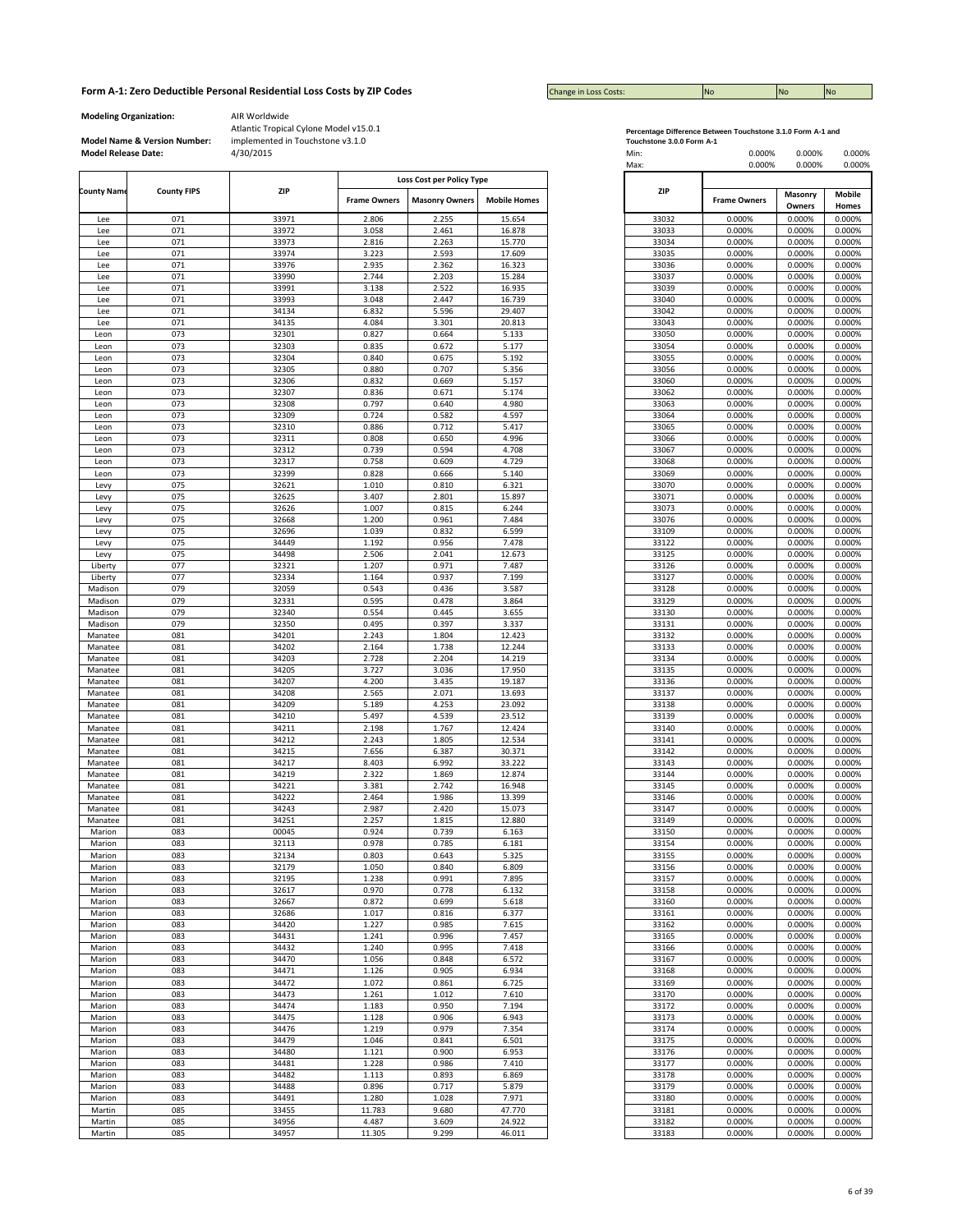Change in Loss Costs:

**Modeling Organization:** AIR Worldwide

Atlantic Tropical Cylone Model v15.0.1 implemented in Touchstone v3.1.0

|                    |                    |            |                     |                           |                     | Max: |       | 0.000%              | 0.000%            |
|--------------------|--------------------|------------|---------------------|---------------------------|---------------------|------|-------|---------------------|-------------------|
|                    |                    |            |                     | Loss Cost per Policy Type |                     |      |       |                     |                   |
| <b>County Name</b> | <b>County FIPS</b> | <b>ZIP</b> | <b>Frame Owners</b> | <b>Masonry Owners</b>     | <b>Mobile Homes</b> |      | ZIP   | <b>Frame Owners</b> | Masonry<br>Owners |
| Martin             | 085                | 34990      | 5.025               | 4.052                     | 26.575              |      | 33184 | 0.000%              | 0.000%            |
| Martin             | 085                | 34994      | 7.266               | 5.909                     | 34.030              |      | 33185 | 0.000%              | 0.000%            |
| Martin             | 085                | 34996      | 11.323              | 9.313                     | 46.003              |      | 33186 | 0.000%              | 0.000%            |
| Martin             | 085                | 34997      | 7.563               | 6.147                     | 35.313              |      | 33187 | 0.000%              | 0.000%            |
| Miami-Dade         | 086                | 00043      | 4.414               | 3.549                     | 27.299              |      | 33189 | 0.000%              | 0.000%            |
|                    | 086                | 33010      | 4.370               | 3.511                     | 27.102              |      | 33190 | 0.000%              | 0.000%            |
| Miami-Dade         |                    |            |                     |                           |                     |      |       |                     |                   |
| Miami-Dade         | 086                | 33012      | 4.262               | 3.423                     | 26.649              |      | 33193 | 0.000%              | 0.000%            |
| Miami-Dade         | 086                | 33013      | 4.312               | 3.463                     | 26.852              |      | 33194 | 0.000%              | 0.000%            |
| Miami-Dade         | 086                | 33014      | 4.250               | 3.414                     | 26.622              |      | 33196 | 0.000%              | 0.000%            |
| Miami-Dade         | 086                | 33015      | 4.258               | 3.420                     | 26.667              |      | 33199 | 0.000%              | 0.000%            |
| Miami-Dade         | 086                | 33016      | 4.310               | 3.463                     | 26.891              |      | 33301 | 0.000%              | 0.000%            |
| Miami-Dade         | 086                | 33018      | 4.309               | 3.462                     | 26.885              |      | 33304 | 0.000%              | 0.000%            |
| Miami-Dade         | 086                | 33030      | 5.551               | 4.479                     | 31.608              |      | 33305 | 0.000%              | 0.000%            |
| Miami-Dade         | 086                | 33031      | 5.379               | 4.335                     | 31.121              |      | 33306 | 0.000%              | 0.000%            |
|                    |                    |            |                     |                           |                     |      |       |                     |                   |
| Miami-Dade         | 086                | 33032      | 7.070               | 5.730                     | 37.049              |      | 33308 | 0.000%              | 0.000%            |
| Miami-Dade         | 086                | 33033      | 5.846               | 4.721                     | 32.845              |      | 33309 | 0.000%              | 0.000%            |
| Miami-Dade         | 086                | 33034      | 5.537               | 4.469                     | 31.326              |      | 33311 | 0.000%              | 0.000%            |
| Miami-Dade         | 086                | 33035      | 5.735               | 4.630                     | 32.271              |      | 33312 | 0.000%              | 0.000%            |
| Miami-Dade         | 086                | 33039      | 7.949               | 6.469                     | 39.518              |      | 33313 | 0.000%              | 0.000%            |
| Miami-Dade         | 086                | 33054      | 4.420               | 3.549                     | 27.307              |      | 33314 | 0.000%              | 0.000%            |
| Miami-Dade         | 086                | 33055      | 4.206               | 3.377                     | 26.391              |      | 33315 | 0.000%              | 0.000%            |
|                    |                    |            | 4.304               |                           |                     |      |       |                     |                   |
| Miami-Dade         | 086                | 33056      |                     | 3.457                     | 26.829              |      | 33316 | 0.000%              | 0.000%            |
| Miami-Dade         | 086                | 33109      | 17.184              | 14.290                    | 67.471              |      | 33317 | 0.000%              | 0.000%            |
| Miami-Dade         | 086                | 33122      | 4.286               | 3.440                     | 26.843              |      | 33319 | 0.000%              | 0.000%            |
| Miami-Dade         | 086                | 33125      | 7.089               | 5.739                     | 37.848              |      | 33321 | 0.000%              | 0.000%            |
| Miami-Dade         | 086                | 33126      | 4.916               | 3.954                     | 29.536              |      | 33322 | 0.000%              | 0.000%            |
| Miami-Dade         | 086                | 33127      | 7.412               | 6.012                     | 38.862              |      | 33323 | 0.000%              | 0.000%            |
| Miami-Dade         | 086                | 33128      | 8.935               | 7.277                     | 43.741              |      | 33324 | 0.000%              | 0.000%            |
| Miami-Dade         | 086                | 33129      | 10.678              | 8.728                     | 49.679              |      | 33325 | 0.000%              | 0.000%            |
| Miami-Dade         | 086                | 33130      | 9.815               | 8.005                     | 47.061              |      | 33326 | 0.000%              | 0.000%            |
|                    |                    |            |                     |                           |                     |      |       |                     |                   |
| Miami-Dade         | 086                | 33131      | 11.431              | 9.381                     | 51.220              |      | 33327 | 0.000%              | 0.000%            |
| Miami-Dade         | 086                | 33132      | 10.260              | 8.395                     | 47.747              |      | 33328 | 0.000%              | 0.000%            |
| Miami-Dade         | 086                | 33133      | 9.172               | 7.472                     | 44.781              |      | 33330 | 0.000%              | 0.000%            |
| Miami-Dade         | 086                | 33134      | 6.526               | 5.276                     | 35.751              |      | 33331 | 0.000%              | 0.000%            |
| Miami-Dade         | 086                | 33135      | 8.004               | 6.497                     | 41.097              |      | 33332 | 0.000%              | 0.000%            |
| Miami-Dade         | 086                | 33136      | 8.883               | 7.230                     | 44.009              |      | 33334 | 0.000%              | 0.000%            |
| Miami-Dade         | 086                | 33137      | 8.788               | 7.166                     | 43.068              |      | 33351 | 0.000%              | 0.000%            |
| Miami-Dade         | 086                | 33138      | 8.057               | 6.555                     | 40.689              |      | 33401 | 0.000%              | 0.000%            |
| Miami-Dade         | 086                | 33139      | 16.278              | 13.524                    | 64.815              |      | 33403 | 0.000%              | 0.000%            |
| Miami-Dade         | 086                | 33140      | 16.148              | 13.419                    | 64.249              |      | 33404 | 0.000%              | 0.000%            |
|                    |                    |            |                     |                           |                     |      |       |                     |                   |
| Miami-Dade         | 086                | 33141      | 14.514              | 12.027                    | 59.443              |      | 33405 | 0.000%              | 0.000%            |
| Miami-Dade         | 086                | 33142      | 6.057               | 4.889                     | 33.947              |      | 33406 | 0.000%              | 0.000%            |
| Miami-Dade         | 086                | 33143      | 7.990               | 6.497                     | 40.301              |      | 33407 | 0.000%              | 0.000%            |
| Miami-Dade         | 086                | 33144      | 4.885               | 3.928                     | 29.394              |      | 33408 | 0.000%              | 0.000%            |
| Miami-Dade         | 086                | 33145      | 8.375               | 6.805                     | 42.309              |      | 33409 | 0.000%              | 0.000%            |
| Miami-Dade         | 086                | 33146      | 8.330               | 6.793                     | 40.692              |      | 33410 | 0.000%              | 0.000%            |
| Miami-Dade         | 086                | 33147      | 5.121               | 4.123                     | 30.163              |      | 33411 | 0.000%              | 0.000%            |
| Miami-Dade         | 086                | 33149      | 19.164              | 16.003                    | 73.268              |      | 33412 | 0.000%              | 0.000%            |
| Miami-Dade         | 086                | 33150      | 6.307               | 5.101                     | 34.684              |      | 33413 | 0.000%              | 0.000%            |
| Miami-Dade         |                    | 33154      |                     |                           | 60.706              |      | 33414 |                     |                   |
|                    | 086                |            | 14.903              | 12.347                    |                     |      |       | 0.000%              | 0.000%            |
| Miami-Dade         | 086                | 33155      | 5.594               | 4.509                     | 32.148              |      | 33415 | 0.000%              | 0.000%            |
| Miami-Dade         | 086                | 33156      | 9.551               | 7.799                     | 44.869              |      | 33417 | 0.000%              | 0.000%            |
| Miami-Dade         | 086                | 33157      | 8.972               | 7.312                     | 43.261              |      | 33418 | 0.000%              | 0.000%            |
| Miami-Dade         | 086                | 33158      | 10.711              | 8.839                     | 46.181              |      | 33426 | 0.000%              | 0.000%            |
| Miami-Dade         | 086                | 33160      | 14.121              | 11.696                    | 58.283              |      | 33428 | 0.000%              | 0.000%            |
| Miami-Dade         | 086                | 33161      | 7.914               | 6.437                     | 40.189              |      | 33430 | 0.000%              | 0.000%            |
| Miami-Dade         | 086                | 33162      | 8.397               | 6.846                     | 41.615              |      | 33431 | 0.000%              | 0.000%            |
| Miami-Dade         | 086                | 33165      | 4.506               | 3.621                     | 27.779              |      | 33432 | 0.000%              | 0.000%            |
| Miami-Dade         | 086                | 33166      | 4.332               | 3.479                     | 26.979              |      | 33433 | 0.000%              | 0.000%            |
|                    |                    |            |                     |                           |                     |      |       |                     |                   |
| Miami-Dade         | 086                | 33167      | 5.043               | 4.061                     | 29.894              |      | 33434 | 0.000%              | 0.000%            |
| Miami-Dade         | 086                | 33168      | 5.842               | 4.716                     | 33.005              |      | 33435 | 0.000%              | 0.000%            |
| Miami-Dade         | 086                | 33169      | 5.125               | 4.127                     | 30.274              |      | 33436 | 0.000%              | 0.000%            |
| Miami-Dade         | 086                | 33170      | 6.661               | 5.386                     | 35.946              |      | 33437 | 0.000%              | 0.000%            |
| Miami-Dade         | 086                | 33172      | 4.304               | 3.455                     | 26.885              |      | 33438 | 0.000%              | 0.000%            |
| Miami-Dade         | 086                | 33173      | 4.879               | 3.924                     | 29.384              |      | 33440 | 0.000%              | 0.000%            |
| Miami-Dade         | 086                | 33174      | 4.353               | 3.494                     | 27.109              |      | 33441 | 0.000%              | 0.000%            |
| Miami-Dade         | 086                | 33175      | 4.562               | 3.667                     | 28.027              |      | 33442 | 0.000%              | 0.000%            |
|                    | 086                | 33176      |                     | 4.763                     | 33.371              |      | 33444 | 0.000%              |                   |
| Miami-Dade         |                    |            | 5.903               |                           |                     |      |       |                     | 0.000%            |
| Miami-Dade         | 086                | 33177      | 5.507               | 4.435                     | 32.013              |      | 33445 | 0.000%              | 0.000%            |
| Miami-Dade         | 086                | 33178      | 4.251               | 3.412                     | 26.657              |      | 33446 | 0.000%              | 0.000%            |
| Miami-Dade         | 086                | 33179      | 7.572               | 6.157                     | 38.963              |      | 33449 | 0.000%              | 0.000%            |
| Miami-Dade         | 086                | 33180      | 13.284              | 10.994                    | 55.710              |      | 33455 | 0.000%              | 0.000%            |
| Miami-Dade         | 086                | 33181      | 10.883              | 8.948                     | 49.103              |      | 33458 | 0.000%              | 0.000%            |
| Miami-Dade         | 086                | 33182      | 4.366               | 3.506                     | 27.187              |      | 33460 | 0.000%              | 0.000%            |
| Miami-Dade         | 086                | 33183      | 4.708               | 3.787                     | 28.663              |      | 33461 | 0.000%              | 0.000%            |
|                    | 086                | 33184      | 4.457               |                           | 27.585              |      | 33462 |                     |                   |
| Miami-Dade         |                    |            |                     | 3.579                     |                     |      |       | 0.000%              | 0.000%            |
| Miami-Dade         | 086                | 33185      | 4.661               | 3.747                     | 28.481              |      | 33463 | 0.000%              | 0.000%            |
| Miami-Dade         | 086                | 33186      | 4.919               | 3.957                     | 29.595              |      | 33467 | 0.000%              | 0.000%            |
| Miami-Dade         | 086                | 33187      | 5.002               | 4.024                     | 29.916              |      | 33469 | 0.000%              | 0.000%            |
| Miami-Dade         | 086                | 33189      | 10.938              | 9.002                     | 48.099              |      | 33470 | 0.000%              | 0.000%            |

| <b>Model Release Date:</b> | <b>Model Name &amp; Version Number:</b> | implemented in Touchstone v3.1.0<br>4/30/2015 |                     |                           |                     | Touchstone 3.0.0 Form A-1<br>Min: | 0.000%              | 0.000%<br>0.000%  | 0.000%                 |
|----------------------------|-----------------------------------------|-----------------------------------------------|---------------------|---------------------------|---------------------|-----------------------------------|---------------------|-------------------|------------------------|
|                            |                                         |                                               |                     | Loss Cost per Policy Type |                     | Max:                              | 0.000%              |                   | 0.000%                 |
| <b>County Name</b>         | <b>County FIPS</b>                      | ZIP                                           | <b>Frame Owners</b> | <b>Masonry Owners</b>     | <b>Mobile Homes</b> | ZIP                               | <b>Frame Owners</b> | Masonry<br>Owners | <b>Mobile</b><br>Homes |
| Martin                     | 085                                     | 34990                                         | 5.025               | 4.052                     | 26.575              | 33184                             | 0.000%              | 0.000%            | 0.000%                 |
| Martin                     | 085                                     | 34994                                         | 7.266               | 5.909                     | 34.030              | 33185                             | 0.000%              | 0.000%            | 0.000%                 |
| Martin                     | 085                                     | 34996                                         | 11.323              | 9.313                     | 46.003              | 33186                             | 0.000%              | 0.000%            | 0.000%                 |
| Martin                     | 085                                     | 34997                                         | 7.563               | 6.147                     | 35.313              | 33187                             | 0.000%              | 0.000%            | 0.000%                 |
| Miami-Dade                 | 086                                     | 00043                                         | 4.414               | 3.549                     | 27.299              | 33189                             | 0.000%              | 0.000%            | 0.000%                 |
| Miami-Dade                 | 086                                     | 33010                                         | 4.370               | 3.511                     | 27.102              | 33190                             | 0.000%              | 0.000%            | 0.000%                 |
| Miami-Dade                 | 086                                     | 33012                                         | 4.262               | 3.423                     | 26.649              | 33193                             | 0.000%              | 0.000%            | 0.000%                 |
| Miami-Dade                 | 086                                     | 33013                                         | 4.312               | 3.463                     | 26.852              | 33194                             | 0.000%              | 0.000%            | 0.000%                 |
| Miami-Dade                 | 086                                     | 33014                                         | 4.250               | 3.414                     | 26.622              | 33196                             | 0.000%              | 0.000%            | 0.000%                 |
| Miami-Dade                 | 086                                     | 33015                                         | 4.258               | 3.420                     | 26.667              | 33199                             | 0.000%              | 0.000%            | 0.000%                 |
| Miami-Dade                 | 086                                     | 33016                                         | 4.310               | 3.463                     | 26.891              | 33301                             | 0.000%              | 0.000%            | 0.000%                 |
| Miami-Dade                 | 086                                     | 33018                                         | 4.309               | 3.462                     | 26.885              | 33304                             | 0.000%              | 0.000%            | 0.000%                 |
| Miami-Dade                 | 086                                     | 33030                                         | 5.551               | 4.479                     | 31.608              | 33305                             | 0.000%              | 0.000%            | 0.000%                 |
| Miami-Dade                 | 086                                     | 33031                                         | 5.379               | 4.335                     | 31.121              | 33306                             | 0.000%              | 0.000%            | 0.000%                 |
| Miami-Dade                 | 086                                     | 33032                                         | 7.070               | 5.730                     | 37.049              | 33308                             | 0.000%              | 0.000%            | 0.000%                 |
| Miami-Dade                 | 086                                     | 33033                                         | 5.846               | 4.721                     | 32.845              | 33309                             | 0.000%              | 0.000%            | 0.000%                 |
|                            |                                         |                                               |                     |                           |                     |                                   |                     |                   |                        |
| Miami-Dade                 | 086                                     | 33034                                         | 5.537               | 4.469                     | 31.326              | 33311                             | 0.000%              | 0.000%            | 0.000%                 |
| Miami-Dade                 | 086                                     | 33035                                         | 5.735               | 4.630                     | 32.271              | 33312                             | 0.000%              | 0.000%            | 0.000%                 |
| Miami-Dade                 | 086                                     | 33039                                         | 7.949               | 6.469                     | 39.518              | 33313                             | 0.000%              | 0.000%            | 0.000%                 |
| Miami-Dade                 | 086                                     | 33054                                         | 4.420               | 3.549                     | 27.307              | 33314                             | 0.000%              | 0.000%            | 0.000%                 |
| Miami-Dade                 | 086                                     | 33055                                         | 4.206               | 3.377                     | 26.391              | 33315                             | 0.000%              | 0.000%            | 0.000%                 |
| Miami-Dade                 | 086                                     | 33056                                         | 4.304               | 3.457                     | 26.829              | 33316                             | 0.000%              | 0.000%            | 0.000%                 |
| Miami-Dade                 | 086                                     | 33109                                         | 17.184              | 14.290                    | 67.471              | 33317                             | 0.000%              | 0.000%            | 0.000%                 |
| Miami-Dade                 | 086                                     | 33122                                         | 4.286               | 3.440                     | 26.843              | 33319                             | 0.000%              | 0.000%            | 0.000%                 |
| Miami-Dade                 | 086                                     | 33125                                         | 7.089               | 5.739                     | 37.848              | 33321                             | 0.000%              | 0.000%            | 0.000%                 |
| Miami-Dade                 | 086                                     | 33126                                         | 4.916               | 3.954                     | 29.536              | 33322                             | 0.000%              | 0.000%            | 0.000%                 |
| Miami-Dade                 | 086                                     | 33127                                         | 7.412               | 6.012                     | 38.862              | 33323                             | 0.000%              | 0.000%            | 0.000%                 |
| Miami-Dade                 | 086                                     | 33128                                         | 8.935               | 7.277                     | 43.741              | 33324                             | 0.000%              | 0.000%            | 0.000%                 |
| Miami-Dade                 | 086                                     | 33129                                         | 10.678              | 8.728                     | 49.679              | 33325                             | 0.000%              | 0.000%            | 0.000%                 |
| Miami-Dade                 | 086                                     | 33130                                         | 9.815               | 8.005                     | 47.061              | 33326                             | 0.000%              | 0.000%            | 0.000%                 |
| Miami-Dade                 | 086                                     | 33131                                         | 11.431              | 9.381                     | 51.220              | 33327                             | 0.000%              | 0.000%            | 0.000%                 |
| Miami-Dade                 | 086                                     | 33132                                         | 10.260              | 8.395                     | 47.747              | 33328                             | 0.000%              | 0.000%            | 0.000%                 |
|                            |                                         |                                               |                     |                           |                     |                                   |                     |                   |                        |
| Miami-Dade                 | 086                                     | 33133                                         | 9.172               | 7.472                     | 44.781              | 33330                             | 0.000%              | 0.000%            | 0.000%                 |
| Miami-Dade                 | 086                                     | 33134                                         | 6.526               | 5.276                     | 35.751              | 33331                             | 0.000%              | 0.000%            | 0.000%                 |
| Miami-Dade                 | 086                                     | 33135                                         | 8.004               | 6.497                     | 41.097              | 33332                             | 0.000%              | 0.000%            | 0.000%                 |
| Miami-Dade                 | 086                                     | 33136                                         | 8.883               | 7.230                     | 44.009              | 33334                             | 0.000%              | 0.000%            | 0.000%                 |
| Miami-Dade                 | 086                                     | 33137                                         | 8.788               | 7.166                     | 43.068              | 33351                             | 0.000%              | 0.000%            | 0.000%                 |
| Miami-Dade                 | 086                                     | 33138                                         | 8.057               | 6.555                     | 40.689              | 33401                             | 0.000%              | 0.000%            | 0.000%                 |
| Miami-Dade                 | 086                                     | 33139                                         | 16.278              | 13.524                    | 64.815              | 33403                             | 0.000%              | 0.000%            | 0.000%                 |
| Miami-Dade                 | 086                                     | 33140                                         | 16.148              | 13.419                    | 64.249              | 33404                             | 0.000%              | 0.000%            | 0.000%                 |
| Miami-Dade                 | 086                                     | 33141                                         | 14.514              | 12.027                    | 59.443              | 33405                             | 0.000%              | 0.000%            | 0.000%                 |
| Miami-Dade                 | 086                                     | 33142                                         | 6.057               | 4.889                     | 33.947              | 33406                             | 0.000%              | 0.000%            | 0.000%                 |
| Miami-Dade                 | 086                                     | 33143                                         | 7.990               | 6.497                     | 40.301              | 33407                             | 0.000%              | 0.000%            | 0.000%                 |
| Miami-Dade                 | 086                                     | 33144                                         | 4.885               | 3.928                     | 29.394              | 33408                             | 0.000%              | 0.000%            | 0.000%                 |
| Miami-Dade                 | 086                                     | 33145                                         | 8.375               | 6.805                     | 42.309              | 33409                             | 0.000%              | 0.000%            | 0.000%                 |
| Miami-Dade                 | 086                                     | 33146                                         | 8.330               | 6.793                     | 40.692              | 33410                             | 0.000%              | 0.000%            | 0.000%                 |
| Miami-Dade                 | 086                                     | 33147                                         | 5.121               | 4.123                     | 30.163              | 33411                             | 0.000%              | 0.000%            | 0.000%                 |
| Miami-Dade                 | 086                                     | 33149                                         | 19.164              | 16.003                    | 73.268              | 33412                             | 0.000%              | 0.000%            | 0.000%                 |
| Miami-Dade                 | 086                                     | 33150                                         | 6.307               | 5.101                     | 34.684              | 33413                             | 0.000%              | 0.000%            | 0.000%                 |
|                            |                                         |                                               |                     |                           |                     |                                   |                     |                   |                        |
| Miami-Dade                 | 086<br>086                              | 33154                                         | 14.903<br>5.594     | 12.347                    | 60.706              | 33414<br>33415                    | 0.000%              | 0.000%<br>0.000%  | 0.000%<br>0.000%       |
| Miami-Dade<br>Miami-Dade   |                                         | 33155                                         |                     | 4.509<br>7.799            | 32.148              | 33417                             | 0.000%              |                   |                        |
|                            | 086                                     | 33156                                         | 9.551               |                           | 44.869              |                                   | 0.000%              | 0.000%            | 0.000%                 |
| Miami-Dade                 | 086                                     | 33157                                         | 8.972               | 7.312                     | 43.261              | 33418                             | 0.000%              | 0.000%            | 0.000%                 |
| Miami-Dade                 | 086                                     | 33158                                         | 10.711              | 8.839                     | 46.181              | 33426                             | 0.000%              | 0.000%            | 0.000%                 |
| Miami-Dade                 | 086                                     | 33160                                         | 14.121              | 11.696                    | 58.283              | 33428                             | 0.000%              | 0.000%            | 0.000%                 |
| Miami-Dade                 | 086                                     | 33161                                         | 7.914               | 6.437                     | 40.189              | 33430                             | 0.000%              | 0.000%            | 0.000%                 |
| Miami-Dade                 | 086                                     | 33162                                         | 8.397               | 6.846                     | 41.615              | 33431                             | 0.000%              | 0.000%            | 0.000%                 |
| Miami-Dade                 | 086                                     | 33165                                         | 4.506               | 3.621                     | 27.779              | 33432                             | 0.000%              | 0.000%            | 0.000%                 |
| Miami-Dade                 | 086                                     | 33166                                         | 4.332               | 3.479                     | 26.979              | 33433                             | 0.000%              | 0.000%            | 0.000%                 |
| Miami-Dade                 | 086                                     | 33167                                         | 5.043               | 4.061                     | 29.894              | 33434                             | 0.000%              | 0.000%            | 0.000%                 |
| Miami-Dade                 | 086                                     | 33168                                         | 5.842               | 4.716                     | 33.005              | 33435                             | 0.000%              | 0.000%            | 0.000%                 |
| Miami-Dade                 | 086                                     | 33169                                         | 5.125               | 4.127                     | 30.274              | 33436                             | 0.000%              | 0.000%            | 0.000%                 |
| Miami-Dade                 | 086                                     | 33170                                         | 6.661               | 5.386                     | 35.946              | 33437                             | 0.000%              | 0.000%            | 0.000%                 |
| Miami-Dade                 | 086                                     | 33172                                         | 4.304               | 3.455                     | 26.885              | 33438                             | 0.000%              | 0.000%            | 0.000%                 |
| Miami-Dade                 | 086                                     | 33173                                         | 4.879               | 3.924                     | 29.384              | 33440                             | 0.000%              | 0.000%            | 0.000%                 |
| Miami-Dade                 | 086                                     | 33174                                         | 4.353               | 3.494                     | 27.109              | 33441                             | 0.000%              | 0.000%            | 0.000%                 |
|                            |                                         |                                               |                     |                           |                     |                                   |                     | 0.000%            |                        |
| Miami-Dade<br>Miami-Dade   | 086<br>086                              | 33175                                         | 4.562<br>5.903      | 3.667                     | 28.027              | 33442                             | 0.000%              |                   | 0.000%                 |
|                            |                                         | 33176                                         |                     | 4.763                     | 33.371              | 33444                             | 0.000%              | 0.000%            | 0.000%                 |
| Miami-Dade                 | 086                                     | 33177                                         | 5.507               | 4.435                     | 32.013              | 33445                             | 0.000%              | 0.000%            | 0.000%                 |
| Miami-Dade                 | 086                                     | 33178                                         | 4.251               | 3.412                     | 26.657              | 33446                             | 0.000%              | 0.000%            | 0.000%                 |
| Miami-Dade                 | 086                                     | 33179                                         | 7.572               | 6.157                     | 38.963              | 33449                             | 0.000%              | 0.000%            | 0.000%                 |
| Miami-Dade                 | 086                                     | 33180                                         | 13.284              | 10.994                    | 55.710              | 33455                             | 0.000%              | 0.000%            | 0.000%                 |
| Miami-Dade                 | 086                                     | 33181                                         | 10.883              | 8.948                     | 49.103              | 33458                             | 0.000%              | 0.000%            | 0.000%                 |
| Miami-Dade                 | 086                                     | 33182                                         | 4.366               | 3.506                     | 27.187              | 33460                             | 0.000%              | 0.000%            | 0.000%                 |
| Miami-Dade                 | 086                                     | 33183                                         | 4.708               | 3.787                     | 28.663              | 33461                             | 0.000%              | 0.000%            | 0.000%                 |
| Miami-Dade                 | 086                                     | 33184                                         | 4.457               | 3.579                     | 27.585              | 33462                             | 0.000%              | 0.000%            | 0.000%                 |
| Miami-Dade                 | 086                                     | 33185                                         | 4.661               | 3.747                     | 28.481              | 33463                             | 0.000%              | 0.000%            | 0.000%                 |
| Miami-Dade                 | 086                                     | 33186                                         | 4.919               | 3.957                     | 29.595              | 33467                             | 0.000%              | 0.000%            | 0.000%                 |
| Miami-Dade                 | 086                                     | 33187                                         | 5.002               | 4.024                     | 29.916              | 33469                             | 0.000%              | 0.000%            | 0.000%                 |
|                            |                                         |                                               |                     |                           |                     |                                   |                     |                   |                        |
| Miami-Dade                 | 086                                     | 33189                                         | 10.938              | 9.002                     | 48.099              | 33470                             | 0.000%              | 0.000%            | 0.000%                 |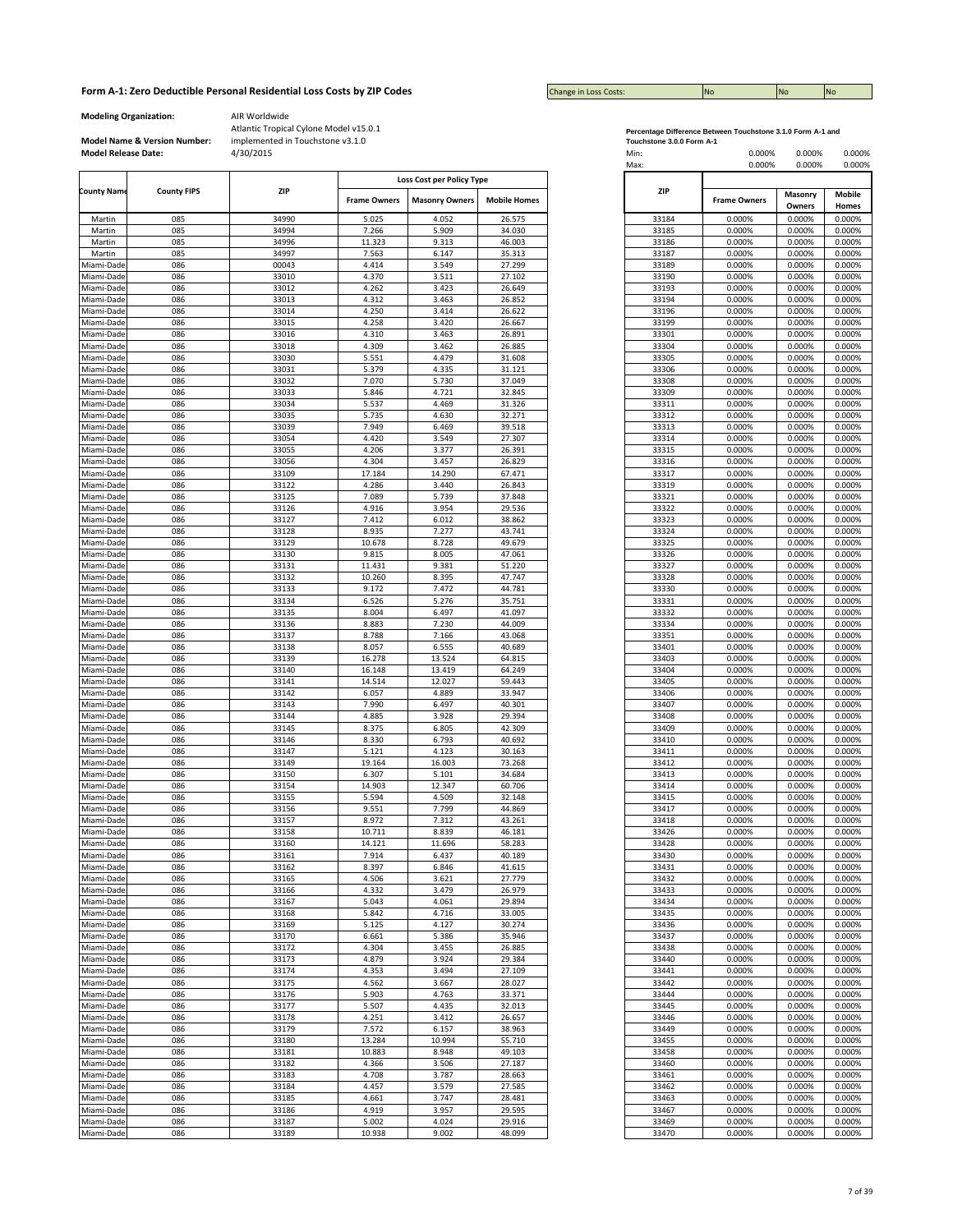Change in Loss Costs:

**Modeling Organization:** AIR Worldwide

Atlantic Tropical Cylone Model v15.0.1 implemented in Touchstone v3.1.0

|                      |                    |            |                     | Loss Cost per Policy Type |                     |
|----------------------|--------------------|------------|---------------------|---------------------------|---------------------|
| <b>County Name</b>   | <b>County FIPS</b> | <b>ZIP</b> | <b>Frame Owners</b> | <b>Masonry Owners</b>     | <b>Mobile Homes</b> |
|                      |                    |            |                     |                           |                     |
| Miami-Dade           | 086                | 33190      | 11.039              | 9.135                     | 46.608              |
| Miami-Dade           | 086                | 33193      | 4.753               | 3.823                     | 28.863              |
| Miami-Dade           | 086                | 33194      | 4.588               | 3.685                     | 28.192              |
| Miami-Dade           | 086                | 33196      | 4.850               | 3.902                     | 29.259              |
| Miami-Dade           | 086                | 33199      | 4.381               | 3.518                     | 27.229              |
| Monroe               | 087                | 00097      | 4.708               | 3.788                     | 25.106              |
| Monroe               | 087                | 00098      | 7.204               | 5.846                     | 33.441              |
| Monroe               | 087                | 33036      | 21.969              | 18.577                    | 71.660              |
| Monroe               | 087                | 33037      | 20.808              | 17.592                    | 67.217              |
| Monroe               | 087                | 33040      | 24.537              | 20.725                    | 78.254              |
| Monroe               | 087                | 33042      | 19.485              | 16.368                    | 65.167              |
| Monroe               | 087                | 33043      | 20.135              | 16.962                    | 66.135              |
|                      |                    |            |                     |                           |                     |
| Monroe               | 087                | 33050      | 23.104              | 19.597                    | 73.152              |
| Monroe               | 087                | 33070      | 22.116              | 18.744                    | 71.576              |
| Nassau               | 089                | 32009      | 0.545               | 0.438                     | 3.590               |
| Nassau               | 089                | 32011      | 0.551               | 0.443                     | 3.695               |
| Nassau               | 089                | 32034      | 1.701               | 1.390                     | 9.434               |
| Nassau               | 089                | 32046      | 0.483               | 0.387                     | 3.268               |
| Nassau               | 089                | 32097      | 0.707               | 0.572                     | 4.475               |
| Okaloosa             | 091                | 32531      | 1.434               | 1.152                     | 9.347               |
| Okaloosa             | 091                | 32536      | 1.659               | 1.334                     | 10.436              |
|                      |                    |            |                     |                           |                     |
| Okaloosa             | 091                | 32539      | 1.638               | 1.317                     | 10.319              |
| Okaloosa             | 091                | 32541      | 10.028              | 8.255                     | 41.111              |
| Okaloosa             | 091                | 32542      | 4.706               | 3.819                     | 23.460              |
| Okaloosa             | 091                | 32544      | 8.451               | 6.946                     | 36.525              |
| Okaloosa             | 091                | 32547      | 6.050               | 4.931                     | 28.492              |
| Okaloosa             | 091                | 32548      | 9.210               | 7.572                     | 38.540              |
| Okaloosa             | 091                | 32564      | 1.715               | 1.378                     | 10.810              |
| Okaloosa             | 091                | 32567      | 1.180               | 0.948                     | 7.766               |
|                      | 091                | 32569      | 8.522               | 7.008                     | 37.596              |
| Okaloosa<br>Okaloosa | 091                |            |                     |                           | 19.888              |
|                      |                    | 32578      | 3.748               | 3.032                     |                     |
| Okaloosa             | 091                | 32579      | 6.408               | 5.234                     | 29.579              |
| Okaloosa             | 091                | 32580      | 3.537               | 2.861                     | 18.949              |
| <b>Okeechobee</b>    | 093                | 34972      | 3.539               | 2.843                     | 20.555              |
| <b>Okeechobee</b>    | 093                | 34974      | 5.186               | 4.176                     | 27.707              |
| Orange               | 095                | 32703      | 1.490               | 1.193                     | 9.496               |
| Orange               | 095                | 32709      | 1.717               | 1.377                     | 10.873              |
| Orange               | 095                | 32712      | 1.613               | 1.292                     | 10.067              |
| Orange               | 095                | 32751      | 1.374               | 1.100                     | 8.860               |
| Orange               | 095                | 32789      | 1.385               | 1.108                     | 8.931               |
|                      | 095                | 32792      | 1.418               | 1.135                     | 9.096               |
| Orange               |                    |            |                     |                           |                     |
| Orange               | 095                | 32798      | 1.948               | 1.561                     | 11.683              |
| Orange               | 095                | 32801      | 1.402               | 1.122                     | 9.039               |
| Orange               | 095                | 32803      | 1.406               | 1.125                     | 9.057               |
| Orange               | 095                | 32804      | 1.390               | 1.113                     | 8.969               |
| Orange               | 095                | 32805      | 1.411               | 1.129                     | 9.084               |
| Orange               | 095                | 32806      | 1.406               | 1.125                     | 9.056               |
| Orange               | 095                | 32807      | 1.438               | 1.151                     | 9.219               |
| Orange               | 095                | 32808      | 1.422               | 1.138                     | 9.145               |
| Orange               | 095                | 32809      | 1.446               | 1.157                     | 9.284               |
| Orange               | 095                | 32810      | 1.380               | 1.104                     | 8.913               |
|                      |                    |            |                     |                           |                     |
| Orange               | 095                | 32811      | 1.443               | 1.155                     | 9.254               |
| Orange               | 095                | 32812      | 1.435               | 1.148                     | 9.218               |
| Orange               | 095                | 32814      | 1.413               | 1.131                     | 9.087               |
| Orange               | 095                | 32816      | 1.523               | 1.220                     | 9.629               |
| Orange               | 095                | 32817      | 1.467               | 1.175                     | 9.357               |
| Orange               | 095                | 32818      | 1.510               | 1.209                     | 9.630               |
| Orange               | 095                | 32819      | 1.435               | 1.148                     | 9.206               |
| Orange               | 095                | 32820      | 1.528               | 1.224                     | 9.940               |
| Orange               | 095                | 32821      | 1.435               | 1.149                     | 9.221               |
|                      |                    |            |                     |                           | 9.444               |
| Orange               | 095                | 32822      | 1.477               | 1.182                     |                     |
| Orange               | 095                | 32824      | 1.664               | 1.332                     | 10.481              |
| Orange               | 095                | 32825      | 1.488               | 1.191                     | 9.484               |
| Orange               | 095                | 32826      | 1.534               | 1.229                     | 9.691               |
| Orange               | 095                | 32827      | 1.637               | 1.311                     | 10.314              |
| Orange               | 095                | 32828      | 1.579               | 1.264                     | 9.946               |
| Orange               | 095                | 32829      | 1.548               | 1.239                     | 9.835               |
| Orange               | 095                | 32830      | 1.502               | 1.203                     | 9.579               |
|                      |                    |            |                     |                           |                     |
| Orange               | 095                | 32831      | 1.708               | 1.368                     | 10.647              |
| Orange               | 095                | 32832      | 1.736               | 1.391                     | 10.823              |
| Orange               | 095                | 32833      | 1.645               | 1.318                     | 10.583              |
| Orange               | 095                | 32835      | 1.459               | 1.168                     | 9.336               |
| Orange               | 095                | 32836      | 1.428               | 1.143                     | 9.185               |
| Orange               | 095                | 32837      | 1.513               | 1.211                     | 9.653               |
| Orange               | 095                | 32839      | 1.437               | 1.150                     | 9.224               |
| Orange               | 095                | 34734      | 1.688               | 1.352                     | 10.551              |
|                      |                    |            |                     |                           |                     |
| Orange               | 095                | 34760      | 1.993               | 1.597                     | 12.077              |
| Orange               | 095                | 34761      | 1.859               | 1.489                     | 11.411              |
| Orange               | 095                | 34786      | 1.556               | 1.246                     | 9.865               |
| Orange               | 095                | 34787      | 1.960               | 1.571                     | 11.931              |

|                    |                    |       |                     |                           |                     | Max:       | 0.000%              | 0.000%            | 0.000%        |
|--------------------|--------------------|-------|---------------------|---------------------------|---------------------|------------|---------------------|-------------------|---------------|
|                    |                    |       |                     | Loss Cost per Policy Type |                     |            |                     |                   |               |
| <b>County Name</b> | <b>County FIPS</b> | ZIP   |                     |                           |                     | <b>ZIP</b> |                     |                   | <b>Mobile</b> |
|                    |                    |       | <b>Frame Owners</b> | <b>Masonry Owners</b>     | <b>Mobile Homes</b> |            | <b>Frame Owners</b> | Masonry<br>Owners | Homes         |
| Miami-Dade         | 086                | 33190 | 11.039              | 9.135                     | 46.608              | 33471      | 0.000%              | 0.000%            | 0.000%        |
| Miami-Dade         | 086                | 33193 | 4.753               | 3.823                     | 28.863              | 33472      | 0.000%              | 0.000%            | 0.000%        |
| Miami-Dade         | 086                | 33194 | 4.588               | 3.685                     | 28.192              | 33473      | 0.000%              | 0.000%            | 0.000%        |
| Miami-Dade         | 086                | 33196 | 4.850               | 3.902                     | 29.259              | 33476      | 0.000%              | 0.000%            | 0.000%        |
| Miami-Dade         | 086                | 33199 | 4.381               | 3.518                     | 27.229              | 33477      | 0.000%              | 0.000%            | 0.000%        |
| Monroe             | 087                | 00097 | 4.708               | 3.788                     | 25.106              | 33478      | 0.000%              | 0.000%            | 0.000%        |
| Monroe             | 087                | 00098 | 7.204               | 5.846                     | 33.441              | 33480      | 0.000%              | 0.000%            | 0.000%        |
| Monroe             | 087                | 33036 | 21.969              | 18.577                    | 71.660              | 33483      | 0.000%              | 0.000%            | 0.000%        |
| Monroe             | 087                | 33037 | 20.808              | 17.592                    | 67.217              | 33484      | 0.000%              | 0.000%            | 0.000%        |
| Monroe             | 087                | 33040 | 24.537              | 20.725                    | 78.254              | 33486      | 0.000%              | 0.000%            | 0.000%        |
| Monroe             | 087                | 33042 | 19.485              | 16.368                    | 65.167              | 33487      | 0.000%              | 0.000%            | 0.000%        |
| Monroe             | 087                | 33043 | 20.135              | 16.962                    | 66.135              | 33493      | 0.000%              | 0.000%            | 0.000%        |
| Monroe             | 087                | 33050 | 23.104              | 19.597                    | 73.152              | 33496      | 0.000%              | 0.000%            | 0.000%        |
| Monroe             | 087                | 33070 | 22.116              | 18.744                    | 71.576              | 33498      | 0.000%              | 0.000%            | 0.000%        |
| Nassau             | 089                | 32009 | 0.545               | 0.438                     | 3.590               | 33510      | 0.000%              | 0.000%            | 0.000%        |
| Nassau             | 089                | 32011 | 0.551               | 0.443                     | 3.695               | 33511      | 0.000%              | 0.000%            | 0.000%        |
| Nassau             | 089                | 32034 | 1.701               | 1.390                     | 9.434               | 33513      | 0.000%              | 0.000%            | 0.000%        |
| Nassau             | 089                | 32046 | 0.483               | 0.387                     | 3.268               | 33514      | 0.000%              | 0.000%            | 0.000%        |
| Nassau             | 089                | 32097 | 0.707               | 0.572                     | 4.475               | 33523      | 0.000%              | 0.000%            | 0.000%        |
| Okaloosa           | 091                | 32531 | 1.434               | 1.152                     | 9.347               | 33525      | 0.000%              | 0.000%            | 0.000%        |
| Okaloosa           | 091                | 32536 | 1.659               | 1.334                     | 10.436              | 33527      | 0.000%              | 0.000%            | 0.000%        |
| Okaloosa           | 091                | 32539 | 1.638               | 1.317                     | 10.319              | 33534      | 0.000%              | 0.000%            | 0.000%        |
| Okaloosa           | 091                | 32541 | 10.028              | 8.255                     | 41.111              | 33538      | 0.000%              | 0.000%            | 0.000%        |
| Okaloosa           | 091                | 32542 | 4.706               | 3.819                     | 23.460              | 33540      | 0.000%              | 0.000%            | 0.000%        |
| Okaloosa           | 091                | 32544 | 8.451               | 6.946                     | 36.525              | 33541      | 0.000%              | 0.000%            | 0.000%        |
| Okaloosa           | 091                | 32547 | 6.050               | 4.931                     | 28.492              | 33542      | 0.000%              | 0.000%            | 0.000%        |
| Okaloosa           | 091                | 32548 | 9.210               | 7.572                     | 38.540              | 33543      | 0.000%              | 0.000%            | 0.000%        |
| Okaloosa           | 091                | 32564 | 1.715               | 1.378                     | 10.810              | 33544      | 0.000%              | 0.000%            | 0.000%        |
| Okaloosa           | 091                | 32567 | 1.180               | 0.948                     | 7.766               | 33545      | 0.000%              | 0.000%            | 0.000%        |
| Okaloosa           | 091                | 32569 | 8.522               | 7.008                     | 37.596              | 33547      | 0.000%              | 0.000%            | 0.000%        |
| Okaloosa           | 091                | 32578 | 3.748               | 3.032                     | 19.888              | 33548      | 0.000%              | 0.000%            | 0.000%        |
| Okaloosa           | 091                | 32579 | 6.408               | 5.234                     | 29.579              | 33549      | 0.000%              | 0.000%            | 0.000%        |
| Okaloosa           | 091                | 32580 | 3.537               | 2.861                     | 18.949              | 33556      | 0.000%              | 0.000%            | 0.000%        |
| Okeechobee         | 093                | 34972 | 3.539               | 2.843                     | 20.555              | 33558      | 0.000%              | 0.000%            | 0.000%        |
| Okeechobee         | 093                | 34974 | 5.186               | 4.176                     | 27.707              | 33559      | 0.000%              | 0.000%            | 0.000%        |
| Orange             | 095                | 32703 | 1.490               | 1.193                     | 9.496               | 33563      | 0.000%              | 0.000%            | 0.000%        |
| Orange             | 095                | 32709 | 1.717               | 1.377                     | 10.873              | 33565      | 0.000%              | 0.000%            | 0.000%        |
| Orange             | 095                | 32712 | 1.613               | 1.292                     | 10.067              | 33566      | 0.000%              | 0.000%            | 0.000%        |
| Orange             | 095                | 32751 | 1.374               | 1.100                     | 8.860               | 33567      | 0.000%              | 0.000%            | 0.000%        |
| Orange             | 095                | 32789 | 1.385               | 1.108                     | 8.931               | 33569      | 0.000%              | 0.000%            | 0.000%        |
| Orange             | 095                | 32792 | 1.418               | 1.135                     | 9.096               | 33570      | 0.000%              | 0.000%            | 0.000%        |
| Orange             | 095                | 32798 | 1.948               | 1.561                     | 11.683              | 33572      | 0.000%              | 0.000%            | 0.000%        |
| Orange             | 095                | 32801 | 1.402               | 1.122                     | 9.039               | 33573      | 0.000%              | 0.000%            | 0.000%        |
| Orange             | 095                | 32803 | 1.406               | 1.125                     | 9.057               | 33576      | 0.000%              | 0.000%            | 0.000%        |
| Orange             | 095                | 32804 | 1.390               | 1.113                     | 8.969               | 33578      | 0.000%              | 0.000%            | 0.000%        |
| Orange             | 095                | 32805 | 1.411               | 1.129                     | 9.084               | 33579      | 0.000%              | 0.000%            | 0.000%        |
| Orange             | 095                | 32806 | 1.406               | 1.125                     | 9.056               | 33584      | 0.000%              | 0.000%            | 0.000%        |
| Orange             | 095                | 32807 | 1.438               | 1.151                     | 9.219               | 33585      | 0.000%              | 0.000%            | 0.000%        |
| Orange             | 095                | 32808 | 1.422               | 1.138                     | 9.145               | 33592      | 0.000%              | 0.000%            | 0.000%        |
| Orange             | 095                | 32809 | 1.446               | 1.157                     | 9.284               | 33594      | 0.000%              | 0.000%            | 0.000%        |
| Orange             | 095                | 32810 | 1.380               | 1.104                     | 8.913               | 33596      | 0.000%              | 0.000%            | 0.000%        |
| Orange             | 095                | 32811 | 1.443               | 1.155                     | 9.254               | 33597      | 0.000%              | 0.000%            | 0.000%        |
| Orange             | 095                | 32812 | 1.435               | 1.148                     | 9.218               | 33598      | 0.000%              | 0.000%            | 0.000%        |
| Orange             | 095                | 32814 | 1.413               | 1.131                     | 9.087               | 33602      | 0.000%              | 0.000%            | 0.000%        |
| Orange             | 095                | 32816 | 1.523               | 1.220                     | 9.629               | 33603      | 0.000%              | 0.000%            | 0.000%        |
| Orange             | 095                | 32817 | 1.467               | 1.175                     | 9.357               | 33604      | 0.000%              | 0.000%            | 0.000%        |
| Orange             | 095                | 32818 | 1.510               | 1.209                     | 9.630               | 33605      | 0.000%              | 0.000%            | 0.000%        |
| Orange             | 095                | 32819 | 1.435               | 1.148                     | 9.206               | 33606      | 0.000%              | 0.000%            | 0.000%        |
| Orange             | 095                | 32820 | 1.528               | 1.224                     | 9.940               | 33607      | 0.000%              | 0.000%            | 0.000%        |
| Orange             | 095                | 32821 | 1.435               | 1.149                     | 9.221               | 33609      | 0.000%              | 0.000%            | 0.000%        |
| Orange             | 095                | 32822 | 1.477               | 1.182                     | 9.444               | 33610      | 0.000%              | 0.000%            | 0.000%        |
| Orange             | 095                | 32824 | 1.664               | 1.332                     | 10.481              | 33611      | 0.000%              | 0.000%            | 0.000%        |
| Orange             | 095                | 32825 | 1.488               | 1.191                     | 9.484               | 33612      | 0.000%              | 0.000%            | 0.000%        |
| Orange             | 095                | 32826 | 1.534               | 1.229                     | 9.691               | 33613      | 0.000%              | 0.000%            | 0.000%        |
| Orange             | 095                | 32827 | 1.637               | 1.311                     | 10.314              | 33614      | 0.000%              | 0.000%            | 0.000%        |
| Orange             | 095                | 32828 | 1.579               | 1.264                     | 9.946               | 33615      | 0.000%              | 0.000%            | 0.000%        |
| Orange             | 095                | 32829 | 1.548               | 1.239                     | 9.835               | 33616      | 0.000%              | 0.000%            | 0.000%        |
| Orange             | 095                | 32830 | 1.502               | 1.203                     | 9.579               | 33617      | 0.000%              | 0.000%            | 0.000%        |
| Orange             | 095                | 32831 | 1.708               | 1.368                     | 10.647              | 33618      | 0.000%              | 0.000%            | 0.000%        |
| Orange             | 095                | 32832 | 1.736               | 1.391                     | 10.823              | 33619      | 0.000%              | 0.000%            | 0.000%        |
| Orange             | 095                | 32833 | 1.645               | 1.318                     | 10.583              | 33620      | 0.000%              | 0.000%            | 0.000%        |
| Orange             | 095                | 32835 | 1.459               | 1.168                     | 9.336               | 33621      | 0.000%              | 0.000%            | 0.000%        |
| Orange             | 095                | 32836 | 1.428               | 1.143                     | 9.185               | 33624      | 0.000%              | 0.000%            | 0.000%        |
| Orange             | 095                | 32837 | 1.513               | 1.211                     | 9.653               | 33625      | 0.000%              | 0.000%            | 0.000%        |
| Orange             | 095                | 32839 | 1.437               | 1.150                     | 9.224               | 33626      | 0.000%              | 0.000%            | 0.000%        |
| Orange             | 095                | 34734 | 1.688               | 1.352                     | 10.551              | 33629      | 0.000%              | 0.000%            | 0.000%        |
| Orange             | 095                | 34760 | 1.993               | 1.597                     | 12.077              | 33634      | 0.000%              | 0.000%            | 0.000%        |
| Orange             | 095                | 34761 | 1.859               | 1.489                     | 11.411              | 33635      | 0.000%              | 0.000%            | 0.000%        |
| Orange             | 095                | 34786 | 1.556               | 1.246                     | 9.865               | 33637      | 0.000%              | 0.000%            | 0.000%        |
| Orange             | 095                | 34787 | 1.960               | 1.571                     | 11.931              | 33647      | 0.000%              | 0.000%            | 0.000%        |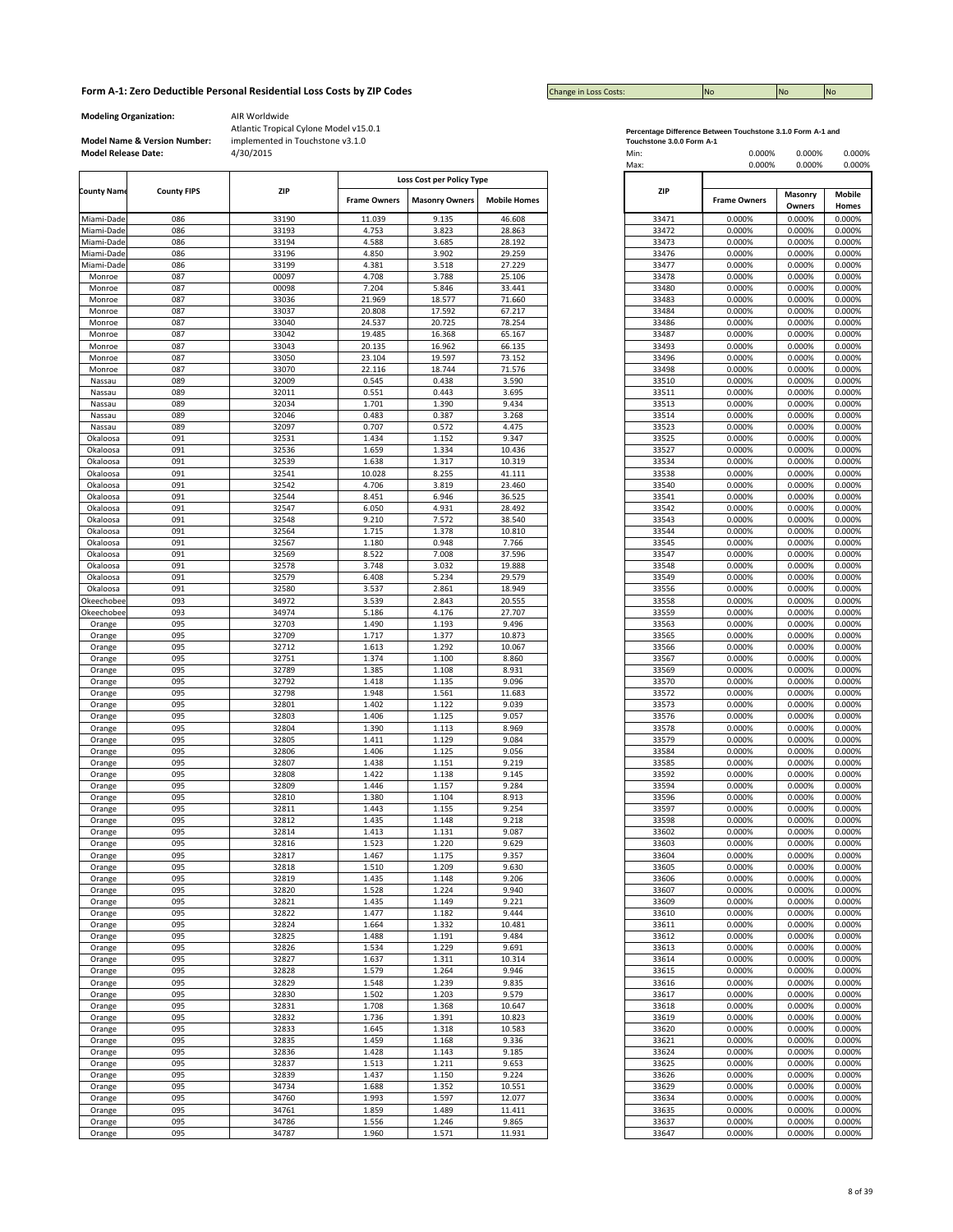Change in Loss Costs:

**Modeling Organization:** AIR Worldwide

|                          |                    |                |                     | Loss Cost per Policy Type |                     |                |                     |                   |                        |
|--------------------------|--------------------|----------------|---------------------|---------------------------|---------------------|----------------|---------------------|-------------------|------------------------|
| <b>County Name</b>       | <b>County FIPS</b> | ZIP            | <b>Frame Owners</b> | <b>Masonry Owners</b>     | <b>Mobile Homes</b> | ZIP            | <b>Frame Owners</b> | Masonry<br>Owners | <b>Mobile</b><br>Homes |
| Osceola                  | 097                | 34739          | 2.483               | 1.989                     | 15.311              | 33701          | 0.000%              | 0.000%            | 0.000%                 |
| Osceola                  | 097                | 34741          | 1.683               | 1.347                     | 10.569              | 33702          | 0.000%              | 0.000%            | 0.000%                 |
| Osceola                  | 097                | 34743          | 1.921               | 1.538                     | 11.836              | 33703          | 0.000%              | 0.000%            | 0.000%                 |
| Osceola                  | 097                | 34744          | 2.035               | 1.630                     | 12.399              | 33704          | 0.000%              | 0.000%            | 0.000%                 |
| Osceola                  | 097                | 34746          | 1.811               | 1.449                     | 11.288              | 33705          | 0.000%              | 0.000%            | 0.000%                 |
| Osceola                  | 097                | 34747          | 1.482               | 1.187                     | 9.483               | 33706          | 0.000%              | 0.000%            | 0.000%                 |
| Osceola                  | 097                | 34758          | 1.873               | 1.499                     | 11.690              | 33707          | 0.000%              | 0.000%            | 0.000%                 |
| Osceola                  | 097                | 34769          | 2.281               | 1.830                     | 13.644              | 33708          | 0.000%              | 0.000%            | 0.000%                 |
| Osceola                  | 097                | 34771          | 2.048               | 1.641                     | 12.514              | 33709          | 0.000%              | 0.000%            | 0.000%                 |
| Osceola<br>Osceola       | 097<br>097         | 34772<br>34773 | 2.387<br>2.251      | 1.913<br>1.803            | 14.251<br>13.954    | 33710<br>33711 | 0.000%<br>0.000%    | 0.000%<br>0.000%  | 0.000%<br>0.000%       |
| Palm Beach               | 099                | 00053          | 5.004               | 4.023                     | 27.365              | 33712          | 0.000%              | 0.000%            | 0.000%                 |
| Palm Beach               | 099                | 33401          | 11.772              | 9.647                     | 48.239              | 33713          | 0.000%              | 0.000%            | 0.000%                 |
| Palm Beach               | 099                | 33403          | 11.659              | 9.554                     | 47.737              | 33714          | 0.000%              | 0.000%            | 0.000%                 |
| Palm Beach               | 099                | 33404          | 12.177              | 9.988                     | 49.161              | 33715          | 0.000%              | 0.000%            | 0.000%                 |
| Palm Beach               | 099                | 33405          | 13.093              | 10.769                    | 51.667              | 33716          | 0.000%              | 0.000%            | 0.000%                 |
| Palm Beach               | 099                | 33406          | 8.468               | 6.885                     | 38.675              | 33755          | 0.000%              | 0.000%            | 0.000%                 |
| Palm Beach               | 099                | 33407          | 10.239              | 8.353                     | 43.968              | 33756          | 0.000%              | 0.000%            | 0.000%                 |
| Palm Beach               | 099                | 33408          | 13.851              | 11.418                    | 53.521              | 33759          | 0.000%              | 0.000%            | 0.000%                 |
| Palm Beach               | 099                | 33409          | 7.654               | 6.209                     | 36.255              | 33760          | 0.000%              | 0.000%            | 0.000%                 |
| Palm Beach               | 099                | 33410          | 10.266              | 8.394                     | 43.751              | 33761          | 0.000%              | 0.000%            | 0.000%                 |
| Palm Beach               | 099                | 33411          | 4.521               | 3.638                     | 25.038              | 33762          | 0.000%              | 0.000%            | 0.000%                 |
| Palm Beach               | 099                | 33412          | 4.509               | 3.629                     | 24.932              | 33763          | 0.000%              | 0.000%            | 0.000%                 |
| Palm Beach               | 099                | 33413          | 4.833               | 3.889                     | 26.239              | 33764          | 0.000%              | 0.000%            | 0.000%                 |
| Palm Beach               | 099                | 33414          | 4.570               | 3.677                     | 25.307              | 33765          | 0.000%              | 0.000%            | 0.000%                 |
| Palm Beach<br>Palm Beach | 099<br>099         | 33415<br>33417 | 5.594<br>5.625      | 4.510<br>4.538            | 29.161<br>29.246    | 33767<br>33770 | 0.000%<br>0.000%    | 0.000%<br>0.000%  | 0.000%<br>0.000%       |
| Palm Beach               | 099                | 33418          | 5.864               | 4.736                     | 29.971              | 33771          | 0.000%              | 0.000%            | 0.000%                 |
| Palm Beach               | 099                | 33426          | 11.747              | 9.651                     | 47.615              | 33772          | 0.000%              | 0.000%            | 0.000%                 |
| Palm Beach               | 099                | 33428          | 4.860               | 3.908                     | 26.363              | 33773          | 0.000%              | 0.000%            | 0.000%                 |
| Palm Beach               | 099                | 33430          | 5.064               | 4.069                     | 27.991              | 33774          | 0.000%              | 0.000%            | 0.000%                 |
| Palm Beach               | 099                | 33431          | 12.773              | 10.525                    | 49.988              | 33776          | 0.000%              | 0.000%            | 0.000%                 |
| Palm Beach               | 099                | 33432          | 14.943              | 12.387                    | 55.575              | 33777          | 0.000%              | 0.000%            | 0.000%                 |
| Palm Beach               | 099                | 33433          | 5.989               | 4.833                     | 30.573              | 33778          | 0.000%              | 0.000%            | 0.000%                 |
| Palm Beach               | 099                | 33434          | 5.225               | 4.207                     | 27.815              | 33781          | 0.000%              | 0.000%            | 0.000%                 |
| Palm Beach               | 099                | 33435          | 14.448              | 11.968                    | 54.400              | 33782          | 0.000%              | 0.000%            | 0.000%                 |
| Palm Beach               | 099                | 33436          | 8.554               | 6.957                     | 38.975              | 33785          | 0.000%              | 0.000%            | 0.000%                 |
| Palm Beach               | 099                | 33437          | 5.480               | 4.414                     | 29.005              | 33786          | 0.000%              | 0.000%            | 0.000%                 |
| Palm Beach               | 099                | 33438          | 8.842               | 7.179                     | 41.836              | 33801          | 0.000%              | 0.000%            | 0.000%                 |
| Palm Beach               | 099                | 33444          | 13.817              | 11.421                    | 52.683              | 33803          | 0.000%              | 0.000%            | 0.000%                 |
| Palm Beach               | 099                | 33445          | 10.094              | 8.250                     | 43.151              | 33805          | 0.000%              | 0.000%            | 0.000%                 |
| Palm Beach<br>Palm Beach | 099<br>099         | 33446<br>33449 | 5.119<br>4.540      | 4.119<br>3.650            | 27.560<br>25.156    | 33809<br>33810 | 0.000%<br>0.000%    | 0.000%<br>0.000%  | 0.000%<br>0.000%       |
| Palm Beach               | 099                | 33458          | 8.658               | 7.048                     | 38.926              | 33811          | 0.000%              | 0.000%            | 0.000%                 |
| Palm Beach               | 099                | 33460          | 13.587              | 11.196                    | 52.811              | 33812          | 0.000%              | 0.000%            | 0.000%                 |
| Palm Beach               | 099                | 33461          | 8.707               | 7.076                     | 39.420              | 33813          | 0.000%              | 0.000%            | 0.000%                 |
| Palm Beach               | 099                | 33462          | 11.996              | 9.863                     | 48.253              | 33815          | 0.000%              | 0.000%            | 0.000%                 |
| Palm Beach               | 099                | 33463          | 5.604               | 4.513                     | 29.400              | 33823          | 0.000%              | 0.000%            | 0.000%                 |
| Palm Beach               | 099                | 33467          | 4.637               | 3.727                     | 25.656              | 33825          | 0.000%              | 0.000%            | 0.000%                 |
| Palm Beach               | 099                | 33469          | 12.660              | 10.412                    | 50.205              | 33827          | 0.000%              | 0.000%            | 0.000%                 |
| Palm Beach               | 099                | 33470          | 4.640               | 3.733                     | 25.676              | 33830          | 0.000%              | 0.000%            | 0.000%                 |
| Palm Beach               | 099                | 33472          | 4.903               | 3.945                     | 26.744              | 33834          | 0.000%              | 0.000%            | 0.000%                 |
| Palm Beach               | 099                | 33473          | 4.775               | 3.841                     | 26.210              | 33837          | 0.000%              | 0.000%            | 0.000%                 |
| Palm Beach               | 099                | 33476          | 9.287               | 7.541                     | 43.508              | 33838          | 0.000%              | 0.000%            | 0.000%                 |
| Palm Beach               | 099                | 33477          | 14.178              | 11.710                    | 54.363              | 33839          | 0.000%              | 0.000%            | 0.000%                 |
| Palm Beach               | 099                | 33478          | 4.547               | 3.657                     | 24.989              | 33841          | 0.000%              | 0.000%            | 0.000%                 |
| Palm Beach               | 099                | 33480          | 14.693              | 12.141                    | 57.075              | 33843          | 0.000%              | 0.000%            | 0.000%                 |
| Palm Beach               | 099                | 33483          | 15.437              | 12.816                    | 56.803              | 33844          | 0.000%              | 0.000%            | 0.000%                 |
| Palm Beach<br>Palm Beach | 099<br>099         | 33484<br>33486 | 6.718<br>10.852     | 5.428<br>8.899            | 33.235<br>45.066    | 33849<br>33850 | 0.000%<br>0.000%    | 0.000%<br>0.000%  | 0.000%<br>0.000%       |
| Palm Beach               | 099                | 33487          | 14.205              | 11.754                    | 53.390              | 33852          | 0.000%              | 0.000%            | 0.000%                 |
| Palm Beach               | 099                | 33493          | 5.095               | 4.095                     | 28.037              | 33853          | 0.000%              | 0.000%            | 0.000%                 |
| Palm Beach               | 099                | 33496          | 5.304               | 4.271                     | 28.156              | 33857          | 0.000%              | 0.000%            | 0.000%                 |
| Palm Beach               | 099                | 33498          | 4.907               | 3.945                     | 26.618              | 33859          | 0.000%              | 0.000%            | 0.000%                 |
| Pasco                    | 101                | 33523          | 1.580               | 1.270                     | 9.336               | 33860          | 0.000%              | 0.000%            | 0.000%                 |
| Pasco                    | 101                | 33525          | 1.796               | 1.446                     | 10.365              | 33865          | 0.000%              | 0.000%            | 0.000%                 |
| Pasco                    | 101                | 33540          | 1.791               | 1.439                     | 10.528              | 33868          | 0.000%              | 0.000%            | 0.000%                 |
| Pasco                    | 101                | 33541          | 1.847               | 1.486                     | 10.743              | 33870          | 0.000%              | 0.000%            | 0.000%                 |
| Pasco                    | 101                | 33542          | 1.829               | 1.471                     | 10.702              | 33872          | 0.000%              | 0.000%            | 0.000%                 |
| Pasco                    | 101                | 33543          | 1.782               | 1.434                     | 10.574              | 33873          | 0.000%              | 0.000%            | 0.000%                 |
| Pasco                    | 101                | 33544          | 1.872               | 1.509                     | 10.861              | 33875          | 0.000%              | 0.000%            | 0.000%                 |
| Pasco                    | 101                | 33545          | 1.871               | 1.506                     | 10.643              | 33876          | 0.000%              | 0.000%            | 0.000%                 |
| Pasco                    | 101                | 33559          | 1.860               | 1.501                     | 10.702              | 33880          | 0.000%              | 0.000%            | 0.000%                 |
| Pasco                    | 101                | 33576          | 1.875               | 1.510                     | 10.584              | 33881          | 0.000%              | 0.000%            | 0.000%                 |
| Pasco                    | 101                | 34610          | 1.809               | 1.459                     | 10.230              | 33884          | 0.000%              | 0.000%            | 0.000%                 |
| Pasco                    | 101                | 34637          | 1.912               | 1.541                     | 10.772              | 33890          | 0.000%              | 0.000%            | 0.000%                 |
| Pasco                    | 101                | 34638          | 1.973               | 1.595                     | 10.949              | 33896          | 0.000%              | 0.000%            | 0.000%                 |
| Pasco                    | 101<br>101         | 34639<br>34652 | 1.900               | 1.532                     | 10.865<br>19.640    | 33897<br>33898 | 0.000%<br>0.000%    | 0.000%<br>0.000%  | 0.000%<br>0.000%       |
| Pasco<br>Pasco           | 101                | 34653          | 4.353<br>3.208      | 3.566<br>2.615            | 15.779              | 33901          | 0.000%              | 0.000%            | 0.000%                 |
|                          |                    |                |                     |                           |                     |                |                     |                   |                        |

| Percentage Difference Between Touchstone 3.1.0 Form A-1 and |  |
|-------------------------------------------------------------|--|
| $T = 1$                                                     |  |

|                            | <b>Model Name &amp; Version Number:</b> | implemented in Touchstone v3.1.0 |                     |                           |                     | Touchstone 3.0.0 Form A-1 |                     |                   |                        |
|----------------------------|-----------------------------------------|----------------------------------|---------------------|---------------------------|---------------------|---------------------------|---------------------|-------------------|------------------------|
| <b>Model Release Date:</b> |                                         | 4/30/2015                        |                     |                           |                     | Min:<br>Max:              | 0.000%<br>0.000%    | 0.000%<br>0.000%  | 0.000%<br>0.000%       |
|                            |                                         |                                  |                     | Loss Cost per Policy Type |                     |                           |                     |                   |                        |
| <b>County Name</b>         | <b>County FIPS</b>                      | ZIP                              | <b>Frame Owners</b> | <b>Masonry Owners</b>     | <b>Mobile Homes</b> | <b>ZIP</b>                | <b>Frame Owners</b> | Masonry<br>Owners | <b>Mobile</b><br>Homes |
| Osceola                    | 097                                     | 34739                            | 2.483               | 1.989                     | 15.311              | 33701                     | 0.000%              | 0.000%            | 0.000%                 |
| Osceola                    | 097                                     | 34741                            | 1.683               | 1.347                     | 10.569              | 33702                     | 0.000%              | 0.000%            | 0.000%                 |
| Osceola<br>Osceola         | 097<br>097                              | 34743<br>34744                   | 1.921<br>2.035      | 1.538<br>1.630            | 11.836<br>12.399    | 33703<br>33704            | 0.000%<br>0.000%    | 0.000%<br>0.000%  | 0.000%<br>0.000%       |
| Osceola                    | 097                                     | 34746                            | 1.811               | 1.449                     | 11.288              | 33705                     | 0.000%              | 0.000%            | 0.000%                 |
| Osceola                    | 097                                     | 34747                            | 1.482               | 1.187                     | 9.483               | 33706                     | 0.000%              | 0.000%            | 0.000%                 |
| Osceola                    | 097                                     | 34758                            | 1.873               | 1.499                     | 11.690              | 33707                     | 0.000%              | 0.000%            | 0.000%                 |
| Osceola                    | 097<br>097                              | 34769<br>34771                   | 2.281<br>2.048      | 1.830<br>1.641            | 13.644<br>12.514    | 33708<br>33709            | 0.000%<br>0.000%    | 0.000%            | 0.000%<br>0.000%       |
| Osceola<br>Osceola         | 097                                     | 34772                            | 2.387               | 1.913                     | 14.251              | 33710                     | 0.000%              | 0.000%<br>0.000%  | 0.000%                 |
| Osceola                    | 097                                     | 34773                            | 2.251               | 1.803                     | 13.954              | 33711                     | 0.000%              | 0.000%            | 0.000%                 |
| Palm Beach                 | 099                                     | 00053                            | 5.004               | 4.023                     | 27.365              | 33712                     | 0.000%              | 0.000%            | 0.000%                 |
| Palm Beach                 | 099                                     | 33401                            | 11.772              | 9.647                     | 48.239              | 33713                     | 0.000%              | 0.000%            | 0.000%                 |
| Palm Beach<br>Palm Beach   | 099<br>099                              | 33403<br>33404                   | 11.659<br>12.177    | 9.554<br>9.988            | 47.737<br>49.161    | 33714<br>33715            | 0.000%<br>0.000%    | 0.000%<br>0.000%  | 0.000%<br>0.000%       |
| Palm Beach                 | 099                                     | 33405                            | 13.093              | 10.769                    | 51.667              | 33716                     | 0.000%              | 0.000%            | 0.000%                 |
| Palm Beach                 | 099                                     | 33406                            | 8.468               | 6.885                     | 38.675              | 33755                     | 0.000%              | 0.000%            | 0.000%                 |
| Palm Beach                 | 099                                     | 33407                            | 10.239              | 8.353                     | 43.968              | 33756                     | 0.000%              | 0.000%            | 0.000%                 |
| Palm Beach                 | 099                                     | 33408                            | 13.851              | 11.418                    | 53.521              | 33759                     | 0.000%              | 0.000%            | 0.000%                 |
| Palm Beach                 | 099<br>099                              | 33409                            | 7.654               | 6.209                     | 36.255              | 33760<br>33761            | 0.000%              | 0.000%            | 0.000%                 |
| Palm Beach<br>Palm Beach   | 099                                     | 33410<br>33411                   | 10.266<br>4.521     | 8.394<br>3.638            | 43.751<br>25.038    | 33762                     | 0.000%<br>0.000%    | 0.000%<br>0.000%  | 0.000%<br>0.000%       |
| Palm Beach                 | 099                                     | 33412                            | 4.509               | 3.629                     | 24.932              | 33763                     | 0.000%              | 0.000%            | 0.000%                 |
| Palm Beach                 | 099                                     | 33413                            | 4.833               | 3.889                     | 26.239              | 33764                     | 0.000%              | 0.000%            | 0.000%                 |
| Palm Beach                 | 099                                     | 33414                            | 4.570               | 3.677                     | 25.307              | 33765                     | 0.000%              | 0.000%            | 0.000%                 |
| Palm Beach                 | 099                                     | 33415                            | 5.594               | 4.510                     | 29.161              | 33767                     | 0.000%              | 0.000%            | 0.000%                 |
| Palm Beach<br>Palm Beach   | 099<br>099                              | 33417<br>33418                   | 5.625<br>5.864      | 4.538<br>4.736            | 29.246<br>29.971    | 33770<br>33771            | 0.000%<br>0.000%    | 0.000%<br>0.000%  | 0.000%<br>0.000%       |
| Palm Beach                 | 099                                     | 33426                            | 11.747              | 9.651                     | 47.615              | 33772                     | 0.000%              | 0.000%            | 0.000%                 |
| Palm Beach                 | 099                                     | 33428                            | 4.860               | 3.908                     | 26.363              | 33773                     | 0.000%              | 0.000%            | 0.000%                 |
| Palm Beach                 | 099                                     | 33430                            | 5.064               | 4.069                     | 27.991              | 33774                     | 0.000%              | 0.000%            | 0.000%                 |
| Palm Beach                 | 099                                     | 33431                            | 12.773              | 10.525                    | 49.988              | 33776                     | 0.000%              | 0.000%            | 0.000%                 |
| Palm Beach<br>Palm Beach   | 099<br>099                              | 33432<br>33433                   | 14.943<br>5.989     | 12.387<br>4.833           | 55.575<br>30.573    | 33777<br>33778            | 0.000%<br>0.000%    | 0.000%<br>0.000%  | 0.000%<br>0.000%       |
| Palm Beach                 | 099                                     | 33434                            | 5.225               | 4.207                     | 27.815              | 33781                     | 0.000%              | 0.000%            | 0.000%                 |
| Palm Beach                 | 099                                     | 33435                            | 14.448              | 11.968                    | 54.400              | 33782                     | 0.000%              | 0.000%            | 0.000%                 |
| Palm Beach                 | 099                                     | 33436                            | 8.554               | 6.957                     | 38.975              | 33785                     | 0.000%              | 0.000%            | 0.000%                 |
| Palm Beach                 | 099                                     | 33437                            | 5.480               | 4.414                     | 29.005              | 33786                     | 0.000%              | 0.000%            | 0.000%                 |
| Palm Beach<br>Palm Beach   | 099<br>099                              | 33438<br>33444                   | 8.842<br>13.817     | 7.179<br>11.421           | 41.836<br>52.683    | 33801<br>33803            | 0.000%<br>0.000%    | 0.000%<br>0.000%  | 0.000%<br>0.000%       |
| Palm Beach                 | 099                                     | 33445                            | 10.094              | 8.250                     | 43.151              | 33805                     | 0.000%              | 0.000%            | 0.000%                 |
| Palm Beach                 | 099                                     | 33446                            | 5.119               | 4.119                     | 27.560              | 33809                     | 0.000%              | 0.000%            | 0.000%                 |
| Palm Beach                 | 099                                     | 33449                            | 4.540               | 3.650                     | 25.156              | 33810                     | 0.000%              | 0.000%            | 0.000%                 |
| Palm Beach                 | 099                                     | 33458                            | 8.658               | 7.048                     | 38.926              | 33811                     | 0.000%              | 0.000%            | 0.000%                 |
| Palm Beach                 | 099                                     | 33460                            | 13.587              | 11.196                    | 52.811              | 33812                     | 0.000%              | 0.000%            | 0.000%                 |
| Palm Beach<br>Palm Beach   | 099<br>099                              | 33461<br>33462                   | 8.707<br>11.996     | 7.076<br>9.863            | 39.420<br>48.253    | 33813<br>33815            | 0.000%<br>0.000%    | 0.000%<br>0.000%  | 0.000%<br>0.000%       |
| Palm Beach                 | 099                                     | 33463                            | 5.604               | 4.513                     | 29.400              | 33823                     | 0.000%              | 0.000%            | 0.000%                 |
| Palm Beach                 | 099                                     | 33467                            | 4.637               | 3.727                     | 25.656              | 33825                     | 0.000%              | 0.000%            | 0.000%                 |
| Palm Beach                 | 099                                     | 33469                            | 12.660              | 10.412                    | 50.205              | 33827                     | 0.000%              | 0.000%            | 0.000%                 |
| Palm Beach                 | 099                                     | 33470                            | 4.640               | 3.733                     | 25.676              | 33830                     | 0.000%              | 0.000%            | 0.000%                 |
| Palm Beach<br>Palm Beach   | 099<br>099                              | 33472<br>33473                   | 4.903<br>4.775      | 3.945<br>3.841            | 26.744<br>26.210    | 33834<br>33837            | 0.000%<br>0.000%    | 0.000%<br>0.000%  | 0.000%<br>0.000%       |
| Palm Beach                 | 099                                     | 33476                            | 9.287               | 7.541                     | 43.508              | 33838                     | 0.000%              | 0.000%            | 0.000%                 |
| Palm Beach                 | 099                                     | 33477                            | 14.178              | 11.710                    | 54.363              | 33839                     | 0.000%              | 0.000%            | 0.000%                 |
| Palm Beach                 | 099                                     | 33478                            | 4.547               | 3.657                     | 24.989              | 33841                     | 0.000%              | 0.000%            | 0.000%                 |
| Palm Beach                 | 099                                     | 33480                            | 14.693              | 12.141                    | 57.075              | 33843                     | 0.000%              | 0.000%            | 0.000%                 |
| Palm Beach<br>Palm Beach   | 099<br>099                              | 33483<br>33484                   | 15.437<br>6.718     | 12.816<br>5.428           | 56.803<br>33.235    | 33844<br>33849            | 0.000%<br>0.000%    | 0.000%<br>0.000%  | 0.000%<br>0.000%       |
| Palm Beach                 | 099                                     | 33486                            | 10.852              | 8.899                     | 45.066              | 33850                     | 0.000%              | 0.000%            | 0.000%                 |
| Palm Beach                 | 099                                     | 33487                            | 14.205              | 11.754                    | 53.390              | 33852                     | 0.000%              | 0.000%            | 0.000%                 |
| Palm Beach                 | 099                                     | 33493                            | 5.095               | 4.095                     | 28.037              | 33853                     | 0.000%              | 0.000%            | 0.000%                 |
| Palm Beach                 | 099                                     | 33496                            | 5.304               | 4.271                     | 28.156              | 33857                     | 0.000%              | 0.000%            | 0.000%                 |
| Palm Beach                 | 099                                     | 33498                            | 4.907               | 3.945                     | 26.618              | 33859                     | 0.000%              | 0.000%            | 0.000%                 |
| Pasco<br>Pasco             | 101<br>101                              | 33523<br>33525                   | 1.580<br>1.796      | 1.270<br>1.446            | 9.336<br>10.365     | 33860<br>33865            | 0.000%<br>0.000%    | 0.000%<br>0.000%  | 0.000%<br>0.000%       |
| Pasco                      | 101                                     | 33540                            | 1.791               | 1.439                     | 10.528              | 33868                     | 0.000%              | 0.000%            | 0.000%                 |
| Pasco                      | 101                                     | 33541                            | 1.847               | 1.486                     | 10.743              | 33870                     | 0.000%              | 0.000%            | 0.000%                 |
| Pasco                      | 101                                     | 33542                            | 1.829               | 1.471                     | 10.702              | 33872                     | 0.000%              | 0.000%            | 0.000%                 |
| Pasco                      | 101                                     | 33543                            | 1.782               | 1.434                     | 10.574              | 33873                     | 0.000%              | 0.000%            | 0.000%                 |
| Pasco                      | 101                                     | 33544                            | 1.872               | 1.509                     | 10.861              | 33875                     | 0.000%              | 0.000%            | 0.000%                 |
| Pasco<br>Pasco             | 101<br>101                              | 33545<br>33559                   | 1.871<br>1.860      | 1.506<br>1.501            | 10.643<br>10.702    | 33876<br>33880            | 0.000%<br>0.000%    | 0.000%<br>0.000%  | 0.000%<br>0.000%       |
| Pasco                      | 101                                     | 33576                            | 1.875               | 1.510                     | 10.584              | 33881                     | 0.000%              | 0.000%            | 0.000%                 |
| Pasco                      | 101                                     | 34610                            | 1.809               | 1.459                     | 10.230              | 33884                     | 0.000%              | 0.000%            | 0.000%                 |
| Pasco                      | 101                                     | 34637                            | 1.912               | 1.541                     | 10.772              | 33890                     | 0.000%              | 0.000%            | 0.000%                 |
| Pasco                      | 101                                     | 34638                            | 1.973               | 1.595                     | 10.949              | 33896                     | 0.000%              | 0.000%            | 0.000%                 |
| Pasco                      | 101                                     | 34639                            | 1.900               | 1.532                     | 10.865              | 33897                     | 0.000%              | 0.000%            | 0.000%                 |
| Pasco<br>Pasco             | 101<br>101                              | 34652<br>34653                   | 4.353<br>3.208      | 3.566<br>2.615            | 19.640<br>15.779    | 33898<br>33901            | 0.000%<br>0.000%    | 0.000%<br>0.000%  | 0.000%<br>0.000%       |
|                            |                                         |                                  |                     |                           |                     |                           |                     |                   |                        |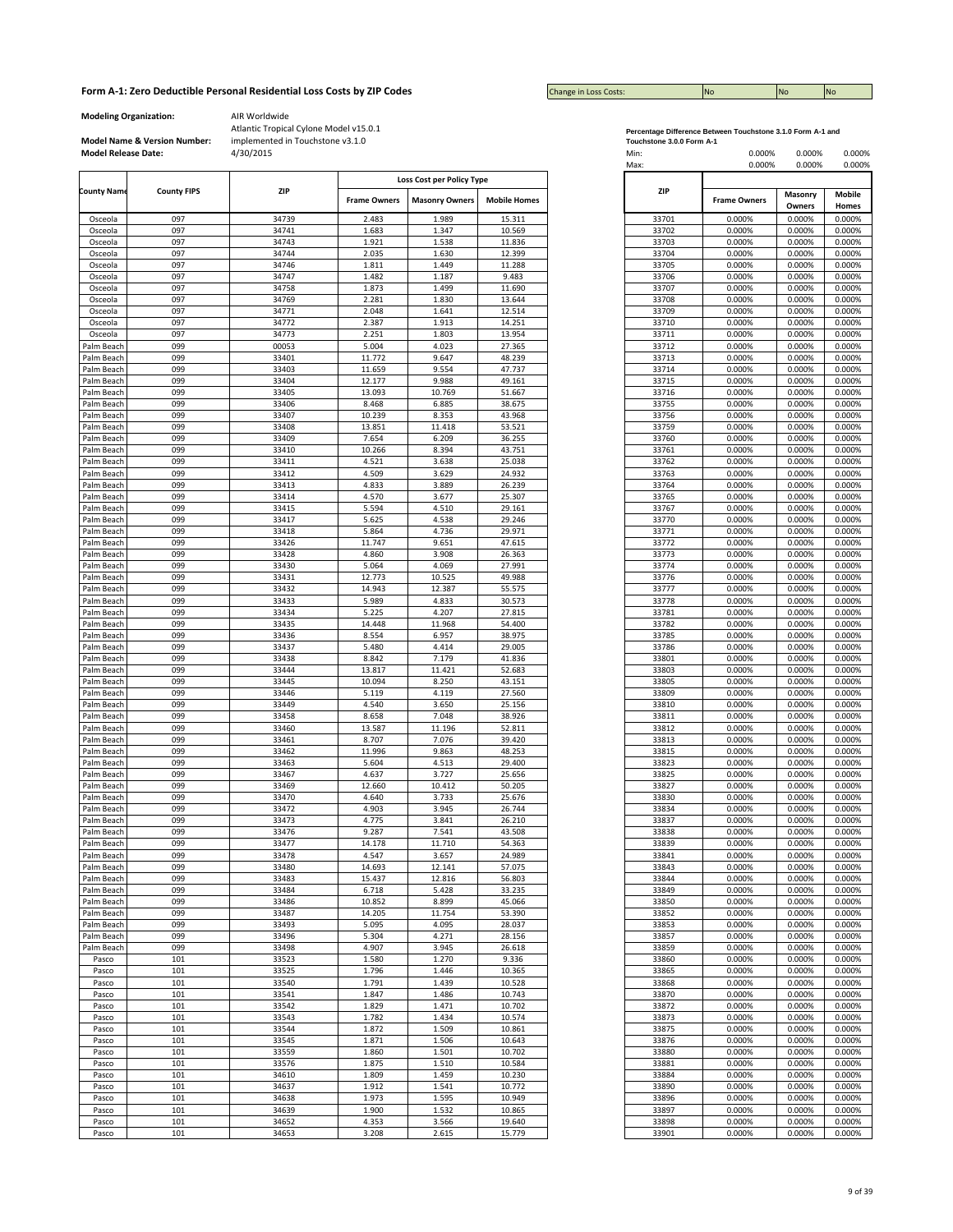Change in Loss Costs:

**Modeling Organization:** AIR Worldwide

|                    |                    |       |                     | Loss Cost per Policy Type |                     |       |                     |                   |                        |
|--------------------|--------------------|-------|---------------------|---------------------------|---------------------|-------|---------------------|-------------------|------------------------|
| <b>County Name</b> | <b>County FIPS</b> | ZIP   | <b>Frame Owners</b> | <b>Masonry Owners</b>     | <b>Mobile Homes</b> | ZIP   | <b>Frame Owners</b> | Masonry<br>Owners | <b>Mobile</b><br>Homes |
| Pasco              | 101                | 34654 | 2.154               | 1.741                     | 11.672              | 33903 | 0.000%              | 0.000%            | 0.000%                 |
| Pasco              | 101                | 34655 | 2.201               | 1.780                     | 11.992              | 33904 | 0.000%              | 0.000%            | 0.000%                 |
| Pasco              | 101                | 34667 | 3.973               | 3.246                     | 18.379              | 33905 | 0.000%              | 0.000%            | 0.000%                 |
| Pasco              | 101                | 34668 | 3.975               | 3.254                     | 18.164              | 33907 | 0.000%              | 0.000%            | 0.000%                 |
| Pasco              | 101                | 34669 | 2.231               | 1.805                     | 12.022              | 33908 | 0.000%              | 0.000%            | 0.000%                 |
| Pasco              | 101                | 34690 | 3.599               | 2.936                     | 17.204              | 33909 | 0.000%              | 0.000%            | 0.000%                 |
| Pasco              | 101                | 34691 | 4.804               | 3.979                     | 20.287              | 33912 | 0.000%              | 0.000%            | 0.000%                 |
| Pinellas           | 103                | 33701 | 5.856               | 4.819                     | 24.494              | 33913 | 0.000%              | 0.000%            | 0.000%                 |
| Pinellas           | 103                | 33702 | 3.925               | 3.199                     | 18.457              | 33914 | 0.000%              | 0.000%            | 0.000%                 |
| Pinellas           | 103                | 33703 | 4.741               | 3.905                     | 20.404              | 33916 | 0.000%              | 0.000%            | 0.000%                 |
| Pinellas           | 103                | 33704 | 5.168               | 4.242                     | 22.247              | 33917 | 0.000%              | 0.000%            | 0.000%                 |
| Pinellas           | 103                | 33705 | 6.385               | 5.260                     | 27.089              | 33919 | 0.000%              | 0.000%            | 0.000%                 |
| Pinellas           | 103                | 33706 | 6.948               | 5.774                     | 28.078              | 33920 | 0.000%              | 0.000%            | 0.000%                 |
| Pinellas           | 103                | 33707 | 6.094               | 5.041                     | 24.991              | 33921 | 0.000%              | 0.000%            | 0.000%                 |
| Pinellas           | 103                | 33708 | 6.535               | 5.415                     | 26.704              | 33922 | 0.000%              | 0.000%            | 0.000%                 |
| Pinellas           | 103                | 33709 | 3.706               | 3.027                     | 17.309              | 33924 | 0.000%              | 0.000%            | 0.000%                 |
| Pinellas           | 103                | 33710 | 4.609               | 3.787                     | 20.265              | 33928 | 0.000%              | 0.000%            | 0.000%                 |
| Pinellas           | 103                | 33711 | 6.192               | 5.135                     | 24.879              | 33931 | 0.000%              | 0.000%            | 0.000%                 |
| Pinellas           | 103                | 33712 | 6.681               | 5.513                     | 27.361              | 33935 | 0.000%              | 0.000%            | 0.000%                 |
| Pinellas           | 103                | 33713 | 4.452               | 3.642                     | 20.019              | 33936 | 0.000%              | 0.000%            | 0.000%                 |
| Pinellas           | 103                | 33714 | 3.658               | 2.977                     | 17.400              | 33946 | 0.000%              | 0.000%            | 0.000%                 |
| Pinellas           | 103                | 33715 | 7.843               | 6.543                     | 30.386              | 33947 | 0.000%              | 0.000%            | 0.000%                 |
| Pinellas           | 103                | 33716 | 3.433               | 2.801                     | 16.486              | 33948 | 0.000%              | 0.000%            | 0.000%                 |
| Pinellas           | 103                | 33755 | 4.662               | 3.836                     | 20.321              | 33950 | 0.000%              | 0.000%            | 0.000%                 |
| Pinellas           | 103                | 33756 | 4.630               | 3.807                     | 20.196              | 33952 | 0.000%              | 0.000%            | 0.000%                 |
| Pinellas           | 103                | 33759 | 3.271               | 2.663                     | 15.805              | 33953 | 0.000%              | 0.000%            | 0.000%                 |
| Pinellas           | 103                | 33760 | 2.957               | 2.396                     | 14.909              | 33954 | 0.000%              | 0.000%            | 0.000%                 |
| Pinellas           | 103                | 33761 | 3.431               | 2.800                     | 16.348              | 33955 | 0.000%              | 0.000%            | 0.000%                 |
| Pinellas           | 103                | 33762 | 3.123               | 2.532                     | 15.705              | 33956 | 0.000%              | 0.000%            | 0.000%                 |
| Pinellas           | 103                | 33763 | 3.797               | 3.105                     | 17.658              | 33957 | 0.000%              | 0.000%            | 0.000%                 |
| Pinellas           | 103                | 33764 | 3.328               | 2.708                     | 16.102              | 33960 | 0.000%              | 0.000%            | 0.000%                 |
| Pinellas           | 103                | 33765 | 3.646               | 2.976                     | 17.135              | 33966 | 0.000%              | 0.000%            | 0.000%                 |
| Pinellas           | 103                | 33767 | 5.892               | 4.906                     | 23.987              | 33967 | 0.000%              | 0.000%            | 0.000%                 |
| Pinellas           | 103                | 33770 | 5.086               | 4.192                     | 21.632              | 33971 | 0.000%              | 0.000%            | 0.000%                 |
| Pinellas           | 103                | 33771 | 3.351               | 2.728                     | 16.278              | 33972 | 0.000%              | 0.000%            | 0.000%                 |
| Pinellas           | 103                | 33772 | 5.870               | 4.852                     | 24.210              | 33973 | 0.000%              | 0.000%            | 0.000%                 |
| Pinellas           | 103                | 33773 | 3.331               | 2.712                     | 16.226              | 33974 | 0.000%              | 0.000%            | 0.000%                 |
| Pinellas           | 103                | 33774 | 6.741               | 5.587                     | 26.942              | 33976 | 0.000%              | 0.000%            | 0.000%                 |
| Pinellas           | 103                | 33776 | 7.376               | 6.124                     | 28.891              | 33980 | 0.000%              | 0.000%            | 0.000%                 |
| Pinellas           | 103                | 33777 | 3.658               | 2.987                     | 17.197              | 33981 | 0.000%              | 0.000%            | 0.000%                 |
| Pinellas           | 103                | 33778 | 5.047               | 4.155                     | 21.646              | 33982 | 0.000%              | 0.000%            | 0.000%                 |
| Pinellas           | 103                | 33781 | 2.909               | 2.359                     | 14.698              | 33983 | 0.000%              | 0.000%            | 0.000%                 |
| Pinellas           | 103                | 33782 | 2.801               | 2.268                     | 14.426              | 33990 | 0.000%              | 0.000%            | 0.000%                 |
| Pinellas           | 103                | 33785 | 7.016               | 5.848                     | 27.943              | 33991 | 0.000%              | 0.000%            | 0.000%                 |
| Pinellas           | 103                | 33786 | 6.396               | 5.328                     | 25.836              | 33993 | 0.000%              | 0.000%            | 0.000%                 |
| Pinellas           | 103                | 34677 | 2.782               | 2.260                     | 13.958              | 34102 | 0.000%              | 0.000%            | 0.000%                 |
| Pinellas           | 103                | 34683 | 4.337               | 3.564                     | 18.985              | 34103 | 0.000%              | 0.000%            | 0.000%                 |
| Pinellas           | 103                | 34684 | 3.274               | 2.671                     | 15.650              | 34104 | 0.000%              | 0.000%            | 0.000%                 |
| Pinellas           | 103                | 34685 | 2.479               | 2.011                     | 12.808              | 34105 | 0.000%              | 0.000%            | 0.000%                 |
| Pinellas           | 103                | 34688 | 2.382               | 1.928                     | 12.411              | 34108 | 0.000%              | 0.000%            | 0.000%                 |
| Pinellas           | 103                | 34689 | 4.683               | 3.851                     | 20.166              | 34109 | 0.000%              | 0.000%            | 0.000%                 |
| Pinellas           | 103                | 34695 | 3.171               | 2.583                     | 15.318              | 34110 | 0.000%              | 0.000%            | 0.000%                 |
| Pinellas           | 103                | 34698 | 4.693               | 3.861                     | 20.356              | 34112 | 0.000%              | 0.000%            | 0.000%                 |
| Polk               | 105                | 33801 | 1.619               | 1.296                     | 10.098              | 34113 | 0.000%              | 0.000%            | 0.000%                 |
| Polk               | 105                | 33803 | 1.651               | 1.322                     | 10.184              | 34114 | 0.000%              | 0.000%            | 0.000%                 |
| Polk               | 105                | 33805 | 1.582               | 1.267                     | 9.836               | 34116 | 0.000%              | 0.000%            | 0.000%                 |
| Polk               | 105                | 33809 | 1.628               | 1.305                     | 10.068              | 34117 | 0.000%              | 0.000%            | 0.000%                 |
| Polk               | 105                | 33810 | 1.629               | 1.307                     | 9.995               | 34119 | 0.000%              | 0.000%            | 0.000%                 |
| Polk               | 105                | 33811 | 1.731               | 1.387                     | 10.493              | 34120 | 0.000%              | 0.000%            | 0.000%                 |
| Polk               | 105                | 33812 | 1.733               | 1.388                     | 10.674              | 34134 | 0.000%              | 0.000%            | 0.000%                 |
| Polk               | 105                | 33813 | 1.759               | 1.410                     | 10.739              | 34135 | 0.000%              | 0.000%            | 0.000%                 |
| Polk               | 105                | 33815 | 1.619               | 1.297                     | 9.971               | 34140 | 0.000%              | 0.000%            | 0.000%                 |
| Polk               | 105                | 33823 | 1.693               | 1.356                     | 10.589              | 34141 | 0.000%              | 0.000%            | 0.000%                 |
| Polk               | 105                | 33827 | 1.973               | 1.580                     | 12.168              | 34142 | 0.000%              | 0.000%            | 0.000%                 |
| Polk               | 105                | 33830 | 1.898               | 1.520                     | 11.637              | 34145 | 0.000%              | 0.000%            | 0.000%                 |
| Polk               | 105                | 33837 | 1.569               | 1.256                     | 9.955               | 34201 | 0.000%              | 0.000%            | 0.000%                 |
| Polk               | 105                | 33838 | 1.794               | 1.436                     | 11.336              | 34202 | 0.000%              | 0.000%            | 0.000%                 |
| Polk               | 105                | 33839 | 1.788               | 1.431                     | 11.135              | 34203 | 0.000%              | 0.000%            | 0.000%                 |
| Polk               | 105                | 33841 | 2.021               | 1.619                     | 12.293              | 34205 | 0.000%              | 0.000%            | 0.000%                 |
| Polk               | 105                | 33843 | 1.941               | 1.555                     | 11.977              | 34207 | 0.000%              | 0.000%            | 0.000%                 |
| Polk               | 105                | 33844 | 1.723               | 1.379                     | 10.868              | 34208 | 0.000%              | 0.000%            | 0.000%                 |
| Polk               | 105                | 33849 | 1.627               | 1.304                     | 9.823               | 34209 | 0.000%              | 0.000%            | 0.000%                 |
| Polk               | 105                | 33850 | 1.684               | 1.349                     | 10.576              | 34210 | 0.000%              | 0.000%            | 0.000%                 |
| Polk               | 105                | 33853 | 1.973               | 1.580                     | 12.243              | 34211 | 0.000%              | 0.000%            | 0.000%                 |
| Polk               | 105                | 33859 | 1.953               | 1.564                     | 12.128              | 34212 | 0.000%              | 0.000%            | 0.000%                 |
| Polk               | 105                | 33860 | 1.881               | 1.508                     | 11.262              | 34215 | 0.000%              | 0.000%            | 0.000%                 |
| Polk               | 105                | 33868 | 1.666               | 1.336                     | 10.332              | 34217 | 0.000%              | 0.000%            | 0.000%                 |
| Polk               | 105                | 33880 | 1.815               | 1.453                     | 11.287              | 34219 | 0.000%              | 0.000%            | 0.000%                 |
| Polk               | 105                | 33881 | 1.737               | 1.391                     | 10.903              | 34221 | 0.000%              | 0.000%            | 0.000%                 |
| Polk               | 105                | 33884 | 1.823               | 1.459                     | 11.445              | 34222 | 0.000%              | 0.000%            | 0.000%                 |
|                    |                    |       |                     |                           |                     |       |                     |                   |                        |

| Percentage Difference Between Touchstone 3.1.0 Form A-1 and |  |
|-------------------------------------------------------------|--|
| Touchstone 2.0.0 Form A.4                                   |  |

| <b>Model Release Date:</b> | <b>Model Name &amp; Version Number:</b> | implemented in Touchstone v3.1.0<br>4/30/2015 |                           |                       |                     |  | Touchstone 3.0.0 Form A-1<br>Min:<br>Max: | 0.000%<br>0.000%    | 0.000%<br>0.000%  | 0.000%<br>0.000%       |
|----------------------------|-----------------------------------------|-----------------------------------------------|---------------------------|-----------------------|---------------------|--|-------------------------------------------|---------------------|-------------------|------------------------|
|                            |                                         |                                               | Loss Cost per Policy Type |                       |                     |  |                                           |                     |                   |                        |
| <b>County Name</b>         | <b>County FIPS</b>                      | <b>ZIP</b>                                    | <b>Frame Owners</b>       | <b>Masonry Owners</b> | <b>Mobile Homes</b> |  | ZIP                                       | <b>Frame Owners</b> | Masonry<br>Owners | <b>Mobile</b><br>Homes |
| Pasco                      | 101                                     | 34654                                         | 2.154                     | 1.741                 | 11.672              |  | 33903                                     | 0.000%              | 0.000%            | 0.000%                 |
| Pasco                      | 101                                     | 34655                                         | 2.201                     | 1.780                 | 11.992              |  | 33904                                     | 0.000%              | 0.000%            | 0.000%                 |
| Pasco<br>Pasco             | 101<br>101                              | 34667<br>34668                                | 3.973<br>3.975            | 3.246<br>3.254        | 18.379<br>18.164    |  | 33905<br>33907                            | 0.000%<br>0.000%    | 0.000%<br>0.000%  | 0.000%<br>0.000%       |
| Pasco                      | 101                                     | 34669                                         | 2.231                     | 1.805                 | 12.022              |  | 33908                                     | 0.000%              | 0.000%            | 0.000%                 |
| Pasco                      | 101                                     | 34690                                         | 3.599                     | 2.936                 | 17.204              |  | 33909                                     | 0.000%              | 0.000%            | 0.000%                 |
| Pasco                      | 101                                     | 34691                                         | 4.804                     | 3.979                 | 20.287              |  | 33912                                     | 0.000%              | 0.000%            | 0.000%                 |
| Pinellas                   | 103                                     | 33701                                         | 5.856                     | 4.819                 | 24.494              |  | 33913                                     | 0.000%              | 0.000%            | 0.000%                 |
| Pinellas                   | 103                                     | 33702                                         | 3.925                     | 3.199                 | 18.457              |  | 33914                                     | 0.000%              | 0.000%            | 0.000%                 |
| Pinellas                   | 103                                     | 33703                                         | 4.741                     | 3.905                 | 20.404              |  | 33916                                     | 0.000%              | 0.000%            | 0.000%                 |
| Pinellas                   | 103                                     | 33704                                         | 5.168                     | 4.242                 | 22.247              |  | 33917                                     | 0.000%              | 0.000%            | 0.000%                 |
| Pinellas                   | 103                                     | 33705                                         | 6.385                     | 5.260                 | 27.089              |  | 33919                                     | 0.000%              | 0.000%            | 0.000%                 |
| Pinellas                   | 103                                     | 33706                                         | 6.948                     | 5.774                 | 28.078              |  | 33920                                     | 0.000%              | 0.000%            | 0.000%                 |
| Pinellas                   | 103<br>103                              | 33707                                         | 6.094<br>6.535            | 5.041<br>5.415        | 24.991              |  | 33921                                     | 0.000%              | 0.000%<br>0.000%  | 0.000%                 |
| Pinellas<br>Pinellas       | 103                                     | 33708<br>33709                                | 3.706                     | 3.027                 | 26.704<br>17.309    |  | 33922<br>33924                            | 0.000%<br>0.000%    | 0.000%            | 0.000%<br>0.000%       |
| Pinellas                   | 103                                     | 33710                                         | 4.609                     | 3.787                 | 20.265              |  | 33928                                     | 0.000%              | 0.000%            | 0.000%                 |
| Pinellas                   | 103                                     | 33711                                         | 6.192                     | 5.135                 | 24.879              |  | 33931                                     | 0.000%              | 0.000%            | 0.000%                 |
| Pinellas                   | 103                                     | 33712                                         | 6.681                     | 5.513                 | 27.361              |  | 33935                                     | 0.000%              | 0.000%            | 0.000%                 |
| Pinellas                   | 103                                     | 33713                                         | 4.452                     | 3.642                 | 20.019              |  | 33936                                     | 0.000%              | 0.000%            | 0.000%                 |
| Pinellas                   | 103                                     | 33714                                         | 3.658                     | 2.977                 | 17.400              |  | 33946                                     | 0.000%              | 0.000%            | 0.000%                 |
| Pinellas                   | 103                                     | 33715                                         | 7.843                     | 6.543                 | 30.386              |  | 33947                                     | 0.000%              | 0.000%            | 0.000%                 |
| Pinellas                   | 103                                     | 33716                                         | 3.433                     | 2.801                 | 16.486              |  | 33948                                     | 0.000%              | 0.000%            | 0.000%                 |
| Pinellas                   | 103                                     | 33755                                         | 4.662                     | 3.836                 | 20.321              |  | 33950                                     | 0.000%              | 0.000%            | 0.000%                 |
| Pinellas                   | 103                                     | 33756                                         | 4.630                     | 3.807                 | 20.196              |  | 33952                                     | 0.000%              | 0.000%            | 0.000%                 |
| Pinellas                   | 103                                     | 33759                                         | 3.271                     | 2.663                 | 15.805              |  | 33953                                     | 0.000%              | 0.000%            | 0.000%                 |
| Pinellas                   | 103                                     | 33760                                         | 2.957                     | 2.396                 | 14.909              |  | 33954                                     | 0.000%              | 0.000%            | 0.000%                 |
| Pinellas                   | 103                                     | 33761                                         | 3.431                     | 2.800                 | 16.348              |  | 33955                                     | 0.000%              | 0.000%            | 0.000%                 |
| Pinellas                   | 103                                     | 33762                                         | 3.123                     | 2.532                 | 15.705              |  | 33956                                     | 0.000%              | 0.000%            | 0.000%                 |
| Pinellas                   | 103                                     | 33763                                         | 3.797                     | 3.105                 | 17.658              |  | 33957                                     | 0.000%              | 0.000%            | 0.000%                 |
| Pinellas                   | 103<br>103                              | 33764                                         | 3.328<br>3.646            | 2.708<br>2.976        | 16.102              |  | 33960                                     | 0.000%              | 0.000%<br>0.000%  | 0.000%                 |
| Pinellas<br>Pinellas       | 103                                     | 33765<br>33767                                | 5.892                     | 4.906                 | 17.135<br>23.987    |  | 33966<br>33967                            | 0.000%<br>0.000%    | 0.000%            | 0.000%<br>0.000%       |
| Pinellas                   | 103                                     | 33770                                         | 5.086                     | 4.192                 | 21.632              |  | 33971                                     | 0.000%              | 0.000%            | 0.000%                 |
| Pinellas                   | 103                                     | 33771                                         | 3.351                     | 2.728                 | 16.278              |  | 33972                                     | 0.000%              | 0.000%            | 0.000%                 |
| Pinellas                   | 103                                     | 33772                                         | 5.870                     | 4.852                 | 24.210              |  | 33973                                     | 0.000%              | 0.000%            | 0.000%                 |
| Pinellas                   | 103                                     | 33773                                         | 3.331                     | 2.712                 | 16.226              |  | 33974                                     | 0.000%              | 0.000%            | 0.000%                 |
| Pinellas                   | 103                                     | 33774                                         | 6.741                     | 5.587                 | 26.942              |  | 33976                                     | 0.000%              | 0.000%            | 0.000%                 |
| Pinellas                   | 103                                     | 33776                                         | 7.376                     | 6.124                 | 28.891              |  | 33980                                     | 0.000%              | 0.000%            | 0.000%                 |
| Pinellas                   | 103                                     | 33777                                         | 3.658                     | 2.987                 | 17.197              |  | 33981                                     | 0.000%              | 0.000%            | 0.000%                 |
| Pinellas                   | 103                                     | 33778                                         | 5.047                     | 4.155                 | 21.646              |  | 33982                                     | 0.000%              | 0.000%            | 0.000%                 |
| Pinellas                   | 103                                     | 33781                                         | 2.909                     | 2.359                 | 14.698              |  | 33983                                     | 0.000%              | 0.000%            | 0.000%                 |
| Pinellas                   | 103                                     | 33782                                         | 2.801                     | 2.268                 | 14.426              |  | 33990                                     | 0.000%              | 0.000%            | 0.000%                 |
| Pinellas                   | 103                                     | 33785                                         | 7.016                     | 5.848                 | 27.943              |  | 33991                                     | 0.000%              | 0.000%            | 0.000%                 |
| Pinellas                   | 103                                     | 33786                                         | 6.396                     | 5.328                 | 25.836              |  | 33993                                     | 0.000%              | 0.000%            | 0.000%                 |
| Pinellas<br>Pinellas       | 103<br>103                              | 34677<br>34683                                | 2.782<br>4.337            | 2.260<br>3.564        | 13.958<br>18.985    |  | 34102<br>34103                            | 0.000%<br>0.000%    | 0.000%<br>0.000%  | 0.000%<br>0.000%       |
| Pinellas                   | 103                                     | 34684                                         | 3.274                     | 2.671                 | 15.650              |  | 34104                                     | 0.000%              | 0.000%            | 0.000%                 |
| Pinellas                   | 103                                     | 34685                                         | 2.479                     | 2.011                 | 12.808              |  | 34105                                     | 0.000%              | 0.000%            | 0.000%                 |
| Pinellas                   | 103                                     | 34688                                         | 2.382                     | 1.928                 | 12.411              |  | 34108                                     | 0.000%              | 0.000%            | 0.000%                 |
| Pinellas                   | 103                                     | 34689                                         | 4.683                     | 3.851                 | 20.166              |  | 34109                                     | 0.000%              | 0.000%            | 0.000%                 |
| Pinellas                   | 103                                     | 34695                                         | 3.171                     | 2.583                 | 15.318              |  | 34110                                     | 0.000%              | 0.000%            | 0.000%                 |
| Pinellas                   | 103                                     | 34698                                         | 4.693                     | 3.861                 | 20.356              |  | 34112                                     | 0.000%              | 0.000%            | 0.000%                 |
| Polk                       | 105                                     | 33801                                         | 1.619                     | 1.296                 | 10.098              |  | 34113                                     | 0.000%              | 0.000%            | 0.000%                 |
| Polk                       | 105                                     | 33803                                         | 1.651                     | 1.322                 | 10.184              |  | 34114                                     | 0.000%              | 0.000%            | 0.000%                 |
| Polk                       | 105                                     | 33805                                         | 1.582                     | 1.267                 | 9.836               |  | 34116                                     | 0.000%              | 0.000%            | 0.000%                 |
| Polk                       | 105                                     | 33809                                         | 1.628                     | 1.305                 | 10.068              |  | 34117                                     | 0.000%              | 0.000%            | 0.000%                 |
| Polk                       | 105                                     | 33810                                         | 1.629                     | 1.307                 | 9.995               |  | 34119                                     | 0.000%              | 0.000%            | 0.000%                 |
| Polk                       | 105                                     | 33811                                         | 1.731                     | 1.387                 | 10.493              |  | 34120                                     | 0.000%              | 0.000%            | 0.000%                 |
| Polk<br>Polk               | 105<br>105                              | 33812<br>33813                                | 1.733<br>1.759            | 1.388<br>1.410        | 10.674<br>10.739    |  | 34134<br>34135                            | 0.000%<br>0.000%    | 0.000%<br>0.000%  | 0.000%                 |
| Polk                       | 105                                     | 33815                                         | 1.619                     | 1.297                 | 9.971               |  | 34140                                     | 0.000%              | 0.000%            | 0.000%<br>0.000%       |
| Polk                       | 105                                     | 33823                                         | 1.693                     | 1.356                 | 10.589              |  | 34141                                     | 0.000%              | 0.000%            | 0.000%                 |
| Polk                       | 105                                     | 33827                                         | 1.973                     | 1.580                 | 12.168              |  | 34142                                     | 0.000%              | 0.000%            | 0.000%                 |
| Polk                       | 105                                     | 33830                                         | 1.898                     | 1.520                 | 11.637              |  | 34145                                     | 0.000%              | 0.000%            | 0.000%                 |
| Polk                       | 105                                     | 33837                                         | 1.569                     | 1.256                 | 9.955               |  | 34201                                     | 0.000%              | 0.000%            | 0.000%                 |
| Polk                       | 105                                     | 33838                                         | 1.794                     | 1.436                 | 11.336              |  | 34202                                     | 0.000%              | 0.000%            | 0.000%                 |
| Polk                       | 105                                     | 33839                                         | 1.788                     | 1.431                 | 11.135              |  | 34203                                     | 0.000%              | 0.000%            | 0.000%                 |
| Polk                       | 105                                     | 33841                                         | 2.021                     | 1.619                 | 12.293              |  | 34205                                     | 0.000%              | 0.000%            | 0.000%                 |
| Polk                       | 105                                     | 33843                                         | 1.941                     | 1.555                 | 11.977              |  | 34207                                     | 0.000%              | 0.000%            | 0.000%                 |
| Polk                       | 105                                     | 33844                                         | 1.723                     | 1.379                 | 10.868              |  | 34208                                     | 0.000%              | 0.000%            | 0.000%                 |
| Polk                       | 105                                     | 33849                                         | 1.627                     | 1.304                 | 9.823               |  | 34209                                     | 0.000%              | 0.000%            | 0.000%                 |
| Polk                       | 105                                     | 33850                                         | 1.684                     | 1.349                 | 10.576              |  | 34210                                     | 0.000%              | 0.000%            | 0.000%                 |
| Polk                       | 105                                     | 33853                                         | 1.973                     | 1.580                 | 12.243              |  | 34211                                     | 0.000%              | 0.000%            | 0.000%                 |
| Polk                       | 105                                     | 33859                                         | 1.953                     | 1.564                 | 12.128              |  | 34212                                     | 0.000%              | 0.000%            | 0.000%                 |
| Polk                       | 105                                     | 33860                                         | 1.881                     | 1.508                 | 11.262              |  | 34215                                     | 0.000%              | 0.000%            | 0.000%                 |
| Polk<br>Polk               | 105<br>105                              | 33868<br>33880                                | 1.666                     | 1.336                 | 10.332<br>11.287    |  | 34217<br>34219                            | 0.000%              | 0.000%<br>0.000%  | 0.000%                 |
| Polk                       | 105                                     | 33881                                         | 1.815<br>1.737            | 1.453<br>1.391        | 10.903              |  | 34221                                     | 0.000%<br>0.000%    | 0.000%            | 0.000%<br>0.000%       |
| Polk                       | 105                                     | 33884                                         | 1.823                     | 1.459                 | 11.445              |  | 34222                                     | 0.000%              | 0.000%            | 0.000%                 |
|                            |                                         |                                               |                           |                       |                     |  |                                           |                     |                   |                        |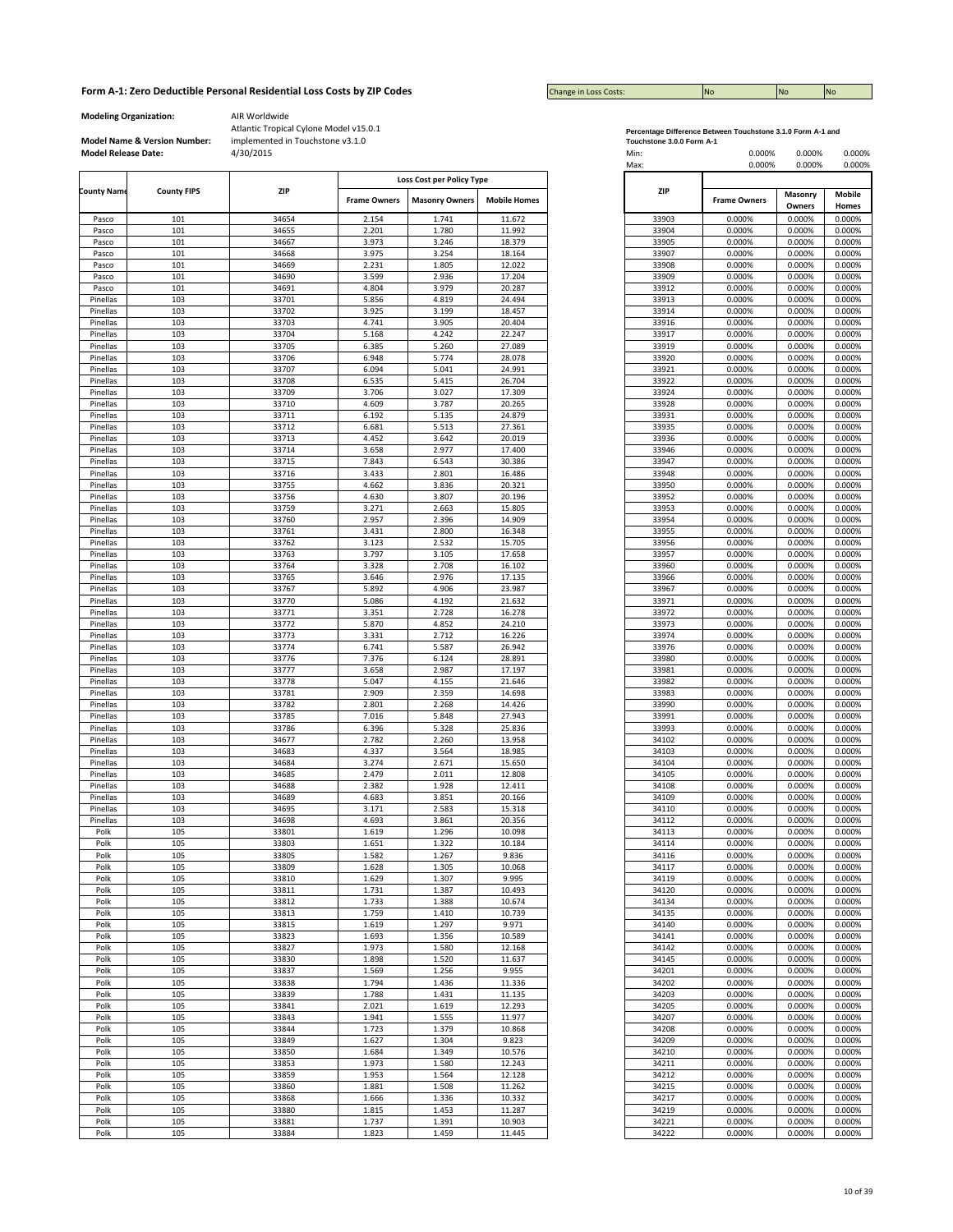#### **Form A-1: Zero Deductible Personal Residential Loss Costs by ZIP Codes** Costs Costs Costs: No No No No No No No

Change in Loss Costs:

**Modeling Organization:** AIR Worldwide

| <b>County Name</b> | <b>County FIPS</b> | ZIP            | <b>Frame Owners</b> | Loss Cost per Policy Type<br><b>Masonry Owners</b> | <b>Mobile Homes</b> | ZIP   | <b>Frame Owners</b> | Masonry          | Mobile          |
|--------------------|--------------------|----------------|---------------------|----------------------------------------------------|---------------------|-------|---------------------|------------------|-----------------|
| Polk               | 105                |                | 1.509               | 1.208                                              | 9.621               | 34223 | 0.000%              | Owners<br>0.000% | Homes<br>0.000% |
| Polk               | 105                | 33896<br>33897 | 1.498               | 1.200                                              | 9.521               | 34224 | 0.000%              | 0.000%           | 0.000%          |
| Polk               | 105                | 33898          | 1.976               | 1.581                                              | 12.294              | 34228 | 0.000%              | 0.000%           | 0.000%          |
| Polk               | 105                | 34759          | 1.831               | 1.465                                              | 11.493              | 34229 | 0.000%              | 0.000%           | 0.000%          |
|                    | 107                | 32112          | 1.214               | 0.972                                              | 7.747               | 34231 | 0.000%              | 0.000%           | 0.000%          |
| Putnam<br>Putnam   | 107                | 32131          | 0.905               | 0.725                                              | 6.038               | 34232 | 0.000%              | 0.000%           | 0.000%          |
|                    |                    |                | 1.287               |                                                    | 8.089               | 34233 | 0.000%              |                  |                 |
| Putnam             | 107                | 32139          |                     | 1.031                                              |                     |       |                     | 0.000%           | 0.000%          |
| Putnam             | 107                | 32140          | 0.791               | 0.634                                              | 5.110               | 34234 | 0.000%              | 0.000%           | 0.000%          |
| Putnam             | 107                | 32148          | 0.810               | 0.649                                              | 5.286               | 34235 | 0.000%              | 0.000%           | 0.000%          |
| Putnam             | 107                | 32177          | 0.886               | 0.710                                              | 5.787               | 34236 | 0.000%              | 0.000%           | 0.000%          |
| Putnam             | 107                | 32181          | 1.023               | 0.819                                              | 6.663               | 34237 | 0.000%              | 0.000%           | 0.000%          |
| Putnam             | 107                | 32187          | 0.932               | 0.747                                              | 6.260               | 34238 | 0.000%              | 0.000%           | 0.000%          |
| Putnam             | 107                | 32189          | 0.927               | 0.742                                              | 6.068               | 34239 | 0.000%              | 0.000%           | 0.000%          |
| Putnam             | 107                | 32193          | 0.890               | 0.713                                              | 5.894               | 34240 | 0.000%              | 0.000%           | 0.000%          |
| Putnam             | 107                | 32640          | 0.838               | 0.673                                              | 5.395               | 34241 | 0.000%              | 0.000%           | 0.000%          |
| Putnam             | 107                | 32666          | 0.829               | 0.665                                              | 5.347               | 34242 | 0.000%              | 0.000%           | 0.000%          |
| St. Johns          | 109                | 32033          | 0.976               | 0.788                                              | 6.329               | 34243 | 0.000%              | 0.000%           | 0.000%          |
| St. Johns          | 109                | 32080          | 3.050               | 2.475                                              | 16.113              | 34251 | 0.000%              | 0.000%           | 0.000%          |
| St. Johns          | 109                | 32081          | 1.161               | 0.939                                              | 7.259               | 34266 | 0.000%              | 0.000%           | 0.000%          |
| St. Johns          | 109                | 32082          | 2.310               | 1.878                                              | 12.411              | 34269 | 0.000%              | 0.000%           | 0.000%          |
| St. Johns          | 109                | 32084          | 1.868               | 1.511                                              | 10.826              | 34275 | 0.000%              | 0.000%           | 0.000%          |
| St. Johns          | 109                | 32086          | 1.784               | 1.442                                              | 10.505              | 34285 | 0.000%              | 0.000%           | 0.000%          |
| St. Johns          | 109                | 32092          | 0.895               | 0.722                                              | 5.784               | 34286 | 0.000%              | 0.000%           | 0.000%          |
| St. Johns          | 109                | 32095          | 1.694               | 1.372                                              | 10.014              | 34287 | 0.000%              | 0.000%           | 0.000%          |
| St. Johns          | 109                | 32145          | 0.908               | 0.728                                              | 6.150               | 34288 | 0.000%              | 0.000%           | 0.000%          |
| St. Johns          | 109                | 32259          | 0.938               | 0.757                                              | 5.955               | 34289 | 0.000%              | 0.000%           | 0.000%          |
| St. Lucie          | 111                | 34945          | 4.391               | 3.535                                              | 24.330              | 34291 | 0.000%              | 0.000%           | 0.000%          |
| St. Lucie          | 111                | 34946          | 8.001               | 6.524                                              | 37.139              | 34292 | 0.000%              | 0.000%           | 0.000%          |
| St. Lucie          | 111                | 34947          | 6.537               | 5.306                                              | 32.414              | 34293 | 0.000%              | 0.000%           | 0.000%          |
| St. Lucie          | 111                | 34949          | 12.214              | 10.082                                             | 50.555              | 34420 | 0.000%              | 0.000%           | 0.000%          |
| St. Lucie          | 111                | 34950          | 8.281               | 6.755                                              | 38.097              | 34428 | 0.000%              | 0.000%           | 0.000%          |
| St. Lucie          | 111                | 34951          | 5.704               | 4.615                                              | 29.232              | 34429 | 0.000%              | 0.000%           | 0.000%          |
| St. Lucie          | 111                | 34952          | 7.404               | 6.025                                              | 35.240              | 34431 | 0.000%              | 0.000%           | 0.000%          |
| St. Lucie          | 111                | 34953          | 4.288               | 3.452                                              | 24.272              | 34432 | 0.000%              | 0.000%           | 0.000%          |
| St. Lucie          | 111                | 34981          | 5.870               | 4.753                                              | 30.041              | 34433 | 0.000%              | 0.000%           | 0.000%          |
| St. Lucie          | 111                | 34982          | 7.964               | 6.494                                              | 36.972              | 34434 | 0.000%              | 0.000%           | 0.000%          |
| St. Lucie          | 111                | 34983          | 5.053               | 4.083                                              | 26.977              | 34436 | 0.000%              | 0.000%           | 0.000%          |
| St. Lucie          | 111                | 34984          | 4.666               | 3.763                                              | 25.597              | 34442 | 0.000%              | 0.000%           | 0.000%          |
| St. Lucie          | 111                | 34986          | 4.329               | 3.486                                              | 24.240              | 34446 | 0.000%              | 0.000%           | 0.000%          |
| St. Lucie          | 111                | 34987          | 4.324               | 3.480                                              | 24.475              | 34448 | 0.000%              | 0.000%           | 0.000%          |
| St. Lucie          | 111                | 34988          | 4.151               | 3.341                                              | 23.754              | 34449 | 0.000%              | 0.000%           | 0.000%          |
| Santa Rosa         | 113                | 32561          | 11.939              | 9.830                                              | 49.867              | 34450 | 0.000%              | 0.000%           | 0.000%          |
| Santa Rosa         | 113                | 32563          | 10.068              | 8.256                                              | 43.243              | 34452 | 0.000%              | 0.000%           | 0.000%          |
| Santa Rosa         | 113                | 32565          | 1.529               | 1.229                                              | 10.012              | 34453 | 0.000%              | 0.000%           | 0.000%          |
| Santa Rosa         | 113                | 32566          | 7.869               | 6.446                                              | 35.129              | 34461 | 0.000%              | 0.000%           | 0.000%          |
| Santa Rosa         | 113                | 32570          | 2.101               | 1.688                                              | 13.105              | 34465 | 0.000%              | 0.000%           | 0.000%          |
| Santa Rosa         | 113                | 32571          | 2.416               | 1.943                                              | 14.731              | 34470 | 0.000%              | 0.000%           | 0.000%          |
| Santa Rosa         | 113                | 32583          | 2.476               | 1.990                                              | 15.034              | 34471 | 0.000%              | 0.000%           | 0.000%          |
| Sarasota           | 115                | 34223          | 5.913               | 4.856                                              | 25.439              | 34472 | 0.000%              | 0.000%           | 0.000%          |
| Sarasota           | 115                | 34228          | 7.222               | 6.038                                              | 28.001              | 34473 | 0.000%              | 0.000%           | 0.000%          |
| Sarasota           | 115                | 34229          | 5.905               | 4.843                                              | 25.178              | 34474 | 0.000%              | 0.000%           | 0.000%          |
| Sarasota           | 115                | 34231          | 5.573               | 4.584                                              | 23.817              | 34475 | 0.000%              | 0.000%           | 0.000%          |
| Sarasota           | 115                | 34232          | 2.756               | 2.226                                              | 14.442              | 34476 | 0.000%              | 0.000%           | 0.000%          |
| Sarasota           | 115                | 34233          | 3.232               | 2.618                                              | 16.264              | 34479 | 0.000%              | 0.000%           | 0.000%          |
| Sarasota           | 115                | 34234          | 3.958               | 3.234                                              | 18.326              | 34480 | 0.000%              | 0.000%           | 0.000%          |
| Sarasota           | 115                | 34235          | 2.606               | 2.103                                              | 13.743              | 34481 | 0.000%              | 0.000%           | 0.000%          |
| Sarasota           | 115                | 34236          | 5.UTT               | 4.132                                              | 21.830              | 34482 | 0.000%              | <b>0.000%</b>    | 0.000%          |
| Sarasota           | 115                | 34237          | 3.649               | 2.974                                              | 17.505              | 34484 | 0.000%              | 0.000%           | 0.000%          |
| Sarasota           | 115                | 34238          | 4.321               | 3.525                                              | 20.085              | 34488 | 0.000%              | 0.000%           | 0.000%          |
| Sarasota           | 115                | 34239          | 4.474               | 3.676                                              | 20.128              | 34491 | 0.000%              | 0.000%           | 0.000%          |
| Sarasota           | 115                | 34240          | 2.209               | 1.776                                              | 12.407              | 34498 | 0.000%              | 0.000%           | 0.000%          |
| Sarasota           | 115                | 34241          | 2.253               | 1.811                                              | 12.618              | 34601 | 0.000%              | 0.000%           | 0.000%          |
| Sarasota           | 115                | 34242          | 6.894               | 5.734                                              | 27.383              | 34602 | 0.000%              | 0.000%           | 0.000%          |
| Sarasota           | 115                | 34275          | 5.124               | 4.189                                              | 22.863              | 34604 | 0.000%              | 0.000%           | 0.000%          |
| Sarasota           | 115                | 34285          | 5.736               | 4.698                                              | 24.820              | 34606 | 0.000%              | 0.000%           | 0.000%          |
| Sarasota           | 115                | 34286          | 2.117               | 1.699                                              | 12.224              | 34607 | 0.000%              | 0.000%           | 0.000%          |
| Sarasota           | 115                | 34287          | 2.193               | 1.765                                              | 12.386              | 34608 | 0.000%              | 0.000%           | 0.000%          |
| Sarasota           | 115                | 34288          | 2.160               | 1.732                                              | 12.577              | 34609 | 0.000%              | 0.000%           | 0.000%          |
| Sarasota           | 115                | 34289          | 2.089               | 1.675                                              | 12.258              | 34610 | 0.000%              | 0.000%           | 0.000%          |
| Sarasota           | 115                | 34291          | 2.094               | 1.684                                              | 11.997              | 34613 | 0.000%              | 0.000%           | 0.000%          |
| Sarasota           | 115                | 34292          | 3.123               | 2.527                                              | 16.124              | 34614 | 0.000%              | 0.000%           | 0.000%          |
| Sarasota           | 115                | 34293          | 4.962               | 4.049                                              | 22.490              | 34637 | 0.000%              | 0.000%           | 0.000%          |
| Seminole           | 117                | 32701          | 1.362               | 1.090                                              | 8.791               | 34638 | 0.000%              | 0.000%           | 0.000%          |
| Seminole           | 117                | 32707          | 1.436               | 1.150                                              | 9.165               | 34639 | 0.000%              | 0.000%           | 0.000%          |
| Seminole           | 117                | 32708          | 1.467               | 1.175                                              | 9.305               | 34652 | 0.000%              | 0.000%           | 0.000%          |
| Seminole           | 117                | 32714          | 1.341               | 1.073                                              | 8.683               | 34653 | 0.000%              | 0.000%           | 0.000%          |
| Seminole           | 117                | 32730          | 1.398               | 1.119                                              | 8.977               | 34654 | 0.000%              | 0.000%           | 0.000%          |
| Seminole           | 117                | 32732          | 1.564               | 1.253                                              | 10.068              | 34655 | 0.000%              | 0.000%           | 0.000%          |
| Seminole           | 117                | 32746          | 1.406               | 1.126                                              | 8.954               | 34667 | 0.000%              | 0.000%           | 0.000%          |
| Seminole           | 117                | 32750          | 1.379               | 1.104                                              | 8.857               | 34668 | 0.000%              | 0.000%           | 0.000%          |
|                    |                    |                |                     |                                                    |                     |       |                     |                  |                 |

| Percentage Difference Between Touchstone 3.1.0 Form A-1 and |  |
|-------------------------------------------------------------|--|
| _                                                           |  |

| <b>Model Release Date:</b> | <b>Model Name &amp; Version Number:</b> | implemented in Touchstone v3.1.0<br>4/30/2015 |                           |                       |                     | Touchstone 3.0.0 Form A-1<br>Min: | 0.000%              | 0.000%            | 0.000%                 |
|----------------------------|-----------------------------------------|-----------------------------------------------|---------------------------|-----------------------|---------------------|-----------------------------------|---------------------|-------------------|------------------------|
|                            |                                         |                                               | Loss Cost per Policy Type |                       | Max:                | 0.000%                            | 0.000%              |                   |                        |
| County Name                | <b>County FIPS</b>                      | ZIP                                           | <b>Frame Owners</b>       | <b>Masonry Owners</b> | <b>Mobile Homes</b> | ZIP                               | <b>Frame Owners</b> | Masonry<br>Owners | <b>Mobile</b><br>Homes |
| Polk                       | 105                                     | 33896                                         | 1.509                     | 1.208                 | 9.621               | 34223                             | 0.000%              | 0.000%            | 0.000%                 |
| Polk                       | 105                                     | 33897                                         | 1.498                     | 1.200                 | 9.521               | 34224                             | 0.000%              | 0.000%            | 0.000%                 |
| Polk                       | 105                                     | 33898                                         | 1.976                     | 1.581                 | 12.294              | 34228                             | 0.000%              | 0.000%            | 0.000%                 |
| Polk                       | 105                                     | 34759                                         | 1.831                     | 1.465                 | 11.493              | 34229                             | 0.000%              | 0.000%            | 0.000%                 |
| Putnam                     | 107                                     | 32112                                         | 1.214                     | 0.972                 | 7.747               | 34231                             | 0.000%              | 0.000%            | 0.000%                 |
| Putnam<br>Putnam           | 107<br>107                              | 32131<br>32139                                | 0.905<br>1.287            | 0.725<br>1.031        | 6.038<br>8.089      | 34232<br>34233                    | 0.000%<br>0.000%    | 0.000%<br>0.000%  | 0.000%<br>0.000%       |
| Putnam                     | 107                                     | 32140                                         | 0.791                     | 0.634                 | 5.110               | 34234                             | 0.000%              | 0.000%            | 0.000%                 |
| Putnam                     | 107                                     | 32148                                         | 0.810                     | 0.649                 | 5.286               | 34235                             | 0.000%              | 0.000%            | 0.000%                 |
| Putnam                     | 107                                     | 32177                                         | 0.886                     | 0.710                 | 5.787               | 34236                             | 0.000%              | 0.000%            | 0.000%                 |
| Putnam                     | 107                                     | 32181                                         | 1.023                     | 0.819                 | 6.663               | 34237                             | 0.000%              | 0.000%            | 0.000%                 |
| Putnam                     | 107                                     | 32187                                         | 0.932                     | 0.747                 | 6.260               | 34238                             | 0.000%              | 0.000%            | 0.000%                 |
| Putnam                     | 107                                     | 32189                                         | 0.927                     | 0.742                 | 6.068               | 34239                             | 0.000%              | 0.000%            | 0.000%                 |
| Putnam                     | 107                                     | 32193                                         | 0.890                     | 0.713                 | 5.894               | 34240                             | 0.000%              | 0.000%            | 0.000%                 |
| Putnam                     | 107                                     | 32640                                         | 0.838                     | 0.673                 | 5.395               | 34241                             | 0.000%              | 0.000%            | 0.000%                 |
| Putnam<br>St. Johns        | 107<br>109                              | 32666<br>32033                                | 0.829<br>0.976            | 0.665<br>0.788        | 5.347<br>6.329      | 34242<br>34243                    | 0.000%<br>0.000%    | 0.000%<br>0.000%  | 0.000%<br>0.000%       |
| St. Johns                  | 109                                     | 32080                                         | 3.050                     | 2.475                 | 16.113              | 34251                             | 0.000%              | 0.000%            | 0.000%                 |
| St. Johns                  | 109                                     | 32081                                         | 1.161                     | 0.939                 | 7.259               | 34266                             | 0.000%              | 0.000%            | 0.000%                 |
| St. Johns                  | 109                                     | 32082                                         | 2.310                     | 1.878                 | 12.411              | 34269                             | 0.000%              | 0.000%            | 0.000%                 |
| St. Johns                  | 109                                     | 32084                                         | 1.868                     | 1.511                 | 10.826              | 34275                             | 0.000%              | 0.000%            | 0.000%                 |
| St. Johns                  | 109                                     | 32086                                         | 1.784                     | 1.442                 | 10.505              | 34285                             | 0.000%              | 0.000%            | 0.000%                 |
| St. Johns                  | 109                                     | 32092                                         | 0.895                     | 0.722                 | 5.784               | 34286                             | 0.000%              | 0.000%            | 0.000%                 |
| St. Johns                  | 109                                     | 32095                                         | 1.694                     | 1.372                 | 10.014              | 34287                             | 0.000%              | 0.000%            | 0.000%                 |
| St. Johns                  | 109                                     | 32145                                         | 0.908                     | 0.728                 | 6.150               | 34288                             | 0.000%              | 0.000%            | 0.000%                 |
| St. Johns                  | 109                                     | 32259<br>34945                                | 0.938<br>4.391            | 0.757<br>3.535        | 5.955<br>24.330     | 34289<br>34291                    | 0.000%              | 0.000%            | 0.000%<br>0.000%       |
| St. Lucie<br>St. Lucie     | 111<br>111                              | 34946                                         | 8.001                     | 6.524                 | 37.139              | 34292                             | 0.000%<br>0.000%    | 0.000%<br>0.000%  | 0.000%                 |
| St. Lucie                  | 111                                     | 34947                                         | 6.537                     | 5.306                 | 32.414              | 34293                             | 0.000%              | 0.000%            | 0.000%                 |
| St. Lucie                  | 111                                     | 34949                                         | 12.214                    | 10.082                | 50.555              | 34420                             | 0.000%              | 0.000%            | 0.000%                 |
| St. Lucie                  | 111                                     | 34950                                         | 8.281                     | 6.755                 | 38.097              | 34428                             | 0.000%              | 0.000%            | 0.000%                 |
| St. Lucie                  | 111                                     | 34951                                         | 5.704                     | 4.615                 | 29.232              | 34429                             | 0.000%              | 0.000%            | 0.000%                 |
| St. Lucie                  | 111                                     | 34952                                         | 7.404                     | 6.025                 | 35.240              | 34431                             | 0.000%              | 0.000%            | 0.000%                 |
| St. Lucie                  | 111                                     | 34953                                         | 4.288                     | 3.452                 | 24.272              | 34432                             | 0.000%              | 0.000%            | 0.000%                 |
| St. Lucie                  | 111                                     | 34981                                         | 5.870                     | 4.753                 | 30.041              | 34433                             | 0.000%              | 0.000%            | 0.000%                 |
| St. Lucie                  | 111                                     | 34982                                         | 7.964                     | 6.494                 | 36.972              | 34434                             | 0.000%              | 0.000%            | 0.000%                 |
| St. Lucie<br>St. Lucie     | 111<br>111                              | 34983<br>34984                                | 5.053<br>4.666            | 4.083<br>3.763        | 26.977<br>25.597    | 34436<br>34442                    | 0.000%<br>0.000%    | 0.000%<br>0.000%  | 0.000%<br>0.000%       |
| St. Lucie                  | 111                                     | 34986                                         | 4.329                     | 3.486                 | 24.240              | 34446                             | 0.000%              | 0.000%            | 0.000%                 |
| St. Lucie                  | 111                                     | 34987                                         | 4.324                     | 3.480                 | 24.475              | 34448                             | 0.000%              | 0.000%            | 0.000%                 |
| St. Lucie                  | 111                                     | 34988                                         | 4.151                     | 3.341                 | 23.754              | 34449                             | 0.000%              | 0.000%            | 0.000%                 |
| Santa Rosa                 | 113                                     | 32561                                         | 11.939                    | 9.830                 | 49.867              | 34450                             | 0.000%              | 0.000%            | 0.000%                 |
| Santa Rosa                 | 113                                     | 32563                                         | 10.068                    | 8.256                 | 43.243              | 34452                             | 0.000%              | 0.000%            | 0.000%                 |
| Santa Rosa                 | 113                                     | 32565                                         | 1.529                     | 1.229                 | 10.012              | 34453                             | 0.000%              | 0.000%            | 0.000%                 |
| Santa Rosa                 | 113                                     | 32566                                         | 7.869                     | 6.446                 | 35.129              | 34461                             | 0.000%              | 0.000%            | 0.000%                 |
| Santa Rosa                 | 113                                     | 32570                                         | 2.101                     | 1.688                 | 13.105              | 34465                             | 0.000%              | 0.000%            | 0.000%                 |
| Santa Rosa<br>Santa Rosa   | 113<br>113                              | 32571<br>32583                                | 2.416<br>2.476            | 1.943<br>1.990        | 14.731<br>15.034    | 34470<br>34471                    | 0.000%              | 0.000%<br>0.000%  | 0.000%<br>0.000%       |
| Sarasota                   | 115                                     | 34223                                         | 5.913                     | 4.856                 | 25.439              | 34472                             | 0.000%<br>0.000%    | 0.000%            | 0.000%                 |
| Sarasota                   | 115                                     | 34228                                         | 7.222                     | 6.038                 | 28.001              | 34473                             | 0.000%              | 0.000%            | 0.000%                 |
| Sarasota                   | 115                                     | 34229                                         | 5.905                     | 4.843                 | 25.178              | 34474                             | 0.000%              | 0.000%            | 0.000%                 |
| Sarasota                   | 115                                     | 34231                                         | 5.573                     | 4.584                 | 23.817              | 34475                             | 0.000%              | 0.000%            | 0.000%                 |
| Sarasota                   | 115                                     | 34232                                         | 2.756                     | 2.226                 | 14.442              | 34476                             | 0.000%              | 0.000%            | 0.000%                 |
| Sarasota                   | 115                                     | 34233                                         | 3.232                     | 2.618                 | 16.264              | 34479                             | 0.000%              | 0.000%            | 0.000%                 |
| Sarasota                   | 115                                     | 34234                                         | 3.958                     | 3.234                 | 18.326              | 34480                             | 0.000%              | 0.000%            | 0.000%                 |
| Sarasota                   | 115                                     | 34235                                         | 2.606                     | 2.103                 | 13.743              | 34481                             | 0.000%              | 0.000%            | 0.000%                 |
| Sarasota                   | 115<br>115                              | 34236<br>34237                                | 5.011<br>3.649            | 4.132<br>2.974        | 21.830<br>17.505    | 34482<br>34484                    | 0.000%<br>0.000%    | 0.000%<br>0.000%  | 0.000%<br>0.000%       |
| Sarasota<br>Sarasota       | 115                                     | 34238                                         | 4.321                     | 3.525                 | 20.085              | 34488                             | 0.000%              | 0.000%            | 0.000%                 |
| Sarasota                   | 115                                     | 34239                                         | 4.474                     | 3.676                 | 20.128              | 34491                             | 0.000%              | 0.000%            | 0.000%                 |
| Sarasota                   | 115                                     | 34240                                         | 2.209                     | 1.776                 | 12.407              | 34498                             | 0.000%              | 0.000%            | 0.000%                 |
| Sarasota                   | 115                                     | 34241                                         | 2.253                     | 1.811                 | 12.618              | 34601                             | 0.000%              | 0.000%            | 0.000%                 |
| Sarasota                   | 115                                     | 34242                                         | 6.894                     | 5.734                 | 27.383              | 34602                             | 0.000%              | 0.000%            | 0.000%                 |
| Sarasota                   | 115                                     | 34275                                         | 5.124                     | 4.189                 | 22.863              | 34604                             | 0.000%              | 0.000%            | 0.000%                 |
| Sarasota                   | 115                                     | 34285                                         | 5.736                     | 4.698                 | 24.820              | 34606                             | 0.000%              | 0.000%            | 0.000%                 |
| Sarasota                   | 115                                     | 34286                                         | 2.117                     | 1.699                 | 12.224              | 34607                             | 0.000%              | 0.000%            | 0.000%                 |
| Sarasota                   | 115                                     | 34287                                         | 2.193                     | 1.765                 | 12.386              | 34608                             | 0.000%              | 0.000%            | 0.000%                 |
| Sarasota                   | 115                                     | 34288                                         | 2.160<br>2.089            | 1.732                 | 12.577              | 34609                             | 0.000%              | 0.000%            | 0.000%                 |
| Sarasota<br>Sarasota       | 115<br>115                              | 34289<br>34291                                | 2.094                     | 1.675<br>1.684        | 12.258<br>11.997    | 34610<br>34613                    | 0.000%<br>0.000%    | 0.000%<br>0.000%  | 0.000%<br>0.000%       |
| Sarasota                   | 115                                     | 34292                                         | 3.123                     | 2.527                 | 16.124              | 34614                             | 0.000%              | 0.000%            | 0.000%                 |
| Sarasota                   | 115                                     | 34293                                         | 4.962                     | 4.049                 | 22.490              | 34637                             | 0.000%              | 0.000%            | 0.000%                 |
| Seminole                   | 117                                     | 32701                                         | 1.362                     | 1.090                 | 8.791               | 34638                             | 0.000%              | 0.000%            | 0.000%                 |
| Seminole                   | 117                                     | 32707                                         | 1.436                     | 1.150                 | 9.165               | 34639                             | 0.000%              | 0.000%            | 0.000%                 |
| Seminole                   | 117                                     | 32708                                         | 1.467                     | 1.175                 | 9.305               | 34652                             | 0.000%              | 0.000%            | 0.000%                 |
| Seminole                   | 117                                     | 32714                                         | 1.341                     | 1.073                 | 8.683               | 34653                             | 0.000%              | 0.000%            | 0.000%                 |
| Seminole                   | 117                                     | 32730                                         | 1.398                     | 1.119                 | 8.977               | 34654                             | 0.000%              | 0.000%            | 0.000%                 |
| Seminole                   | 117                                     | 32732                                         | 1.564                     | 1.253                 | 10.068              | 34655                             | 0.000%              | 0.000%            | 0.000%                 |
| Seminole                   | 117                                     | 32746                                         | 1.406                     | 1.126                 | 8.954               | 34667                             | 0.000%              | 0.000%            | 0.000%                 |
| Seminole                   | 117                                     | 32750                                         | 1.379                     | 1.104                 | 8.857               | 34668                             | 0.000%              | 0.000%            | 0.000%                 |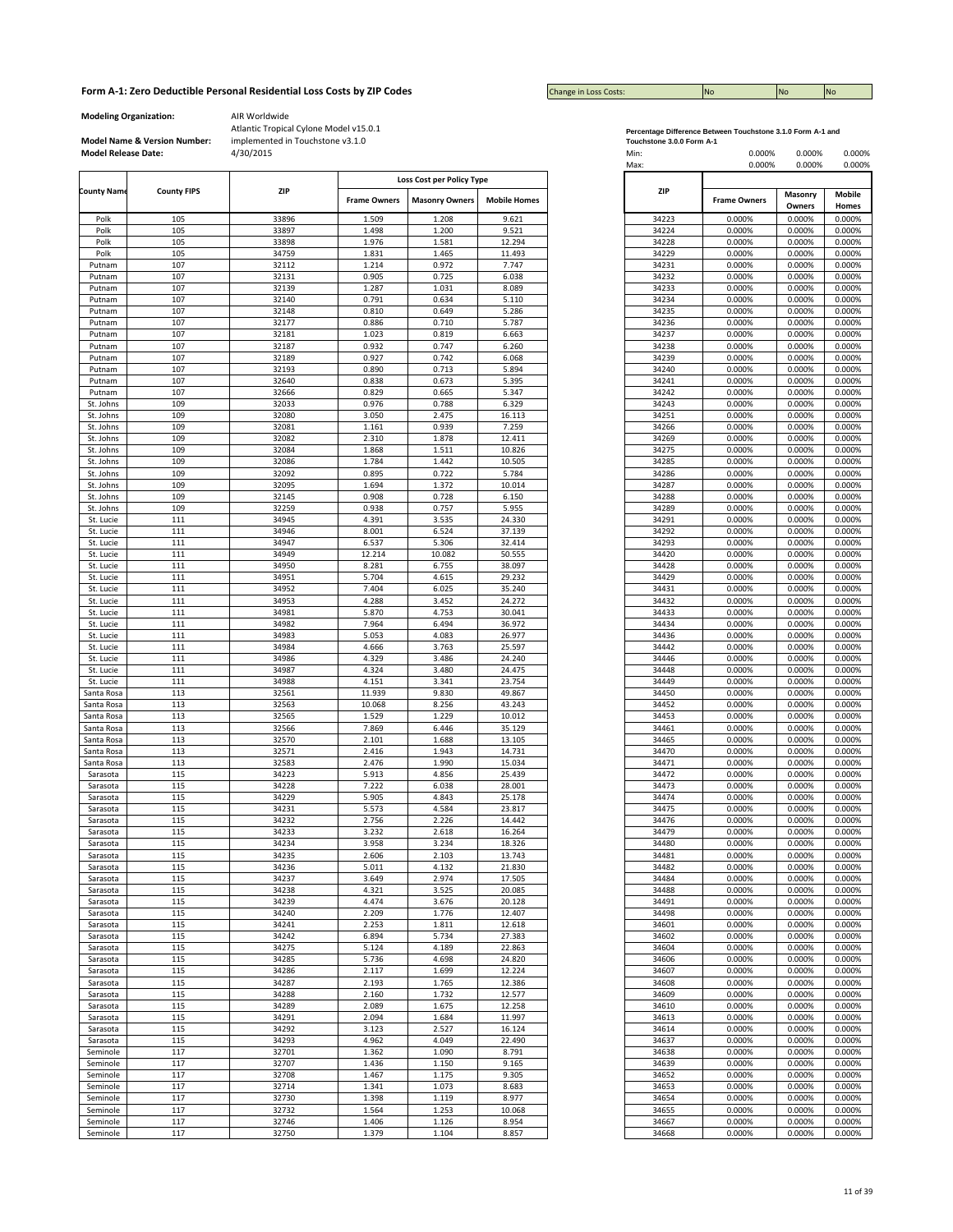#### **Form A-1: Zero Deductible Personal Residential Loss Costs by ZIP Codes No No No No No No No No No No No No No**

Change in Loss Costs:

**Modeling Organization:** AIR Worldwide

|                      |                    |                | Loss Cost per Policy Type |                       |                     |  |                |                     |                   |                        |
|----------------------|--------------------|----------------|---------------------------|-----------------------|---------------------|--|----------------|---------------------|-------------------|------------------------|
| <b>County Name</b>   | <b>County FIPS</b> | <b>ZIP</b>     | <b>Frame Owners</b>       | <b>Masonry Owners</b> | <b>Mobile Homes</b> |  | ZIP            | <b>Frame Owners</b> | Masonry<br>Owners | <b>Mobile</b><br>Homes |
| Seminole             | 117                | 32765          | 1.537                     | 1.232                 | 9.677               |  | 34669          | 0.000%              | 0.000%            | 0.000%                 |
| Seminole             | 117                | 32766          | 1.558                     | 1.248                 | 10.052              |  | 34677          | 0.000%              | 0.000%            | 0.000%                 |
| Seminole             | 117                | 32771          | 1.425                     | 1.141                 | 9.033               |  | 34683          | 0.000%              | 0.000%            | 0.000%                 |
| Seminole             | 117                | 32773          | 1.544                     | 1.237                 | 9.690               |  | 34684          | 0.000%              | 0.000%            | 0.000%                 |
| Seminole             | 117                | 32779          | 1.313                     | 1.051                 | 8.501               |  | 34685          | 0.000%              | 0.000%            | 0.000%                 |
| Sumter               | 119                | 32162          | 1.328                     | 1.063                 | 8.302               |  | 34688          | 0.000%              | 0.000%            | 0.000%                 |
| Sumter               | 119                | 33513          | 1.507                     | 1.211                 | 8.959               |  | 34689          | 0.000%              | 0.000%            | 0.000%                 |
| Sumter               | 119                | 33514          | 1.542                     | 1.235                 | 9.417               |  | 34690          | 0.000%              | 0.000%            | 0.000%                 |
| Sumter               | 119                | 33538          | 1.434                     | 1.151                 | 8.629               |  | 34691          | 0.000%              | 0.000%            | 0.000%                 |
| Sumter               | 119                | 33585          | 1.532                     | 1.231                 | 9.208               |  | 34695          | 0.000%              | 0.000%            | 0.000%                 |
| Sumter               | 119                | 33597          | 1.378                     | 1.106                 | 8.409               |  | 34698          | 0.000%              | 0.000%            | 0.000%                 |
| Sumter               | 119                | 34484          | 1.304                     | 1.046                 | 8.083               |  | 34705          | 0.000%              | 0.000%            | 0.000%                 |
| Sumter               | 119                | 34785          | 1.410                     | 1.129                 | 8.689<br>4.881      |  | 34711          | 0.000%              | 0.000%            | 0.000%                 |
| Suwannee             | 121<br>121         | 32008<br>32060 | 0.785<br>0.629            | 0.632<br>0.505        | 4.118               |  | 34714<br>34715 | 0.000%<br>0.000%    | 0.000%<br>0.000%  | 0.000%<br>0.000%       |
| Suwannee<br>Suwannee | 121                | 32062          | 0.707                     | 0.568                 | 4.507               |  | 34731          | 0.000%              | 0.000%            | 0.000%                 |
| Suwannee             | 121                | 32064          | 0.609                     | 0.489                 | 4.007               |  | 34734          | 0.000%              | 0.000%            | 0.000%                 |
| Suwannee             | 121                | 32071          | 0.754                     | 0.606                 | 4.750               |  | 34736          | 0.000%              | 0.000%            | 0.000%                 |
| Suwannee             | 121                | 32094          | 0.653                     | 0.524                 | 4.236               |  | 34737          | 0.000%              | 0.000%            | 0.000%                 |
| Taylor               | 123                | 32347          | 0.743                     | 0.597                 | 4.820               |  | 34739          | 0.000%              | 0.000%            | 0.000%                 |
| Taylor               | 123                | 32348          | 0.841                     | 0.677                 | 5.303               |  | 34741          | 0.000%              | 0.000%            | 0.000%                 |
| Taylor               | 123                | 32356          | 0.876                     | 0.706                 | 5.387               |  | 34743          | 0.000%              | 0.000%            | 0.000%                 |
| Taylor               | 123                | 32359          | 1.529                     | 1.239                 | 8.471               |  | 34744          | 0.000%              | 0.000%            | 0.000%                 |
| Union                | 125                | 32054          | 0.662                     | 0.531                 | 4.332               |  | 34746          | 0.000%              | 0.000%            | 0.000%                 |
| Union                | 125                | 32083          | 0.620                     | 0.497                 | 4.056               |  | 34747          | 0.000%              | 0.000%            | 0.000%                 |
| Volusia              | 127                | 32114          | 2.609                     | 2.099                 | 14.993              |  | 34748          | 0.000%              | 0.000%            | 0.000%                 |
| Volusia              | 127                | 32117          | 2.629                     | 2.116                 | 15.021              |  | 34753          | 0.000%              | 0.000%            | 0.000%                 |
| Volusia              | 127                | 32118          | 3.745                     | 3.032                 | 20.105              |  | 34756          | 0.000%              | 0.000%            | 0.000%                 |
| Volusia              | 127                | 32119          | 2.644                     | 2.128                 | 15.109              |  | 34758          | 0.000%              | 0.000%            | 0.000%                 |
| Volusia              | 127                | 32124          | 1.138                     | 0.912                 | 7.698               |  | 34759          | 0.000%              | 0.000%            | 0.000%                 |
| Volusia              | 127                | 32127          | 2.868                     | 2.312                 | 15.893              |  | 34760          | 0.000%              | 0.000%            | 0.000%                 |
| Volusia              | 127                | 32128          | 1.417                     | 1.135                 | 9.262               |  | 34761          | 0.000%              | 0.000%            | 0.000%                 |
| Volusia              | 127                | 32129          | 2.200                     | 1.767                 | 13.096              |  | 34762          | 0.000%              | 0.000%            | 0.000%                 |
| Volusia              | 127                | 32130          | 1.072                     | 0.858                 | 7.409               |  | 34769          | 0.000%              | 0.000%            | 0.000%                 |
| Volusia              | 127                | 32132          | 2.999                     | 2.421                 | 16.292              |  | 34771          | 0.000%              | 0.000%            | 0.000%                 |
| Volusia              | 127                | 32141          | 3.098                     | 2.505                 | 16.782              |  | 34772          | 0.000%              | 0.000%            | 0.000%                 |
| Volusia              | 127                | 32168          | 2.011                     | 1.617                 | 12.102              |  | 34773          | 0.000%              | 0.000%            | 0.000%                 |
| Volusia              | 127                | 32169          | 4.442                     | 3.614                 | 21.872              |  | 34785          | 0.000%              | 0.000%            | 0.000%                 |
| Volusia              | 127                | 32174          | 1.994                     | 1.600                 | 12.177              |  | 34786          | 0.000%              | 0.000%            | 0.000%                 |
| Volusia              | 127                | 32176          | 3.638                     | 2.944<br>0.926        | 19.509              |  | 34787          | 0.000%<br>0.000%    | 0.000%            | 0.000%                 |
| Volusia              | 127<br>127         | 32180<br>32190 | 1.156<br>1.344            | 1.077                 | 7.653<br>8.657      |  | 34788<br>34797 | 0.000%              | 0.000%            | 0.000%<br>0.000%       |
| Volusia<br>Volusia   | 127                | 32713          | 1.342                     | 1.074                 | 8.746               |  | 34945          | 0.000%              | 0.000%<br>0.000%  | 0.000%                 |
| Volusia              | 127                | 32720          | 1.118                     | 0.895                 | 7.687               |  | 34946          | 0.000%              | 0.000%            | 0.000%                 |
| Volusia              | 127                | 32724          | 1.122                     | 0.899                 | 7.701               |  | 34947          | 0.000%              | 0.000%            | 0.000%                 |
| Volusia              | 127                | 32725          | 1.357                     | 1.087                 | 9.100               |  | 34949          | 0.000%              | 0.000%            | 0.000%                 |
| Volusia              | 127                | 32738          | 1.323                     | 1.060                 | 8.891               |  | 34950          | 0.000%              | 0.000%            | 0.000%                 |
| Volusia              | 127                | 32744          | 1.199                     | 0.960                 | 8.152               |  | 34951          | 0.000%              | 0.000%            | 0.000%                 |
| Volusia              | 127                | 32759          | 3.336                     | 2.699                 | 17.942              |  | 34952          | 0.000%              | 0.000%            | 0.000%                 |
| Volusia              | 127                | 32763          | 1.233                     | 0.988                 | 8.388               |  | 34953          | 0.000%              | 0.000%            | 0.000%                 |
| Volusia              | 127                | 32764          | 1.416                     | 1.135                 | 9.400               |  | 34956          | 0.000%              | 0.000%            | 0.000%                 |
| Wakulla              | 129                | 32327          | 1.087                     | 0.876                 | 6.540               |  | 34957          | 0.000%              | 0.000%            | 0.000%                 |
| Wakulla              | 129                | 32346          | 3.473                     | 2.842                 | 16.276              |  | 34972          | 0.000%              | 0.000%            | 0.000%                 |
| Wakulla              | 129                | 32355          | 1.681                     | 1.358                 | 9.324               |  | 34974          | 0.000%              | 0.000%            | 0.000%                 |
| Wakulla              | 129                | 32358          | 1.376                     | 1.108                 | 8.179               |  | 34981          | 0.000%              | 0.000%            | 0.000%                 |
| Walton               | 131                | 32433          | 1.427                     | 1.147                 | 9.059               |  | 34982          | 0.000%              | 0.000%            | 0.000%                 |
| Walton               | 131                | 32435          | 1.591                     | 1.279                 | 9.856               |  | 34983          | 0.000%              | 0.000%            | 0.000%                 |
| Walton               | 131                | 32439          | 2.948                     | 2.375                 | 16.614              |  | 34984          | 0.000%              | 0.000%            | 0.000%                 |
| Walton               | 131                | 32455          | 1.590                     | 1.279                 | 9.823               |  | 34986          | 0.000%              | 0.000%            | 0.000%                 |
| Walton               | 131                | 32459          | 7.652                     | 6.258                 | 33.810              |  | 34987          | 0.000%              | 0.000%            | 0.000%                 |
| Walton               | 131                | 32550          | 8.948                     | 7.350                 | 38.697              |  | 34988          | 0.000%              | 0.000%            | 0.000%                 |
| <b>Nashingtor</b>    | 133                | 32427          | 1.373                     | 1.103                 | 8.562               |  | 34990          | 0.000%              | 0.000%            | 0.000%                 |
| Washington           | 133                | 32428          | 1.434                     | 1.153                 | 8.835               |  | 34994          | 0.000%              | 0.000%            | 0.000%                 |
| Washington           | 133                | 32437          | 2.036                     | 1.640                 | 11.857              |  | 34996          | 0.000%              | 0.000%            | 0.000%                 |
| Washington           | 133                | 32462          | 1.690                     | 1.360                 | 10.060              |  | 34997          | 0.000%              | 0.000%            | 0.000%                 |

| Percentage Difference Between Touchstone 3.1.0 Form A-1 and |  |
|-------------------------------------------------------------|--|
| Toughstane 2.0.0 Farm A.4                                   |  |

|                            | <b>Model Name &amp; Version Number:</b> | implemented in Touchstone v3.1.0 |                           |                       |                     | Touchstone 3.0.0 Form A-1 |                     |                  |                  |
|----------------------------|-----------------------------------------|----------------------------------|---------------------------|-----------------------|---------------------|---------------------------|---------------------|------------------|------------------|
| <b>Model Release Date:</b> |                                         | 4/30/2015                        |                           |                       |                     | Min:                      | 0.000%              | 0.000%           | 0.000%           |
|                            |                                         |                                  |                           |                       |                     | Max:                      | 0.000%              | 0.000%           | 0.000%           |
|                            |                                         |                                  | Loss Cost per Policy Type |                       |                     |                           |                     |                  |                  |
| <b>County Name</b>         | <b>County FIPS</b>                      | ZIP                              |                           |                       |                     | ZIP                       |                     | Masonry          | <b>Mobile</b>    |
|                            |                                         |                                  | <b>Frame Owners</b>       | <b>Masonry Owners</b> | <b>Mobile Homes</b> |                           | <b>Frame Owners</b> | Owners           | Homes            |
| Seminole                   | 117                                     | 32765                            | 1.537                     | 1.232                 | 9.677               | 34669                     | 0.000%              | 0.000%           | 0.000%           |
| Seminole                   | 117                                     | 32766                            | 1.558                     | 1.248                 | 10.052              | 34677                     | 0.000%              | 0.000%           | 0.000%           |
| Seminole                   | 117                                     | 32771                            | 1.425                     | 1.141                 | 9.033               | 34683                     | 0.000%              | 0.000%           | 0.000%           |
| Seminole                   | 117                                     | 32773                            | 1.544                     | 1.237                 | 9.690               | 34684                     | 0.000%              | 0.000%           | 0.000%           |
| Seminole                   | 117                                     | 32779                            | 1.313                     | 1.051                 | 8.501               | 34685                     | 0.000%              | 0.000%           | 0.000%           |
| Sumter                     | 119                                     | 32162                            | 1.328                     | 1.063                 | 8.302               | 34688                     | 0.000%              | 0.000%           | 0.000%           |
| Sumter                     | 119                                     | 33513                            | 1.507                     | 1.211                 | 8.959               | 34689                     | 0.000%              | 0.000%           | 0.000%           |
| Sumter                     | 119                                     | 33514                            | 1.542                     | 1.235                 | 9.417               | 34690                     | 0.000%              | 0.000%           | 0.000%           |
| Sumter                     | 119                                     | 33538                            | 1.434                     | 1.151                 | 8.629               | 34691                     | 0.000%              | 0.000%           | 0.000%           |
| Sumter                     | 119                                     | 33585                            | 1.532                     | 1.231                 | 9.208               | 34695                     | 0.000%              | 0.000%           | 0.000%           |
| Sumter                     | 119                                     | 33597                            | 1.378                     | 1.106                 | 8.409               | 34698                     | 0.000%              | 0.000%           | 0.000%           |
| Sumter                     | 119                                     | 34484                            | 1.304                     | 1.046                 | 8.083               | 34705                     | 0.000%              | 0.000%           | 0.000%           |
| Sumter                     | 119                                     | 34785                            | 1.410                     | 1.129                 | 8.689               | 34711                     | 0.000%              | 0.000%           | 0.000%           |
| Suwannee                   | 121                                     | 32008                            | 0.785                     | 0.632                 | 4.881               | 34714                     | 0.000%              | 0.000%           | 0.000%           |
| Suwannee                   | 121                                     | 32060                            | 0.629                     | 0.505                 | 4.118               | 34715                     | 0.000%              | 0.000%           | 0.000%           |
| Suwannee                   | 121                                     | 32062                            | 0.707                     | 0.568                 | 4.507               | 34731                     | 0.000%              | 0.000%           | 0.000%           |
| Suwannee                   | 121                                     | 32064                            | 0.609                     | 0.489                 | 4.007               | 34734                     | 0.000%              | 0.000%           | 0.000%           |
| Suwannee                   | 121                                     | 32071                            | 0.754                     | 0.606                 | 4.750               | 34736                     | 0.000%              | 0.000%           | 0.000%           |
| Suwannee                   | 121                                     | 32094                            | 0.653                     | 0.524                 | 4.236               | 34737                     | 0.000%              | 0.000%           | 0.000%           |
| Taylor                     | 123                                     | 32347                            | 0.743                     | 0.597                 | 4.820               | 34739                     | 0.000%              | 0.000%           | 0.000%           |
| Taylor                     | 123                                     | 32348                            | 0.841                     | 0.677                 | 5.303               | 34741                     | 0.000%              | 0.000%           | 0.000%           |
| Taylor                     | 123                                     | 32356                            | 0.876                     | 0.706                 | 5.387               | 34743                     | 0.000%              | 0.000%           | 0.000%           |
| Taylor                     | 123                                     | 32359                            | 1.529                     | 1.239                 | 8.471               | 34744                     | 0.000%              | 0.000%           | 0.000%           |
| Union                      | 125                                     | 32054                            | 0.662                     | 0.531                 | 4.332               | 34746                     | 0.000%              | 0.000%           | 0.000%           |
| Union                      | 125                                     | 32083                            | 0.620                     | 0.497                 | 4.056               | 34747                     | 0.000%              | 0.000%           | 0.000%           |
| Volusia                    | 127                                     | 32114                            | 2.609                     | 2.099                 | 14.993              | 34748                     | 0.000%              | 0.000%           | 0.000%           |
| Volusia                    | 127                                     | 32117                            | 2.629                     | 2.116                 | 15.021              | 34753                     | 0.000%              | 0.000%           | 0.000%           |
| Volusia                    | 127                                     | 32118                            | 3.745                     | 3.032                 | 20.105              | 34756                     | 0.000%              | 0.000%           | 0.000%           |
| Volusia                    | 127                                     | 32119                            | 2.644                     | 2.128                 | 15.109              | 34758                     | 0.000%              | 0.000%           | 0.000%           |
| Volusia                    | 127                                     | 32124                            | 1.138                     | 0.912                 | 7.698               | 34759                     | 0.000%              | 0.000%           | 0.000%           |
| Volusia                    | 127                                     | 32127                            | 2.868                     | 2.312                 | 15.893              | 34760                     | 0.000%              | 0.000%           | 0.000%           |
| Volusia                    | 127                                     | 32128                            | 1.417                     | 1.135                 | 9.262               | 34761                     | 0.000%              | 0.000%           | 0.000%           |
| Volusia                    | 127                                     | 32129                            | 2.200                     | 1.767                 | 13.096              | 34762                     | 0.000%              | 0.000%           | 0.000%           |
| Volusia                    | 127                                     | 32130                            | 1.072                     | 0.858                 | 7.409               | 34769                     | 0.000%              | 0.000%           | 0.000%           |
| Volusia                    | 127                                     | 32132                            | 2.999                     | 2.421                 | 16.292              | 34771                     | 0.000%              | 0.000%           | 0.000%           |
| Volusia                    | 127                                     | 32141                            | 3.098                     | 2.505                 | 16.782              | 34772                     | 0.000%              | 0.000%           | 0.000%           |
| Volusia                    | 127                                     | 32168                            | 2.011                     | 1.617                 | 12.102              | 34773                     | 0.000%              | 0.000%           | 0.000%           |
| Volusia                    | 127                                     | 32169                            | 4.442                     | 3.614                 | 21.872              | 34785                     | 0.000%              | 0.000%           | 0.000%           |
| Volusia                    | 127                                     | 32174                            | 1.994                     | 1.600                 | 12.177              | 34786                     | 0.000%              | 0.000%           | 0.000%           |
| Volusia                    | 127                                     | 32176                            | 3.638                     | 2.944                 | 19.509              | 34787                     | 0.000%              | 0.000%           | 0.000%           |
| Volusia                    | 127                                     | 32180                            | 1.156                     | 0.926                 | 7.653               | 34788                     | 0.000%              | 0.000%           | 0.000%           |
| Volusia<br>Volusia         | 127<br>127                              | 32190<br>32713                   | 1.344<br>1.342            | 1.077<br>1.074        | 8.657<br>8.746      | 34797<br>34945            | 0.000%<br>0.000%    | 0.000%<br>0.000% | 0.000%<br>0.000% |
| Volusia                    | 127                                     | 32720                            | 1.118                     | 0.895                 | 7.687               | 34946                     | 0.000%              | 0.000%           | 0.000%           |
| Volusia                    | 127                                     | 32724                            | 1.122                     | 0.899                 | 7.701               | 34947                     | 0.000%              | 0.000%           | 0.000%           |
| Volusia                    | 127                                     | 32725                            | 1.357                     | 1.087                 | 9.100               | 34949                     | 0.000%              | 0.000%           | 0.000%           |
| Volusia                    | 127                                     | 32738                            | 1.323                     | 1.060                 | 8.891               | 34950                     | 0.000%              | 0.000%           | 0.000%           |
| Volusia                    | 127                                     | 32744                            | 1.199                     | 0.960                 | 8.152               | 34951                     | 0.000%              | 0.000%           | 0.000%           |
| Volusia                    | 127                                     | 32759                            | 3.336                     | 2.699                 | 17.942              | 34952                     | 0.000%              | 0.000%           | 0.000%           |
| Volusia                    | 127                                     | 32763                            | 1.233                     | 0.988                 | 8.388               | 34953                     | 0.000%              | 0.000%           | 0.000%           |
| Volusia                    | 127                                     | 32764                            | 1.416                     | 1.135                 | 9.400               | 34956                     | 0.000%              | 0.000%           | 0.000%           |
| Wakulla                    | 129                                     | 32327                            | 1.087                     | 0.876                 | 6.540               | 34957                     | 0.000%              | 0.000%           | 0.000%           |
| Wakulla                    | 129                                     | 32346                            | 3.473                     | 2.842                 | 16.276              | 34972                     | 0.000%              | 0.000%           | 0.000%           |
| Wakulla                    | 129                                     | 32355                            | 1.681                     | 1.358                 | 9.324               | 34974                     | 0.000%              | 0.000%           | 0.000%           |
| Wakulla                    | 129                                     | 32358                            | 1.376                     | 1.108                 | 8.179               | 34981                     | 0.000%              | 0.000%           | 0.000%           |
| Walton                     | 131                                     | 32433                            | 1.427                     | 1.147                 | 9.059               | 34982                     | 0.000%              | 0.000%           | 0.000%           |
| Walton                     | 131                                     | 32435                            | 1.591                     | 1.279                 | 9.856               | 34983                     | 0.000%              | 0.000%           | 0.000%           |
| Walton                     | 131                                     | 32439                            | 2.948                     | 2.375                 | 16.614              | 34984                     | 0.000%              | 0.000%           | 0.000%           |
| Walton                     | 131                                     | 32455                            | 1.590                     | 1.279                 | 9.823               | 34986                     | 0.000%              | 0.000%           | 0.000%           |
| Walton                     | 131                                     | 32459                            | 7.652                     | 6.258                 | 33.810              | 34987                     | 0.000%              | 0.000%           | 0.000%           |
| Walton                     | 131                                     | 32550                            | 8.948                     | 7.350                 | 38.697              | 34988                     | 0.000%              | 0.000%           | 0.000%           |
| Washington                 | 133                                     | 32427                            | 1.373                     | 1.103                 | 8.562               | 34990                     | 0.000%              | 0.000%           | 0.000%           |
| Washington                 | 133                                     | 32428                            | 1.434                     | 1.153                 | 8.835               | 34994                     | 0.000%              | 0.000%           | 0.000%           |
| Washington                 | 133                                     | 32437                            | 2.036                     | 1.640                 | 11.857              | 34996                     | 0.000%              | 0.000%           | 0.000%           |
| Washington                 | 133                                     | 32462                            | 1.690                     | 1.360                 | 10.060              | 34997                     | 0.000%              | 0.000%           | 0.000%           |
|                            |                                         |                                  |                           |                       |                     |                           |                     |                  |                  |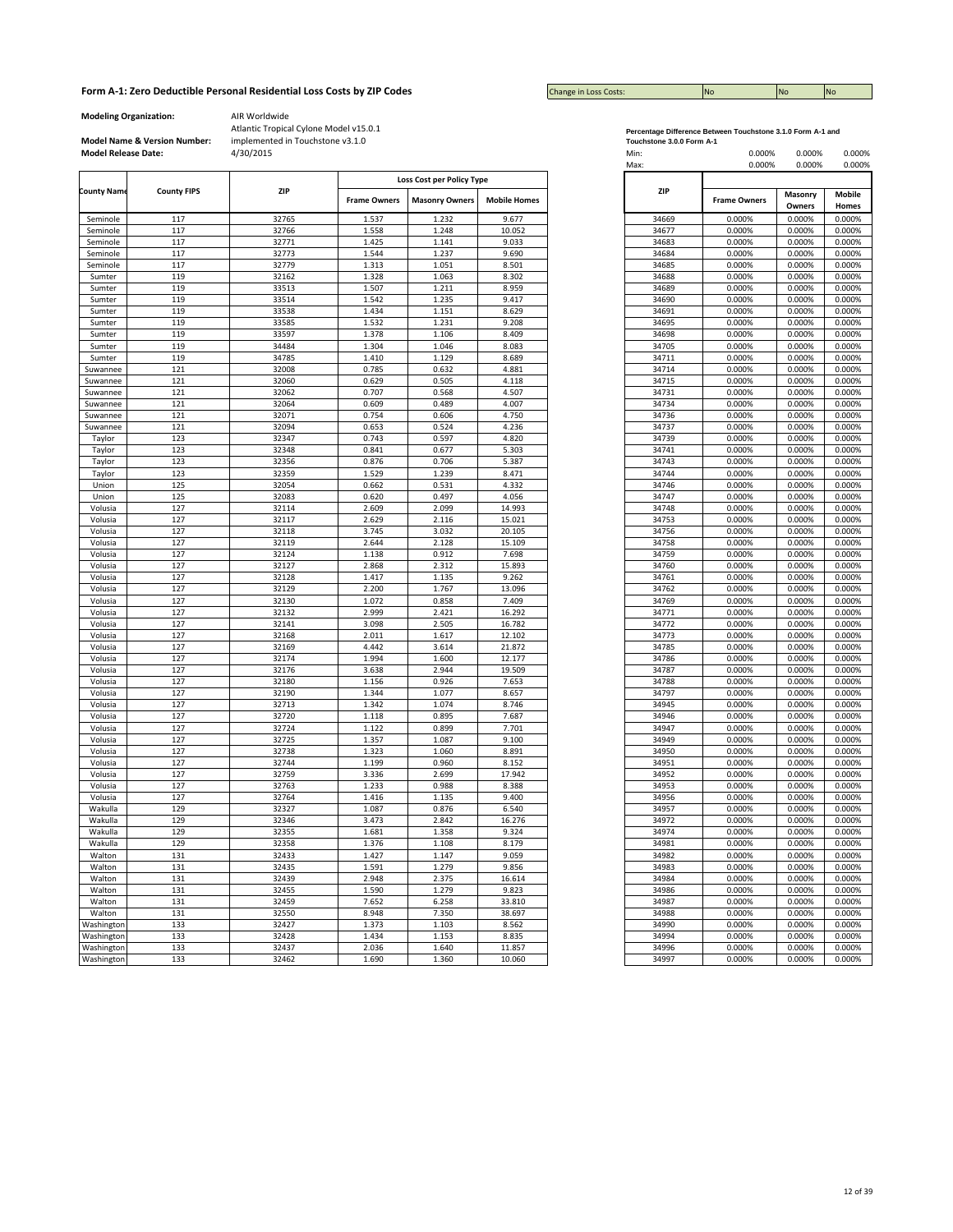**Modeling Organization:** AIR Worldwide

**Model Name & Version Number:**

**Model Release Date:** 4/30/2015 Atlantic Tropical Cylone Model v15.0.1 implemented in Touchstone v3.0.0

**Frame Owners Masonry Owners Mobile Homes** Alachua 001 32601 0.774 0.620 4.997 Alachua 001 32603 0.765 0.614 4.942 Alachua 001 32605 0.742 0.595 4.801 Alachua 001 32606 0.776 0.622 4.973 Alachua 001 32607 0.788 0.632 5.049 Alachua 001 32608 0.806 0.647 5.165 Alachua 001 32609 0.752 0.603 4.862 Alachua 001 32611 0.770 0.617 4.968 Alachua 001 32615 0.741 0.595 4.767 Alachua 001 32618 0.929 0.746 5.799 Alachua 001 32631 0.782 0.626 5.075 Alachua 001 32641 0.773 0.619 4.989 Alachua 001 32643 0.803 0.646 4.995 Alachua 001 32653 0.738 0.592 4.777 Alachua 001 32669 0.901 0.723 5.602 Alachua 001 32694 0.759 0.608 4.908 Baker 003 32040 0.528 0.424 3.525 Baker 003 32063 0.545 0.437 3.596 Baker 003 32087 0.481 0.386 3.259 Bay 005 32401 4.598 3.733 22.808 Bay 005 32403 8.391 6.906 34.971 Bay 005 32404 2.908 2.346 16.029 Bay 005 32405 3.801 3.077 19.916 Bay 005 32407 8.069 6.626 34.687 Bay 005 32408 8.714 7.171 36.464 Bay 005 32409 2.393 1.928 13.751 Bay 005 32413 8.193 6.747 34.857 Bay 005 32438 1.728 1.390 10.515 Bay 005 32444 2.836 2.288 15.869 Bay 005 32466 1.981 1.595 11.766 Bradford 007 32044 0.729 0.585 4.716 Bradford 007 32058 0.646 0.518 4.221 Bradford 007 32091 0.719 0.576 4.633 Bradford 007 32622 0.697 0.559 4.522 Brevard 009 00042 2.823 2.267 16.928 Brevard 009 32754 2.276 1.828 13.848 **County Name County FIPS Loss Cost per Policy Type ZIP**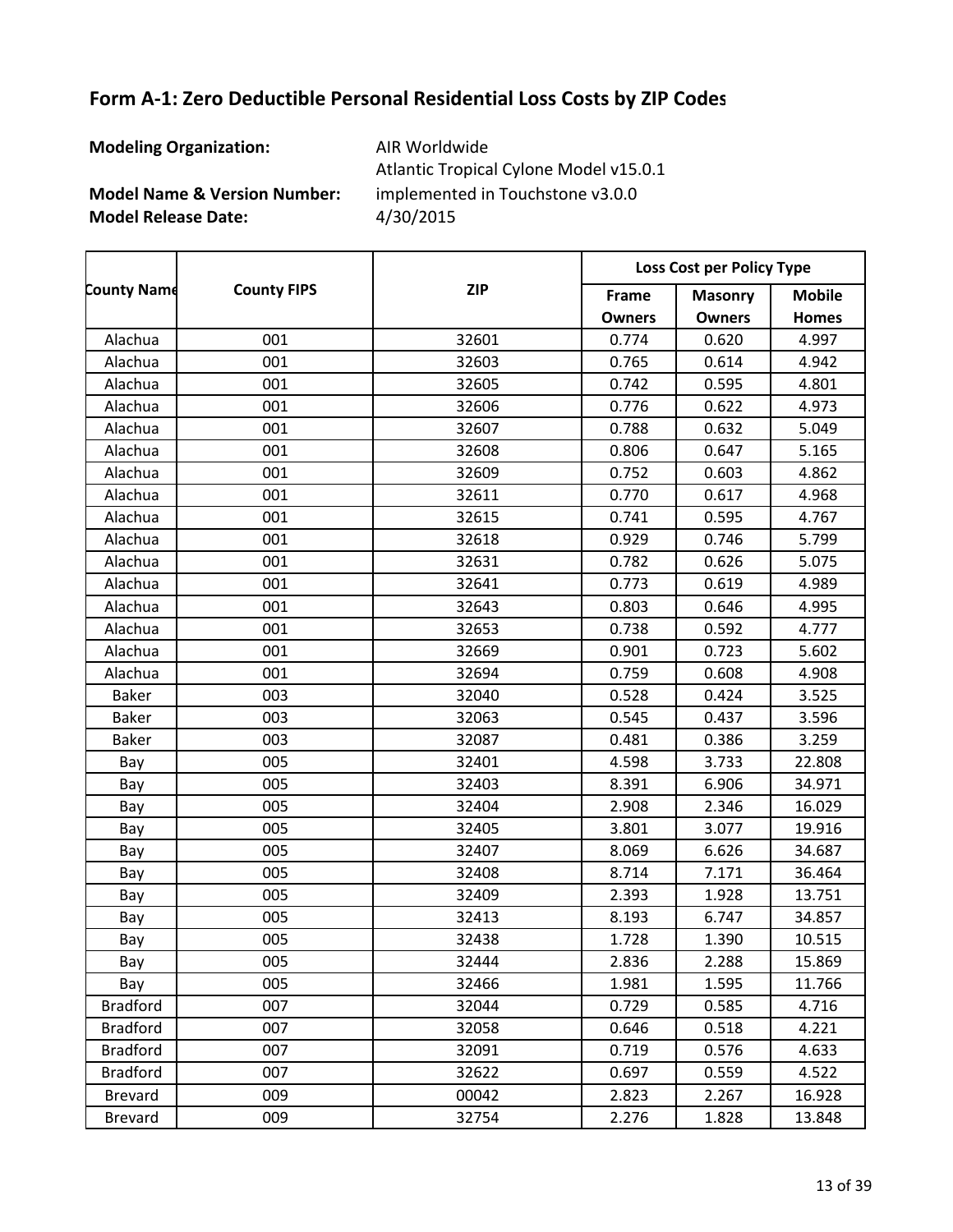**Modeling Organization:** AIR Worldwide

**Model Name & Version Number:**

**Model Release Date:** 4/30/2015 Atlantic Tropical Cylone Model v15.0.1 implemented in Touchstone v3.0.0

**Frame Owners Masonry Owners Mobile Homes County Name County FIPS Loss Cost per Policy Type ZIP** Brevard 009 32780 2.384 1.915 14.505 Brevard 009 32796 2.377 1.910 14.435 Brevard 009 32815 2.912 2.342 17.179 Brevard 009 32901 5.255 4.263 26.158 Brevard 009 32903 8.467 6.958 37.239 Brevard 009 32904 3.316 2.668 18.991 Brevard 009 32905 5.486 4.461 26.853 Brevard 009 32907 2.803 2.251 16.808 Brevard 009 32908 2.751 2.209 16.633 Brevard 009 32909 3.022 2.430 17.815 Brevard 009 32920 6.422 5.261 31.645 Brevard 009 32922 2.889 2.325 16.927 Brevard 009 32925 7.859 6.468 35.379 Brevard 009 32926 2.460 1.978 14.910 Brevard 009 32927 2.394 1.923 14.537 Brevard 009 32931 7.178 5.902 33.841 Brevard 009 32934 3.366 2.710 19.166 Brevard 009 32935 4.404 3.556 23.273 Brevard 009 32937 8.031 6.608 35.692 Brevard 009 32940 3.832 3.094 20.869 Brevard 009 32949 6.680 5.452 30.845 Brevard 009 32950 5.764 4.691 27.801 Brevard 009 32951 9.287 7.680 39.194 Brevard 009 32952 4.184 3.393 22.909 Brevard 009 32953 3.218 2.597 18.364 Brevard 009 32955 3.417 2.755 19.260 Brevard 009 32976 7.390 6.041 33.233 Broward 011 00041 4.331 3.481 27.058 Broward 011 33004 11.391 9.383 50.023 Broward 011 33009 12.482 10.308 53.448 Broward 011 33019 14.272 11.839 58.206 Broward 011 33020 10.674 8.767 48.256 Broward 011 33021 6.083 4.917 33.951 Broward 011 33023 4.828 3.885 29.116 Broward 011 33024 4.230 3.398 26.529 Broward 011 33025 4.199 3.372 26.380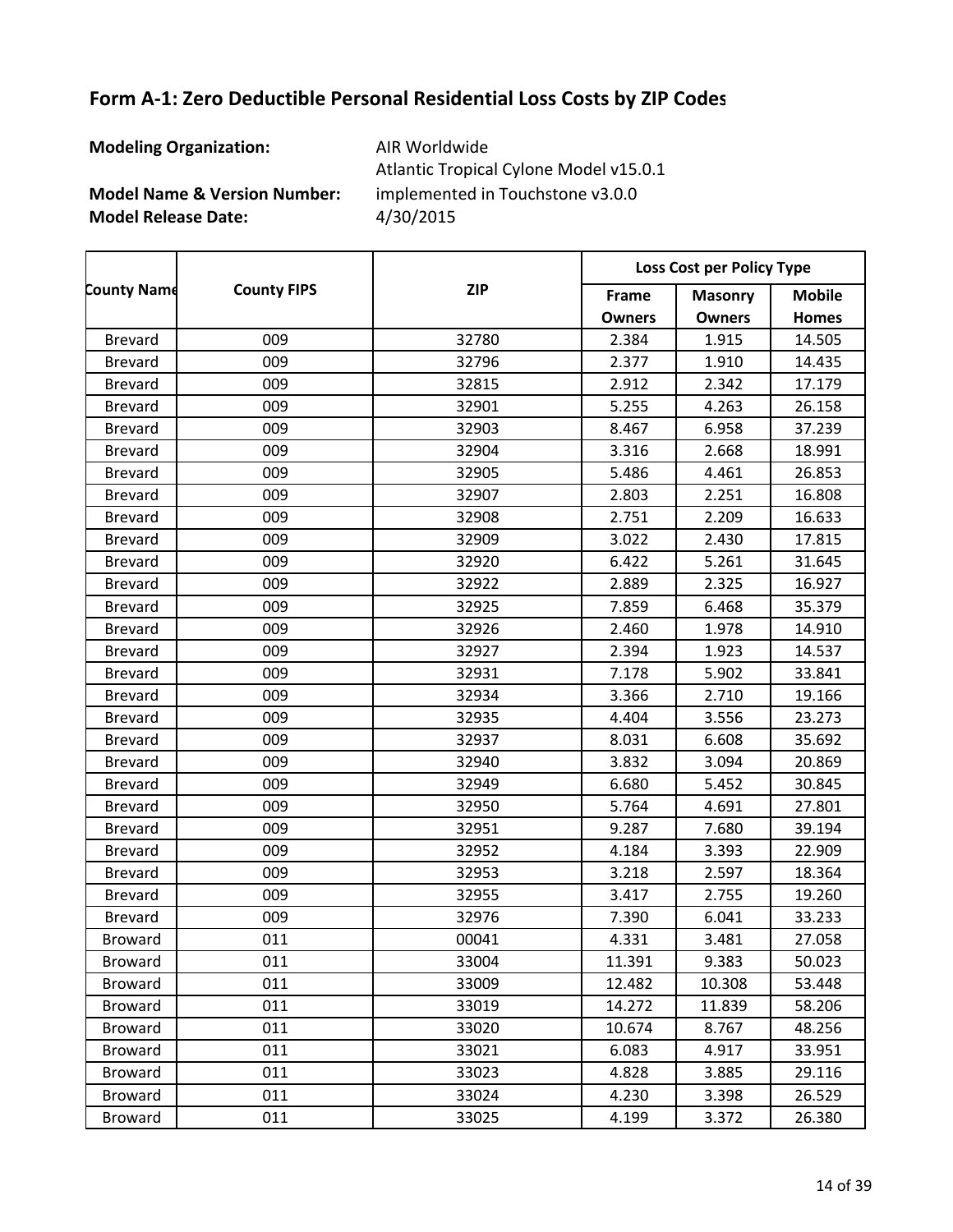**Modeling Organization:** AIR Worldwide

**Model Name & Version Number:**

**Model Release Date:** 4/30/2015 Atlantic Tropical Cylone Model v15.0.1 implemented in Touchstone v3.0.0

**Frame Owners Masonry Owners Mobile Homes County Name County FIPS Loss Cost per Policy Type ZIP** Broward 011 33026 4.161 3.342 26.263 Broward 011 33027 4.304 3.458 26.934 Broward 011 33028 4.291 3.446 26.918 Broward 011 33029 4.365 3.507 27.152 Broward 011 33060 10.250 8.410 47.370 Broward 011 33062 13.827 11.455 57.592 Broward 011 33063 4.110 3.302 26.059 Broward 011 33064 10.326 8.474 47.717 Broward 011 33065 4.142 3.329 26.210 Broward 011 33066 4.610 3.709 28.266 Broward 011 33067 4.098 3.293 26.042 Broward 011 33068 4.097 3.292 25.970 Broward 011 33069 5.571 4.498 32.071 Broward 011 33071 4.129 3.318 26.150 Broward 011 33073 4.261 3.425 26.831 Broward 011 33076 4.156 3.342 26.295 Broward 011 33301 11.636 9.583 50.882 Broward 011 33304 11.992 9.885 52.079 Broward 011 33305 11.639 9.582 51.248 Broward 011 33306 12.853 10.618 54.853 Broward 011 33308 13.098 10.825 55.596 Broward 011 33309 5.408 4.364 31.426 Broward 011 33311 6.023 4.868 33.754 Broward 011 33312 6.013 4.859 33.706 Broward 011 33313 4.132 3.320 26.101 Broward 011 33314 4.245 3.413 26.623 Broward 011 33315 8.836 7.220 42.698 Broward 011 33316 12.729 10.528 53.691 Broward 011 33317 4.185 3.364 26.347 Broward 011 33319 4.099 3.292 25.951 Broward 011 33321 4.106 3.299 26.029 Broward 011 33322 4.112 3.303 26.055 Broward 011 33323 4.140 3.326 26.237 Broward 011 33324 4.092 3.287 25.972 Broward 011 33325 4.143 3.327 26.281 Broward 011 33326 4.204 3.378 26.573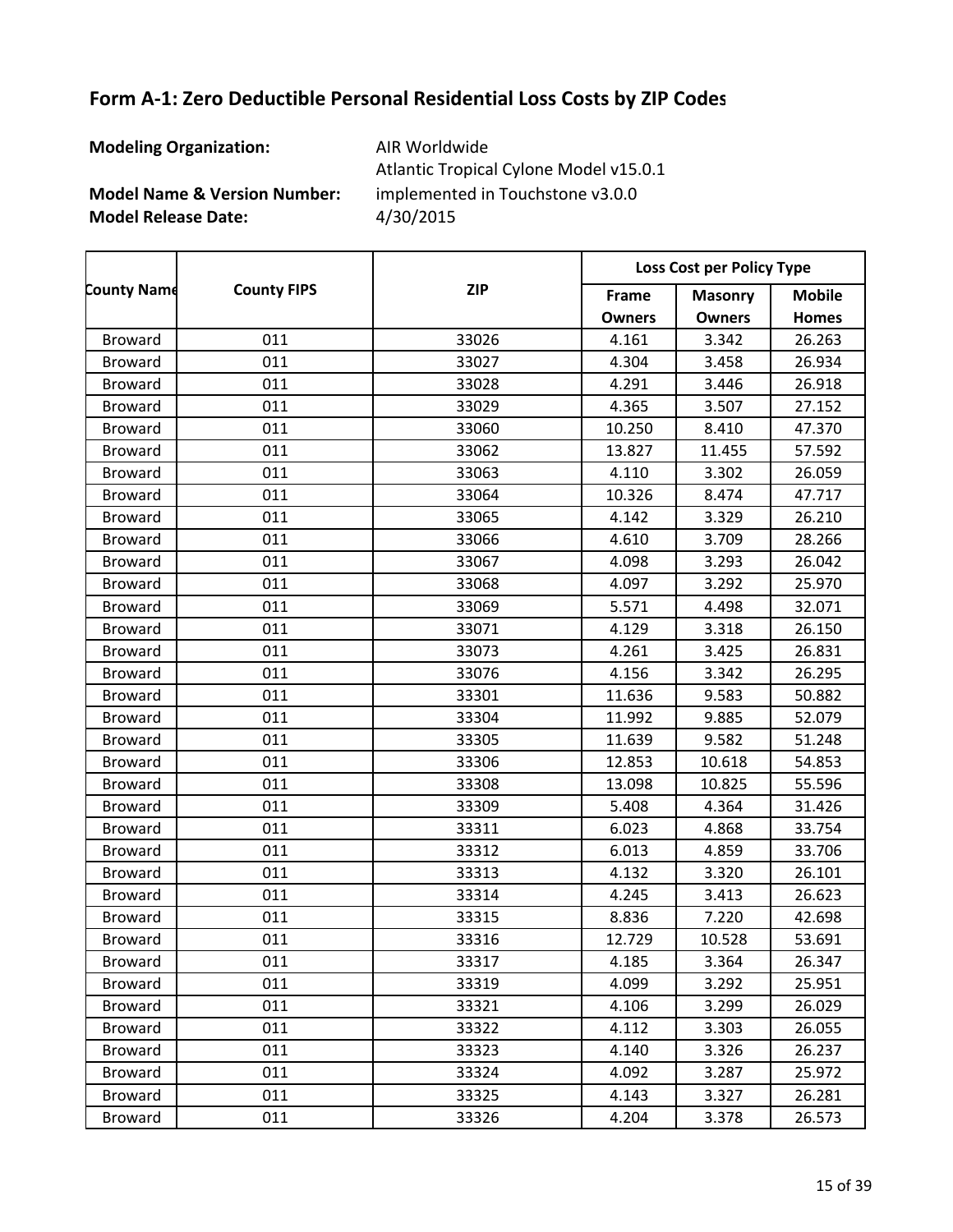**Modeling Organization:** AIR Worldwide

**Model Name & Version Number:**

**Model Release Date:** 4/30/2015 Atlantic Tropical Cylone Model v15.0.1 implemented in Touchstone v3.0.0

|                    |                    |            |               | Loss Cost per Policy Type |               |  |  |  |
|--------------------|--------------------|------------|---------------|---------------------------|---------------|--|--|--|
| <b>County Name</b> | <b>County FIPS</b> | <b>ZIP</b> | Frame         | <b>Masonry</b>            | <b>Mobile</b> |  |  |  |
|                    |                    |            | <b>Owners</b> | <b>Owners</b>             | <b>Homes</b>  |  |  |  |
| <b>Broward</b>     | 011                | 33327      | 4.207         | 3.382                     | 26.542        |  |  |  |
| <b>Broward</b>     | 011                | 33328      | 4.087         | 3.283                     | 25.915        |  |  |  |
| <b>Broward</b>     | 011                | 33330      | 4.132         | 3.318                     | 26.224        |  |  |  |
| <b>Broward</b>     | 011                | 33331      | 4.242         | 3.408                     | 26.720        |  |  |  |
| <b>Broward</b>     | 011                | 33332      | 4.269         | 3.431                     | 26.798        |  |  |  |
| <b>Broward</b>     | 011                | 33334      | 9.651         | 7.903                     | 45.558        |  |  |  |
| <b>Broward</b>     | 011                | 33351      | 4.115         | 3.306                     | 26.058        |  |  |  |
| <b>Broward</b>     | 011                | 33441      | 11.879        | 9.786                     | 52.314        |  |  |  |
| <b>Broward</b>     | 011                | 33442      | 6.157         | 4.980                     | 34.482        |  |  |  |
| Calhoun            | 013                | 32421      | 1.289         | 1.037                     | 8.064         |  |  |  |
| Calhoun            | 013                | 32424      | 1.281         | 1.031                     | 7.906         |  |  |  |
| Calhoun            | 013                | 32430      | 1.384         | 1.114                     | 8.556         |  |  |  |
| Calhoun            | 013                | 32449      | 1.637         | 1.317                     | 9.786         |  |  |  |
| Charlotte          | 015                | 33946      | 6.697         | 5.538                     | 28.369        |  |  |  |
| Charlotte          | 015                | 33947      | 4.737         | 3.867                     | 21.936        |  |  |  |
| Charlotte          | 015                | 33948      | 2.937         | 2.372                     | 15.330        |  |  |  |
| Charlotte          | 015                | 33950      | 3.268         | 2.636                     | 17.196        |  |  |  |
| Charlotte          | 015                | 33952      | 2.765         | 2.223                     | 15.185        |  |  |  |
| Charlotte          | 015                | 33953      | 2.419         | 1.947                     | 13.348        |  |  |  |
| Charlotte          | 015                | 33954      | 2.434         | 1.953                     | 13.822        |  |  |  |
| Charlotte          | 015                | 33955      | 3.253         | 2.620                     | 17.668        |  |  |  |
| Charlotte          | 015                | 33980      | 2.592         | 2.082                     | 14.633        |  |  |  |
| Charlotte          | 015                | 33981      | 3.109         | 2.508                     | 16.260        |  |  |  |
| Charlotte          | 015                | 33982      | 2.322         | 1.861                     | 13.628        |  |  |  |
| Charlotte          | 015                | 33983      | 2.409         | 1.932                     | 13.823        |  |  |  |
| Charlotte          | 015                | 34224      | 4.693         | 3.833                     | 21.655        |  |  |  |
| Citrus             | 017                | 34428      | 1.414         | 1.135                     | 8.611         |  |  |  |
| Citrus             | 017                | 34429      | 1.458         | 1.171                     | 8.804         |  |  |  |
| Citrus             | 017                | 34433      | 1.234         | 0.990                     | 7.469         |  |  |  |
| Citrus             | 017                | 34434      | 1.259         | 1.010                     | 7.588         |  |  |  |
| Citrus             | 017                | 34436      | 1.346         | 1.079                     | 8.107         |  |  |  |
| Citrus             | 017                | 34442      | 1.324         | 1.064                     | 7.835         |  |  |  |
| Citrus             | 017                | 34446      | 1.399         | 1.123                     | 8.415         |  |  |  |
| Citrus             | 017                | 34448      | 1.504         | 1.208                     | 9.003         |  |  |  |
| Citrus             | 017                | 34450      | 1.376         | 1.105                     | 8.250         |  |  |  |
| Citrus             | 017                | 34452      | 1.366         | 1.096                     | 8.161         |  |  |  |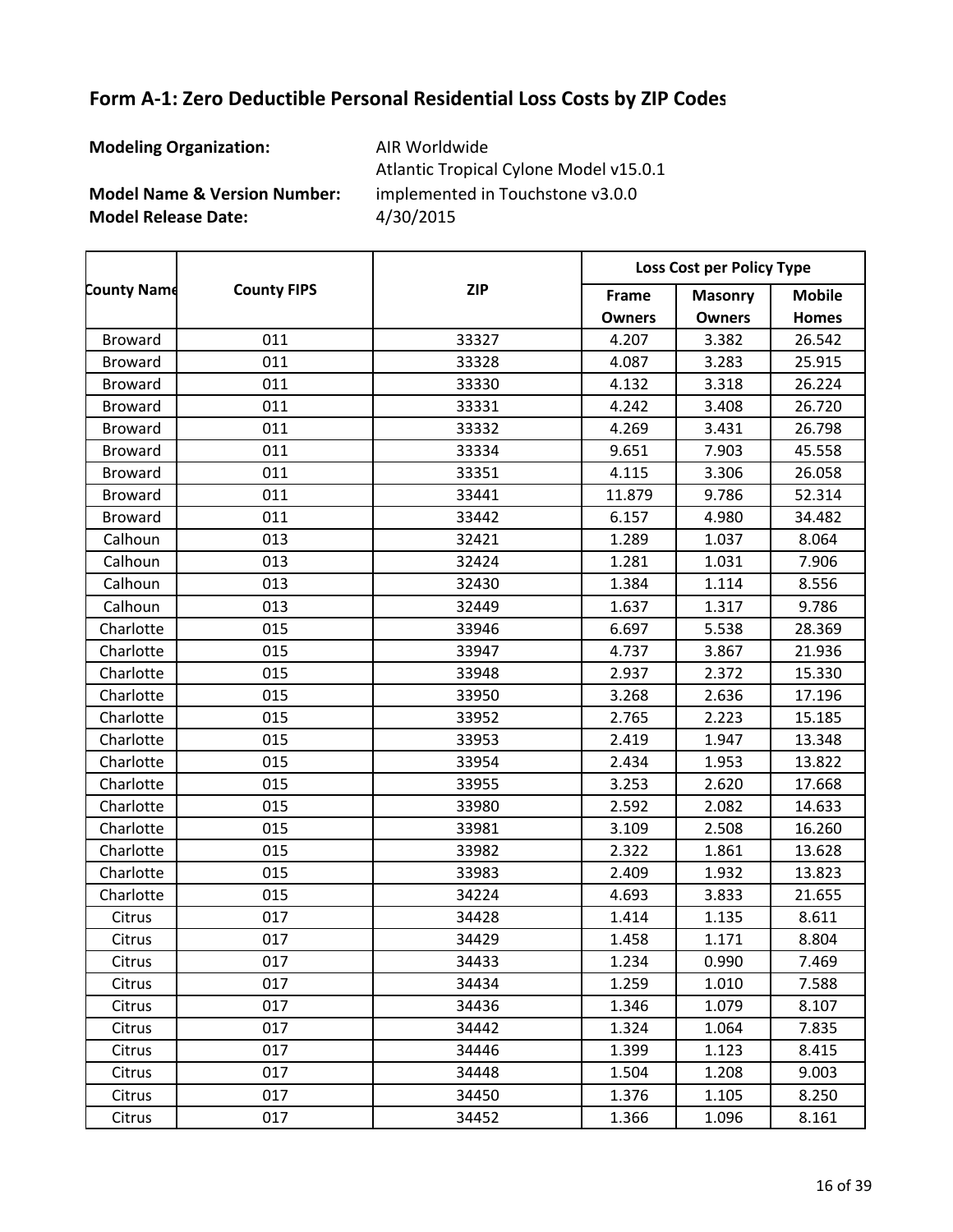**Modeling Organization:** AIR Worldwide

**Model Name & Version Number:**

**Model Release Date:** 4/30/2015 Atlantic Tropical Cylone Model v15.0.1 implemented in Touchstone v3.0.0

**Frame Owners Masonry Owners Mobile Homes County Name County FIPS Loss Cost per Policy Type ZIP** Citrus 017 34453 1.309 1.052 7.801 Citrus 1.050 | 017 | 34461 | 1.308 | 1.050 | 7.787 Citrus 017 34465 1.265 1.015 7.606 Clay 019 32003 0.880 0.706 5.648 Clay 019 32043 0.827 0.663 5.257 Clay 019 32065 0.758 0.609 4.807 Clay 019 32068 0.707 0.567 4.543 Clay 019 32073 0.886 0.711 5.658 Clay 019 32656 0.808 0.648 5.177 Collier 021 34102 9.577 7.937 37.151 Collier 021 34103 9.196 7.577 36.538 Collier 021 34104 4.744 3.838 23.398 Collier 021 34105 5.783 4.699 26.756 Collier 021 34108 8.368 6.881 34.184 Collier 021 34109 5.230 4.245 24.905 Collier 021 34110 5.758 4.685 26.515 Collier 021 34112 6.165 5.019 27.887 Collier 021 34113 5.595 4.543 26.181 Collier 021 34114 4.232 3.415 21.743 Collier 021 34116 3.575 2.877 19.101 Collier 021 34117 3.383 2.721 18.422 Collier 021 34119 3.429 2.762 18.411 Collier 021 34120 3.375 2.713 18.468 Collier 021 34140 8.812 7.286 35.482 Collier 021 34141 5.483 4.432 26.461 Collier 021 34142 3.372 2.711 18.825 Collier 021 34145 11.407 9.501 42.891 Columbia 023 32024 0.712 0.572 4.557 Columbia 023 32025 0.588 0.472 3.867 Columbia 023 32038 0.728 0.586 4.606 Columbia | 023 | 32055 | 0.564 | 0.453 | 3.749 Columbia 023 32061 0.659 0.529 4.251 DeSoto 027 34266 2.263 1.812 13.741 DeSoto 027 34269 2.299 1.843 13.469 Dixie 029 32628 0.834 0.673 5.229 Dixie 029 32648 2.212 1.805 11.184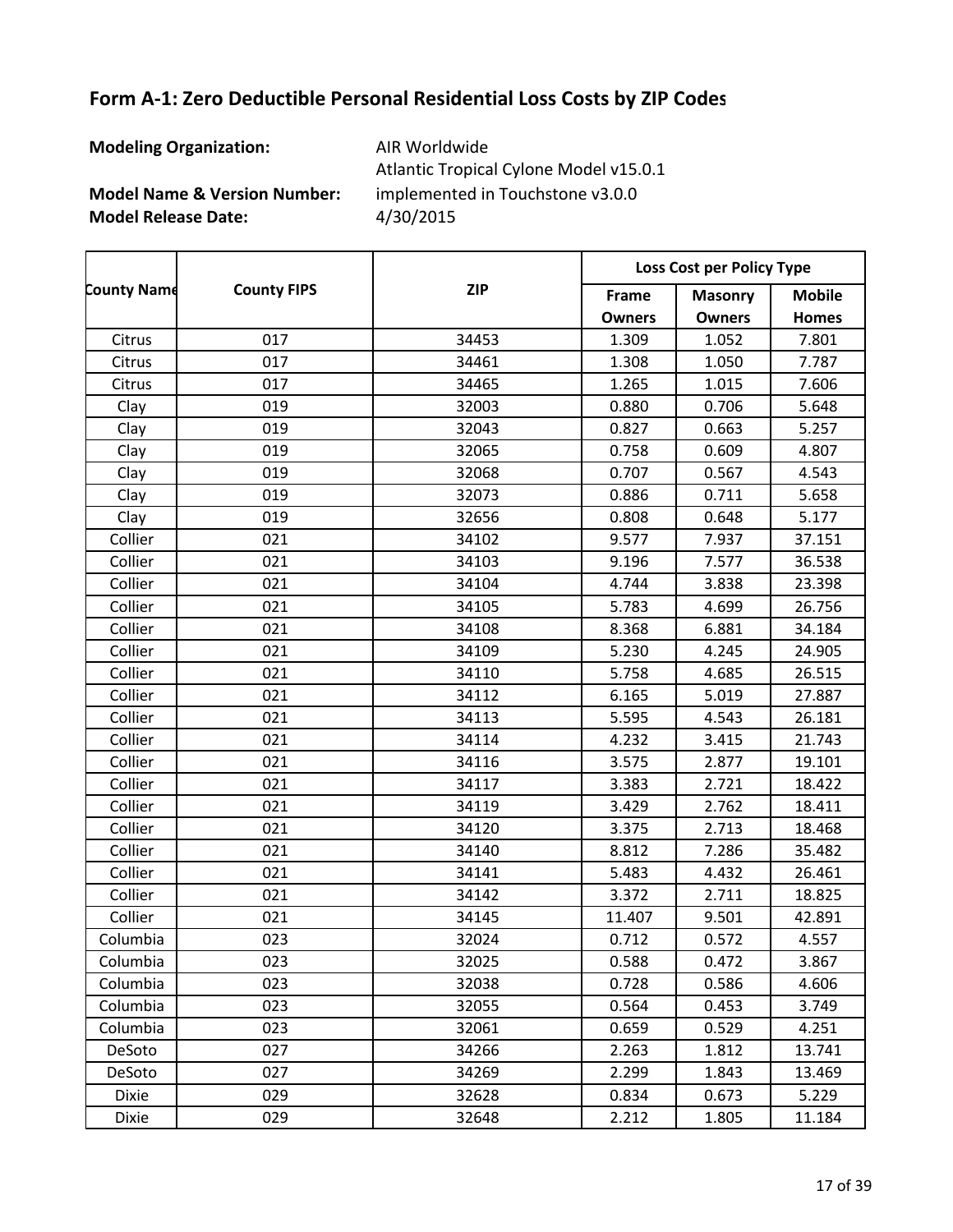**Modeling Organization:** AIR Worldwide

**Model Name & Version Number:**

**Model Release Date:** 4/30/2015 Atlantic Tropical Cylone Model v15.0.1 implemented in Touchstone v3.0.0

**Frame Owners Masonry Owners Mobile Homes County Name County FIPS Loss Cost per Policy Type ZIP** Dixie 029 32680 0.912 0.736 5.727 Duval 031 32202 0.808 0.649 5.211 Duval 031 32204 0.782 0.628 5.077 Duval 031 32205 0.778 0.625 5.098 Duval 031 32206 0.783 0.629 5.064 Duval 031 32207 0.823 0.661 5.318 Duval 031 32208 0.717 0.576 4.688 Duval 031 32209 0.761 0.612 4.956 Duval 031 32210 0.803 0.646 5.225 Duval 031 32211 0.822 0.662 5.245 Duval 031 32212 0.854 0.686 5.473 Duval 031 32214 0.862 0.692 5.518 Duval 031 32216 0.858 0.690 5.508 Duval 031 32217 0.861 0.692 5.555 Duval 031 32218 0.696 0.560 4.519 Duval 031 32219 0.641 0.515 4.240 Duval 031 32220 0.648 0.521 4.185 Duval 031 32221 0.675 0.542 4.360 Duval 031 32222 0.705 0.566 4.561 Duval 031 32223 0.900 0.723 5.757 Duval 031 32224 1.022 0.823 6.416 Duval 031 32225 0.910 0.733 5.795 Duval 031 32226 0.807 0.651 5.103 Duval 031 32227 2.441 1.996 12.902 Duval 031 32233 2.168 1.768 11.679 Duval 031 32234 0.587 0.471 3.900 Duval 031 32244 0.864 0.694 5.619 Duval 031 32246 0.828 0.666 5.291 Duval 031 32250 2.147 1.747 11.556 Duval 031 32254 0.769 0.618 5.002 Duval 031 32256 0.806 0.648 5.219 Duval 031 32257 0.901 0.725 5.751 Duval 031 32258 0.839 0.676 5.391 Duval 031 32266 2.278 1.864 11.995 Duval 031 32277 0.757 0.609 4.912 Escambia 033 32501 6.394 5.206 30.744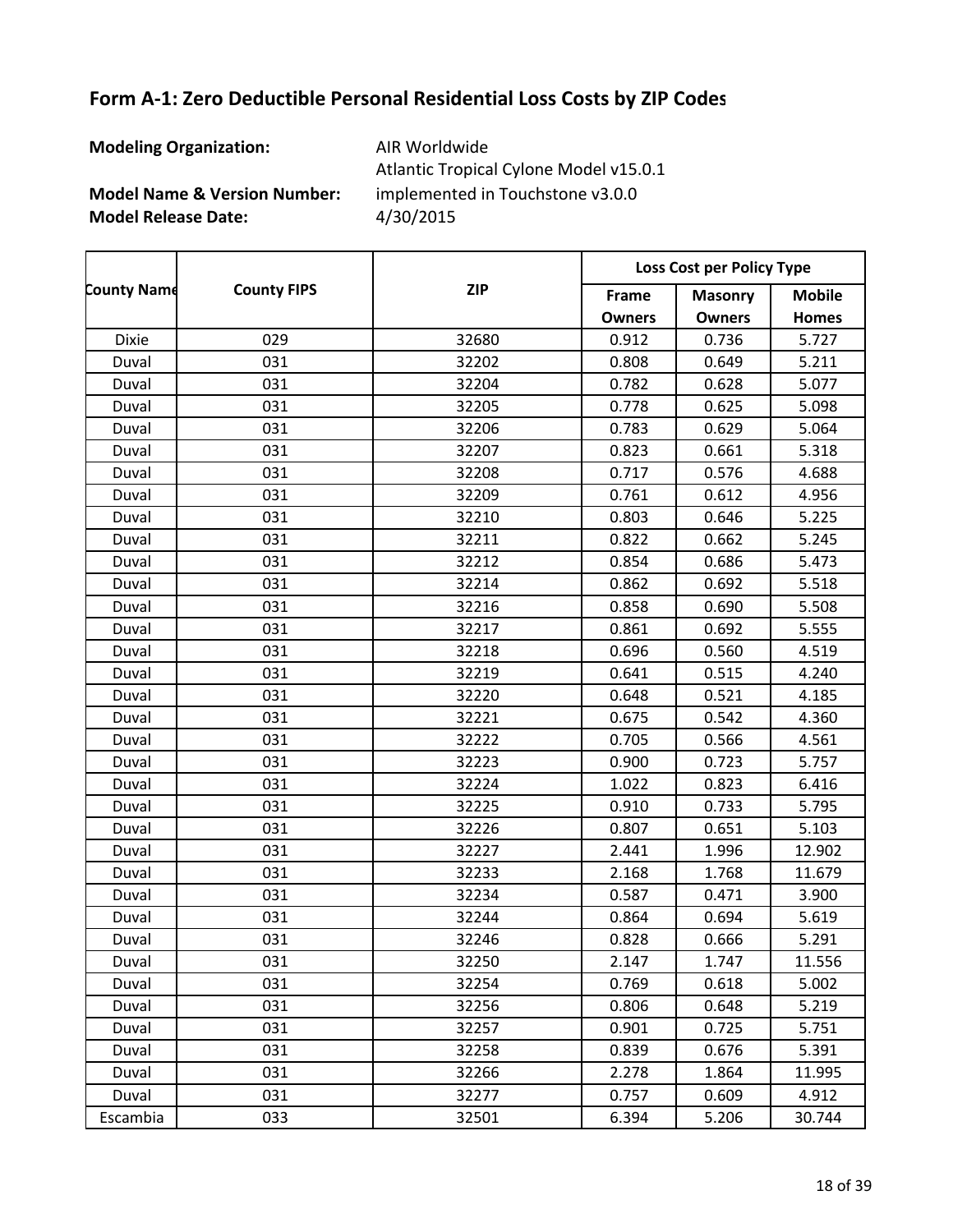**Modeling Organization:** AIR Worldwide

**Model Name & Version Number:**

**Model Release Date:** 4/30/2015 Atlantic Tropical Cylone Model v15.0.1 implemented in Touchstone v3.0.0

**Frame Owners Masonry Owners Mobile Homes County Name County FIPS Loss Cost per Policy Type ZIP** Escambia 033 32502 6.994 5.702 32.931 Escambia 033 32503 5.868 4.771 28.720 Escambia 033 32504 5.165 4.186 26.077 Escambia 033 32505 4.779 3.878 24.671 Escambia 033 32506 5.302 4.296 26.875 Escambia 033 32507 9.151 7.493 39.539 Escambia 033 32508 10.764 8.863 44.338 Escambia 033 32511 5.982 4.863 29.160 Escambia 033 32514 3.807 3.074 20.630 Escambia 033 32526 2.993 2.414 17.375 Escambia 033 32533 2.464 1.984 14.867 Escambia 033 32534 2.780 2.240 16.285 Escambia 033 32535 1.451 1.166 9.662 Escambia 033 32568 1.563 1.257 10.257 Escambia 033 32577 1.947 1.565 12.294 Flagler 035 32110 0.989 0.793 6.765 Flagler 035 32136 3.368 2.724 17.657 Flagler 035 32137 2.195 1.769 12.496 Flagler 035 32164 1.324 1.062 8.560 Franklin 037 32320 7.369 6.066 29.509 Franklin 037 32322 5.799 4.768 23.778 Franklin 037 32328 7.301 6.028 29.686 Gadsden 039 32324 0.881 0.708 5.620 Gadsden 039 32332 0.845 0.679 5.342 Gadsden 039 32333 0.743 0.597 4.706 Gadsden 039 32343 0.873 0.703 5.381 Gadsden 039 32351 0.875 0.704 5.477 Gadsden 039 32352 0.797 0.641 5.069 Gilchrist 041 32619 0.871 0.702 5.276 Gilchrist 041 32693 1.013 0.820 5.957 Glades 043 33471 3.039 2.438 18.046 Gulf 045 32456 5.538 4.511 25.401 Gulf 045 32465 1.976 1.591 11.404 Hamilton 047 32052 0.473 0.379 3.215 Hamilton 047 32053 0.469 0.376 3.195 Hamilton 047 32096 0.533 0.428 3.590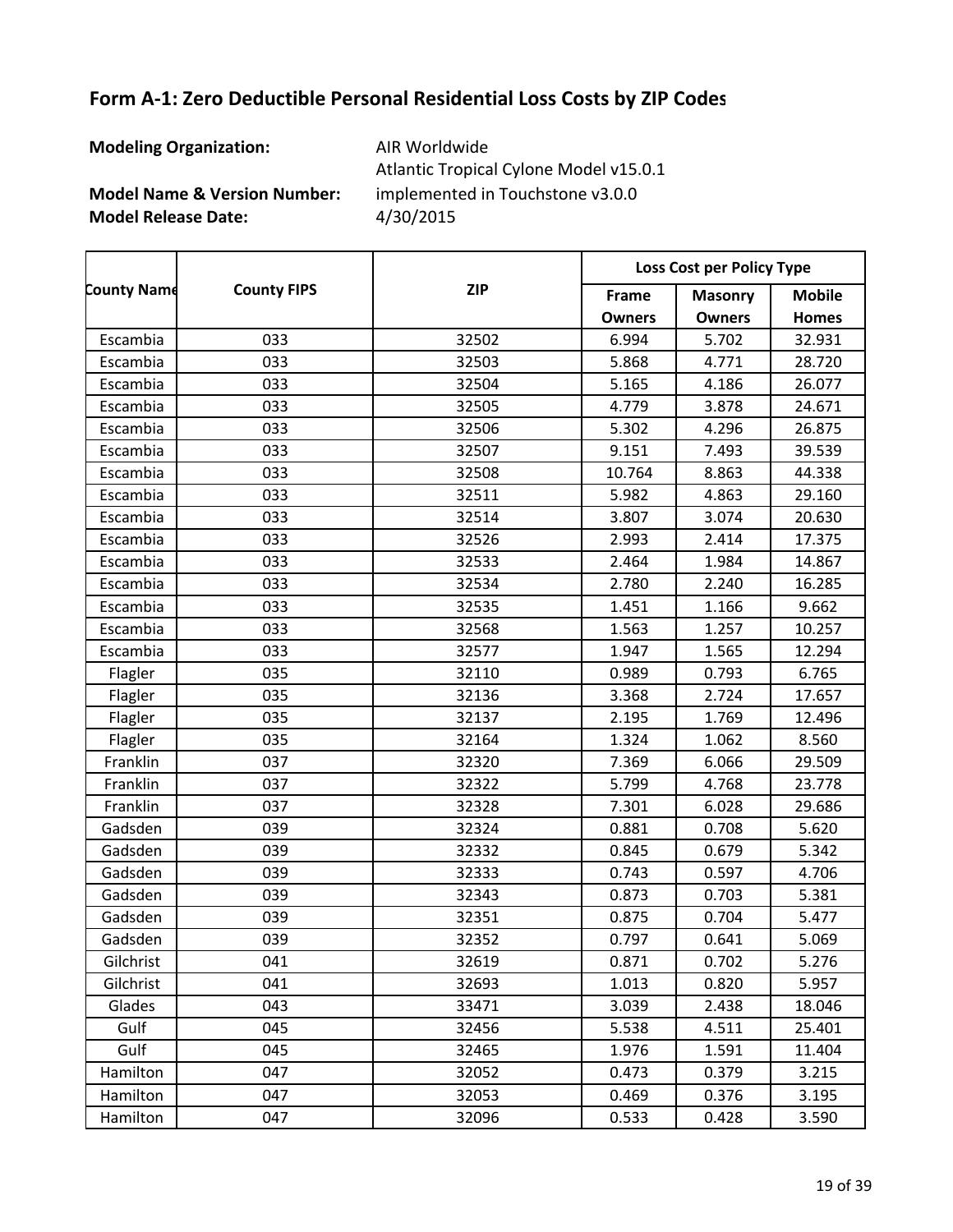**Modeling Organization:** AIR Worldwide

**Model Name & Version Number:**

**Model Release Date:** 4/30/2015 Atlantic Tropical Cylone Model v15.0.1 implemented in Touchstone v3.0.0

**Frame Owners Masonry Owners Mobile Homes County Name County FIPS Loss Cost per Policy Type ZIP** Hardee 049 33834 2.053 1.645 12.315 Hardee 049 33865 2.119 1.699 12.475 Hardee 049 33873 2.090 1.676 12.586 Hardee 049 33890 2.067 1.655 12.514 Hendry 051 33440 3.943 3.163 22.088 Hendry 051 33935 3.089 2.483 17.264 Hernando 053 34601 1.475 1.186 8.542 Hernando 053 34602 1.515 1.219 8.890 Hernando 053 34604 1.640 1.322 9.480 Hernando 053 34606 2.463 1.997 12.936 Hernando 053 34607 3.549 2.899 16.758 Hernando | 053 | 34608 | 1.844 | 1.488 | 10.359 Hernando 053 34609 1.722 1.387 9.817 Hernando | 053 | 34613 | 1.675 | 1.350 | 9.633 Hernando 053 34614 1.546 1.245 9.030 Highlands | 055 | 33825 | 1.981 | 1.586 | 12.252 Highlands | 055 | 33852 | 2.669 | 2.139 | 16.246 Highlands | 055 | 33857 | 3.123 | 2.506 | 18.687 Highlands | 055 | 33870 | 2.009 | 1.608 | 12.473 Highlands | CDT5 | 33872 | 1.988 | 1.591 | 12.362 Highlands | 055 | 33875 | 2.088 | 1.671 | 12.891 Highlands | 055 | 33876 | 2.821 | 2.261 | 16.460 Highlands | 055 | 33960 | 2.512 | 2.011 | 15.479 Hillsborough 057 | 33510 | 1.833 | 1.474 | 10.863 Hillsborough 057 | 33511 | 1.930 | 1.553 | 11.278 Hillsborough 057 33527 1.781 1.428 10.529 Hillsborough 057 33534 2.851 2.309 15.099 Hillsborough 057 33547 1.933 1.550 11.357 Hillsborough 057 33548 1.926 1.555 10.845 Hillsborough 057 33549 1.884 1.521 10.738 Hillsborough 057 | 33556 | 1.983 | 1.604 | 11.003 Hillsborough 057 33558 2.001 1.619 11.080 Hillsborough 057 33563 1.808 1.451 10.831 Hillsborough 057 33565 1.788 1.435 10.618 Hillsborough 057 33566 1.794 1.439 10.781 Hillsborough 057 33567 1.752 1.405 10.590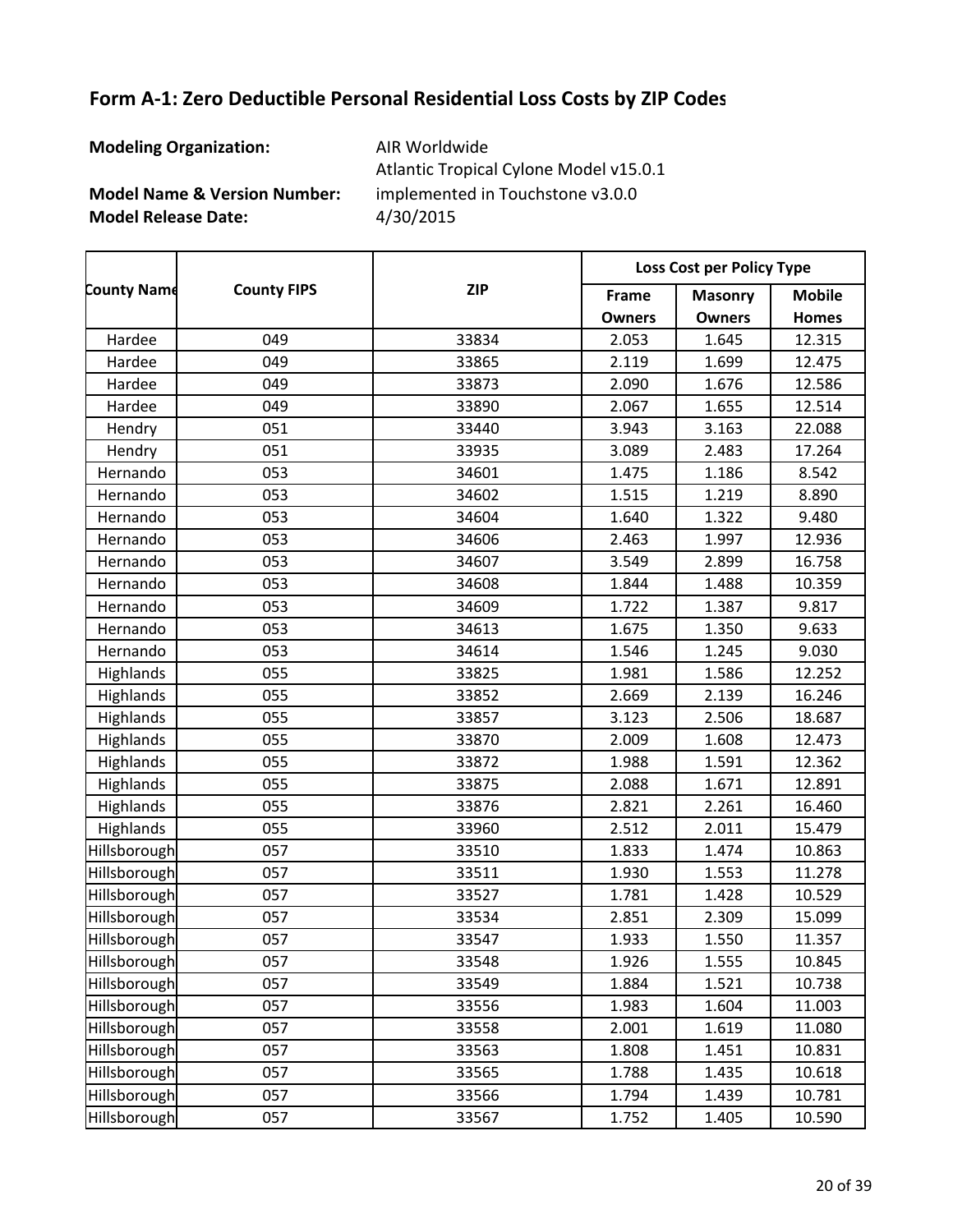**Modeling Organization:** AIR Worldwide

**Model Name & Version Number:**

**Model Release Date:** 4/30/2015 Atlantic Tropical Cylone Model v15.0.1 implemented in Touchstone v3.0.0

**Frame Owners Masonry Owners Mobile Homes County Name County FIPS Loss Cost per Policy Type ZIP** Hillsborough 057 33569 2.075 1.671 11.963 Hillsborough 057 33570 3.253 2.635 17.171 Hillsborough 057 33572 3.275 2.658 17.047 Hillsborough 057 33573 2.393 1.927 13.501 Hillsborough 057 | 33578 | 2.437 | 1.969 | 13.380 Hillsborough 057 33579 2.147 1.728 12.354 Hillsborough 057 | 33584 | 1.756 | 1.411 | 10.544 Hillsborough 057 33592 1.773 1.427 10.550 Hillsborough 057 33594 1.828 1.468 10.682 Hillsborough 057 33596 1.921 1.542 11.096 Hillsborough 057 33598 2.229 1.791 12.819 Hillsborough 057 33602 2.851 2.315 14.617 Hillsborough 057 33603 2.431 1.967 12.999 Hillsborough 057 33604 1.964 1.584 11.141 Hillsborough 057 33605 2.487 2.015 13.207 Hillsborough 057 33606 3.264 2.659 16.169 Hillsborough 057 33607 3.283 2.675 16.069 Hillsborough 057 33609 3.678 3.014 17.339 Hillsborough 057 33610 1.943 1.566 11.094 Hillsborough 057 33611 4.582 3.761 20.849 Hillsborough 057 33612 1.853 1.493 10.673 Hillsborough 057 33613 1.856 1.496 10.663 Hillsborough 057 33614 2.465 1.998 12.960 Hillsborough 057 33615 3.435 2.815 16.331 Hillsborough 057 33616 5.029 4.143 21.807 Hillsborough 057 33617 1.823 1.469 10.569 Hillsborough 057 33618 1.919 1.547 10.854 Hillsborough 057 33619 2.370 1.916 12.892 Hillsborough 057 | 33620 | 1.833 | 1.478 | 10.598 Hillsborough 057 33621 4.858 3.999 20.847 Hillsborough 057 33624 1.977 1.596 11.042 Hillsborough 057 33625 2.153 1.742 11.685 Hillsborough 057 33626 2.546 2.068 13.362 Hillsborough 057 33629 3.929 3.228 18.028 Hillsborough 057 33634 3.262 2.685 15.248 Hillsborough 057 33635 3.038 2.493 14.506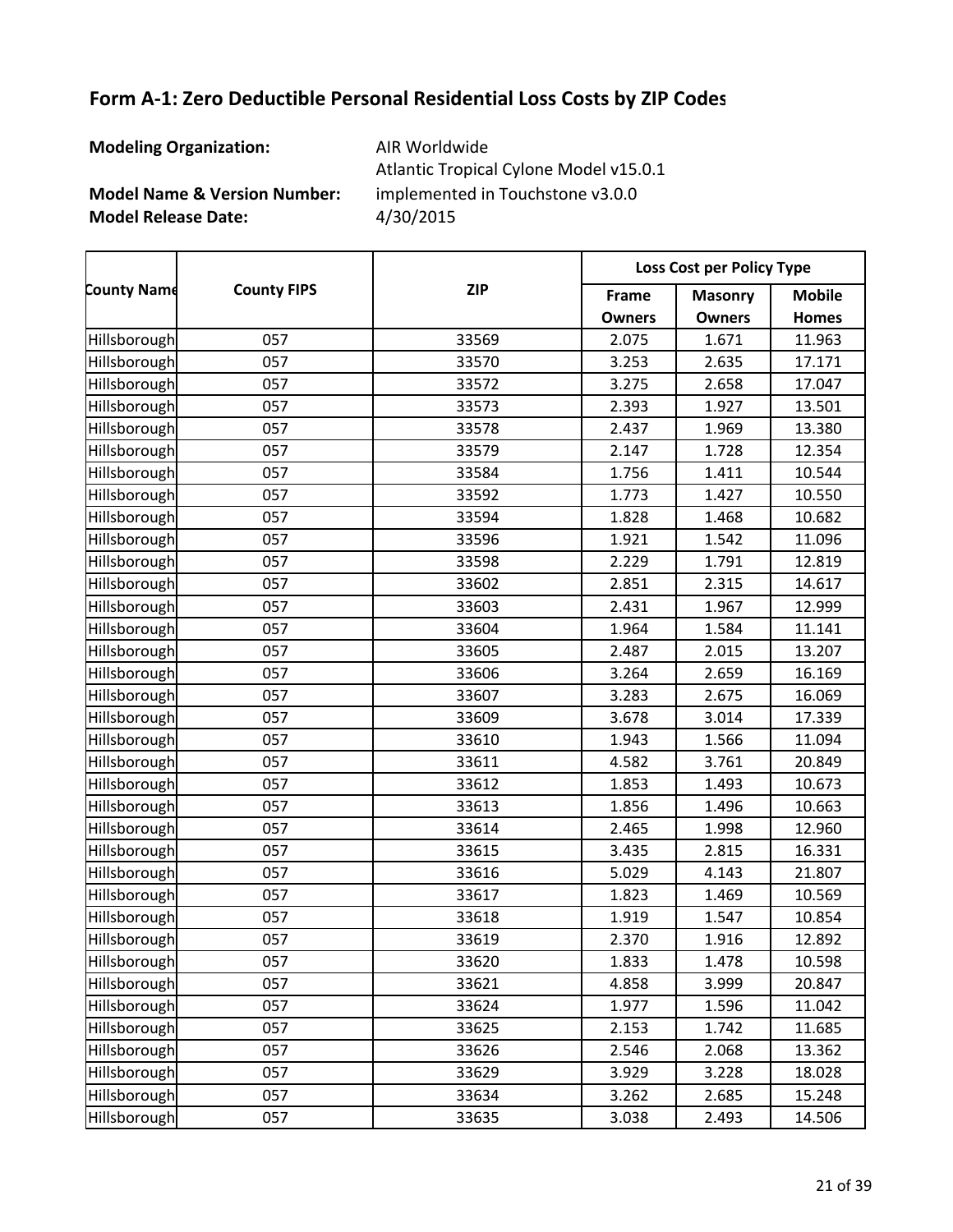**Modeling Organization:** AIR Worldwide

**Model Name & Version Number:**

**Model Release Date:** 4/30/2015 Atlantic Tropical Cylone Model v15.0.1 implemented in Touchstone v3.0.0

**Frame Owners Masonry Owners Mobile Homes County Name County FIPS Loss Cost per Policy Type ZIP** Hillsborough 057 33637 1.795 1.445 10.495 Hillsborough 057 33647 1.820 1.468 10.677 Holmes 059 32425 1.125 0.904 7.273 Holmes 059 32464 1.139 0.915 7.381 Indian River | 061 | 00087 | 3.156 | 2.534 | 18.615 Indian River | 061 | 32948 | 3.419 | 2.748 | 19.970 Indian River | 061 | 32958 | 6.635 | 5.393 | 31.214 1ndian River | 061 | 32960 | 7.707 | 6.280 | 35.678 Indian River | 061 | 32962 | 7.397 | 6.024 | 34.866 Indian River | 061 | 32963 | 11.494 | 9.501 | 47.350 Indian River | 061 | 32966 | 4.102 | 3.302 | 22.941 Indian River | 061 | 32967 | 5.167 | 4.178 | 26.719 Indian River | 061 | 32968 | 5.004 | 4.037 | 26.640 Jackson 063 32420 1.297 1.043 8.182 Jackson 063 32423 0.847 0.681 5.494 Jackson 063 32426 0.950 0.763 6.105 Jackson 063 32431 1.072 0.861 6.994 Jackson 063 32440 1.014 0.814 6.646 Jackson 063 32442 1.004 0.807 6.332 Jackson 063 32443 0.928 0.746 5.946 Jackson 063 32445 0.847 0.681 5.505 Jackson 063 32446 0.970 0.779 6.175 Jackson 063 32448 1.029 0.827 6.698 Jackson 063 32460 0.923 0.742 5.872 Jefferson 065 32336 0.673 0.541 4.367 Jefferson 065 32344 0.617 0.496 4.060 Lafayette 067 32013 0.728 0.585 4.487 Lafayette 067 32066 0.753 0.605 4.650 Lake 069 32102 1.151 0.922 7.424 Lake 069 32159 1.385 1.109 8.698 Lake 069 32702 1.102 0.882 7.227 Lake 069 32726 1.698 1.361 10.490 Lake 069 32735 1.609 1.289 9.973 Lake 069 32736 1.288 1.031 8.301 Lake 069 32757 1.678 1.344 10.408 Lake 069 32767 1.109 0.887 7.286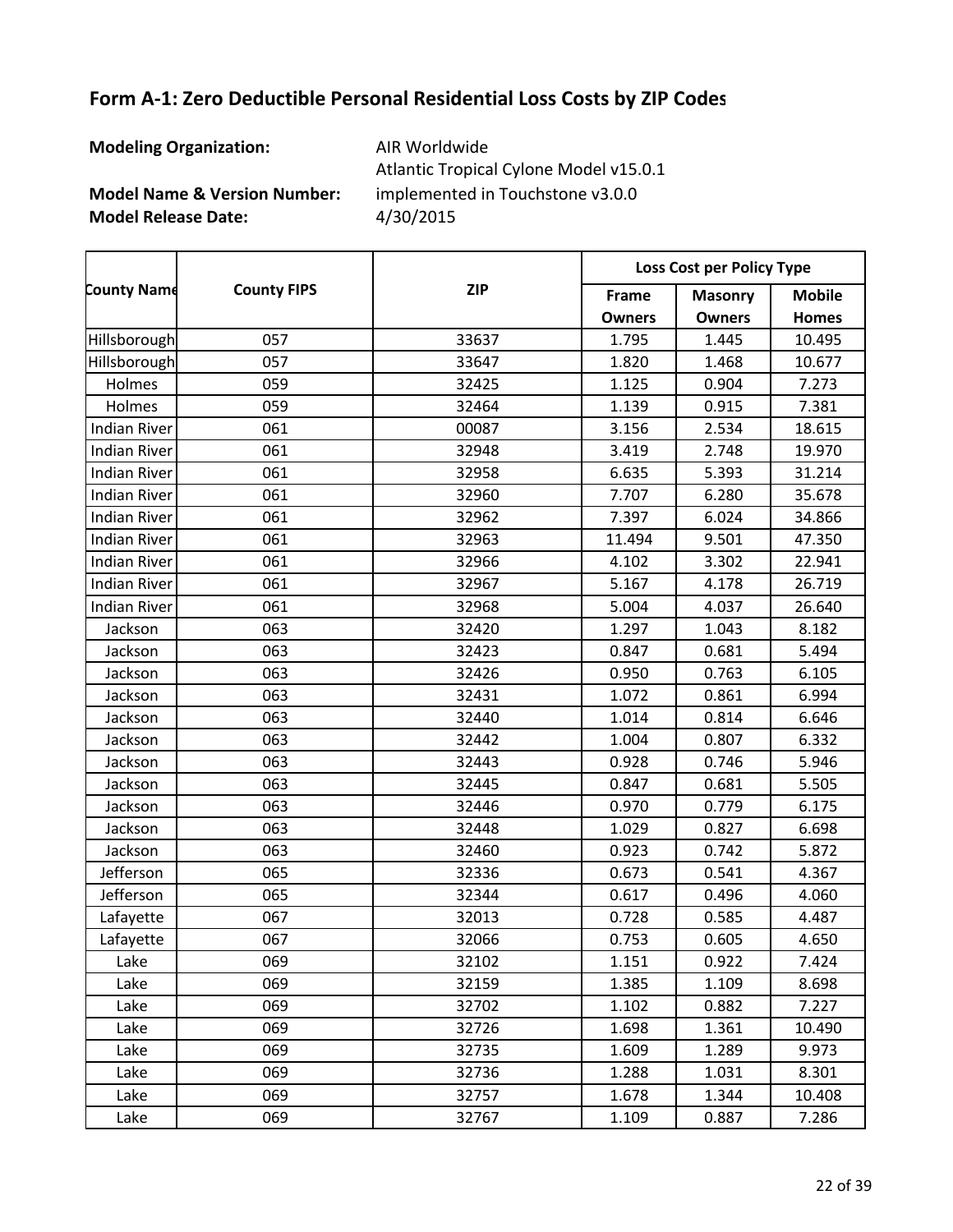**Modeling Organization:** AIR Worldwide

**Model Name & Version Number:**

**Model Release Date:** 4/30/2015 Atlantic Tropical Cylone Model v15.0.1 implemented in Touchstone v3.0.0

**Frame Owners Masonry Owners Mobile Homes County Name County FIPS Loss Cost per Policy Type ZIP** Lake 069 32776 1.313 1.051 8.451 Lake 069 32778 1.856 1.488 11.303 Lake 069 32784 1.364 1.092 8.660 Lake 069 34705 2.028 1.627 12.166 Lake 069 34711 1.867 1.496 11.435 Lake 069 34714 1.572 1.259 9.933 Lake 069 34715 1.970 1.579 11.964 Lake 069 34731 1.569 1.257 9.676 Lake 069 34736 1.611 1.291 9.977 Lake 069 34737 1.784 1.430 10.956 Lake 069 34748 1.706 1.366 10.474 Lake 069 34753 1.558 1.248 9.670 Lake 069 34756 2.101 1.684 12.684 Lake 069 34762 1.687 1.351 10.353 Lake 069 34788 1.859 1.490 11.299 Lake 069 34797 1.683 1.348 10.421 Lee 071 33901 2.678 2.153 14.955 Lee 071 33903 2.587 2.076 14.687 Lee 071 33904 3.081 2.482 15.955 Lee 071 33905 2.644 2.123 15.058 Lee 071 33907 2.853 2.297 15.632 Lee 071 33908 4.624 3.762 21.778 Lee 071 33909 2.613 2.097 14.761 Lee 071 33912 2.947 2.371 16.147 Lee 071 33913 2.948 2.371 16.246 Lee 071 33914 3.686 2.979 18.121 Lee 071 33916 2.673 2.147 15.005 Lee 071 33917 2.527 2.027 14.496 Lee 071 33919 3.073 2.480 16.452 Lee 071 33920 2.830 2.272 16.056 Lee 071 33921 8.420 6.980 34.582 Lee 071 33922 5.947 4.844 27.826 Lee 071 33924 8.909 7.364 36.392 Lee 071 33928 3.655 2.950 19.148 Lee 071 33931 7.162 5.927 28.719 Lee 071 33936 3.102 2.495 17.051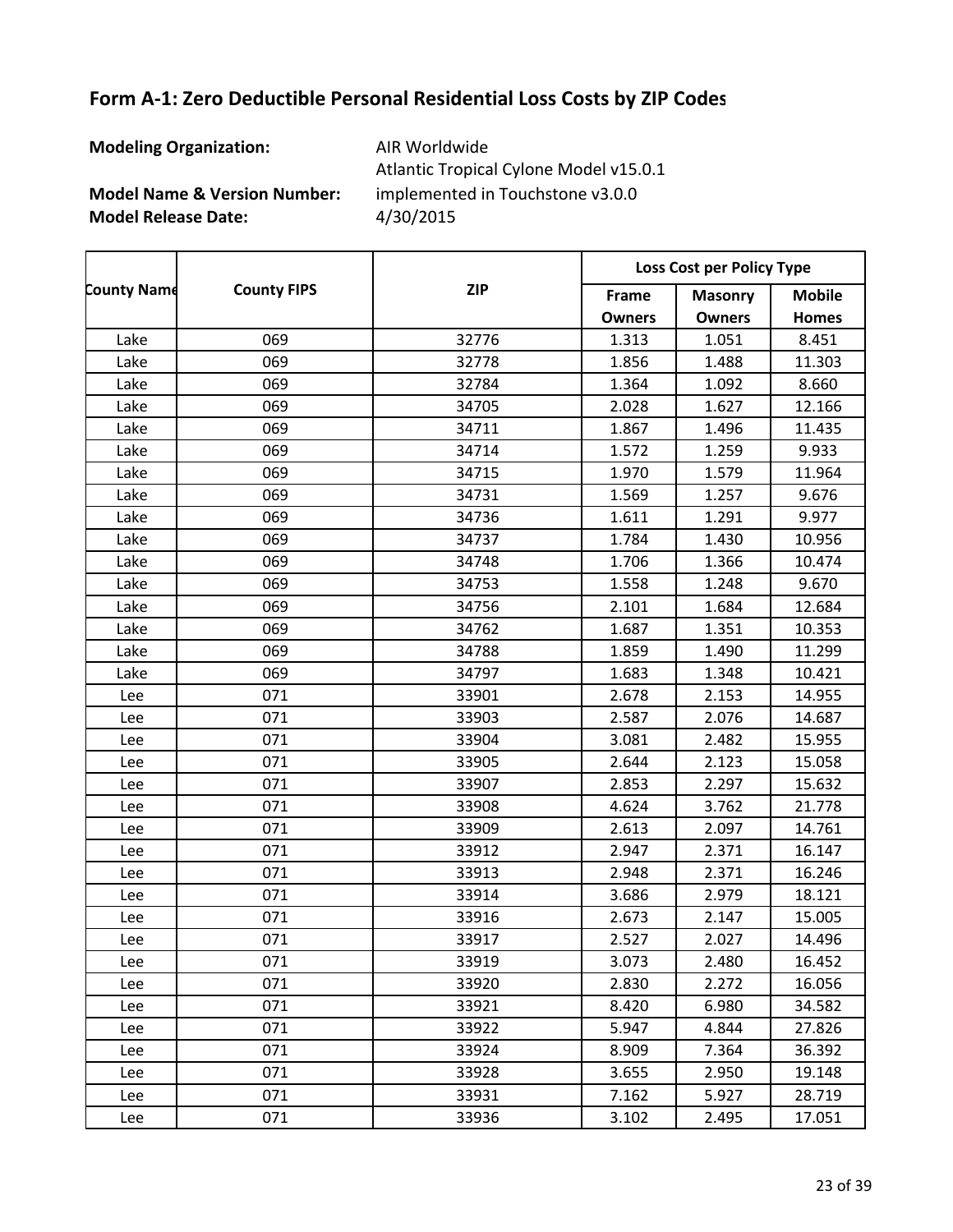**Modeling Organization:** AIR Worldwide

**Model Name & Version Number:**

**Model Release Date:** 4/30/2015 Atlantic Tropical Cylone Model v15.0.1 implemented in Touchstone v3.0.0

**Frame Owners Masonry Owners Mobile Homes County Name County FIPS Loss Cost per Policy Type ZIP** Lee 071 33956 5.605 4.579 25.576 Lee 071 33957 9.972 8.298 38.017 Lee 071 33966 2.830 2.275 15.703 Lee 071 33967 3.443 2.775 18.205 Lee 071 33971 2.806 2.255 15.654 Lee 071 33972 3.058 2.461 16.878 Lee 071 33973 2.816 2.263 15.770 Lee 071 33974 3.223 2.593 17.609 Lee 071 33976 2.935 2.362 16.323 Lee 071 33990 2.744 2.203 15.284 Lee 071 33991 3.138 2.522 16.935 Lee 071 33993 3.048 2.447 16.739 Lee 071 34134 6.832 5.596 29.407 Lee 071 34135 4.084 3.301 20.813 Leon 073 32301 0.827 0.664 5.133 Leon 073 32303 0.835 0.672 5.177 Leon 073 32304 0.840 0.675 5.192 Leon 073 32305 0.880 0.707 5.356 Leon 073 32306 0.832 0.669 5.157 Leon 073 32307 0.836 0.671 5.174 Leon 073 32308 0.797 0.640 4.980 Leon 073 32309 0.724 0.582 4.597 Leon 073 32310 0.886 0.712 5.417 Leon 073 32311 0.808 0.650 4.996 Leon 073 32312 0.739 0.594 4.708 Leon 073 32317 0.758 0.609 4.729 Leon 073 32399 0.828 0.666 5.140 Levy 075 32621 1.010 0.810 6.321 Levy 075 32625 3.407 2.801 15.897 Levy 075 32626 1.007 0.815 6.244 Levy 075 32668 1.200 0.961 7.484 Levy 075 32696 1.039 0.832 6.599 Levy 075 34449 1.192 0.956 7.478 Levy 075 34498 2.506 2.041 12.673 Liberty 077 32321 1.207 0.971 7.487 Liberty 077 32334 1.164 0.937 7.199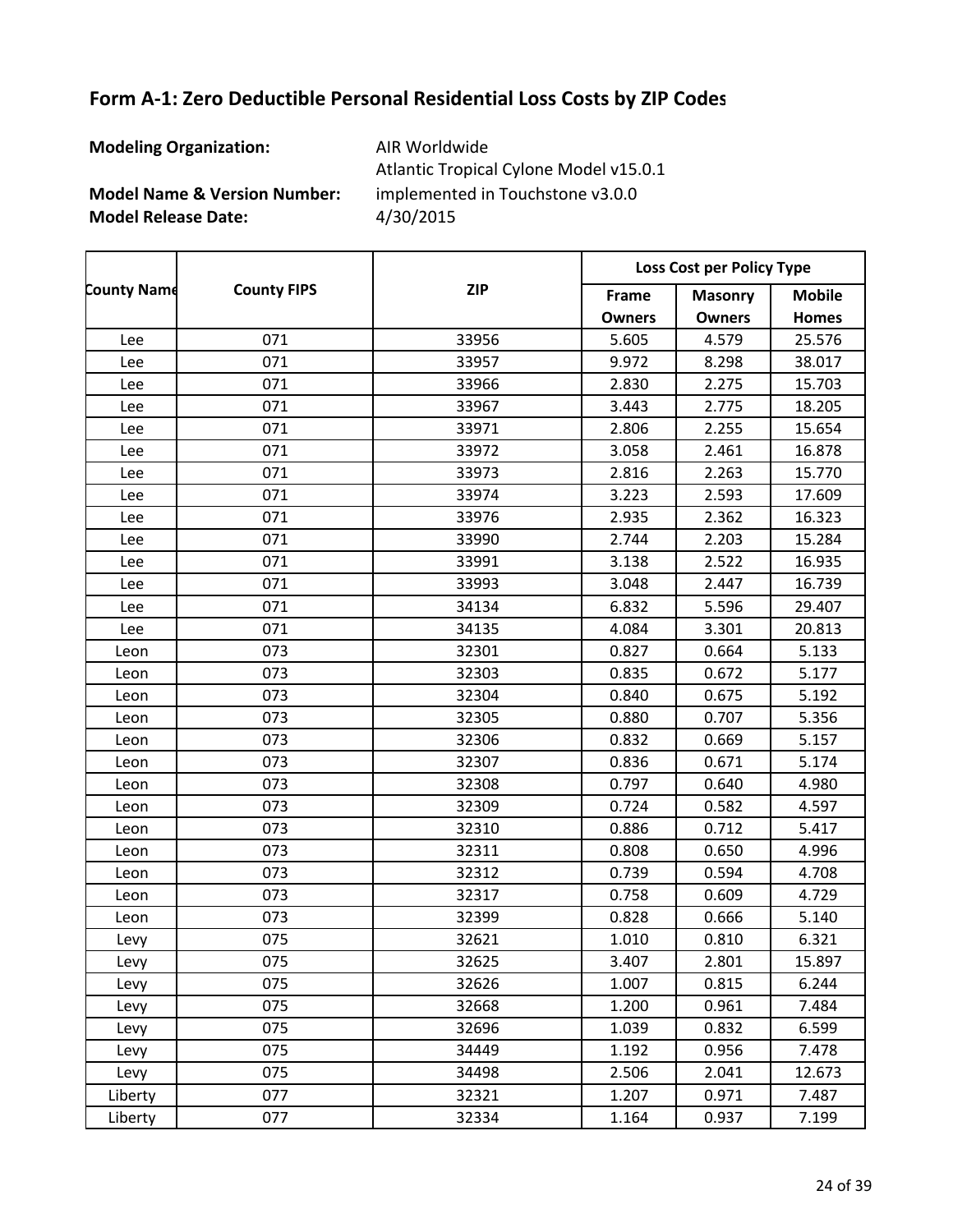**Modeling Organization:** AIR Worldwide

**Model Name & Version Number:**

**Model Release Date:** 4/30/2015 Atlantic Tropical Cylone Model v15.0.1 implemented in Touchstone v3.0.0

**Frame Owners Masonry Owners Mobile Homes County Name County FIPS Loss Cost per Policy Type ZIP** Madison 079 32059 0.543 0.436 3.587 Madison 079 32331 0.595 0.478 3.864 Madison 079 32340 0.554 0.445 3.655 Madison 079 32350 0.495 0.397 3.337 Manatee | 081 | 34201 | 2.243 | 1.804 | 12.423 Manatee | 081 | 34202 | 2.164 | 1.738 | 12.244 Manatee | 081 | 34203 | 2.728 | 2.204 | 14.219 Manatee | 081 | 34205 | 3.727 | 3.036 | 17.950 Manatee | 081 | 34207 | 4.200 | 3.435 | 19.187 Manatee | 081 | 34208 | 2.565 | 2.071 | 13.693 Manatee | 081 | 34209 | 5.189 | 4.253 | 23.092 Manatee | 081 | 34210 | 5.497 | 4.539 | 23.512 Manatee | 081 | 34211 | 2.198 | 1.767 | 12.424 Manatee | 081 | 34212 | 2.243 | 1.805 | 12.534 Manatee | 081 | 34215 | 7.656 | 6.387 | 30.371 Manatee | 081 | 34217 | 8.403 | 6.992 | 33.222 Manatee | 081 | 34219 | 2.322 | 1.869 | 12.874 Manatee | 081 | 34221 | 3.381 | 2.742 | 16.948 Manatee | 081 | 34222 | 2.464 | 1.986 | 13.399 Manatee | 081 | 34243 | 2.987 | 2.420 | 15.073 Manatee | 081 | 34251 | 2.257 | 1.815 | 12.880 Marion | 083 | 00045 | 0.924 | 0.739 | 6.163 Marion | 083 | 32113 | 0.978 | 0.785 | 6.181 Marion | 083 | 32134 | 0.803 | 0.643 | 5.325 Marion | 083 | 32179 | 1.050 | 0.840 | 6.809 Marion | 083 | 32195 | 1.238 | 0.991 | 7.895 Marion | 083 | 32617 | 0.970 | 0.778 | 6.132 Marion | 083 | 32667 | 0.872 | 0.699 | 5.618 Marion | 083 | 32686 | 1.017 | 0.816 | 6.377 Marion | 083 | 34420 | 1.227 | 0.985 | 7.615 Marion | 083 | 34431 | 1.241 | 0.996 | 7.457 Marion 083 34432 1.240 0.995 7.418 Marion | 083 | 34470 | 1.056 | 0.848 | 6.572 Marion | 083 | 34471 | 1.126 | 0.905 | 6.934 Marion | 083 | 34472 | 1.072 | 0.861 | 6.725 Marion | 083 | 34473 | 1.261 | 1.012 | 7.610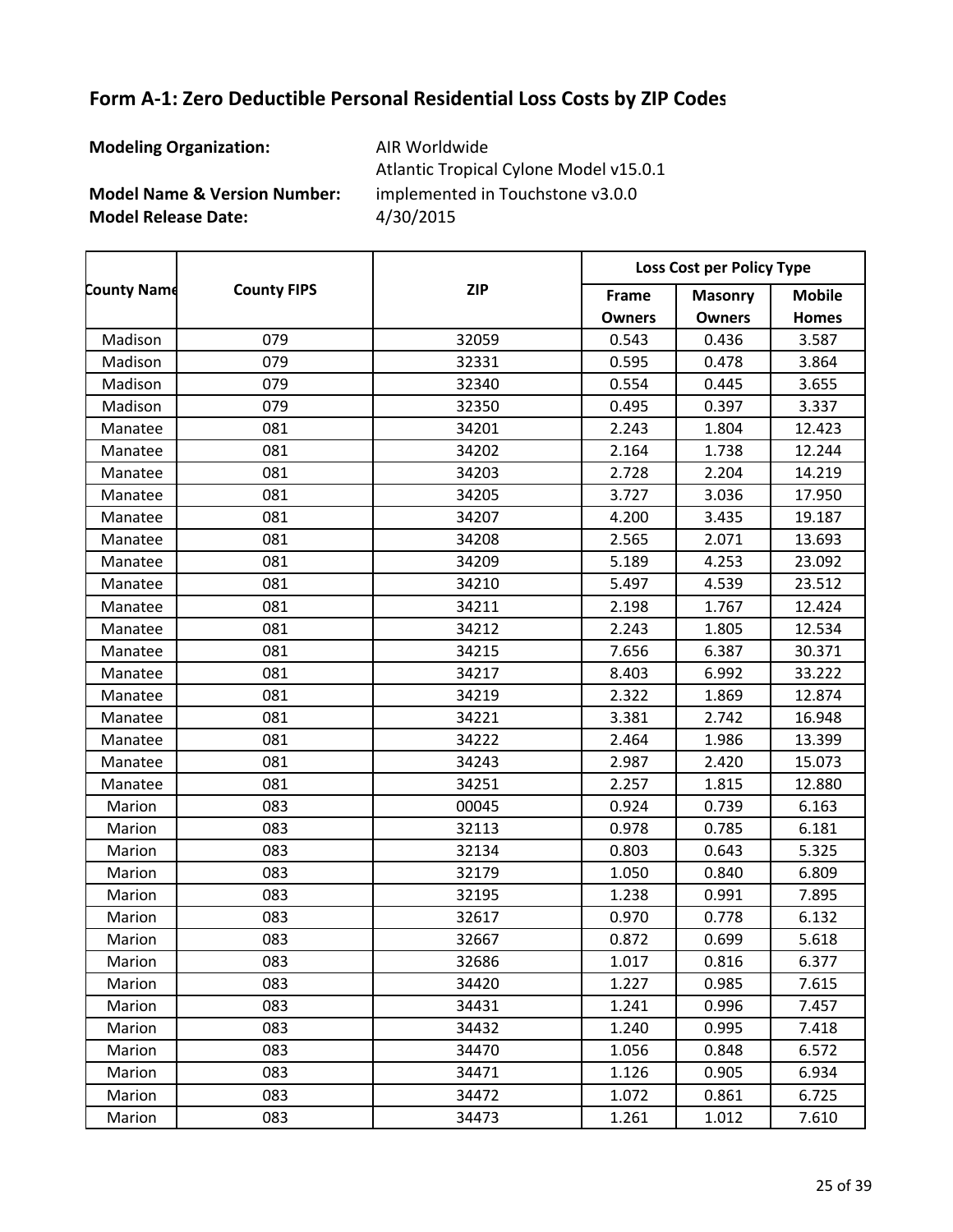**Modeling Organization:** AIR Worldwide

**Model Name & Version Number:**

**Model Release Date:** 4/30/2015 Atlantic Tropical Cylone Model v15.0.1 implemented in Touchstone v3.0.0

**Frame Owners Masonry Owners Mobile Homes County Name County FIPS Loss Cost per Policy Type ZIP** Marion | 083 | 34474 | 1.183 | 0.950 | 7.194 Marion | 083 | 34475 | 1.128 | 0.906 | 6.943 Marion | 083 | 34476 | 1.219 | 0.979 | 7.354 Marion | 083 | 34479 | 1.046 | 0.841 | 6.501 Marion | 083 | 34480 | 1.121 | 0.900 | 6.953 Marion | 083 | 34481 | 1.228 | 0.986 | 7.410 Marion | 083 | 34482 | 1.113 | 0.893 | 6.869 Marion | 083 | 34488 | 0.896 | 0.717 | 5.879 Marion | 083 | 34491 | 1.280 | 1.028 | 7.971 Martin 085 33455 11.783 9.680 47.770 Martin 085 34956 4.487 3.609 24.922 Martin 085 34957 11.305 9.299 46.011 Martin 085 34990 5.025 4.052 26.575 Martin 085 34994 7.266 5.909 34.030 Martin 085 34996 11.323 9.313 46.003 Martin 085 34997 7.563 6.147 35.313 Miami-Dade 086 | 00043 | 4.414 | 3.549 | 27.299 Miami-Dade 086 33010 4.370 3.511 27.102 Miami-Dade 086 33012 4.262 3.423 26.649 Miami-Dade 086 33013 4.312 3.463 26.852 Miami-Dade 086 33014 4.250 3.414 26.622 Miami-Dade 086 33015 4.258 3.420 26.667 Miami-Dade 086 33016 4.310 3.463 26.891 Miami-Dade 086 33018 4.309 3.462 26.885 Miami-Dade 086 33030 5.551 4.479 31.608 Miami-Dade 086 33031 5.379 4.335 31.121 Miami-Dade 086 33032 7.070 5.730 37.049 Miami-Dade 086 33033 5.846 4.721 32.845 Miami-Dade 086 33034 5.537 4.469 31.326 Miami-Dade 086 33035 5.735 4.630 32.271 Miami-Dade 086 33039 7.949 6.469 39.518 Miami-Dade 086 33054 4.420 3.549 27.307 Miami-Dade 086 33055 4.206 3.377 26.391 Miami-Dade 086 33056 4.304 3.457 26.829 Miami-Dade 086 33109 17.184 14.290 67.471 Miami-Dade 086 33122 4.286 3.440 26.843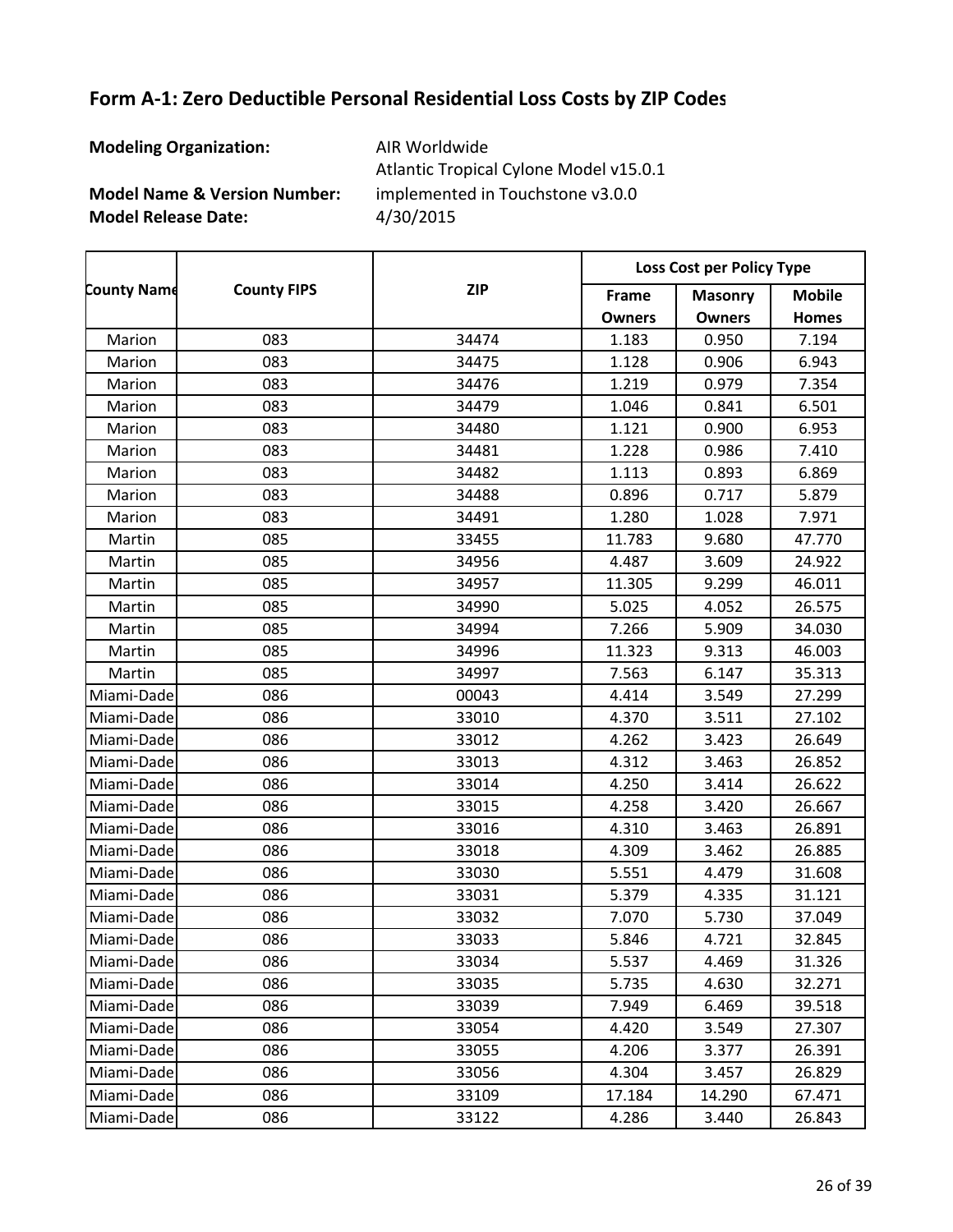**Modeling Organization:** AIR Worldwide

**Model Name & Version Number:**

**Model Release Date:** 4/30/2015 Atlantic Tropical Cylone Model v15.0.1 implemented in Touchstone v3.0.0

**Frame Owners Masonry Owners Mobile Homes County Name County FIPS Loss Cost per Policy Type ZIP** Miami-Dade 086 33125 7.089 5.739 37.848 Miami-Dade 086 33126 4.916 3.954 29.536 Miami-Dade 086 33127 7.412 6.012 38.862 Miami-Dade 086 33128 8.935 7.277 43.741 Miami-Dade 086 33129 10.678 8.728 49.679 Miami-Dade 086 33130 9.815 8.005 47.061 Miami-Dade 086 33131 11.431 9.381 51.220 Miami-Dade 086 33132 10.260 8.395 47.747 Miami-Dade 086 33133 9.172 7.472 44.781 Miami-Dade 086 | 33134 | 6.526 | 5.276 | 35.751 Miami-Dade 086 33135 8.004 6.497 41.097 Miami-Dade 086 33136 8.883 7.230 44.009 Miami-Dade 086 33137 8.788 7.166 43.068 Miami-Dade 086 33138 8.057 6.555 40.689 Miami-Dade 086 133139 16.278 13.524 64.815 Miami-Dade 086 33140 16.148 13.419 64.249 Miami-Dade 086 33141 14.514 12.027 59.443 Miami-Dade 086 33142 6.057 4.889 33.947 Miami-Dade 086 33143 7.990 6.497 40.301 Miami-Dade 086 33144 4.885 3.928 29.394 Miami-Dade 086 33145 8.375 6.805 42.309 Miami-Dade 086 33146 8.330 6.793 40.692 Miami-Dade 086 33147 5.121 4.123 30.163 Miami-Dade 086 33149 19.164 16.003 73.268 Miami-Dade 086 33150 6.307 5.101 34.684 Miami-Dade 086 33154 14.903 12.347 60.706 Miami-Dade 086 33155 5.594 4.509 32.148 Miami-Dade 086 33156 9.551 7.799 44.869 Miami-Dade 086 33157 8.972 7.312 43.261 Miami-Dade 086 33158 10.711 8.839 46.181 Miami-Dade 086 33160 14.121 11.696 58.283 Miami-Dade 086 33161 7.914 6.437 40.189 Miami-Dade 086 33162 8.397 6.846 41.615 Miami-Dade 086 | 33165 | 4.506 | 3.621 | 27.779 Miami-Dade 086 33166 4.332 3.479 26.979 Miami-Dade 086 33167 5.043 4.061 29.894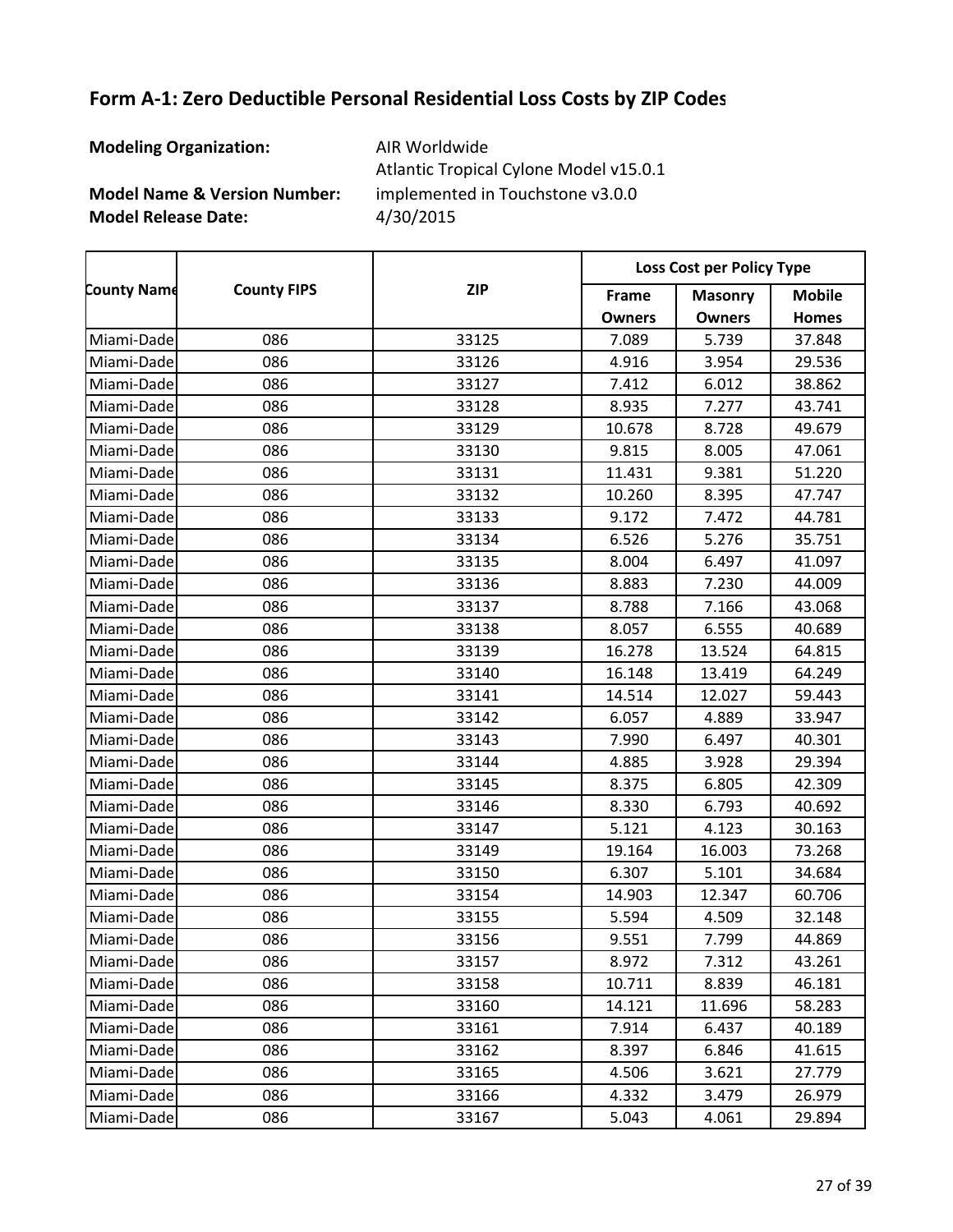**Modeling Organization:** AIR Worldwide

**Model Name & Version Number:**

**Model Release Date:** 4/30/2015 Atlantic Tropical Cylone Model v15.0.1 implemented in Touchstone v3.0.0

**Frame Owners Masonry Owners Mobile Homes County Name County FIPS Loss Cost per Policy Type ZIP** Miami-Dade 086 33168 5.842 4.716 33.005 Miami-Dade 086 33169 5.125 4.127 30.274 Miami-Dade 086 33170 6.661 5.386 35.946 Miami-Dade 086 33172 4.304 3.455 26.885 Miami-Dade 086 33173 4.879 3.924 29.384 Miami-Dade 086 33174 4.353 3.494 27.109 Miami-Dade 086 33175 4.562 3.667 28.027 Miami-Dade 086 33176 5.903 4.763 33.371 Miami-Dade 086 33177 5.507 4.435 32.013 Miami-Dade 086 | 33178 | 4.251 | 3.412 | 26.657 Miami-Dade 086 33179 7.572 6.157 38.963 Miami-Dade 086 33180 13.284 10.994 55.710 Miami-Dade 086 33181 10.883 8.948 49.103 Miami-Dade 086 33182 4.366 3.506 27.187 Miami-Dade 086 33183 4.708 3.787 28.663 Miami-Dade 086 33184 4.457 3.579 27.585 Miami-Dade 086 33185 4.661 3.747 28.481 Miami-Dade 086 33186 4.919 3.957 29.595 Miami-Dade 086 33187 5.002 4.024 29.916 Miami-Dade 086 33189 10.938 9.002 48.099 Miami-Dade 086 33190 11.039 9.135 46.608 Miami-Dade 086 33193 4.753 3.823 28.863 Miami-Dade 086 33194 4.588 3.685 28.192 Miami-Dade 086 33196 4.850 3.902 29.259 Miami-Dade 086 33199 4.381 3.518 27.229 Monroe 087 00097 4.708 3.788 25.106 Monroe 087 00098 7.204 5.846 33.441 Monroe 087 33036 21.969 18.577 71.660 Monroe 087 33037 20.808 17.592 67.217 Monroe 087 33040 24.537 20.725 78.254 Monroe 087 33042 19.485 16.368 65.167 Monroe 087 33043 20.135 16.962 66.135 Monroe 087 33050 23.104 19.597 73.152 Monroe 087 33070 22.116 18.744 71.576 Nassau 089 32009 0.545 0.438 3.590 Nassau 089 32011 0.551 0.443 3.695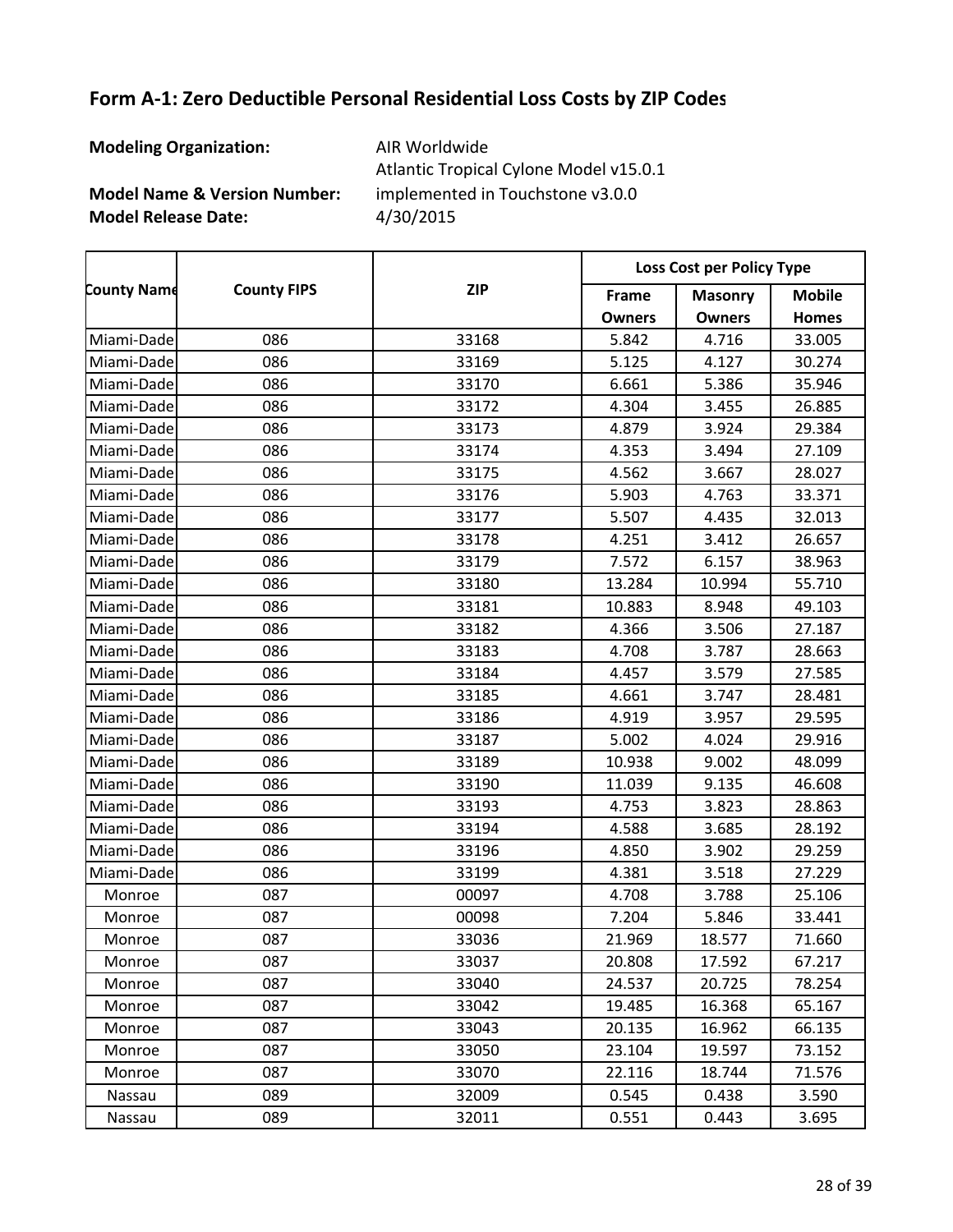**Modeling Organization:** AIR Worldwide

**Model Name & Version Number:**

**Model Release Date:** 4/30/2015 Atlantic Tropical Cylone Model v15.0.1 implemented in Touchstone v3.0.0

**Frame Owners Masonry Owners Mobile Homes County Name County FIPS Loss Cost per Policy Type ZIP** Nassau 089 32034 1.701 1.390 9.434 Nassau 089 32046 0.483 0.387 3.268 Nassau 089 32097 0.707 0.572 4.475 Okaloosa 091 32531 1.434 1.152 9.347 Okaloosa 091 32536 1.659 1.334 10.436 Okaloosa 091 32539 1.638 1.317 10.319 Okaloosa 091 32541 10.028 8.255 41.111 Okaloosa 091 32542 4.706 3.819 23.460 Okaloosa 091 32544 8.451 6.946 36.525 Okaloosa 091 32547 6.050 4.931 28.492 Okaloosa 091 32548 9.210 7.572 38.540 Okaloosa 091 32564 1.715 1.378 10.810 Okaloosa 091 32567 1.180 0.948 7.766 Okaloosa 091 32569 8.522 7.008 37.596 Okaloosa 091 32578 3.748 3.032 19.888 Okaloosa 091 32579 6.408 5.234 29.579 Okaloosa 091 32580 3.537 2.861 18.949 Okeechobee 093 34972 3.539 2.843 20.555 Okeechobee 093 34974 5.186 4.176 27.707 Orange | 095 | 32703 | 1.490 | 1.193 | 9.496 Orange | 095 | 32709 | 1.717 | 1.377 | 10.873 Orange | 095 | 32712 | 1.613 | 1.292 | 10.067 Orange | 095 | 32751 | 1.374 | 1.100 | 8.860 Orange | 095 | 32789 | 1.385 | 1.108 | 8.931 Orange | 095 | 32792 | 1.418 | 1.135 | 9.096 Orange | 095 | 32798 | 1.948 | 1.561 | 11.683 Orange | 095 | 32801 | 1.402 | 1.122 | 9.039 Orange | 095 | 32803 | 1.406 | 1.125 | 9.057 Orange | 095 | 32804 | 1.390 | 1.113 | 8.969 Orange | 095 | 32805 | 1.411 | 1.129 | 9.084 Orange | 095 | 32806 | 1.406 | 1.125 | 9.056 Orange | 095 | 32807 | 1.438 | 1.151 | 9.219 Orange | 095 | 32808 | 1.422 | 1.138 | 9.145 Orange | 095 | 32809 | 1.446 | 1.157 | 9.284 Orange | 095 | 32810 | 1.380 | 1.104 | 8.913 Orange | 095 | 32811 | 1.443 | 1.155 | 9.254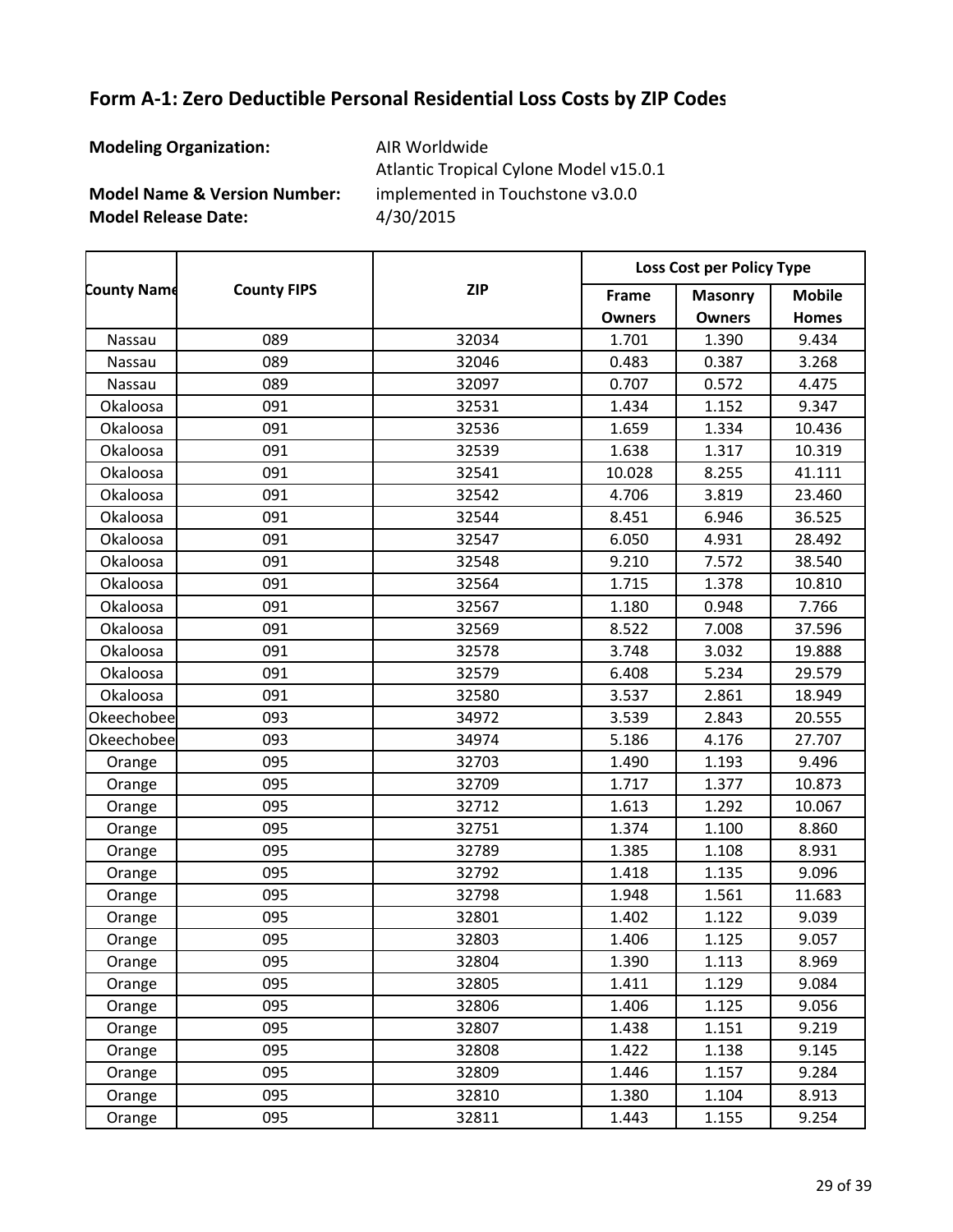**Modeling Organization:** AIR Worldwide

**Model Name & Version Number:**

**Model Release Date:** 4/30/2015 Atlantic Tropical Cylone Model v15.0.1 implemented in Touchstone v3.0.0

**Frame Owners Masonry Owners Mobile Homes County Name County FIPS Loss Cost per Policy Type ZIP** Orange | 095 | 32812 | 1.435 | 1.148 | 9.218 Orange | 095 | 32814 | 1.413 | 1.131 | 9.087 Orange | 095 | 32816 | 1.523 | 1.220 | 9.629 Orange | 095 | 32817 | 1.467 | 1.175 | 9.357 Orange | 095 | 32818 | 1.510 | 1.209 | 9.630 Orange | 095 | 32819 | 1.435 | 1.148 | 9.206 Orange | 095 | 32820 | 1.528 | 1.224 | 9.940 Orange | 095 | 32821 | 1.435 | 1.149 | 9.221 Orange | 095 | 32822 | 1.477 | 1.182 | 9.444 Orange | 095 | 32824 | 1.664 | 1.332 | 10.481 Orange | 095 | 32825 | 1.488 | 1.191 | 9.484 Orange | 095 | 32826 | 1.534 | 1.229 | 9.691 Orange | 095 | 32827 | 1.637 | 1.311 | 10.314 Orange | 095 | 32828 | 1.579 | 1.264 | 9.946 Orange | 095 | 32829 | 1.548 | 1.239 | 9.835 Orange | 095 | 32830 | 1.502 | 1.203 | 9.579 Orange | 095 | 32831 | 1.708 | 1.368 | 10.647 Orange | 095 | 32832 | 1.736 | 1.391 | 10.823 Orange | 095 | 32833 | 1.645 | 1.318 | 10.583 Orange | 095 | 32835 | 1.459 | 1.168 | 9.336 Orange | 095 | 32836 | 1.428 | 1.143 | 9.185 Orange | 095 | 32837 | 1.513 | 1.211 | 9.653 Orange | 095 | 32839 | 1.437 | 1.150 | 9.224 Orange | 095 | 34734 | 1.688 | 1.352 | 10.551 Orange | 095 | 34760 | 1.993 | 1.597 | 12.077 Orange | 095 | 34761 | 1.859 | 1.489 | 11.411 Orange | 095 | 34786 | 1.556 | 1.246 | 9.865 Orange | 095 | 34787 | 1.960 | 1.571 | 11.931 Osceola 097 34739 2.483 1.989 15.311 Osceola 097 34741 1.683 1.347 10.569 Osceola 097 34743 1.921 1.538 11.836 Osceola 097 34744 2.035 1.630 12.399 Osceola 097 34746 1.811 1.449 11.288 Osceola 097 34747 1.482 1.187 9.483 Osceola 097 34758 1.873 1.499 11.690 Osceola 097 34769 2.281 1.830 13.644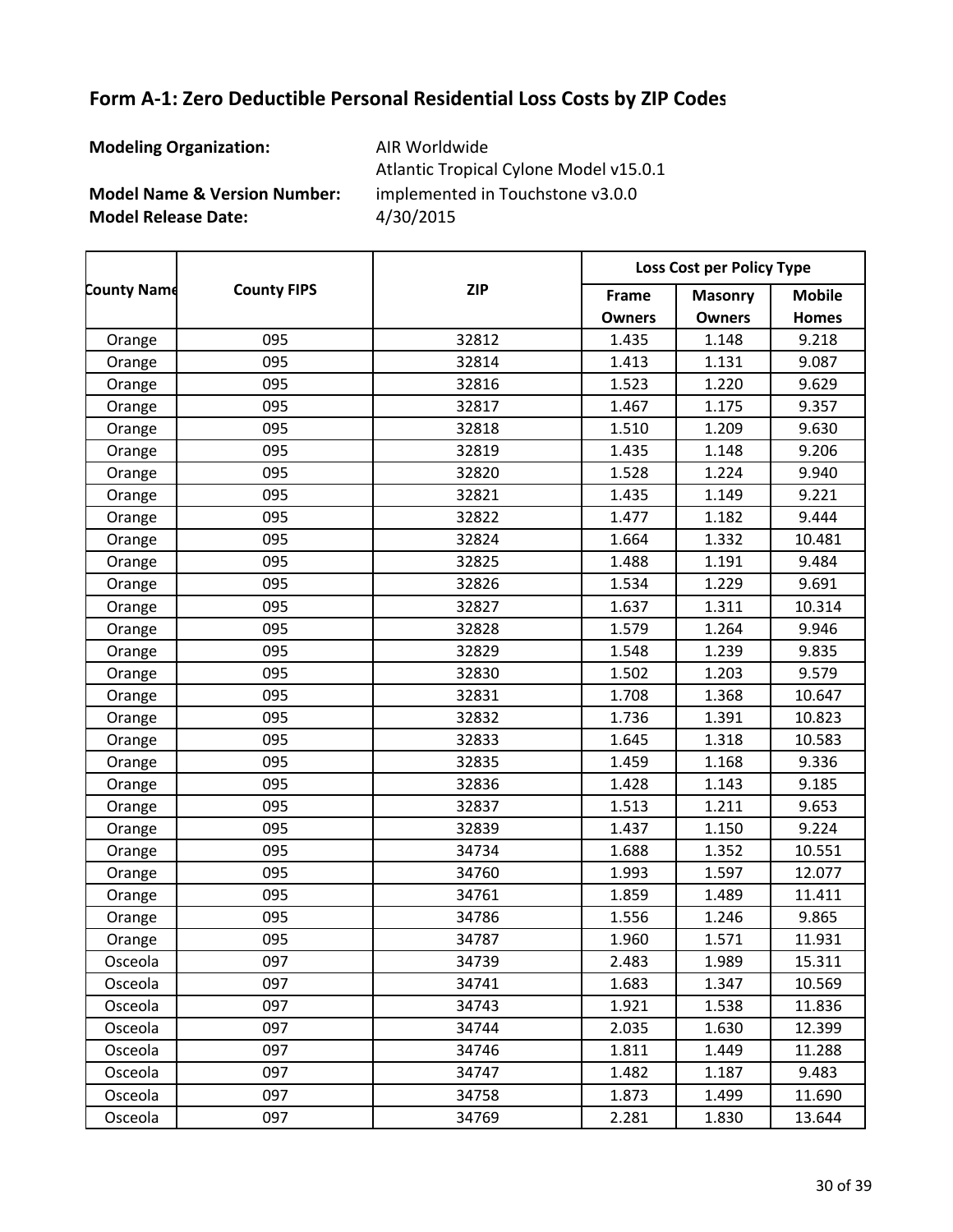**Modeling Organization:** AIR Worldwide

**Model Name & Version Number:**

**Model Release Date:** 4/30/2015 Atlantic Tropical Cylone Model v15.0.1 implemented in Touchstone v3.0.0

**Frame Owners Masonry Owners Mobile Homes County Name County FIPS Loss Cost per Policy Type ZIP** Osceola 097 34771 2.048 1.641 12.514 Osceola 097 34772 2.387 1.913 14.251 Osceola 097 34773 2.251 1.803 13.954 Palm Beach 099 00053 5.004 4.023 27.365 Palm Beach 099 33401 11.772 9.647 48.239 Palm Beach 099 33403 11.659 9.554 47.737 Palm Beach 099 33404 12.177 9.988 49.161 Palm Beach 099 33405 13.093 10.769 51.667 Palm Beach 099 33406 8.468 6.885 38.675 Palm Beach 099 33407 10.239 8.353 43.968 Palm Beach | 099 | 33408 | 13.851 | 11.418 | 53.521 Palm Beach 099 33409 7.654 6.209 36.255 Palm Beach 099 33410 10.266 8.394 43.751 Palm Beach 099 33411 4.521 3.638 25.038 Palm Beach 099 33412 4.509 3.629 24.932 Palm Beach 099 33413 4.833 3.889 26.239 Palm Beach | 099 | 33414 | 4.570 | 3.677 | 25.307 Palm Beach 099 33415 5.594 4.510 29.161 Palm Beach 099 33417 5.625 4.538 29.246 Palm Beach 099 33418 5.864 4.736 29.971 Palm Beach 099 33426 11.747 9.651 47.615 Palm Beach 099 33428 4.860 3.908 26.363 Palm Beach 099 33430 5.064 4.069 27.991 Palm Beach 099 33431 12.773 10.525 49.988 Palm Beach 099 33432 14.943 12.387 55.575 Palm Beach 099 33433 5.989 4.833 30.573 Palm Beach 099 33434 5.225 4.207 27.815 Palm Beach 099 33435 14.448 11.968 54.400 Palm Beach 099 33436 8.554 6.957 38.975 Palm Beach 099 33437 5.480 4.414 29.005 Palm Beach 099 33438 8.842 7.179 41.836 Palm Beach 099 33444 13.817 11.421 52.683 Palm Beach 099 33445 10.094 8.250 43.151 Palm Beach 099 33446 5.119 4.119 27.560 Palm Beach 099 33449 4.540 3.650 25.156 Palm Beach 099 33458 8.658 7.048 38.926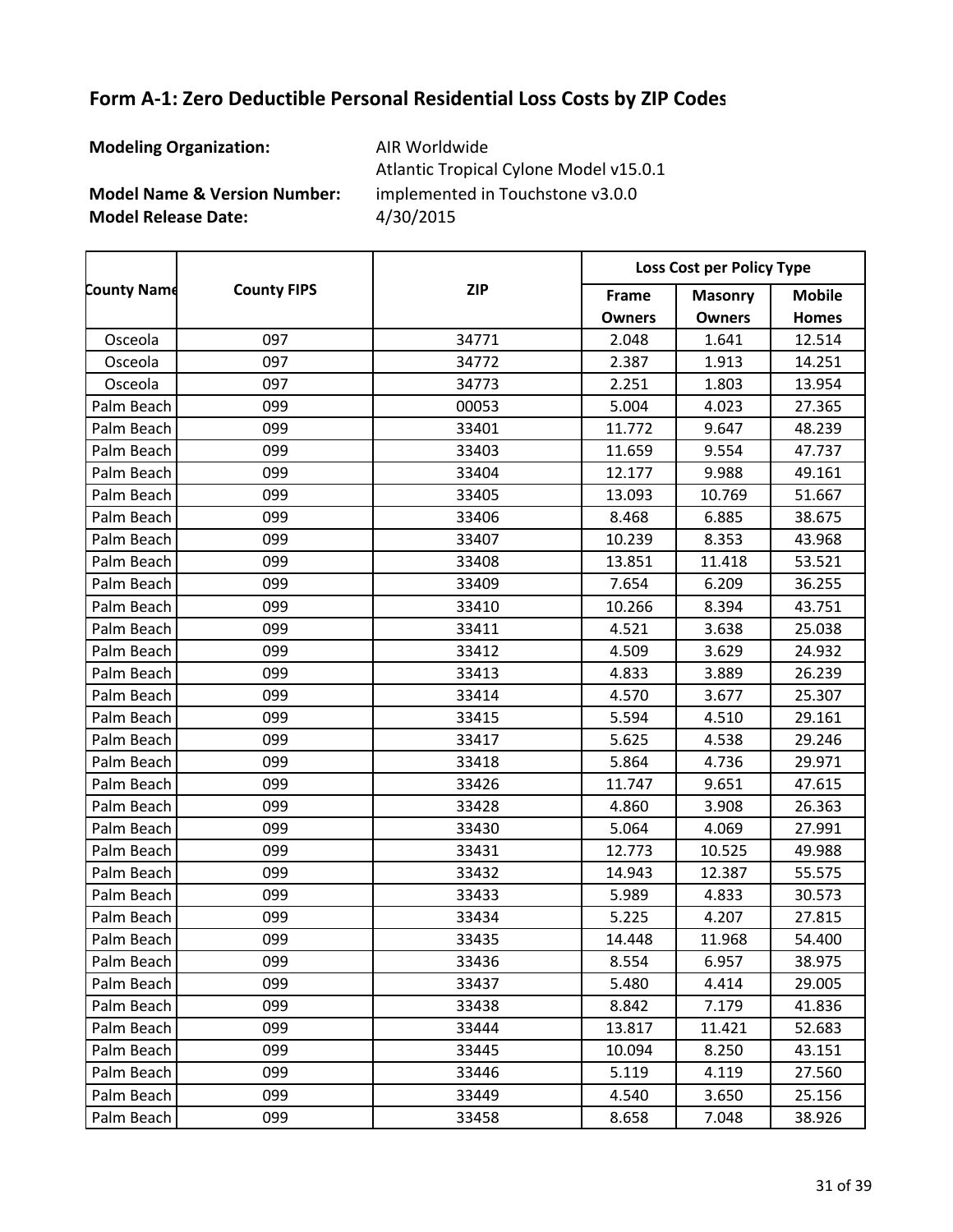**Modeling Organization:** AIR Worldwide

**Model Name & Version Number:**

**Model Release Date:** 4/30/2015 Atlantic Tropical Cylone Model v15.0.1 implemented in Touchstone v3.0.0

**Frame Owners Masonry Owners Mobile Homes County Name County FIPS Loss Cost per Policy Type ZIP** Palm Beach | 099 | 33460 | 13.587 | 11.196 | 52.811 Palm Beach 099 33461 8.707 7.076 39.420 Palm Beach 099 33462 11.996 9.863 48.253 Palm Beach 099 33463 5.604 4.513 29.400 Palm Beach 099 33467 4.637 3.727 25.656 Palm Beach 099 33469 12.660 10.412 50.205 Palm Beach 099 33470 4.640 3.733 25.676 Palm Beach 099 33472 4.903 3.945 26.744 Palm Beach 099 33473 4.775 3.841 26.210 Palm Beach 099 33476 9.287 7.541 43.508 Palm Beach 099 33477 14.178 11.710 54.363 Palm Beach 099 33478 4.547 3.657 24.989 Palm Beach 099 33480 14.693 12.141 57.075 Palm Beach | 099 | 33483 | 15.437 | 12.816 | 56.803 Palm Beach | 099 | 33484 | 6.718 | 5.428 | 33.235 Palm Beach 099 33486 10.852 8.899 45.066 Palm Beach 099 33487 14.205 11.754 53.390 Palm Beach 099 33493 5.095 4.095 28.037 Palm Beach 099 33496 5.304 4.271 28.156 Palm Beach 099 33498 4.907 3.945 26.618 Pasco | 101 | 33523 | 1.580 | 1.270 | 9.336 Pasco | 101 | 33525 | 1.796 | 1.446 | 10.365 Pasco | 101 | 33540 | 1.791 | 1.439 | 10.528 Pasco | 101 | 33541 | 1.847 | 1.486 | 10.743 Pasco | 101 | 33542 | 1.829 | 1.471 | 10.702 Pasco | 101 | 33543 | 1.782 | 1.434 | 10.574 Pasco | 101 | 33544 | 1.872 | 1.509 | 10.861 Pasco | 101 | 33545 | 1.871 | 1.506 | 10.643 Pasco | 101 | 33559 | 1.860 | 1.501 | 10.702 Pasco | 101 | 33576 | 1.875 | 1.510 | 10.584 Pasco | 101 | 34610 | 1.809 | 1.459 | 10.230 Pasco | 101 | 34637 | 1.912 | 1.541 | 10.772 Pasco | 101 | 34638 | 1.973 | 1.595 | 10.949 Pasco | 101 | 34639 | 1.900 | 1.532 | 10.865 Pasco | 101 | 34652 | 4.353 | 3.566 | 19.640 Pasco | 101 | 34653 | 3.208 | 2.615 | 15.779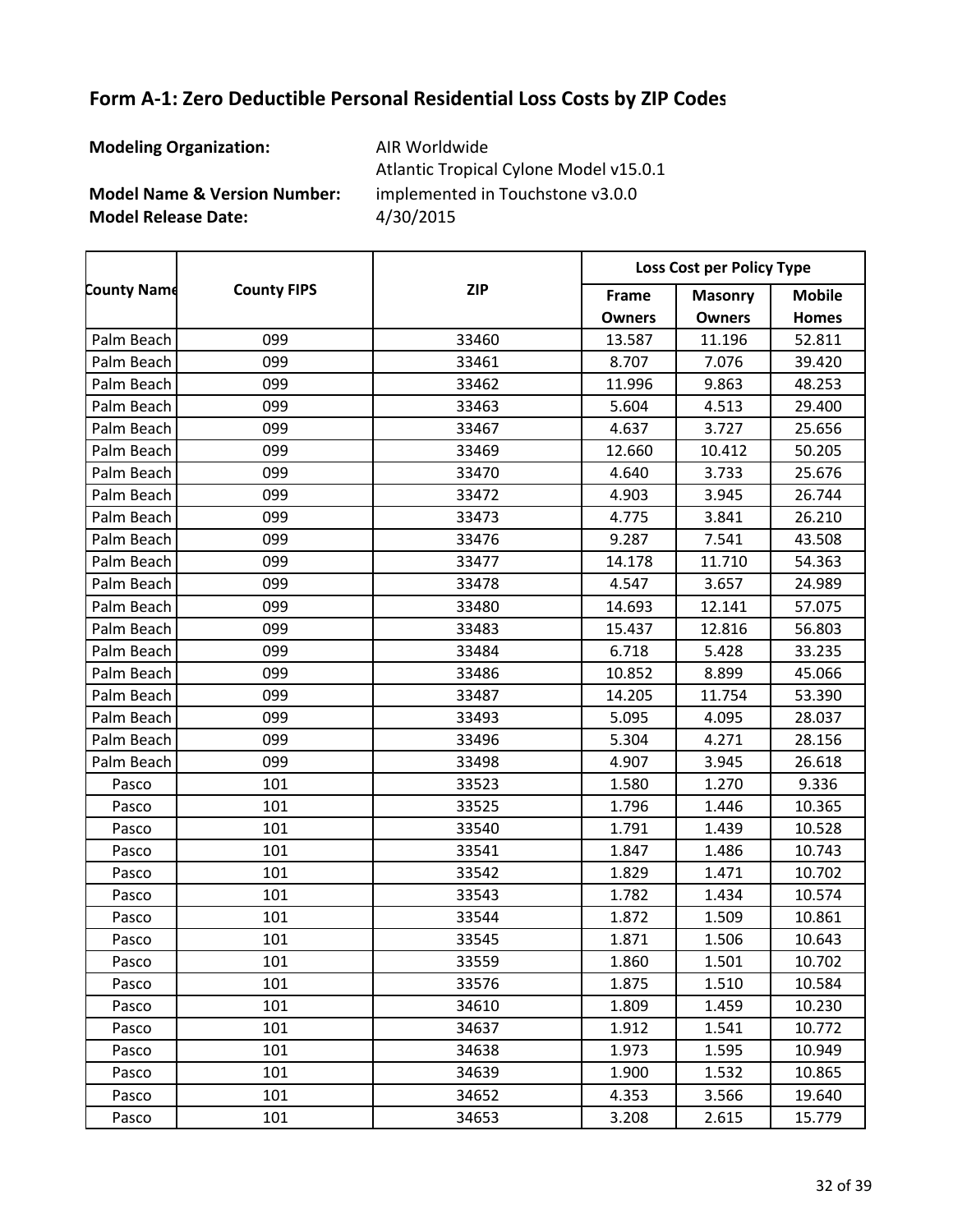**Modeling Organization:** AIR Worldwide

**Model Name & Version Number:**

**Model Release Date:** 4/30/2015 Atlantic Tropical Cylone Model v15.0.1 implemented in Touchstone v3.0.0

**Frame Owners Masonry Owners Mobile Homes County Name County FIPS Loss Cost per Policy Type ZIP** Pasco | 101 | 34654 | 2.154 | 1.741 | 11.672 Pasco | 101 | 34655 | 2.201 | 1.780 | 11.992 Pasco | 101 | 34667 | 3.973 | 3.246 | 18.379 Pasco | 101 | 34668 | 3.975 | 3.254 | 18.164 Pasco | 101 | 34669 | 2.231 | 1.805 | 12.022 Pasco | 101 | 34690 | 3.599 | 2.936 | 17.204 Pasco | 101 | 34691 | 4.804 | 3.979 | 20.287 Pinellas | 103 | 33701 | 5.856 | 4.819 | 24.494 Pinellas | 103 | 33702 | 3.925 | 3.199 | 18.457 Pinellas | 103 | 33703 | 4.741 | 3.905 | 20.404 Pinellas | 103 | 33704 | 5.168 | 4.242 | 22.247 Pinellas | 103 | 33705 | 6.385 | 5.260 | 27.089 Pinellas | 103 | 33706 | 6.948 | 5.774 | 28.078 Pinellas | 103 | 33707 | 6.094 | 5.041 | 24.991 Pinellas | 103 | 33708 | 6.535 | 5.415 | 26.704 Pinellas | 103 | 33709 | 3.706 | 3.027 | 17.309 Pinellas | 103 | 33710 | 4.609 | 3.787 | 20.265 Pinellas | 103 | 33711 | 6.192 | 5.135 | 24.879 Pinellas | 103 | 33712 | 6.681 | 5.513 | 27.361 Pinellas | 103 | 33713 | 4.452 | 3.642 | 20.019 Pinellas | 103 | 33714 | 3.658 | 2.977 | 17.400 Pinellas | 103 | 33715 | 7.843 | 6.543 | 30.386 Pinellas | 103 | 33716 | 3.433 | 2.801 | 16.486 Pinellas | 103 | 33755 | 4.662 | 3.836 | 20.321 Pinellas | 103 | 33756 | 4.630 | 3.807 | 20.196 Pinellas | 103 | 33759 | 3.271 | 2.663 | 15.805 Pinellas | 103 | 33760 | 2.957 | 2.396 | 14.909 Pinellas | 103 | 33761 | 3.431 | 2.800 | 16.348 Pinellas | 103 | 33762 | 3.123 | 2.532 | 15.705 Pinellas | 103 | 33763 | 3.797 | 3.105 | 17.658 Pinellas | 103 | 33764 | 3.328 | 2.708 | 16.102 Pinellas | 103 | 33765 | 3.646 | 2.976 | 17.135 Pinellas | 103 | 33767 | 5.892 | 4.906 | 23.987 Pinellas | 103 | 33770 | 5.086 | 4.192 | 21.632 Pinellas | 103 | 33771 | 3.351 | 2.728 | 16.278 Pinellas | 103 | 33772 | 5.870 | 4.852 | 24.210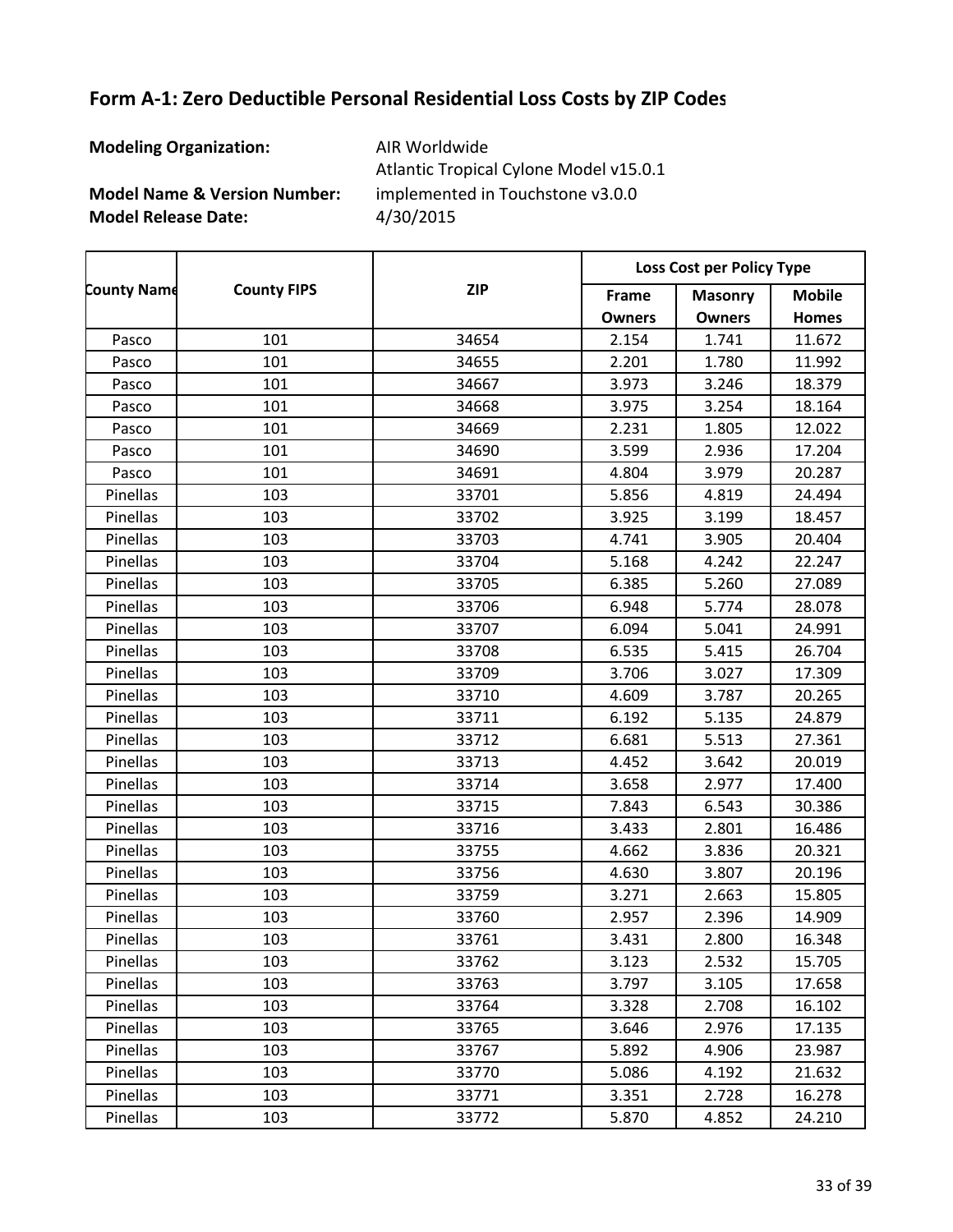**Modeling Organization:** AIR Worldwide

**Model Name & Version Number:**

**Model Release Date:** 4/30/2015 Atlantic Tropical Cylone Model v15.0.1 implemented in Touchstone v3.0.0

**Frame Owners Masonry Owners Mobile Homes County Name County FIPS Loss Cost per Policy Type ZIP** Pinellas | 103 | 33773 | 3.331 | 2.712 | 16.226 Pinellas | 103 | 33774 | 6.741 | 5.587 | 26.942 Pinellas | 103 | 33776 | 7.376 | 6.124 | 28.891 Pinellas | 103 | 33777 | 3.658 | 2.987 | 17.197 Pinellas | 103 | 33778 | 5.047 | 4.155 | 21.646 Pinellas | 103 | 33781 | 2.909 | 2.359 | 14.698 Pinellas | 103 | 33782 | 2.801 | 2.268 | 14.426 Pinellas | 103 | 33785 | 7.016 | 5.848 | 27.943 Pinellas | 103 | 33786 | 5.328 | 25.836 Pinellas | 103 | 34677 | 2.782 | 2.260 | 13.958 Pinellas | 103 | 34683 | 4.337 | 3.564 | 18.985 Pinellas | 103 | 34684 | 3.274 | 2.671 | 15.650 Pinellas | 103 | 34685 | 2.479 | 2.011 | 12.808 Pinellas | 103 | 34688 | 2.382 | 1.928 | 12.411 Pinellas | 103 | 34689 | 4.683 | 3.851 | 20.166 Pinellas | 103 | 34695 | 3.171 | 2.583 | 15.318 Pinellas | 103 | 34698 | 4.693 | 3.861 | 20.356 Polk 105 33801 1.619 1.296 10.098 Polk 105 33803 1.651 1.322 10.184 Polk 105 33805 1.582 1.267 9.836 Polk 105 33809 1.628 1.305 10.068 Polk | 105 | 33810 | 1.629 | 1.307 | 9.995 Polk 105 33811 1.731 1.387 10.493 Polk | 105 | 33812 | 1.733 | 1.388 | 10.674 Polk 105 33813 1.759 1.410 10.739 Polk 105 33815 1.619 1.297 9.971 Polk 105 33823 1.693 1.356 10.589 Polk 105 33827 1.973 1.580 12.168 Polk | 105 | 33830 | 1.898 | 1.520 | 11.637 Polk | 105 | 33837 | 1.569 | 1.256 | 9.955 Polk | 105 | 33838 | 1.794 | 1.436 | 11.336 Polk | 105 | 33839 | 1.788 | 1.431 | 11.135 Polk 105 33841 2.021 1.619 12.293 Polk 105 33843 1.941 1.555 11.977 Polk 105 33844 1.723 1.379 10.868 Polk | 105 105 33849 | 1.627 | 1.304 | 9.823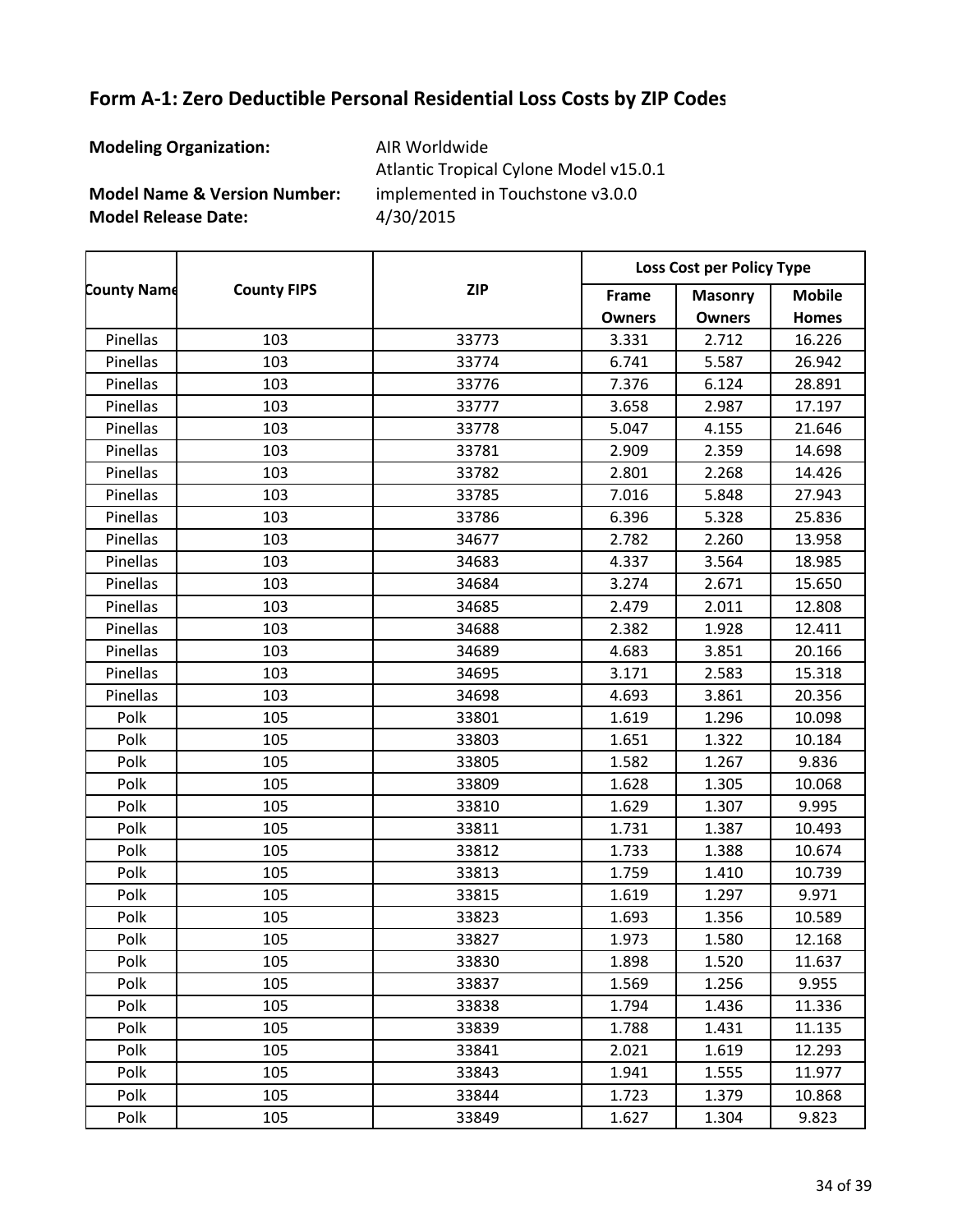**Modeling Organization:** AIR Worldwide

**Model Name & Version Number:**

**Model Release Date:** 4/30/2015 Atlantic Tropical Cylone Model v15.0.1 implemented in Touchstone v3.0.0

**Frame Owners Masonry Owners Mobile Homes County Name County FIPS Loss Cost per Policy Type ZIP** Polk 105 33850 1.684 1.349 10.576 Polk 105 33853 1.973 1.580 12.243 Polk 105 33859 1.953 1.564 12.128 Polk 105 33860 1.881 1.508 11.262 Polk | 105 | 33868 | 1.666 | 1.336 | 10.332 Polk 105 33880 1.815 1.453 11.287 Polk | 105 | 33881 | 1.737 | 1.391 | 10.903 Polk 105 33884 1.823 1.459 11.445 Polk | 105 105 33896 | 1.509 | 1.208 | 9.621 Polk | 105 | 33897 | 1.498 | 1.200 | 9.521 Polk 105 33898 1.976 1.581 12.294 Polk 105 34759 1.831 1.465 11.493 Putnam | 107 | 32112 | 1.214 | 0.972 | 7.747 Putnam | 107 | 32131 | 0.905 | 0.725 | 6.038 Putnam | 107 | 32139 | 1.287 | 1.031 | 8.089 Putnam | 107 | 32140 | 0.791 | 0.634 | 5.110 Putnam | 107 | 32148 | 0.810 | 0.649 | 5.286 Putnam | 107 | 32177 | 0.886 | 0.710 | 5.787 Putnam | 107 | 32181 | 1.023 | 0.819 | 6.663 Putnam | 107 | 32187 | 0.932 | 0.747 | 6.260 Putnam | 107 | 32189 | 0.927 | 0.742 | 6.068 Putnam | 107 | 32193 | 0.890 | 0.713 | 5.894 Putnam | 107 | 32640 | 0.838 | 0.673 | 5.395 Putnam | 107 | 32666 | 0.829 | 0.665 | 5.347 St. Johns 109 32033 0.976 0.788 6.329 St. Johns 109 32080 3.050 2.475 16.113 St. Johns 109 32081 1.161 0.939 7.259 St. Johns 109 32082 2.310 1.878 12.411 St. Johns 109 32084 1.868 1.511 10.826 St. Johns 109 32086 1.784 1.442 10.505 St. Johns 109 32092 0.895 0.722 5.784 St. Johns 109 32095 1.694 1.372 10.014 St. Johns 109 32145 0.908 0.728 6.150 St. Johns 109 32259 0.938 0.757 5.955 St. Lucie 111 34945 4.391 3.535 24.330 St. Lucie | 111 | 34946 | 8.001 | 6.524 | 37.139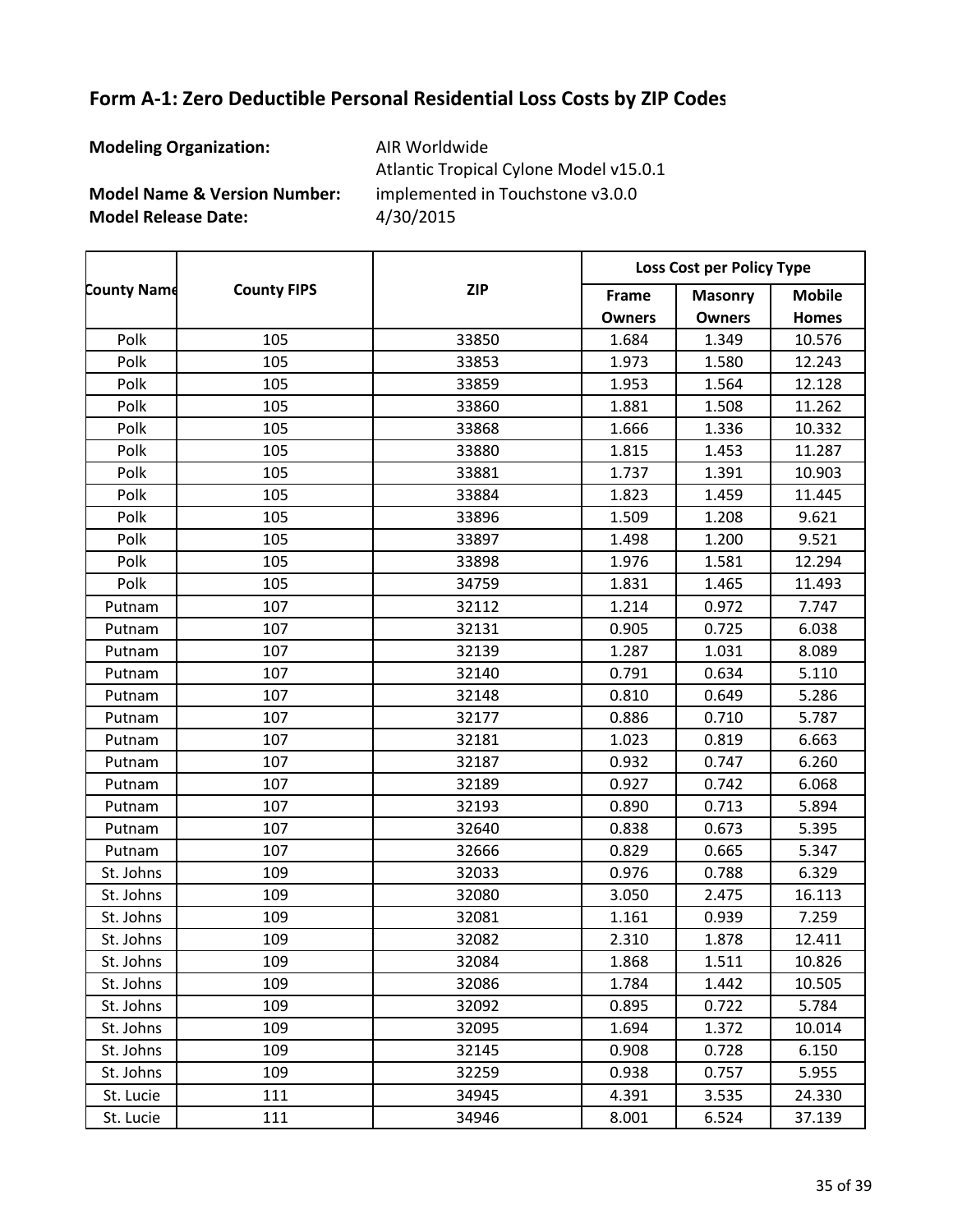**Modeling Organization:** AIR Worldwide

**Model Name & Version Number:**

**Model Release Date:** 4/30/2015 Atlantic Tropical Cylone Model v15.0.1 implemented in Touchstone v3.0.0

**Frame Owners Masonry Owners Mobile Homes County Name County FIPS Loss Cost per Policy Type ZIP** St. Lucie | 111 | 34947 | 6.537 | 5.306 | 32.414 St. Lucie 111 34949 12.214 10.082 50.555 St. Lucie 111 34950 8.281 6.755 38.097 St. Lucie 111 34951 5.704 4.615 29.232 St. Lucie 111 34952 7.404 6.025 35.240 St. Lucie 111 34953 4.288 3.452 24.272 St. Lucie 111 34981 5.870 4.753 30.041 St. Lucie 111 34982 7.964 6.494 36.972 St. Lucie 111 34983 5.053 4.083 26.977 St. Lucie | 111 | 34984 | 4.666 | 3.763 | 25.597 St. Lucie | 111 | 34986 | 4.329 | 3.486 | 24.240 St. Lucie 111 34987 4.324 3.480 24.475 St. Lucie | 111 | 34988 | 4.151 | 3.341 | 23.754 Santa Rosa 113 32561 11.939 9.830 49.867 Santa Rosa 113 32563 10.068 8.256 43.243 Santa Rosa 113 32565 1.529 1.229 10.012 Santa Rosa 113 32566 7.869 6.446 35.129 Santa Rosa 113 32570 2.101 1.688 13.105 Santa Rosa 113 32571 2.416 1.943 14.731 Santa Rosa 113 32583 2.476 1.990 15.034 Sarasota 115 34223 5.913 4.856 25.439 Sarasota 115 34228 7.222 6.038 28.001 Sarasota 115 34229 5.905 4.843 25.178 Sarasota 115 34231 5.573 4.584 23.817 Sarasota 115 34232 2.756 2.226 14.442 Sarasota 115 34233 3.232 2.618 16.264 Sarasota 115 34234 3.958 3.234 18.326 Sarasota 115 34235 2.606 2.103 13.743 Sarasota 115 34236 5.011 4.132 21.830 Sarasota 115 34237 3.649 2.974 17.505 Sarasota 115 34238 4.321 3.525 20.085 Sarasota 115 34239 4.474 3.676 20.128 Sarasota 115 34240 2.209 1.776 12.407 Sarasota 115 34241 2.253 1.811 12.618 Sarasota 115 34242 6.894 5.734 27.383 Sarasota 115 34275 5.124 4.189 22.863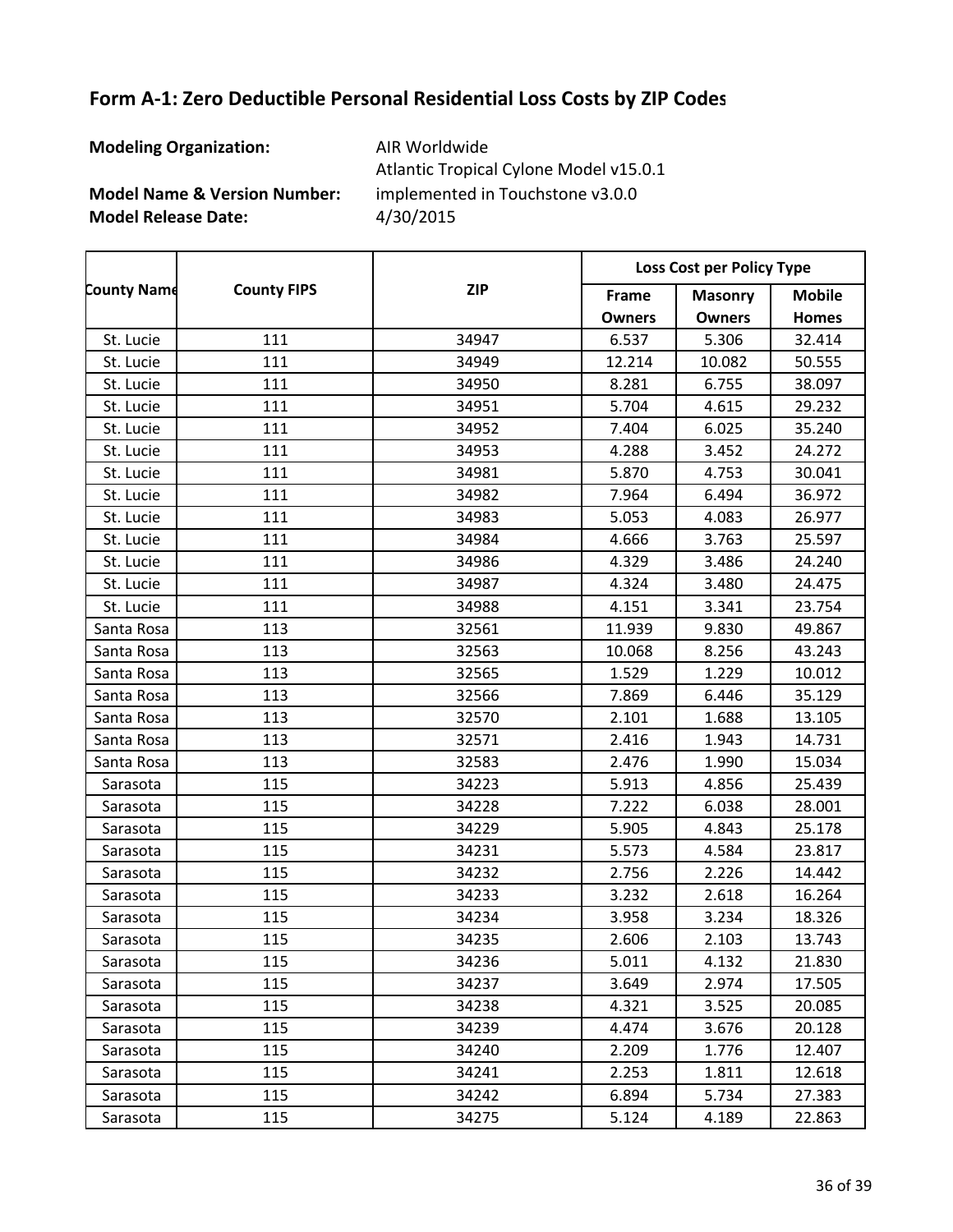**Modeling Organization:** AIR Worldwide

**Model Name & Version Number:**

**Model Release Date:** 4/30/2015 Atlantic Tropical Cylone Model v15.0.1 implemented in Touchstone v3.0.0

**Frame Owners Masonry Owners Mobile Homes County Name County FIPS Loss Cost per Policy Type ZIP** Sarasota 115 34285 5.736 4.698 24.820 Sarasota 115 34286 2.117 1.699 12.224 Sarasota 115 34287 2.193 1.765 12.386 Sarasota 115 34288 2.160 1.732 12.577 Sarasota 115 34289 2.089 1.675 12.258 Sarasota 115 34291 2.094 1.684 11.997 Sarasota 115 34292 3.123 2.527 16.124 Sarasota 115 34293 4.962 4.049 22.490 Seminole | 117 | 32701 | 1.362 | 1.090 | 8.791 Seminole | 117 | 32707 | 1.436 | 1.150 | 9.165 Seminole | 117 | 32708 | 1.467 | 1.175 | 9.305 Seminole | 117 | 32714 | 1.341 | 1.073 | 8.683 Seminole | 117 | 32730 | 1.398 | 1.119 | 8.977 Seminole | 117 | 32732 | 1.564 | 1.253 | 10.068 Seminole | 117 | 32746 | 1.406 | 1.126 | 8.954 Seminole | 117 | 32750 | 1.379 | 1.104 | 8.857 Seminole | 117 | 32765 | 1.537 | 1.232 | 9.677 Seminole | 117 | 32766 | 1.558 | 1.248 | 10.052 Seminole | 117 | 32771 | 1.425 | 1.141 | 9.033 Seminole | 117 | 32773 | 1.544 | 1.237 | 9.690 Seminole | 117 | 32779 | 1.313 | 1.051 | 8.501 Sumter 119 32162 1.328 1.063 8.302 Sumter 119 33513 1.507 1.211 8.959 Sumter 119 33514 1.542 1.235 9.417 Sumter 119 33538 1.434 1.151 8.629 Sumter 119 33585 1.532 1.231 9.208 Sumter 119 33597 1.378 1.106 8.409 Sumter 119 34484 1.304 1.046 8.083 Sumter 119 34785 1.410 1.129 8.689 Suwannee | 121 | 32008 | 0.785 | 0.632 | 4.881 Suwannee | 121 | 32060 | 0.629 | 0.505 | 4.118 Suwannee | 121 | 32062 | 0.707 | 0.568 | 4.507 Suwannee 121 32064 0.609 0.489 4.007 Suwannee 121 32071 0.754 0.606 4.750 Suwannee 121 32094 0.653 0.524 4.236 Taylor 123 32347 0.743 0.597 4.820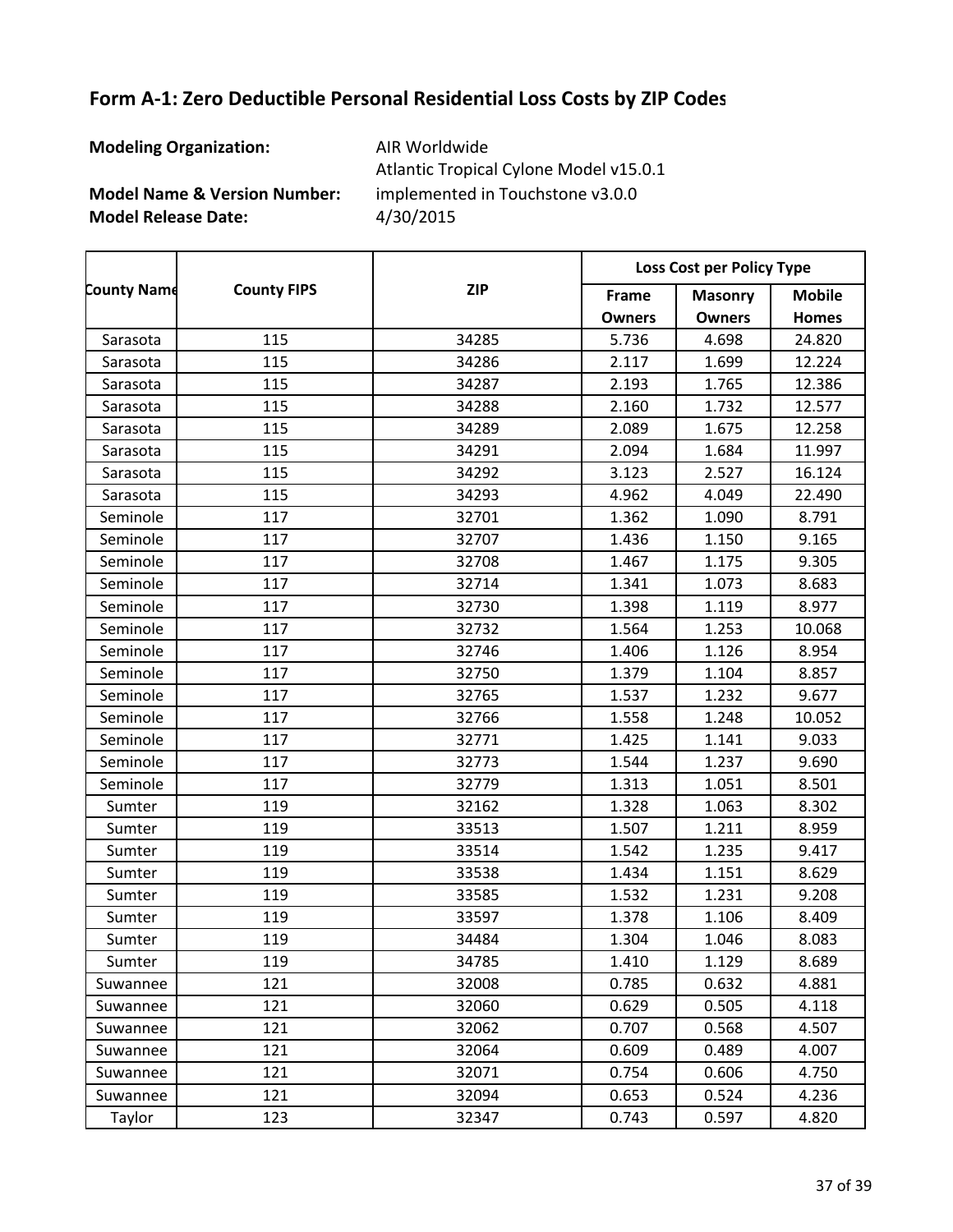**Modeling Organization:** AIR Worldwide

**Model Name & Version Number:**

**Model Release Date:** 4/30/2015 Atlantic Tropical Cylone Model v15.0.1 implemented in Touchstone v3.0.0

**Frame Owners Masonry Owners Mobile Homes County Name County FIPS Loss Cost per Policy Type ZIP** Taylor 123 32348 0.841 0.677 5.303 Taylor 123 32356 0.876 0.706 5.387 Taylor 123 32359 1.529 1.239 8.471 Union 125 32054 0.662 0.531 4.332 Union 125 32083 0.620 0.497 4.056 Volusia 127 32114 2.609 2.099 14.993 Volusia 127 32117 2.629 2.116 15.021 Volusia 127 32118 3.745 3.032 20.105 Volusia 127 32119 2.644 2.128 15.109 Volusia 127 32124 1.138 0.912 7.698 Volusia 127 32127 2.868 2.312 15.893 Volusia 127 32128 1.417 1.135 9.262 Volusia 127 32129 2.200 1.767 13.096 Volusia 127 32130 1.072 0.858 7.409 Volusia 127 32132 2.999 2.421 16.292 Volusia 127 32141 3.098 2.505 16.782 Volusia 127 32168 2.011 1.617 12.102 Volusia 127 32169 4.442 3.614 21.872 Volusia 127 32174 1.994 1.600 12.177 Volusia 127 32176 3.638 2.944 19.509 Volusia 127 32180 1.156 0.926 7.653 Volusia 127 32190 1.344 1.077 8.657 Volusia 127 32713 1.342 1.074 8.746 Volusia 127 32720 1.118 0.895 7.687 Volusia 127 32724 1.122 0.899 7.701 Volusia 127 32725 1.357 1.087 9.100 Volusia 127 32738 1.323 1.060 8.891 Volusia 127 32744 1.199 0.960 8.152 Volusia 127 32759 3.336 2.699 17.942 Volusia 127 32763 1.233 0.988 8.388 Volusia 127 32764 1.416 1.135 9.400 Wakulla 129 32327 1.087 0.876 6.540 Wakulla 129 32346 3.473 2.842 16.276 Wakulla 129 32355 1.681 1.358 9.324 Wakulla 129 32358 1.376 1.108 8.179 Walton 131 32433 1.427 1.147 9.059